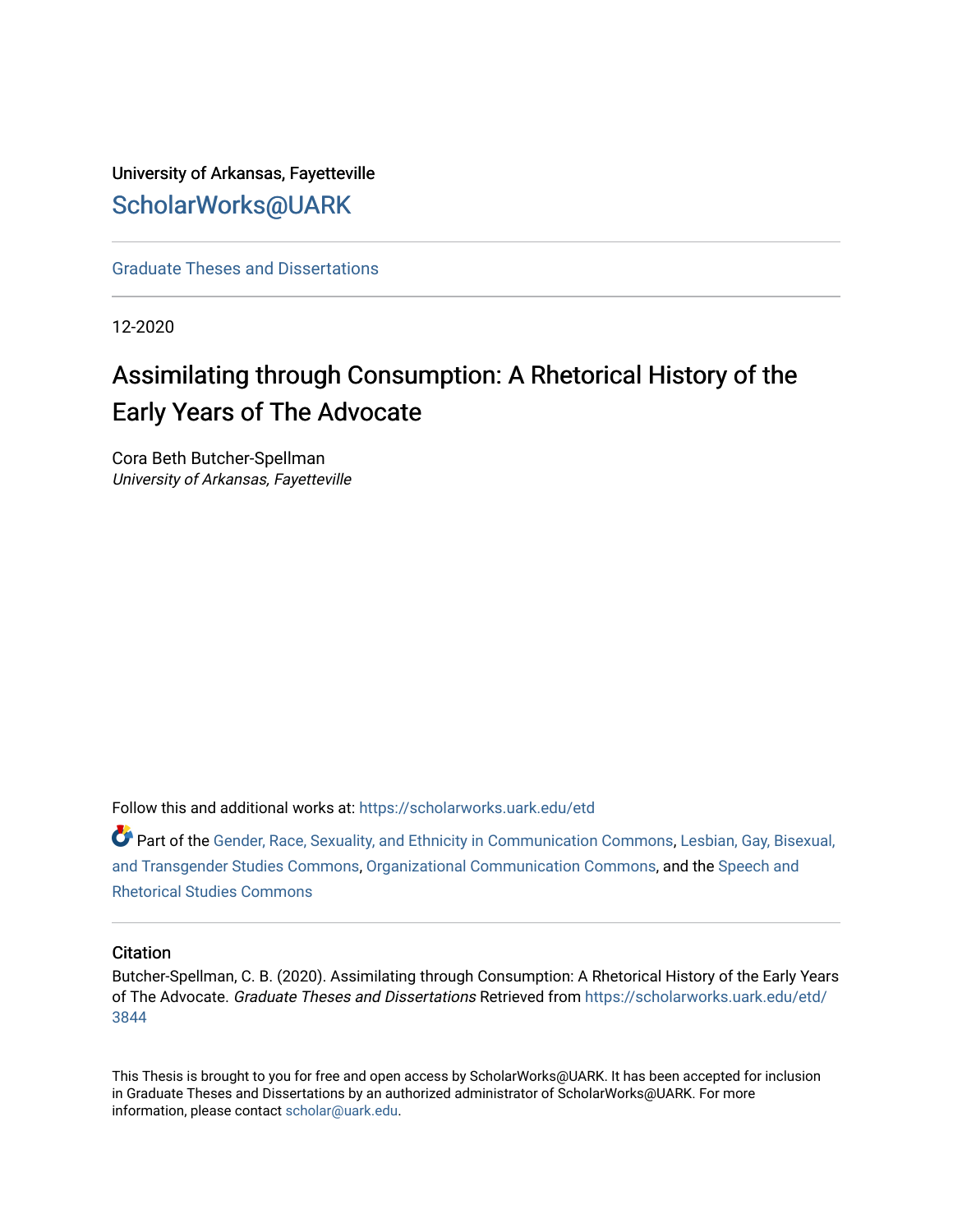## Assimilating through Consumption: A Rhetorical History of the Early Years of *The Advocate*

A thesis submitted in partial fulfillment of the requirements for the degree of Master of Arts in Communication

by

## Cora Beth Butcher-Spellman Missouri Southern State University Bachelor of Science in Public Relations and Mass Communication, 2018

## December 2020 University of Arkansas

This thesis is approved for recommendation to the Graduate Council.

Lisa Corrigan, Ph.D Thesis Director

Ryan Neville-Shepard, Ph.D Lindsey Aloia, Ph.D Committee Member Committee Member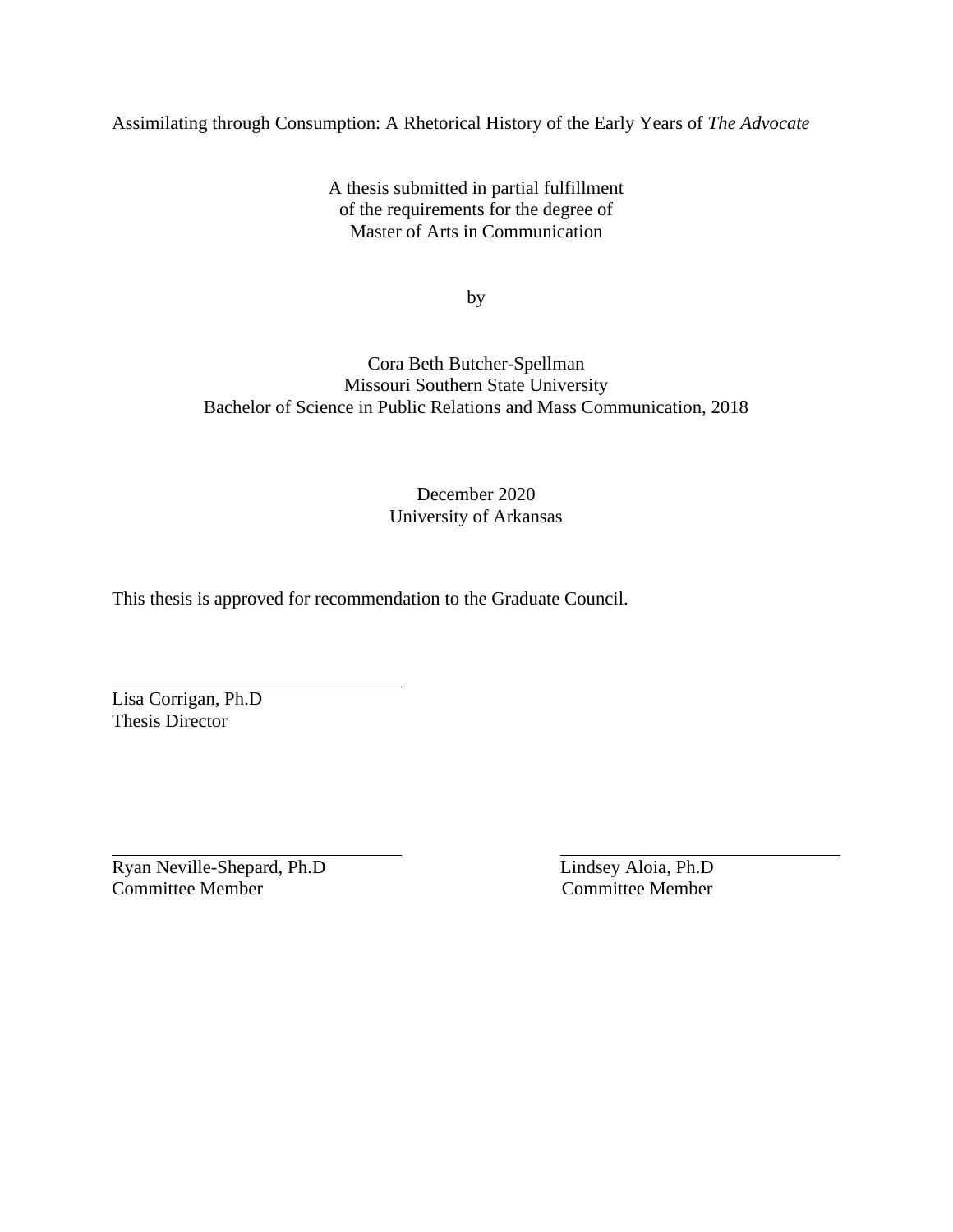### **Abstract**

This thesis uses analysis of constitutive rhetoric and queer archival methods to examines how *The Advocate* used assimilationist rhetoric and consumerist rhetoric in fundamentally antidemocratic ways to consolidate the form of ideal gay consumer-citizenship. Focusing on the first three years of the publication, I utilize queer theory and theories of citizenship and political economy to explain how *The Advocate*'s rhetoric and mainstream success allowed the publication to normalize a limited and politically weak gay identity. This thesis argues *The Advocate*'s rhetoric of exclusion, authority, and consumerism were three central features shaping ideal gay consumer-citizenship as most available to people who have privileged and normative identities, making appeals to mainstream authority rather than working within queer communities, and replacing activism with consumption.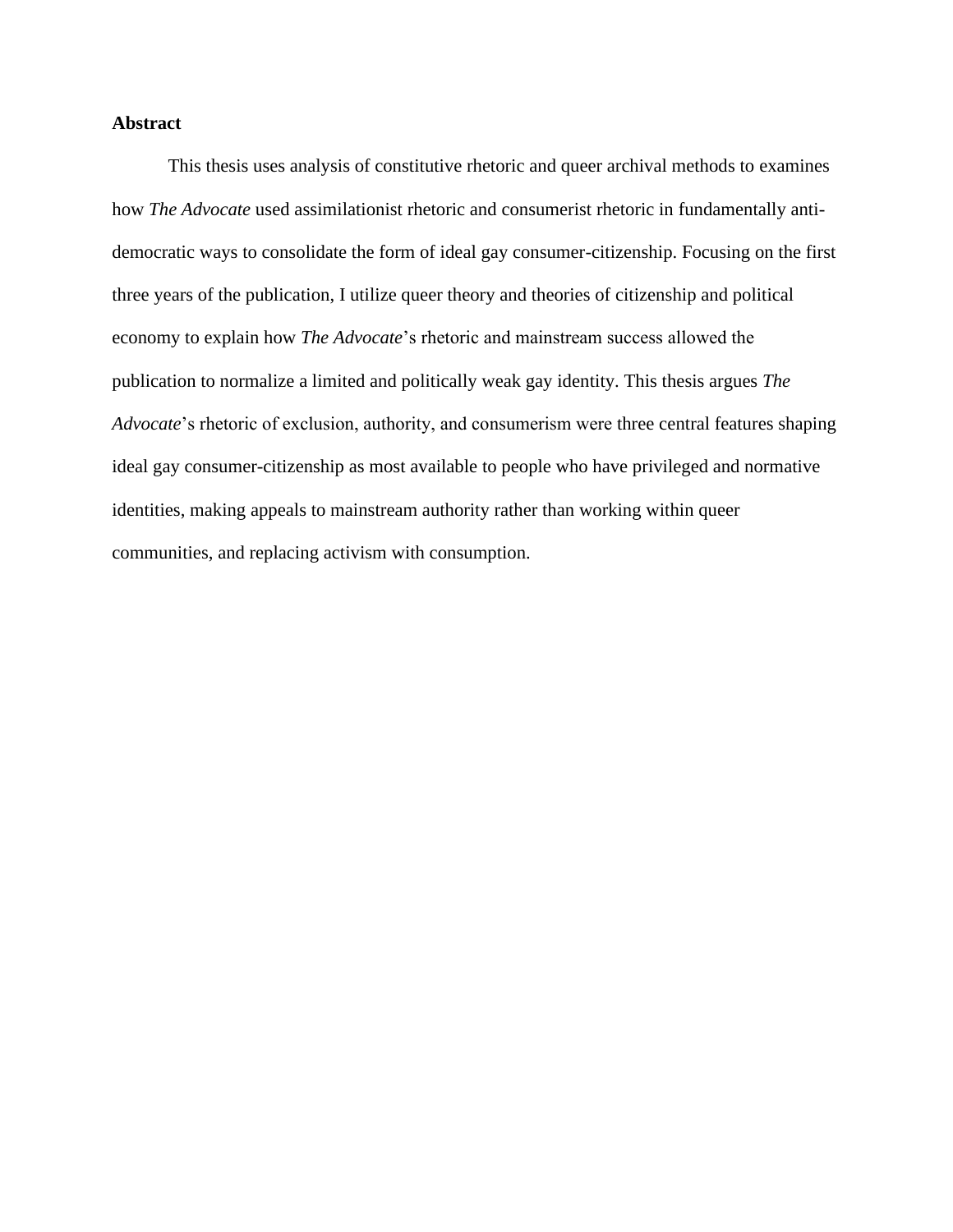#### **Acknowledgements**

First and foremost, I must thank my thesis committee. I appreciate my thesis advisor, Dr. Lisa Corrigan, for advising me through the creation of this thesis and for guiding pursuit of my career goals. You taught me so much and significantly impacted who I am and who I am becoming. Thank you to my other committee members, Dr. Ryan Neville-Shepard and Dr. Lindsey Aloia, whose feedback shaped this project. Your genuine mentorship both inside and outside of the classroom greatly impacted my experience throughout the completion of my thesis and my time at the University of Arkansas in general. Dr. Neville-Shepard, I am endlessly thankful for all you have taught me about rhetorical analysis and writing. Dr. Aloia, I cannot thank you enough for the reassurance and support you gave me in your class on quantitative methods. To all three of my committee members, your patience and kindness during this pandemic have been true gifts. You all made my time at the University of Arkansas more enriching and enjoyable. I will always appreciate you.

Thank you to all of the archival staff who made my thesis possible and much more engaging and historically grounded. You helped me find sources and suggested artifacts and ideas I had not yet considered. Your assistance in navigating archives made me a better student and practitioner of archival research methods. To everyone at the Gay and Lesbian Archive of Mid-America (GLAMA) at the University of Missouri-Kansas City, thank you. I am especially appreciative of Stuart Hinds for encouraging me to pursue my interests, brainstorming with me, recommending secondary sources, and teaching me about how to conduct quality archival research. You taught me a lot and prepared me to conduct more conscientious and exploratory archival research in the future. Additionally, I am thankful for all of you at ONE National Gay and Lesbian Archives at the University of Southern California. You made my visit to the largest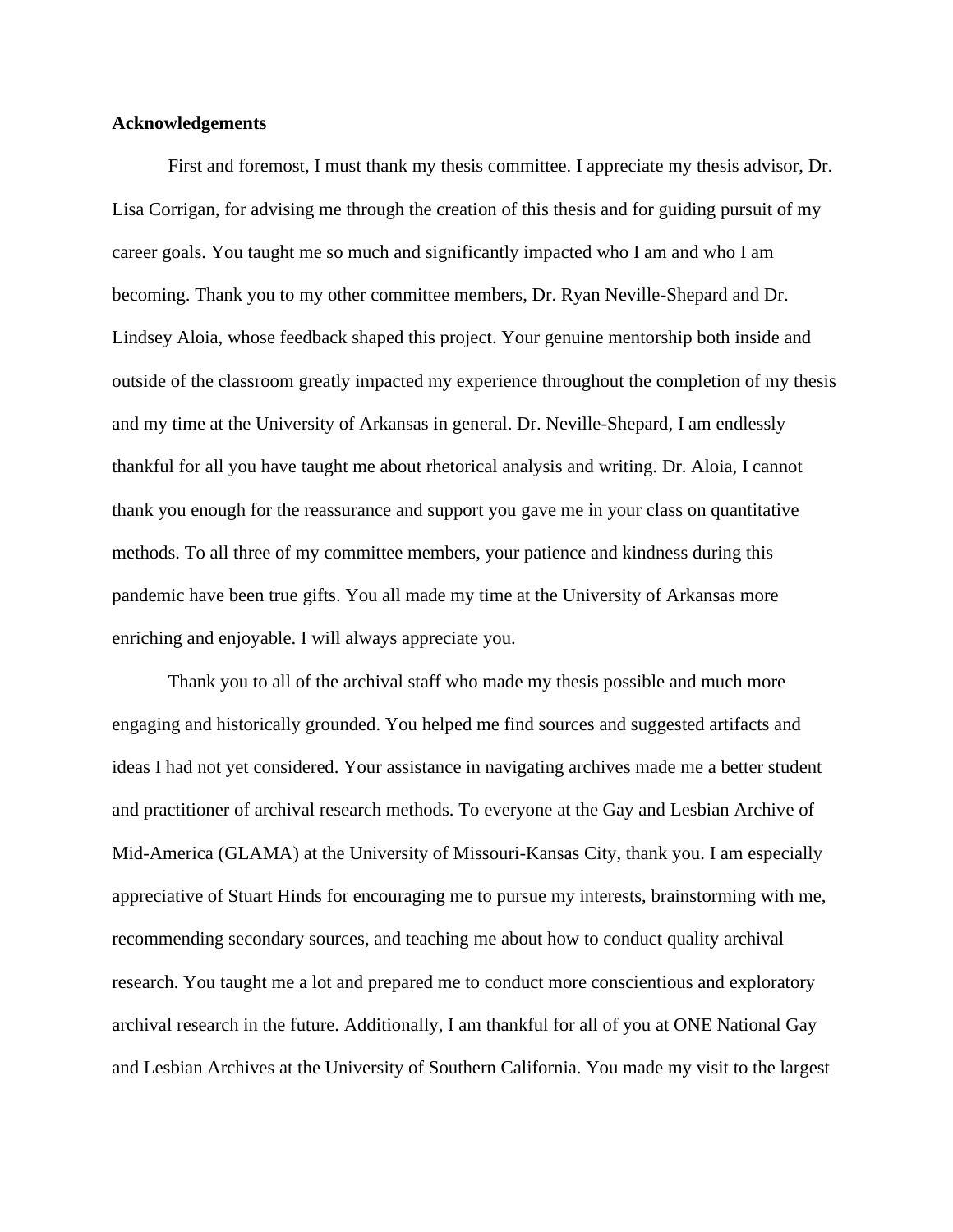repository of queer and trans materials in the world as welcoming, accessible, and educational as possible. You made me feel less intimidated and validated my feelings of burnout in the archives. I especially appreciate Joseph Hawkins and Michael C. Oliveira for their generous assistance and the interesting conversations we had together.

I am also deeply grateful for the funding I received across the University of Arkansas. The funding I received from the Department of Gender Studies was invaluable because it enabled me to visit GLAMA, the first archives in which I ever conducted research. Thank you to the Department of Communication for your financial support which allowed me to travel to Los Angeles, California to conduct archival research at ONE. I also appreciate the financial assistance I received from the Graduate School through the A.L. Chilton Foundation Award which enriched my archival research by enabling me to expand my visit to ONE.

Finally, this project would not have been possible without the love and support of my friends and family. To my family, Lutie Butcher, Jim Spellman, and Wesley Butcher-Spellman, your support means the world to me. Lola Butcher, thank you so much for editing my thesis draft and growing my confidence in my work. Andy Cline, thank you for showing interest in my research and nerding out about rhetoric with me at family events. I am eternally grateful for all of the dear friends I made during my time in the M.A. program. I am so thankful for all of the time I got to spend with KC Ludwig, Alexis Hubbard, Nicole Sanford, and Michaelah Reynolds. Thank you for keeping me sane and keeping me company. To my former student and dear friend, Jordan Smith, thank you for assisting with edits and formatting as well as your emotional support, especially during the later stages of this process. I am also thankful for Sarah Robbins and her edits and feedback. I am perpetually grateful for all of my love ones and the many ways you all have contributed to this thesis and my education overall.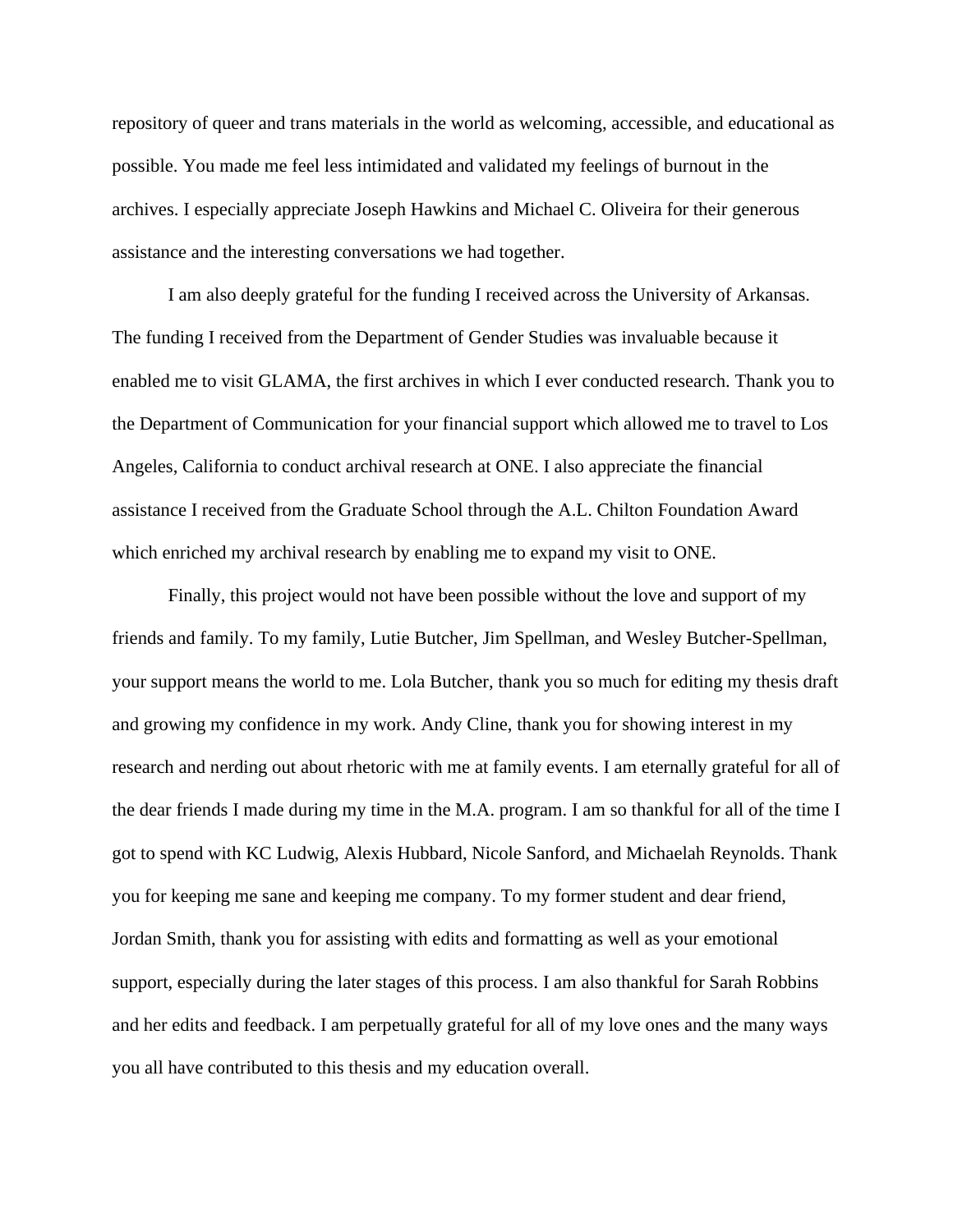## **Table of Contents**

| Introduction                                                                                       |     |
|----------------------------------------------------------------------------------------------------|-----|
| Chapter 1: <i>The Advocate's</i> Rhetoric of Assimilation through Exclusion and Bigotry"           | 20  |
| Chapter 2: "The Advocate and Locations of Authority"                                               | 48  |
| Chapter 3: "Gay Power is Purchasing Power: <i>The Advocate</i> 's Creation of the Model Market" 71 |     |
| Conclusion: "Pete Buttigieg as Ideal Gay Consumer-Citizen"                                         | 101 |
| <b>Notes</b>                                                                                       | 115 |
| <b>Bibliography</b>                                                                                | 136 |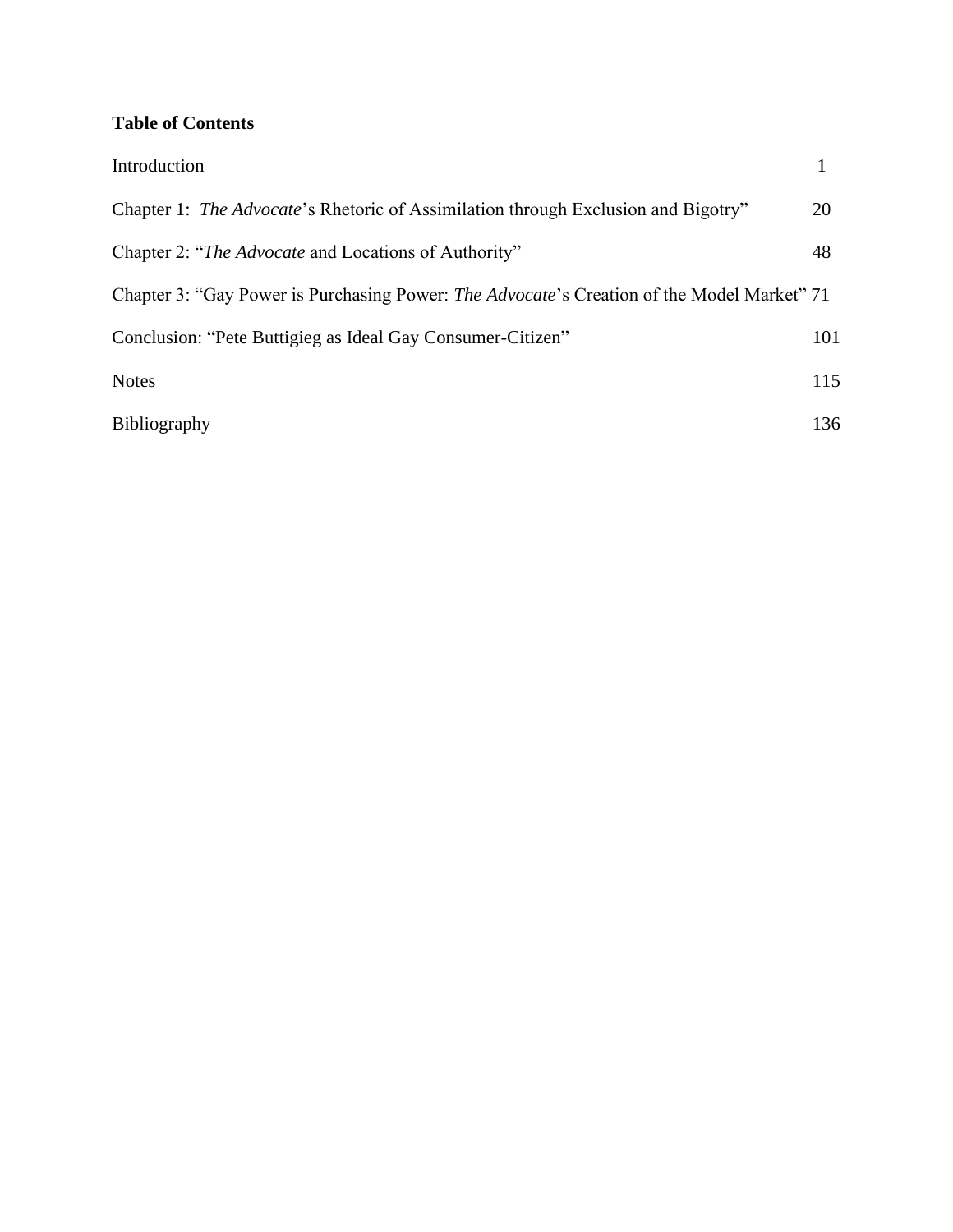#### **Introduction**

"LOOK OUT, STRAIGHT WORLD, HERE I COME!" blared the caption of a comic in the first issue of what is now known as the "newspaper of record for the gay community" in the United States.<sup>1</sup> In this first issue of *The Advocate* which "came out" in September 1967, this comic featured a man pictured with a name tag reading "Harry Hetero" as he ducked away from the words "[G]AY POWER," "Equality," "[R]IGHTS," "Moral," "FREEDOM," and "ADVOCATE."<sup>2</sup> As the words flew over Harry Hetero, he covered his head to shield himself from gay rights and gay rights activism.<sup>3</sup> Although *The Advocate* came out to consumers in the form of an organizational publication, within the next decade, it became independent, increased in popularity, increased to nationwide circulation, and gained nationally recognized advertisers.<sup>4</sup>

To define the new publication's goals, next to the coming-out comic, the first editorial, "Happy Birthday To Us," detailed the "birth" of the publication.<sup>5</sup> Here the editors humbly and self-deprecatingly described the publication's birth as "clumsy, awkward, full of innocence, and perhaps even a little ugly," just like that of a newborn infant.<sup>6</sup> Despite the clumsy start, editors declared their goal was to "perform a very important service as the newspaper of the homophile community," because "homosexuals, more than ever before, are out to win their legal rights, to end injustices against them, to experience their share of happiness."<sup>7</sup> The editors explained they did not aim to compete with other homophile publications, but rather, they primarily aimed "to publish news that is important to the homosexual— legal steps, social news, developments in the various organizations."<sup>8</sup> They added *The Advocate* "will present a generous portion of featured material to entertain, to inform, and perhaps to provoke. We do not intend to be deadly dull."<sup>9</sup> Defending the twenty-five-cent cost per issue, the editors asked for support from readers and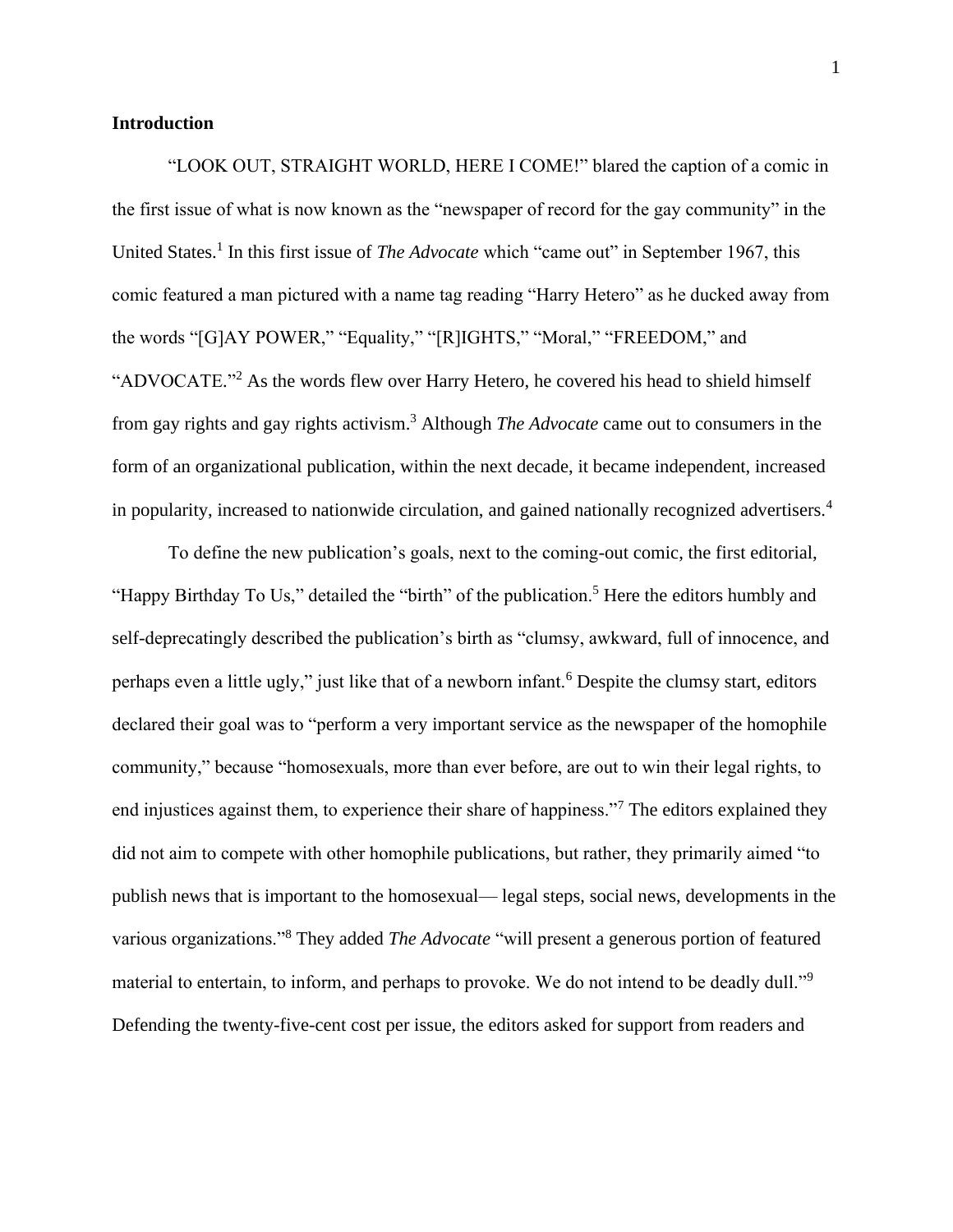local organizations: "We exist to serve you, but we cannot do it well without your help."<sup>10</sup> With this editorial, the publication established its goals for content, cost, and consumer reception.

For just over four decades, *The Advocate* garnered substantial support from consumers and advertisers exactly as it requested in its first issue. The print publication of *The Advocate* was lauded as a valuable source for news and entertainment pertaining to the gay community. Scholar of journalism Edward Alwood argued *The Advocate* was "the only…continuous historical record of the emergence of the nation's gay and lesbian liberation movement."<sup>11</sup> Historian Christianne Gadd argued it "illustrated internecine struggles within the [gay] community over race, gender, and class."<sup>12</sup> Reverent scholars called *The Advocate* "the country's first, true, gay newspaper," or at least the "first hard-hitting gay newspaper."<sup>13</sup> Former Editor-inchief Judy Wieder referred to the publication in terms of mythologized greatness: "the keeper of the flame, the vessel for the entire history of the gay movement since 1967."<sup>14</sup> Scholar of journalism Rodger Streitmatter argued the publication was unique because it "contained nonfiction material in tabloid format," had full-time paid employees, and was the first gay publication entirely funded by advertising and sales revenue, rather than organizational membership funds.<sup>15</sup> Streitmatter argued *The Advocate'*s "editorial voice relentlessly demand[ed] gay rights, consistently speaking with defiance and volume."<sup>16</sup>

From its beginning, *The Advocate* saw itself as the first financially successful, mainstream homophile periodical. It was less political and certainly less militant than most organizational publications and lesbian publications. Instead, it prioritized social assimilation and working with "'the system:'" the courts, police, media, and state and federal government.<sup>17</sup> This approach pleased advertisers, who saw *The Advocate* as a less risky, more business-friendly venture than other queer publications. It focused more on lifestyle topics like entertainment,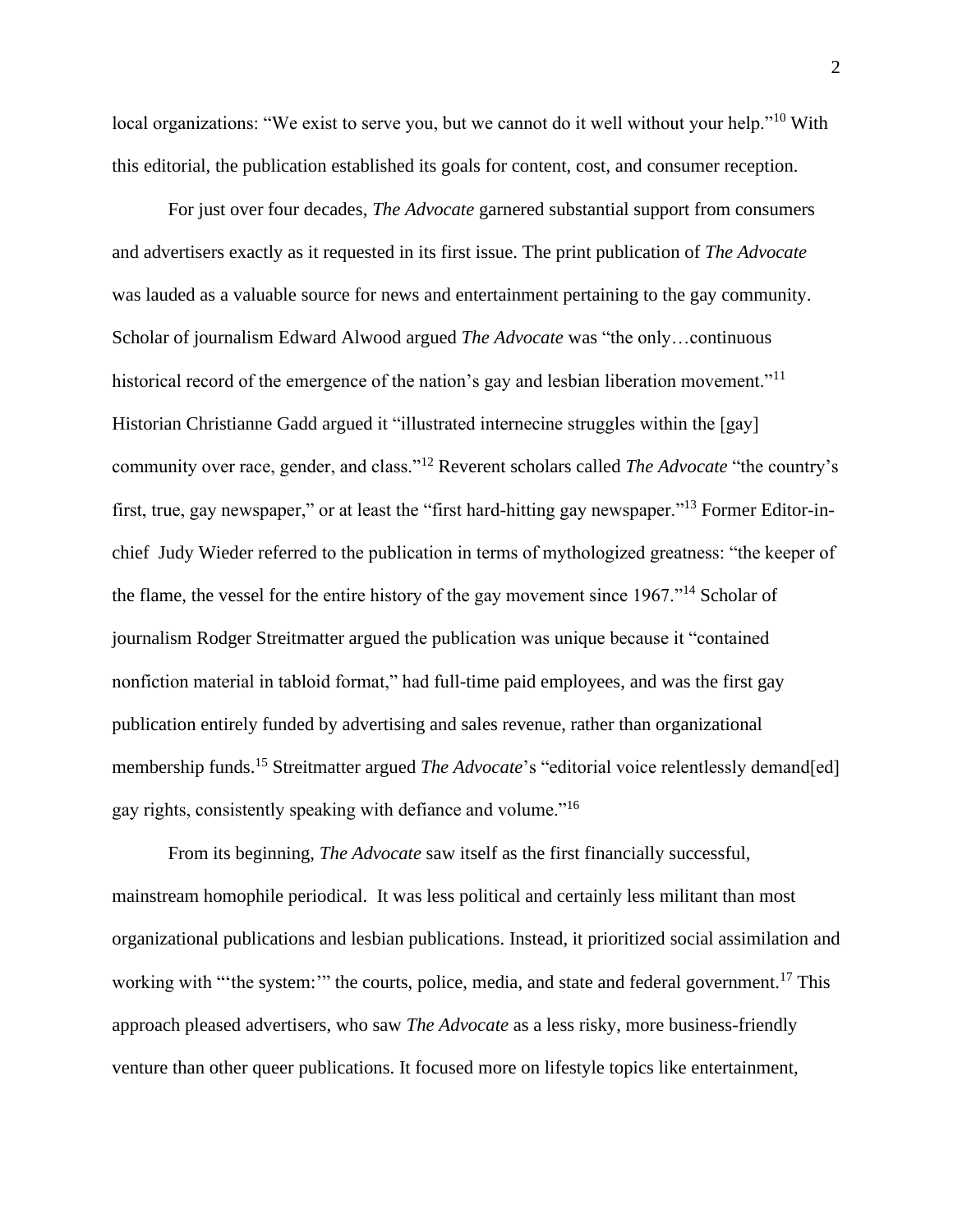fashion, and travel which made for more of a light, enjoyable read that appealed to a wider range of consumers including apolitical gays. *The Advocate's* rapid, decades-long success contrasted sharply with the fate of other gay publications which failed in the early- to mid-1970s.<sup>18</sup>

First, *The Advocate*'s mainstream approach encouraged a different kind of consumer demand than other aggressive, cynical, and disruptive queer publications. It was more successful in its direct calls for financial support, which included graphics demanding "Support our advertisers!"<sup>19</sup> Market research commissioned in the first year of *The Advocate* "shaped" readers into "a viable market for mainstream ads."<sup>20</sup> Marketing scholar Katherine Sender noted that "market research data and an increasingly public gay cultural life affirmed the stereotype of the wealthy, free-spending, trend-setting gay man whose lifestyle *The Advocate* had helped to construct" both for readers and potential corporate sponsors. This gay persona characterized the publication and helped shaped the values and behaviors of its readers.

Second, *The Advocate* touted the gay community as a "model minority" similarly to other advocacy publications such as *Ebony,* which argued respectability was a means to equality.<sup>21</sup> In this thesis respectability refers to the desire to perform certain traits or behaviors in order to gain favor from a majority group. Gadd argues *The Advocate* "valorize[d]" gay men who "attain[ed] the symbols of mainstream American success" including "a family, a lucrative career, and enough extra income" to buy staples of upper-middle-class status like "frequent vacations, luxury cars, designer clothing, and engagement with the fine arts."<sup>22</sup> Still, despite its commercial popularity, *The Advocate* has been criticized for being too consumeristic, politically conservative, sex-focused, and exclusionary.<sup>23</sup>

Critics such as Sender, Karen Stabiner, Peter Rehberg, and Fred Fejes have critiqued the emphasis on lifestyle, which consistently dominated the pages of *The Advocate.* <sup>24</sup> In pushing for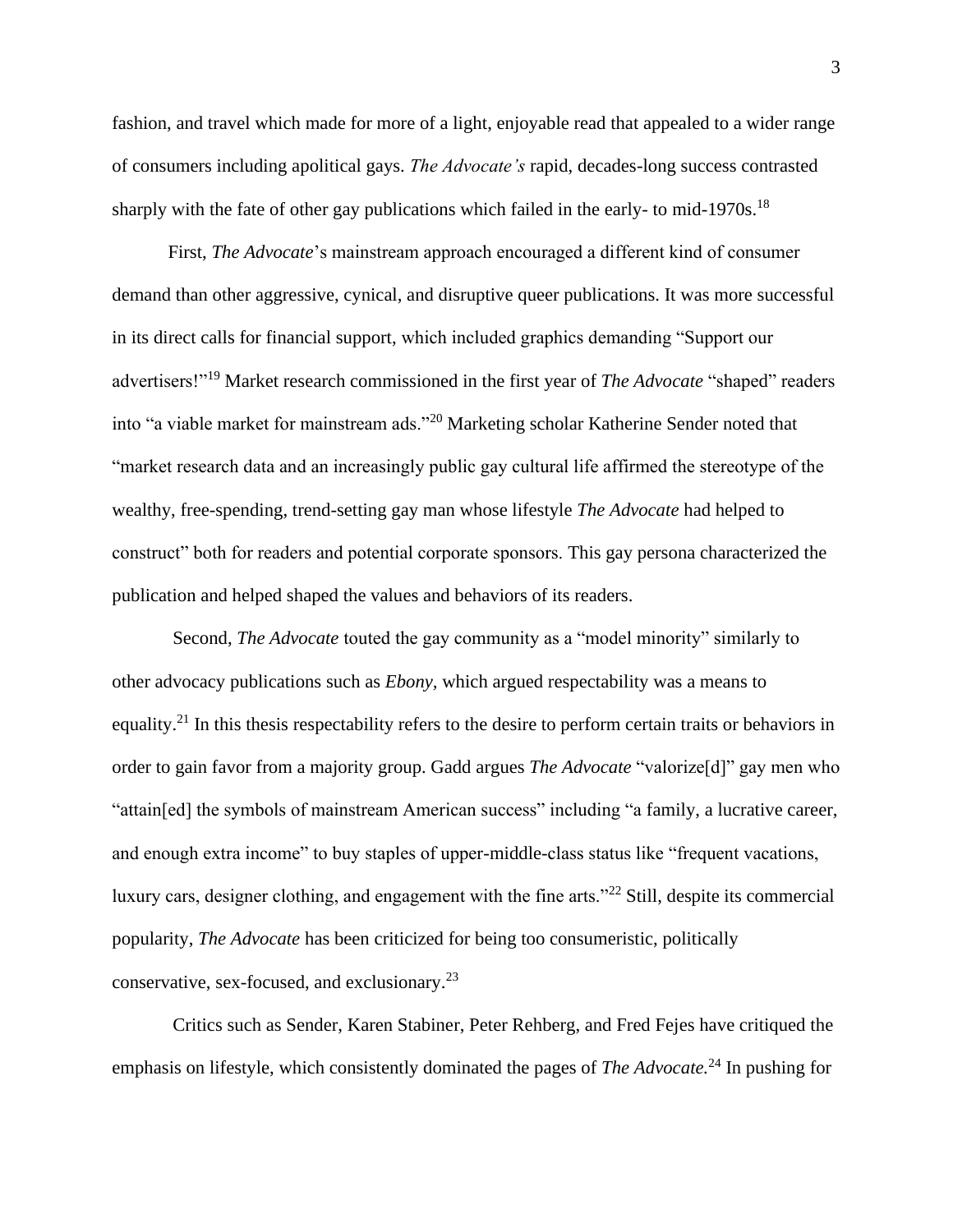consumption as the major evidence of gay fidelity to capitalism, the publication prioritized financial profit over movement efforts.<sup>25</sup> While the magazine certainly began adjacent to movement efforts, it also aimed to capitalize on its potential for profit to elevate the status of gay men in society.<sup>26</sup> Sender defended consumer publications as more sustainable in a capitalist society because "explicit critique of capitalism and consumption in radical gay and lesbian feminist magazines" was partially responsible for other publications' collapses as such critique precluded the development of "strong relationships with more lucrative advertisers."<sup>27</sup> This relationship with advertisers catalyzed a shift in content and presentation, which transformed gay identity politics in the United States.

Critics have claimed *The Advocate*'s apoliticism was a result of the publication's focus on profit and consumerism. Sender and Gadd have argued that the publication's capitalistic goals contributed to its politically conservative or passive content.<sup>28</sup> Sender critiques *The Advocate's* and other consumer advocacy publications for their failure to critically analyze ideology and social structures such as "patriarchy, capitalism, racism, sexism, heterosexism, imperialism and colonialism."<sup>29</sup> Sender argues that *The Advocate*, it took an individualistic "perspective [that] emphasized the psychological over the social and political."<sup>30</sup> She also suggested that the publication was "totally unlike gay liberation papers" because it adopted "a guarded position" on gay rights.<sup>31</sup> Thus, *The Advocate's* ambivalence about movement activism and its early focus on material consumption shape the kind of ideal citizen that it was articulating for its gay readership.

Another major critique of *The Advocate* centers on its sexually lewd content, through which the publication mimicked *Playboy* and *Esquire* in its construction of a "tasteful, luxurious, and sexually satisfying lifestyle."<sup>32</sup> *The Advocate* frequently discussed public sex, hook-up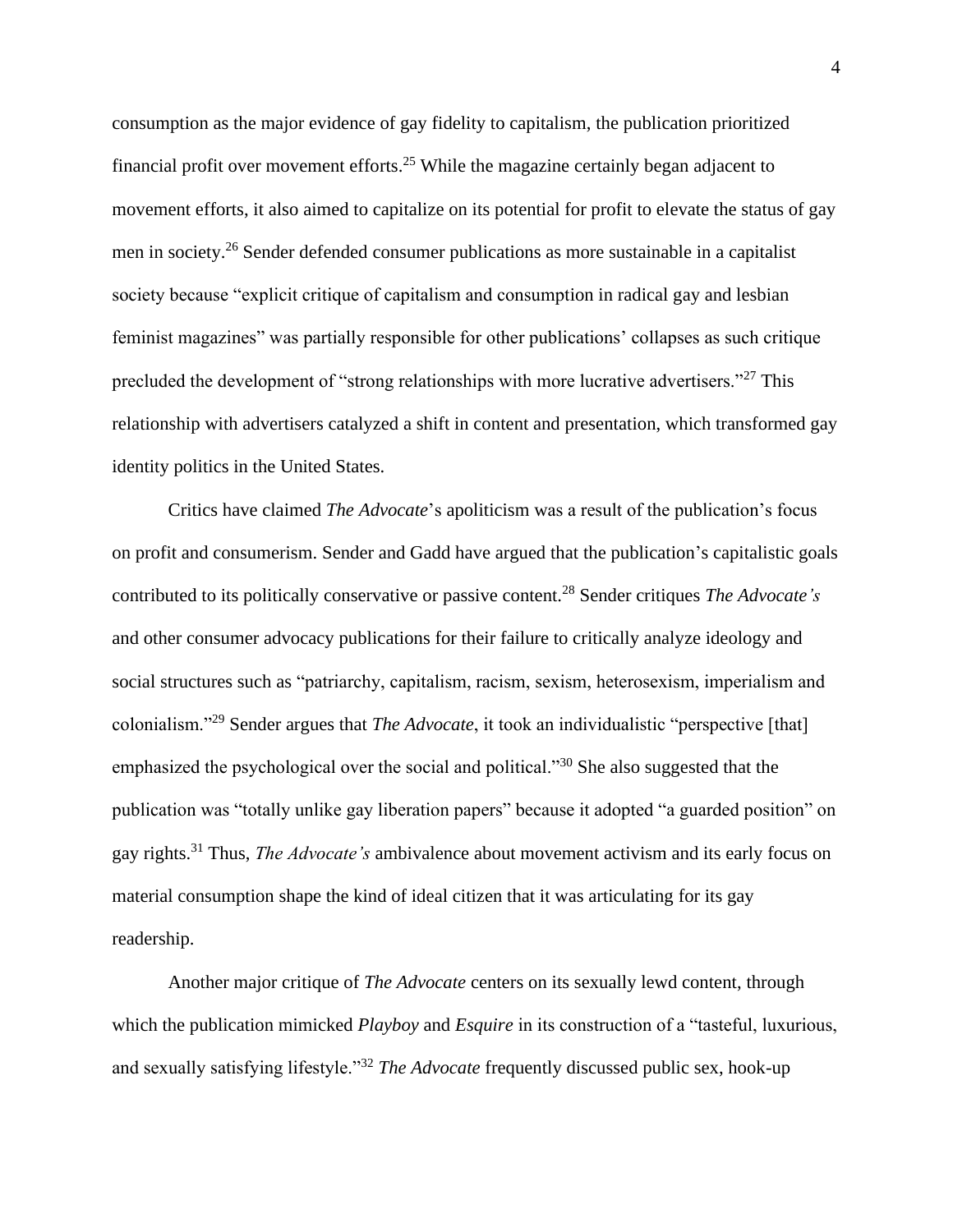culture, and cruising alongside other behaviors generally considered promiscuous and risky. *The Advocate'*s hypersexualized content may suggest it was too focused on sexual freedoms and "lifestyle" at the expense of other potential goals. However, Streitmatter suggests that this priority was mirrored in the community which largely believed a "primary aim of gay men's liberation was the freedom to enjoy sex with whom and whenever one wanted."<sup>33</sup> Historian David K. Johnson argued that sexual consumer content, consumer culture, and "physique entrepreneurs" catalyzed the gay rights movement and helped create community and sites for resistance because these foci created a sense of gay pride.<sup>34</sup> While the prioritization of sexual freedom could be interpreted as somewhat radical compared to other publications (especially lesbian publications such as *Furies* and *Lesbian Tide*), the publication prioritized individualism over collective struggle and movement activism focused on community building and solidarity.<sup>35</sup>

Finally, one irrefutable critique of *The Advocate* is its exclusion of queer people of color and queer women in organizational diversity and publication content.<sup>36</sup> The all-white, all-male staff in the early years meant that the publication lacked diverse voices and opportunities for debate, dissent, and course-correction. The lack of organizational diversity fostered the staff's racist and sexist personal views and allowed the publication to consistently exclude and disrespect women and people of color. Some of this exclusion has been linked to racist and sexist views about consumers, especially the idea that white consumers would not want to consume content about people of color, particularly Black people.<sup>37</sup> Additionally, scholars such as Edward Alwood argued women and people of color were excluded from the publication due to their lack of financial power, which made them less valuable potential consumers.<sup>38</sup> Gadd argued *The Advocate* promoted singularly "white middle-class mores" to help shape their ideal readers.<sup>39</sup> However, the prominence of the women's liberation movement and the publication's popularity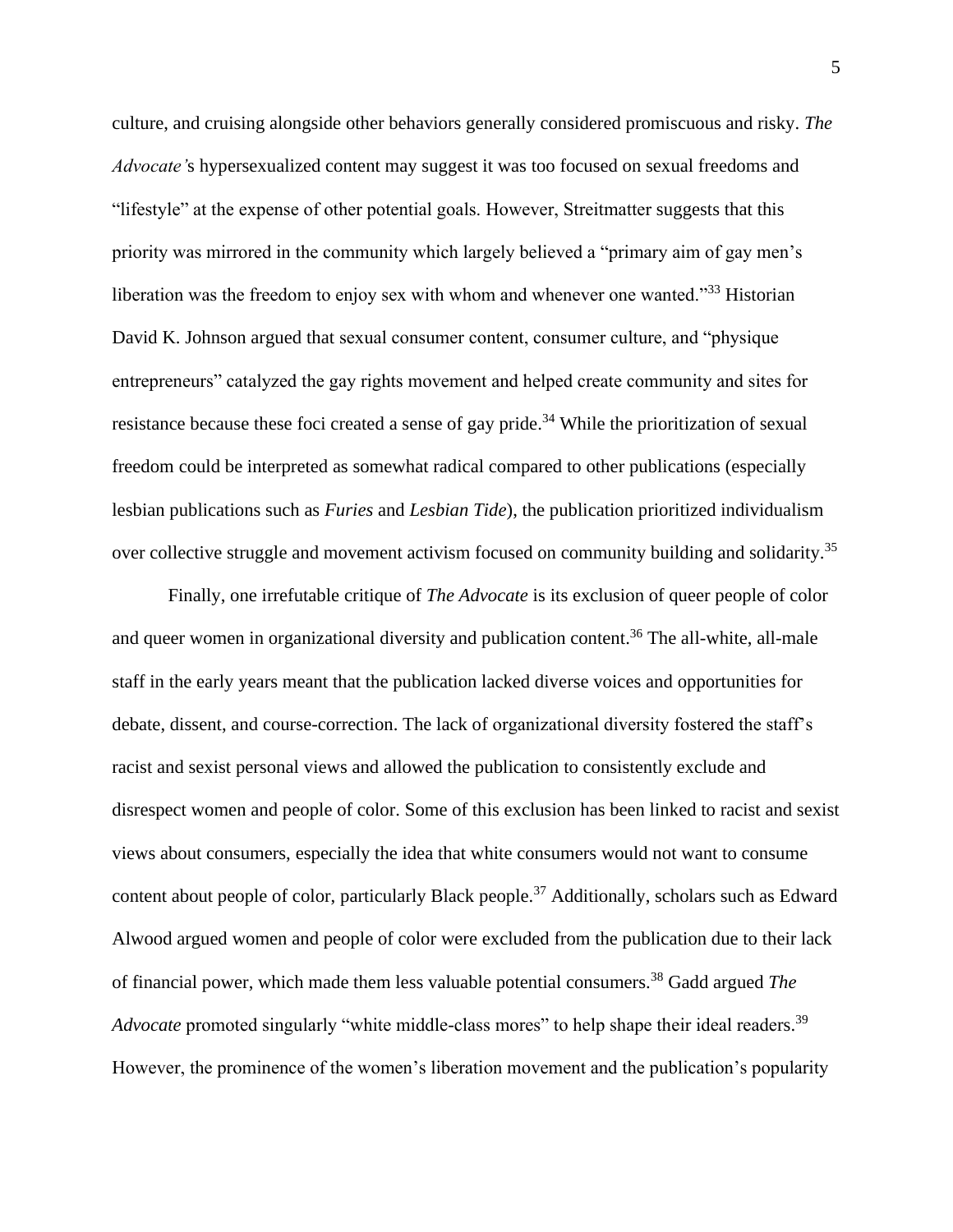with female readers means *The Advocate* could not "claim ignorance" about women's desire for representation.<sup>40</sup> *The Advocate* also could not claim ignorance about racism due to the state of the Black civil rights movement which had been going on for about 15 years when *The Advocate* was first published. In fact, the publication mentioned Black civil rights somewhat frequently, indicating awareness but given the paucity of coverage within the publication's pages, there was a clear disregard for civil rights activism as a gay issue. Additionally, readers often wrote lettersto-the-editor lamenting the white-centric, male-centric content, demonstrating both dissatisfaction of readers and awareness of editors.

However, even after the "death" of the standalone print version of *The Advocate* in 2009, editorial responses to these critiques were hostile, victim-blaming denials.<sup>41</sup> In this thesis, victimblaming broadly refers to language that transfers responsibility from the wrong-doer unto the victim of the wrong-doing.<sup>42</sup> Aside from the general exclusion of women and people of color, *The Advocate* often contained "casual racism" and sexism in the form of comments, illustrations, and articles, that demonstrated racial insensitivity and an "unwitting acceptance of white supremacy" and patriarchal values.<sup>43</sup> With attention to these various critiques of *The Advocate*, this study fills gaps in the literature about *The Advocate*'s consumerist, assimilationist arguments.

#### **Research Questions**

This critical rhetorical analysis will investigate how *The Advocate* used consumerist, assimilationist rhetoric to erase within-group diversity, foster political passivity, and construct ideal gay consumer-citizenship as the only acceptable form of gay identity and gay political participation. To address these interrelated rhetorical goals, the following research questions drive this project's purpose: *How did early queer media navigate power at mid-century? How*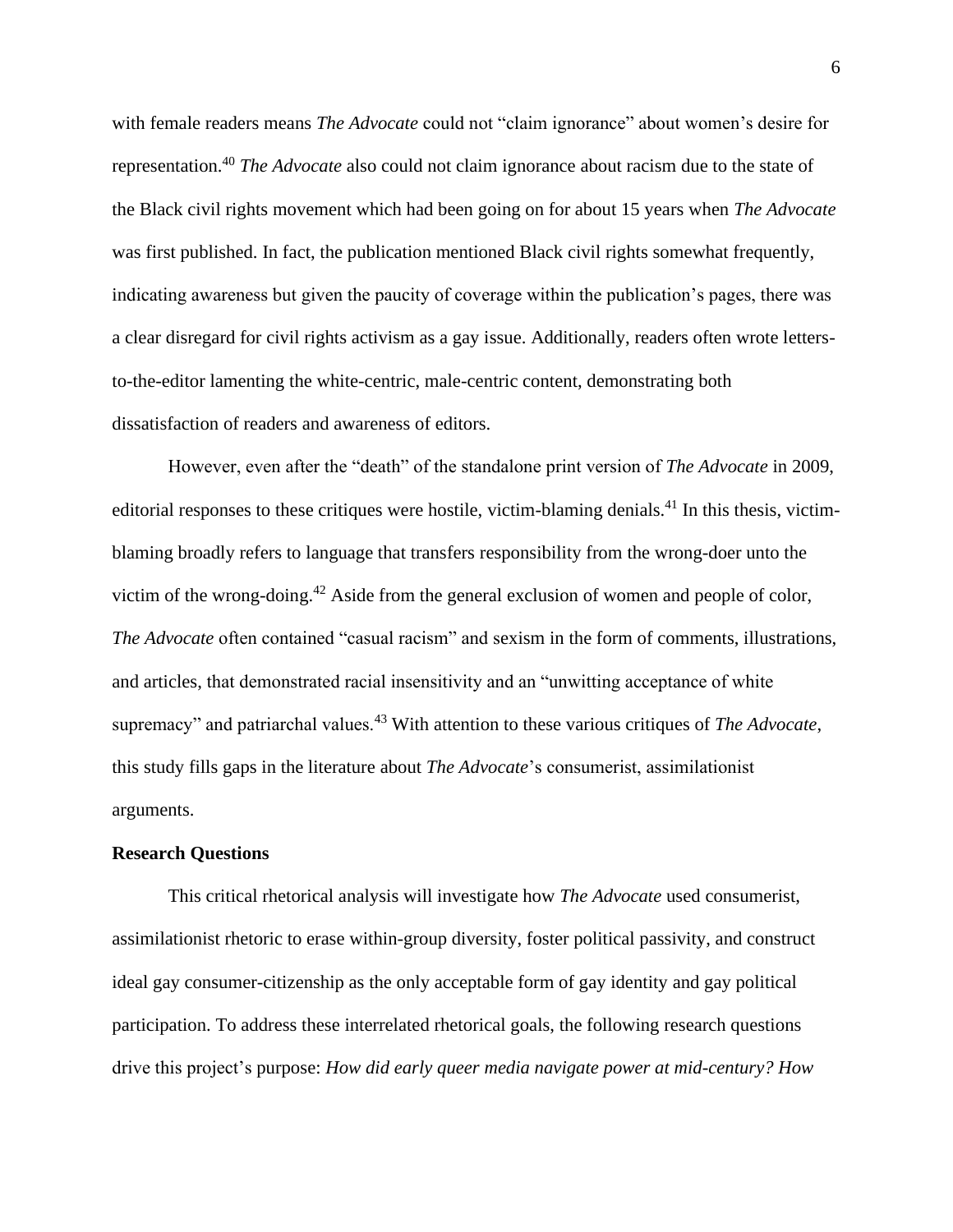*did* The Advocate*'s conceptualization of gay power demonstrate assimilationist goals? How did*  The Advocate *erase within-group diversity and contribute to the limited, racist, sexist, classist, and transphobic construction of a gay model minority? How did* The Advocate *contribute the nature of acceptable mainstream gay identity? How did* The Advocate *define gay power as primarily economic? In what ways did* The Advocate *encourage political passivity and deference to mainstream authorities? How did* The Advocate's *political goals and tactics vary depending on central topics or authority figures? What were the consequences of rhetorically privileging heteronormative practices, especially those performed by white gay men? What rhetorical strategies persisted in these early magazines and how did they position queer people via representation and critique?*

This project examines *The Advocate* from September 1967 until December 1970 to show how the gay movement became "increasingly visible, articulate, and media-savvy" as queer publishing rapidly diversified. "<sup>44</sup> This range of issues centers around the June 1969 Stonewall Rebellion, known as a major catalyst for the gay rights movement. Using queer archival methods, analysis of constitutive rhetoric, and ideological critique, this project charts three major arguments about queer rhetoric in this influential time. First, I argue *The Advocate*'s exclusion of queer people of color and women was foundational and strategic for the publication's assimilationist rhetoric, which appealed to whiteness, masculinity, capitalism, cisnormativity, homonormativity, and heteronormativity. Second, I argue *The Advocate* objectified its audience as politically passive by prioritizing the language and actions of outside, mainstream authorities and neglecting and demonizing gay leadership, political engagement, and protest as anticitizenship practices. Third, I argue that *The Advocate* constructed gay power as individual financial power and affluence and interpellated readers as a gay model market. Together these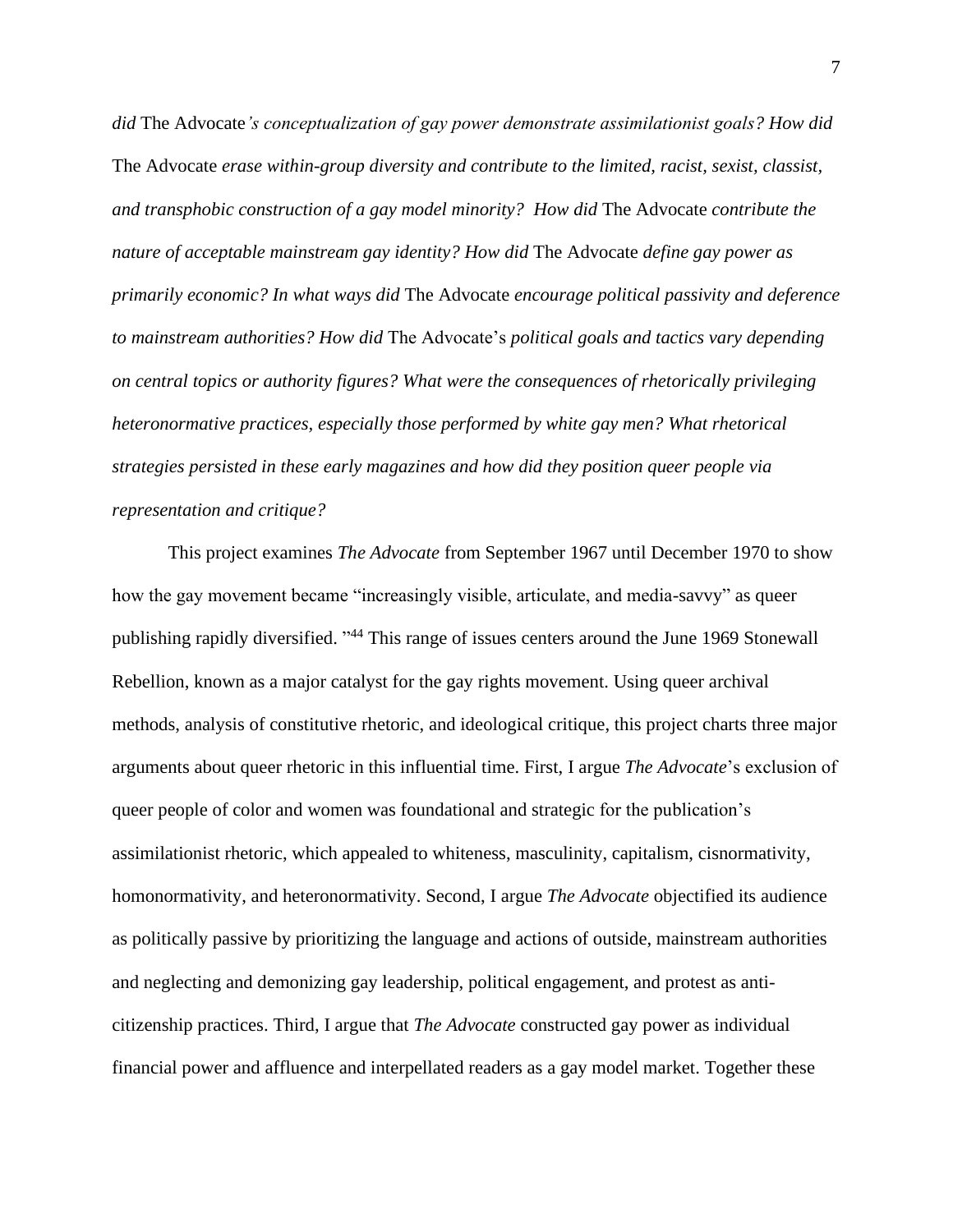arguments importantly explain the relationship between assimilationist rhetoric and consumerist rhetoric in mainstream queer rhetoric. These arguments demonstrate the anti-democratic nature of *The Advocate* and its construction of ideal gay consumer-citizenship. Ultimately, these arguments combine to show how *The Advocate* normalized a certain set of queer identities and citizenship practices, while neglecting and further excluding others in such a way that hindered the development of a more powerful, diverse, and nonnormative social movement.

I argue that *The Advocate* constituted the ideal gay consumer citizen primarily through its broader function as an "institution of consumption."<sup>45</sup> In *Business, Not Politics: The Making of the Gay Market,* Sender discussed how theorist Michel Foucault argued that "sexualities do not reside in the body, in a set of behaviors, or even in desires, but in the discourses that transform bodies, behaviors, and desires into a 'truth' of human sexuality."<sup>46</sup> Sender suggested that while Foucault investigated the "dominant discursive institutions that shaped sexuality in nineteenth century France: law, religion, education, and medicine," by the early twentieth century, "the role these institutions have played in identity formation has been displaced, albeit unevenly, by institutions of consumption: advertising, marketing, public relations, and commercial media."<sup>47</sup> As an institution of consumption, *The Advocate* was able to shape sexuality and behaviors.

#### **Critical Rhetorical Methods and Analysis of Constitutive Rhetoric**

In considering the dynamism of sex/gender politics at mid-century, this project uses a critical rhetorical lens to chart a history of queer advocacy in the late 1960s through emergent print media. First, it uses critical queer archival methods to analyze how *The Advocate* discussed power and identity differently from other queer publications of the period*.* Queer archival work examines queer "historical self-representations as sites of ongoing hermeneutic and political struggle in the formation of new social subjects and new cultural possibilities."<sup>48</sup> Due to the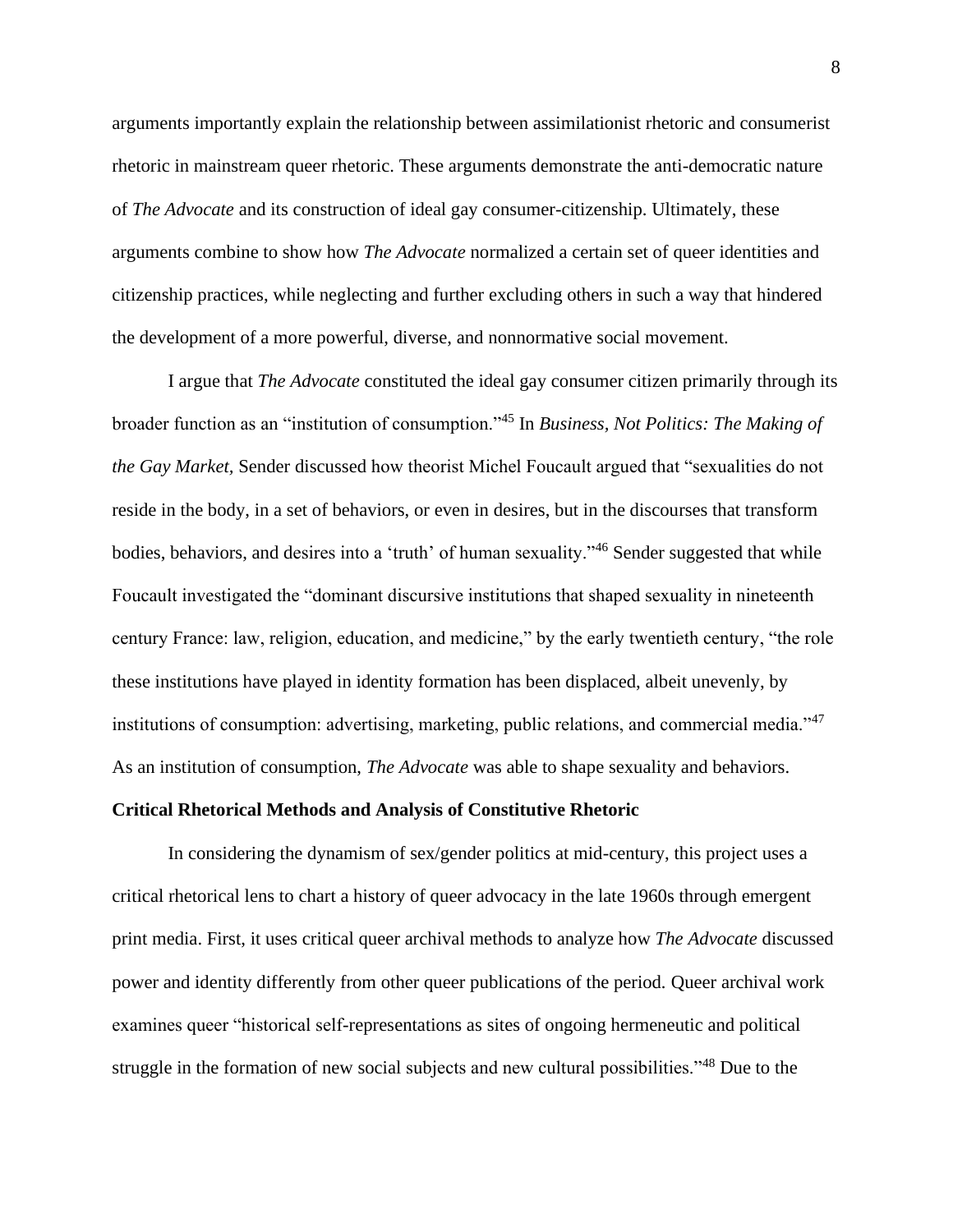conservative nature of most archives and histories, queer archival methods are especially necessary. Archives', museums', and academic institutions' need for funding have driven conservative policies about how and what information is preserved, catalogued, organized and presented. For example, by the logic of compulsory heterosexuality, if a historical figure's queer sexuality or gender identity could not be confirmed clearly and without a doubt, they were presented as a cisgender heterosexual. Additionally, homophobia, transphobia, sexism, racism, and other forms of bigotry have led to a lack of prioritization of diverse contents. To problematize and queer these conservative histories, queer studies scholar Charles Morris advocated for the queer archival approach which he describes as "tireless cruising in vexed pursuit of the elusive artifacts of our queer histories."<sup>49</sup> Queer archival methods are pertinent for understanding how past images "animate the present."<sup>50</sup> This queer historical scholarship requires an ongoing search for what history has ignored, erased, and misunderstood.

Secondly, this study utilizes analysis of constitutive rhetoric to examine how, borrowing the words of Maurice Charland, *The Advocate* "calls the audience into being" by interpellating readers "as political subjects through a process of identification in rhetorical narratives that 'always already' presume the constitution of subjects."<sup>51</sup> This study examines how *The Advocate* impacted and shaped its readers into a certain type of gay consumer and citizens. This study looks at explicit interpellation, such as when the publication demanded certain values and behaviors from its readers, and implicit interpellation, such as when the publication created an ideal image of the gay consumer and citizen to which readers should aspire. This approach reveals how identity is "produced in and through communication, not as something taken for granted from which communication originates."<sup>52</sup> This perspective also allows for analysis of not just how *The Advocate* might reflect the white gay male community at this time, but more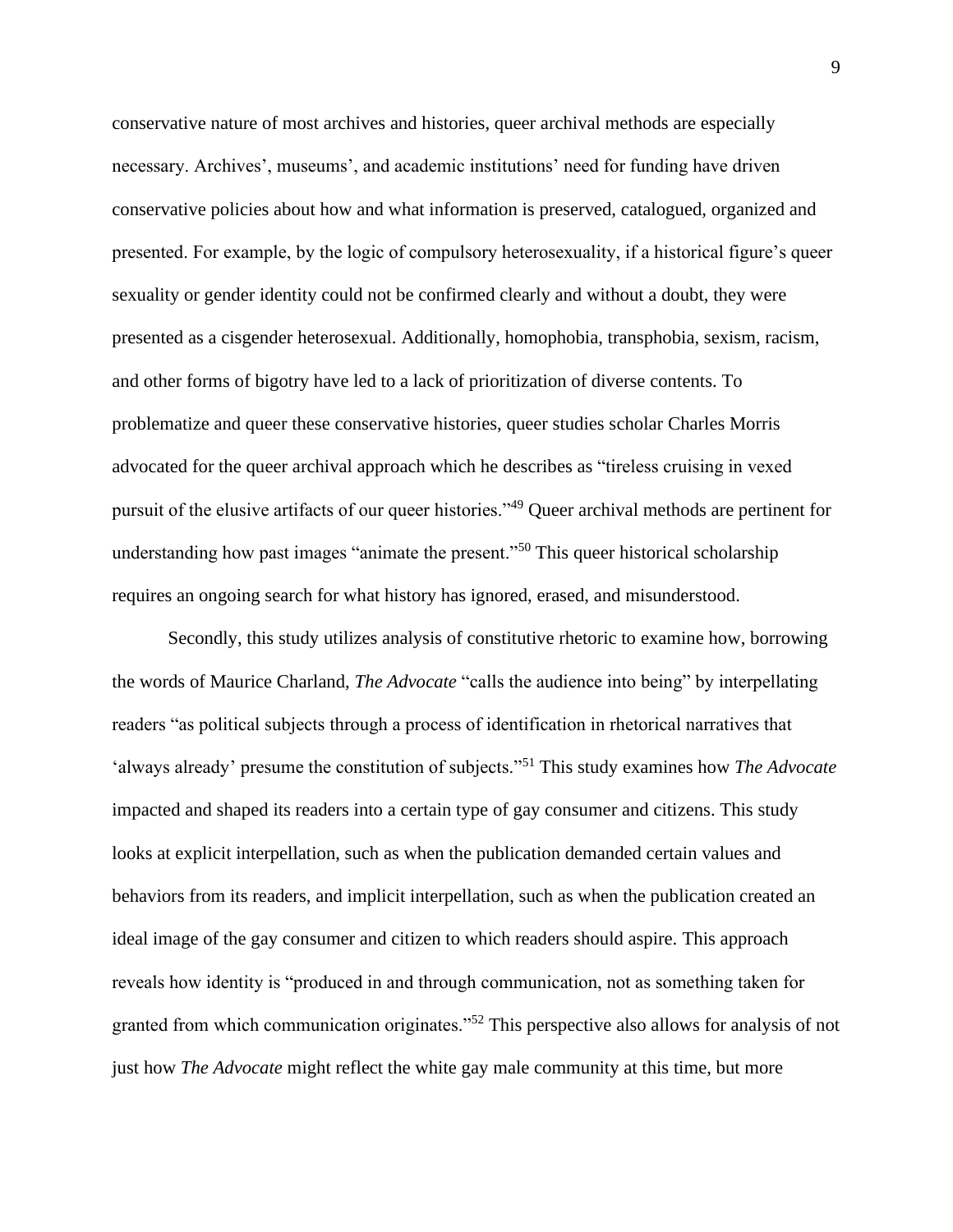importantly how *The Advocate* contributed to shaping and creating meaning about gay men and the gay lifestyle. The focus on constitutive rhetoric in *The Advocate* also enables an examination of how, in the words of Communication scholar Raymie McKerrow, the publication utilizes "the discourse of power" which "creates and perpetuates the [social] relations, and gives [material] form to the ideology which it projects."<sup>53</sup> This analysis of constitutive rhetoric examines how *The Advocate* was able to shape and even partially create its audience and its relationship with its audience. This thesis analyzes this function of rhetoric in *The Advocate* and how its rhetoric "come[s] to possess power" and create and contribute to meaning about gay men and the gay male lifestyle.<sup>54</sup>

#### **Queerness and Queer Theory**

This project uses the term "queer" sparingly and specifically because the term has a variety of meanings and resists definitions and organization.<sup>55</sup> Academics use the term "queer" as an inclusive alternative to the terms "gay," "lesbian," or variations of the acronym "LGBTQ" for a variety of reasons. Many scholars such as Gloria Anzaldúa have argued white academics have co-opted the term "queer" and used it to construct "a false unifying umbrella which all 'queers' of all races, ethnicities, and classes are shoved under."<sup>56</sup> The term "queer" can be used in this way to erase difference and hide exclusion. Nikki Sullivan argues that "queer" as a noun should be understood as a positionality and identity. Sullivan additionally argues the term "queer" requires a rejection of assimilationist goals and leads to various competing goals for different subgroups or identities.<sup>57</sup> Though scholars such as Sullivan and Anzaldúa argue the use of "queer" as an inclusive umbrella term is naively optimistic, this project uses the term to describe queer people and their contributions.<sup>58</sup> While use of any attempts at inclusive language may be naively optimistic, the reckless use of narrow sexuality- and gender-specific terms and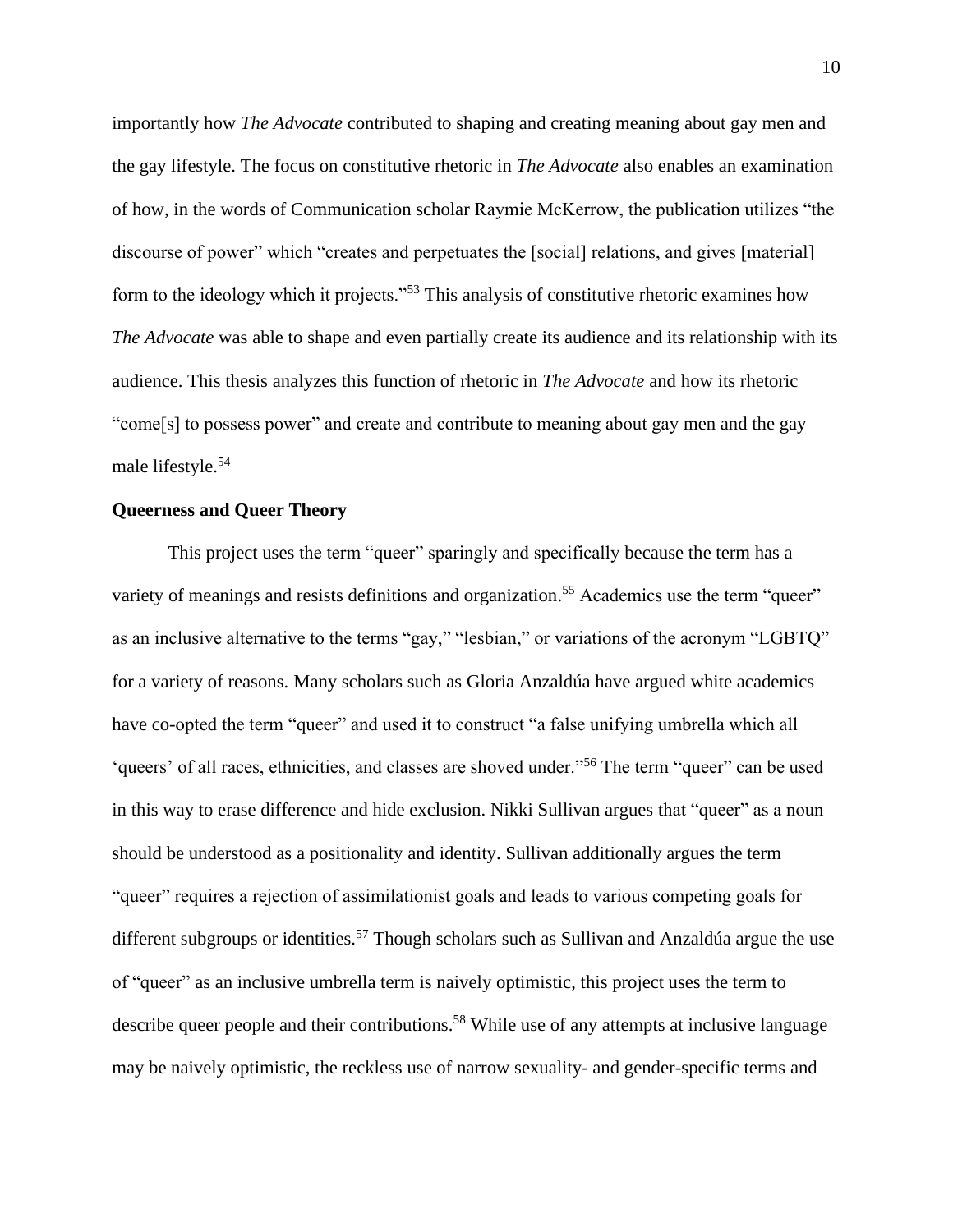acronyms can often blatantly erase other sexual identities and gender identities. Thus, these more specific terms are only used when they are appropriate.

This project does not use "queer" to describe the oppositional politics or antinormativity for which queer theory is known except when specifically describing such queerness. This distinction aims to avoid misrepresenting *The Advocate'*s rhetoric as what this project will refer to as "politically queer." This project relies heavily on these theoretical contributions from queer theory to examine the normativity and assimilationism that precluded the publication from political queerness. Many scholars agree the "oppositional politics" of antinormativity is a defining characteristic of queerness and queer theory.<sup>59</sup> Antinormativity is a resistance to norms which are interpreted as restrictive, exclusionary, and "conceptually and politically limiting."<sup>60</sup> Antinormativity is negatively defined against a few key concepts: normativity, hegemony, and assimilation. Normativity is "a type of operation of power" that establishes and enforces norms which are moral "imperatives" and which Lee Edelman and Adrienne Rich call "compulsory."<sup>61</sup> In this way, normativities are hegemonically produced as the "values and interests of the hegemonic [or dominant] group" to which others are forced to submit.<sup>62</sup> Furthermore, assimilation is intentional or persuasively utilized conformity to hegemonic norms<sup>63</sup> by a nondominant subject into a dominant, hegemonic group through the submissive process of becoming similar or behaving similarly to the dominant group.<sup>64</sup> This project uses queer theory's central concepts to examine *The Advocate* as a normative project with assimilationist goals.

This project relies on queer theory to examine a pre-queer discursive landscape where "gay" was the catchall as publications moved away from using the term "homophile" due to the transition from the homophile movement to the gay liberationist movement. Queer theory is primarily based on oppositional politics, antinormativity, and an alternative to and critique of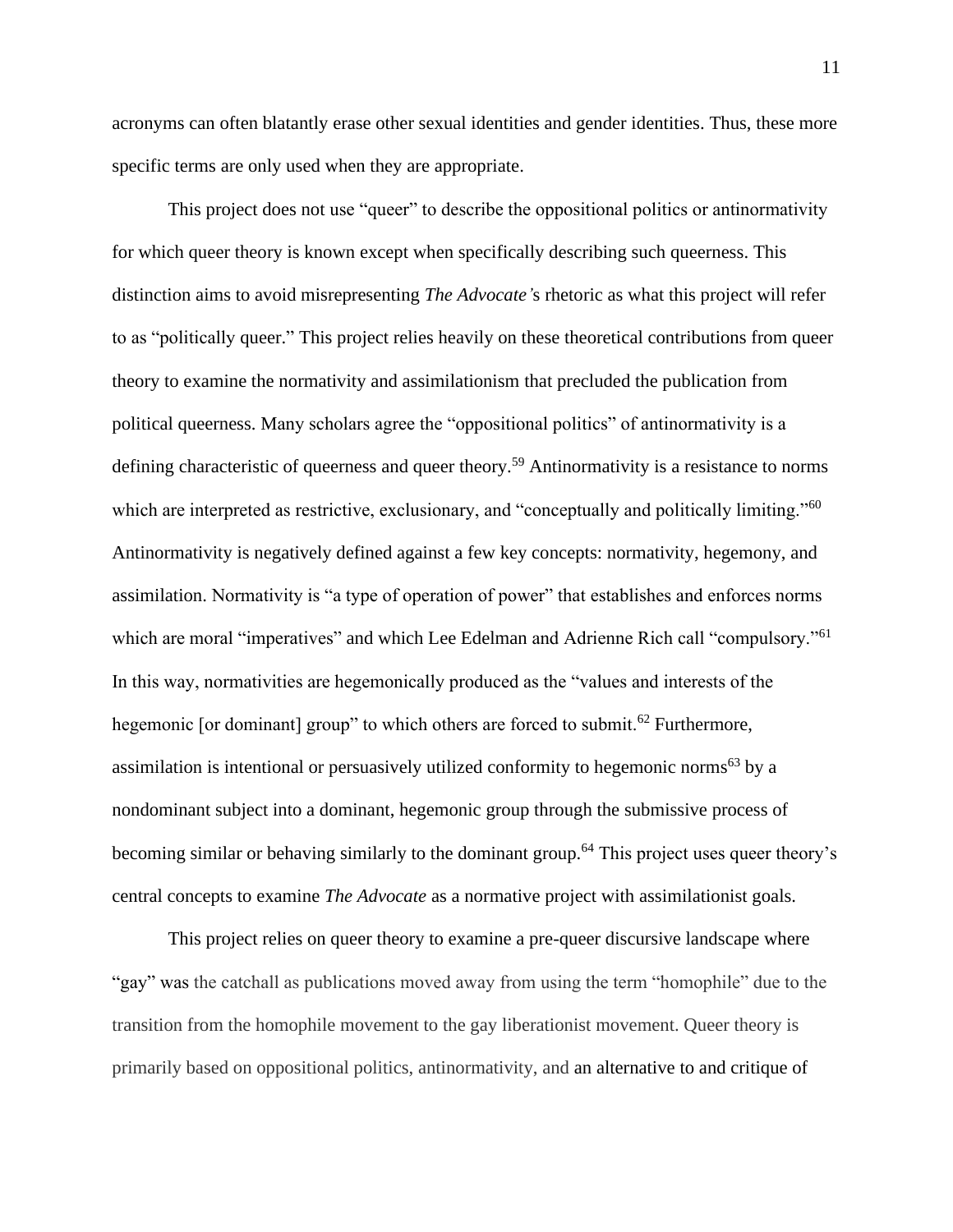identity politics.<sup>65</sup> Because queer theory is a more recent development, this theoretical perspective is somewhat presentist. Despite the potential drawbacks of a presentist perspective, queer theory is ideal for this examination of early gay liberationist rhetoric during this transitional period because it provides insight into the exclusionary and assimilationist normativity of earlier gay rhetoric such as that of *The Advocate*. This perspective allows this project to analyze the lack of political queerness of this publication and the ideal gay consumercitizenship it consolidated and popularized.

#### **Queer Citizenship and Political Economy**

This project also relies on theories of queer citizenship and queer political economy to understand how *The Advocate* shaped its readers into ideal gay consumer-citizens. This thesis continues the work of scholars such as Shane Phelan, E. Cram, Judith Shklar, and Lee Edelman who have rejected a legalistic focus on citizenship to varying degrees. Cram, a communication and queer studies scholar, defines this sort of "cultural citizenship" as a "negotiation of belonging."<sup>66</sup> Shklar, a philosopher and political theorist, argues American citizenship depend on positionality or relationality rather that the false ideal of equality.<sup>67</sup> Shklar argues the relationality of American citizenship forces it to rely on exclusion because citizenship is valuable in the U.S. through the denial of citizenship to others.<sup>68</sup> This contributes to the desire for inclusion, which tends toward assimilationism and normativity. Phelan, political scientist, argues queer people's citizenship – both legally and culturally – is limited and less politically effective due to the denial of rights and recognition to queer citizens.<sup>69</sup> Phelan argues that representation and acknowledgement are aspects of citizenship which are particularly difficult for invisible minorities to attain.<sup>70</sup> The difficulties of invisibility while seeking recognition from the state have led to assimilationism, exclusion, and small-scale reforms, all of which have done nothing to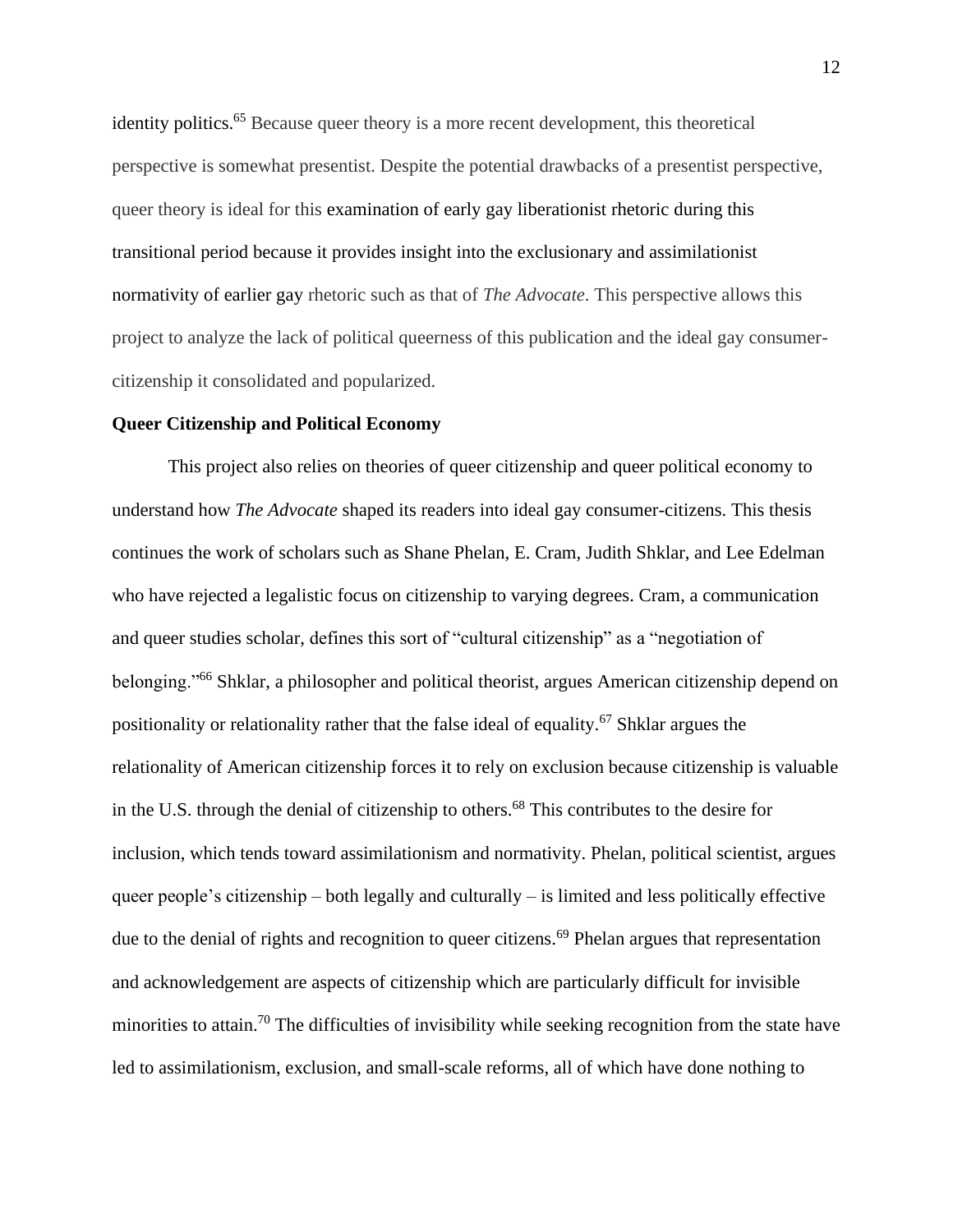disrupt the anti-queer bigotry, queer inequality, and normative expectations of queer people. Gay assimilationist exclusion is thus an extension of broader American citizenship.

I argue *The Advocate* consolidated the ideal gay consumer-citizen using assimilationist politics which excluded various identities and rejected activism as anti-citizenship practices. Veronika Kneip defines consumer citizenship as the merging of consumer and citizen roles which arguably leads to the "commercialization of politics and a marginalization of legitimate political power."<sup>71</sup> Consumer citizenship is the idea of citizenship based on consumers whose consumption and political engagement are synonymous. Consumer citizenship is a product of classical republicanism, political liberalism, and deliberative democracy.<sup>72</sup> The classical republicanism contributes to consumer-citizenship's focus on civil society, or organizations, institutions, and individuals, as well as civic virtue, or the fostering of values and behaviors intended to help a community be successful. The political liberalism provides a focus on liberty, legal equality, and consent to the social contract. Deliberative democracy allows consumercitizenship to thrive under the assumption that political participation and persuasion can affect political decision-making processes and social change. This has led activists and theorists to focus too much on "state apparatuses" and rights and not enough on community-building, disruptive activism, or other forms of nonnormative political engagement that do not rely on the imagined eventual benevolence of state powers.<sup>73</sup>

I am interested in how gay consumer-citizenship interacts with the political economy, or the relationship between politics and economics. English, gender, and sexuality studies scholar, Rosemary Hennessy defines the political economy as "the material relationship between the discourses by which we make the world intelligible and the structures of accumulation and labor on which capitalism irrevocably depends."<sup>74</sup> Hennessy uses Marxist theory to examine how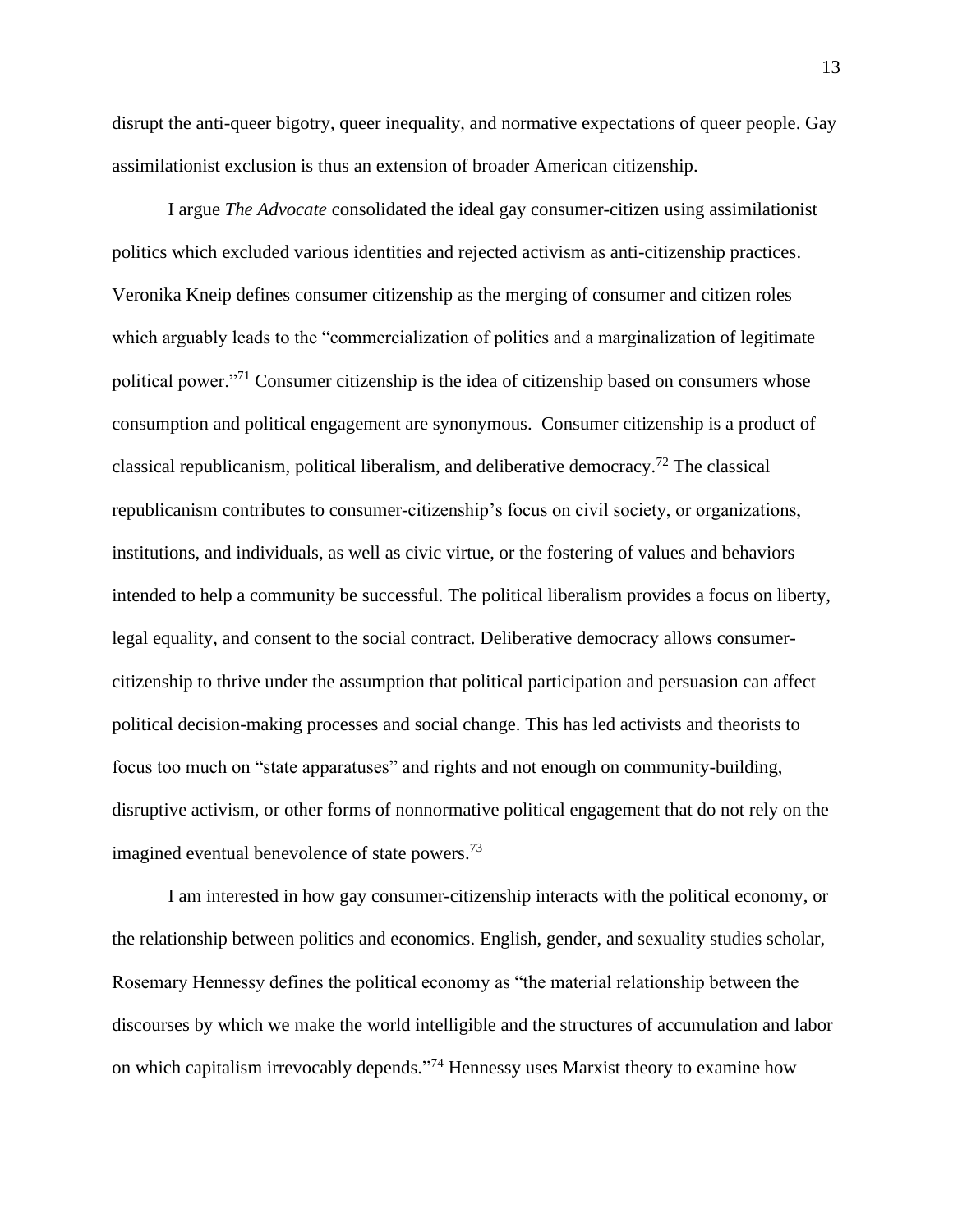"consciousness, state, and political economy as interlinked historical and material forces by which social life is made and remade. <sup>75</sup> This thesis analyzes how *The Advocate* responded to economic forces by prioritizing profit-making which contributed to the consolidation and commodification of the ideal gay consumer-citizen as a gay model market. Furthermore, I argue that *The Advocate*'s ideal gay consumer-citizen shaped the gay community's participation in the broader political economy. This focus on the gay rhetorical participation in the political economy enables this thesis to examine how gay rhetoric has been shaped by capitalism, thus avoiding a narrow focus on "the spectacle of sexual identity" which "commodif[ies] sexuality by separating the organization of sexual identity from the complex historical ways capitalism shapes the human capacity for pleasure, affect, and social interaction."<sup>76</sup> This project follows Hennessy's advice not to "rally around identities" but to question the economic reasons for their historical development and organization as well as sexualities' "commodification under capitalism."<sup>77</sup> Using Hennessy's understanding of sexuality as a product of economic factors, this project focused on how *The Advocate*'s gay rhetoric responded to and influenced the broader political economy.

This project pays especially close attention to consumerism as a culture-ideology of the political economy. Culture-ideology is the "beliefs, norms, narratives, images, and modes of intelligibility" through which capitalism is hegemonic.<sup>78</sup> Hennessy describes the "cultureideology consists of a variety of different practices or ways of making sense (i.e., discourses)," such as sexuality, gender and race, "that displace, condense, compensate, mask, and contest the basic inequality of capitalism."<sup>79</sup> I contend that the ideal gay citizen contributes to the cultureideology which legitimates capitalism. The culture‐ideology of consumerism is the "transformation of excessively above‐subsistence consumption from a sectional practice of the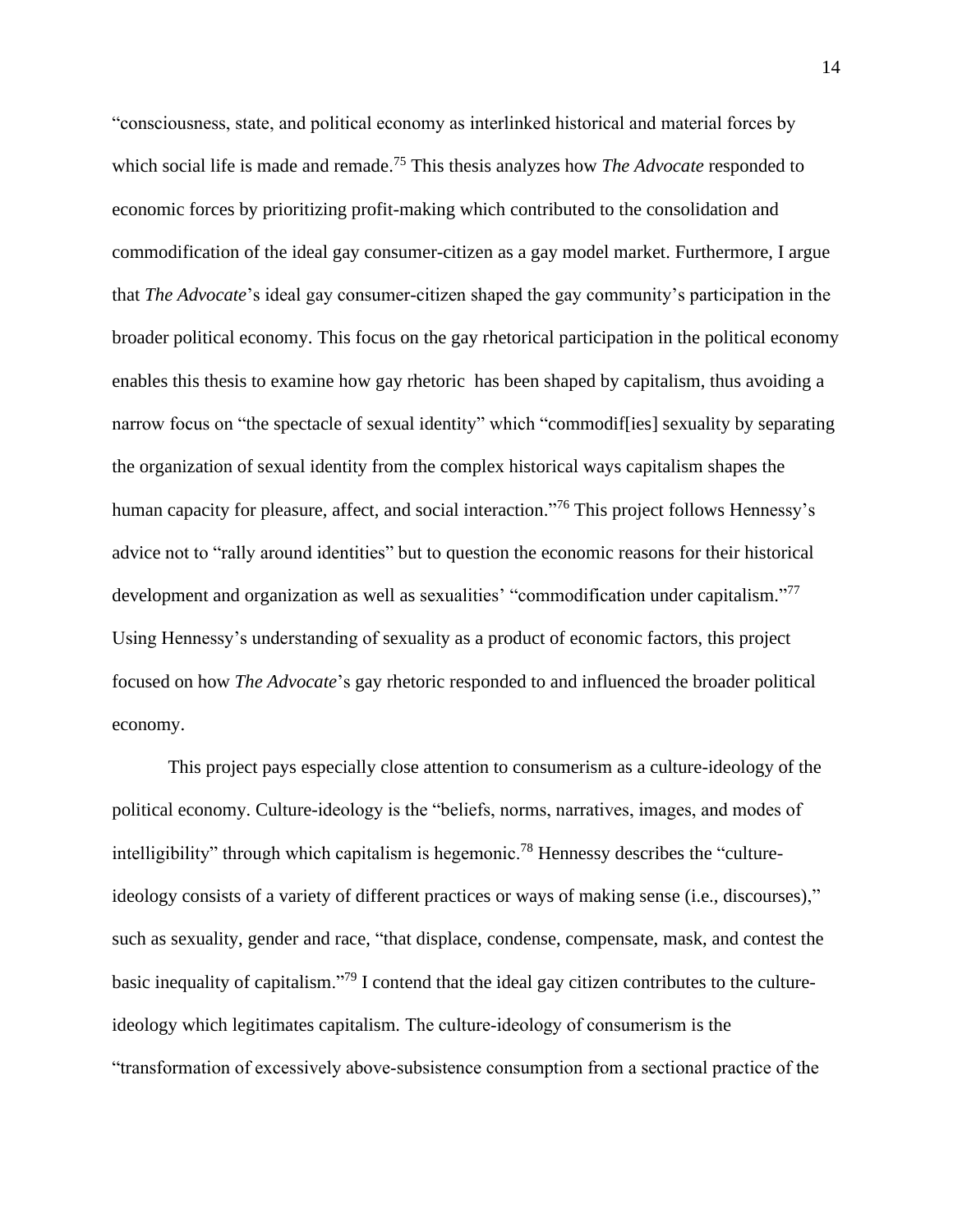rich throughout human history to a globalizing phenomenon directed at the mass of the population," in this case, especially as it pertains to the gay portion of the population. This work examines how gay culture-ideology interacts with the rainbow economy or "pink economy," which is the relationship among queer consumers and the market, especially through spending power.<sup>80</sup> In other words, like Hennessy's work, this thesis critiques how the cultural recognition of queer sexualities and identities interrelates with economic processes.<sup>81</sup>

#### **Précis of Chapters**

In this project, I suggest that acceptable normative gay identity was achieved, in part, through the success of *The Advocate*, given its interest in profit, assimilation, and consumption. To demonstrate the relationship between *The Advocate*'s interconnected values of assimilationism and consumerism, I make three arguments. First, I argue *The Advocate* appealed to whiteness, maleness, masculinity, heteronormativity, capitalism, homonormativity, and cisnormativity through the assimilationist exclusion of queer people of color and queer women and gender-nonconforming folk as well as the normalization of bigotry. Second, I argue *The Advocate* encouraged political passivity by neglecting content centering queer voices and actions and by prioritizing the language and actions of outside, mainstream authorities who were thereby allowed to define sex and sexuality for the gay community. Third, I argue *The Advocate's* rhetorical construction of gay power as individual financial power constituted the gay community as apolitical consumers and contributed to the "affluent gay male" stereotype, which was an understanding of the ideal gay consumer-citizen as a model market. Together these chapters indicate how *The Advocate's* and its construction of the ideal gay consumer-citizen were anti-democratic and reflected the relationship between assimilationist and consumerist rhetoric.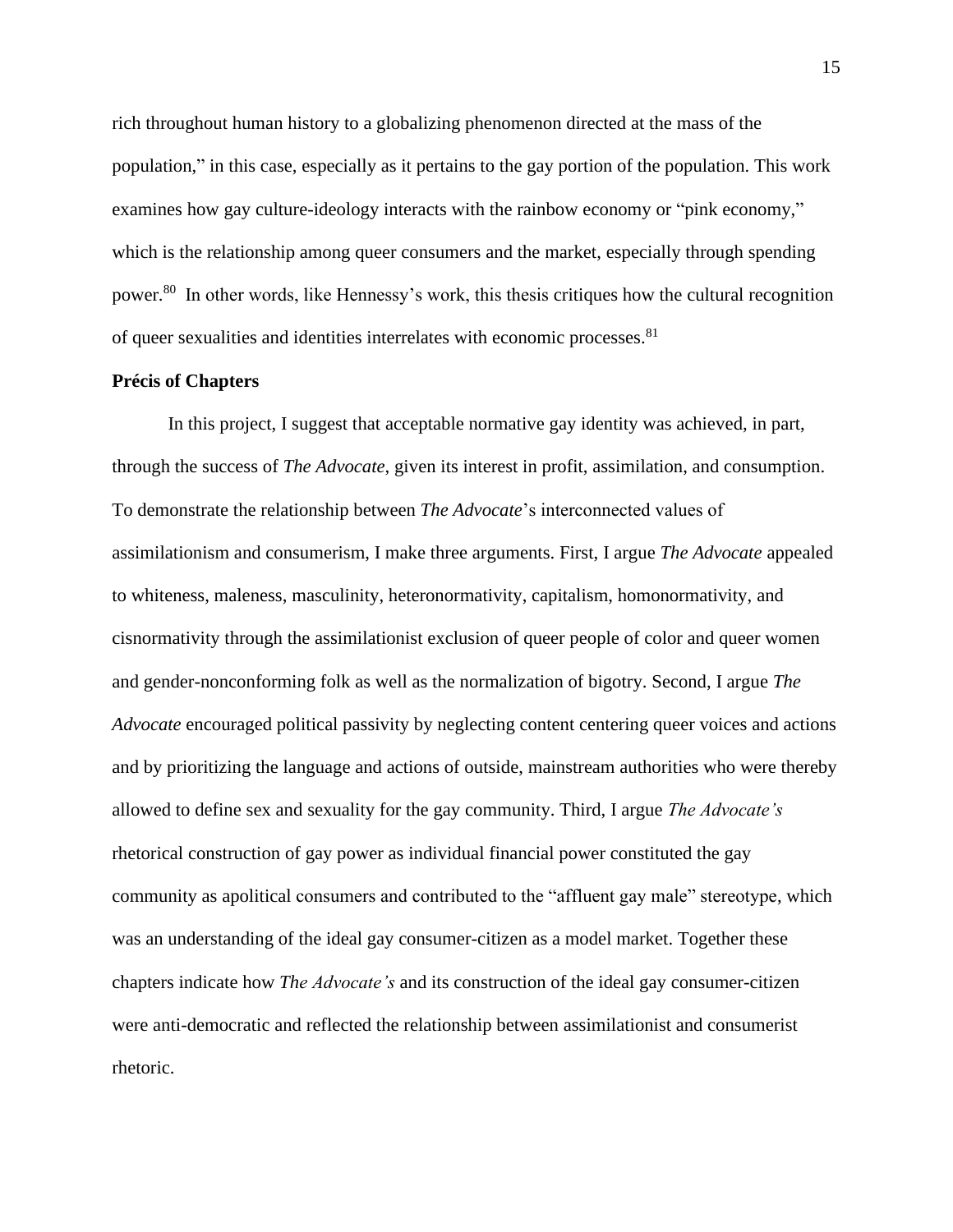*Chapter 1: "*The Advocate*'s Rhetoric of Assimilation through Exclusion and Bigotry"*

In chapter one, "*The Advocate's* Rhetoric of Assimilation through Exclusion and Bigotry," I discuss how gatekeeping and exclusion of within-group diversity in publication content and marketing allowed normative white gay men to become a gay model minority. Previous scholarship has asserted that *The Advocate's* "efforts to shape an American minority group into 'model' citizens and promote their engagement in the political realm were not, by any means, unprecedented."<sup>82</sup> However, I examine how *The Advocate* not only excluded others but also victim-blamed them those who critiqued the bigoted choices of the publication. I argue *The Advocate* blatantly and purposefully excluded within-group diversity in an effort to create the gay model minority in the form of the ideal gay consumer-citizen. I argue *The Advocate's* exclusion was foundational for the publication's assimilationist rhetoric which appealed to power including whiteness, maleness, masculinity, capitalism, cisnormativity, homonormativity, and even heteronormativity. Using archival methods, I assess how other queer publications navigated inclusion and gatekeeping decisions at this time.

This chapter examines the assimilationist exclusion of various groups of queer people and how this helped shape the ideal gay consumer-citizen as privileged and normative in a variety of ways. This chapter focuses on the economic factors contributing to this exclusion from this form of gay citizenship. Because exclusion of queer people of color and queer women was assumed to be good for business, this choice further demonstrates the publications prioritization of profit over service to the community. The exclusion in marketing worked in two ways: "selling products to gay consumers that address their emotional need to be accepted while selling a palatable image of homosexuality to heterosexual consumers that meets their need to have their dominance obscured."<sup>83</sup> The chapter focuses on the economic logics behind various types of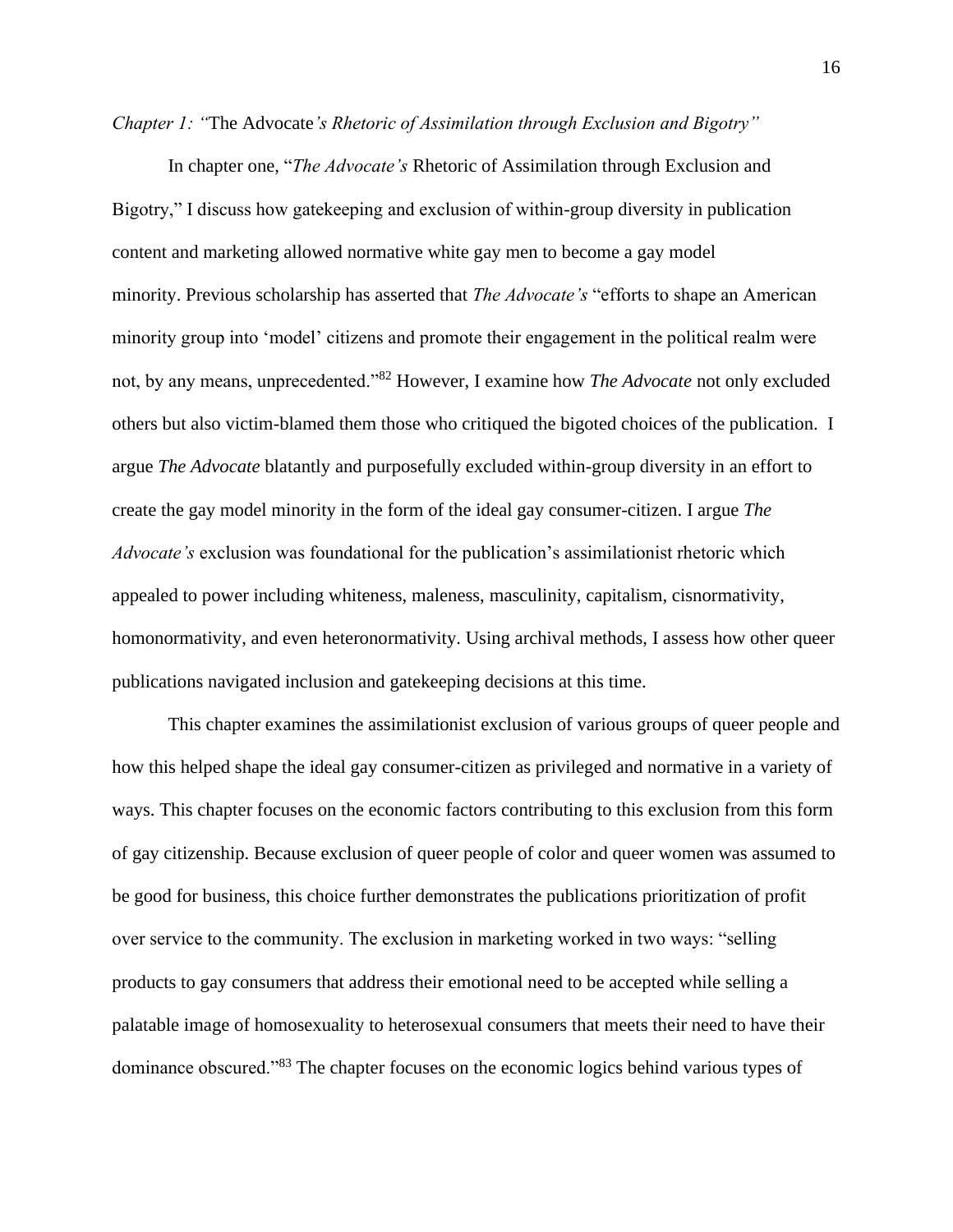exclusion. I argue the racism in *The Advocate* normalized sexual tourism, fetishization, infantilization, inferiorization, and sexual power imbalances determined by race. Thus, the publication created ideal gay consumer-citizenship which was not only foreclosed to various queer group but was also founded on bigotry against those excluded groups.

#### *Chapter 2: "*The Advocate *and Locations of Authority"*

In chapter two, "*The Advocate* and Locations of Authority," I discuss *The Advocate's* prioritization of mainstream authorities. The publication had different attitudes towards certain types of authority as well as different approaches to interacting with these authorities or attempting to persuade them. Using archival materials, I contextualize *The Advocate*'s orientation toward authority and compare it to other queer publications' relationship with power and authority. I argue that, although some other queer publications around this time shared a similar orientation, no other publications had quite this saturation of authority-centered content.

Overall, *The Advocate*'s prioritization of non-queer authorities instead of queer people allowed queer readers to understand themselves as passive bystanders relieved from any responsibility to advocate for themselves. Ultimately, I suggest that the publication reinforced gay people's political passivity and attention to mainstream authorities. I also discuss the implications of the absence of content featuring community leaders, notable gay individuals, community groups, or queer people in general. Additionally, I demonstrate how *The Advocate* encouraged few political actions as acceptable forms of ideal gay consumer-citizenship behaviors, all of which were normative and worked uncritically within the system(s) and passively alongside state powers. Furthermore, I show how the publication allowed these authorities, particularly medical, psychological and academic authorities, to define sex and sexuality for the gay community with little more than ambivalent critique in response.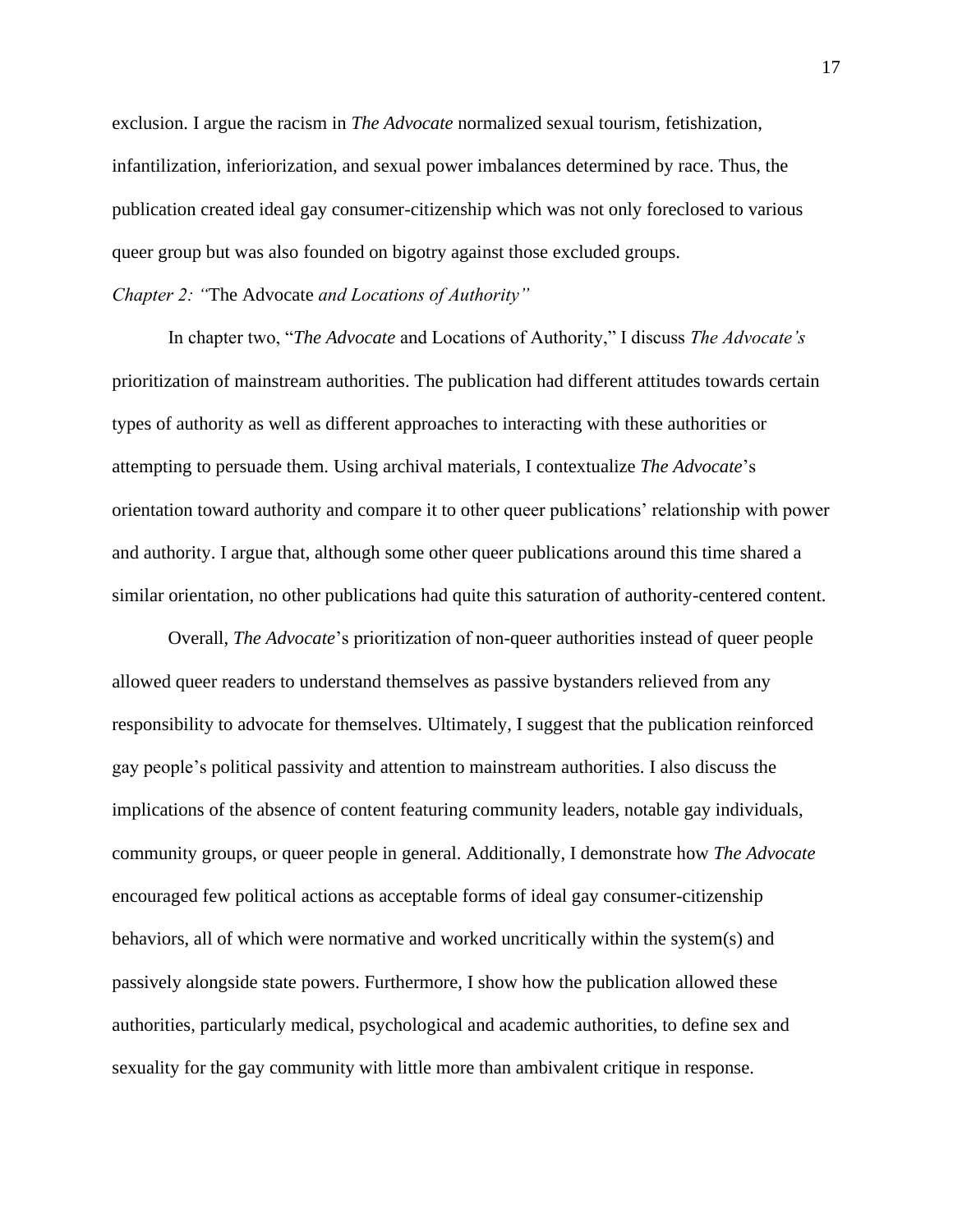*Chapter 3: "*The Advocate*'s Gay Power as Individual Financial Power"*

In chapter three, "*The Advocate's* Gay Power as Individual Financial Power," *The Advocate* consolidated the form of ideal gay consumer-citizenship as citizenship through consumption based on hedonism and individualism. Using archival materials, I discuss how other publications of the time defined "gay power" through visibility and language of militant revolutionary activism. Publications like the back-to-the-land, lesbian separatist magazine *Lesbian Connection* and its construction of "gay power" as community-building contrasted significantly with *The Advocate's* "gay power" as wealth accumulation, saving, consumption, upward mobility, and other elements of (white) financial power*.* I argue *The Advocate's* news and editorial content on gay power interpellated queer readers to think of themselves as consumers and capitalists who felt individually responsible for supporting gay businesses and accumulating wealth. I argue *The Advocate's* rhetoric on gay power as individual economic power is partially responsible for the "affluent gay man" stereotype which remains prevalent today. I argue *The Advocate*'s rhetoric not only consolidated the ideal gay consumer-citizen, but also commodified it as the gay model market.

Next, this chapter examines how marketing research, including early research commissioned by the publishers of *The Advocate*, ultimately led marketers to believe the gay community was a wealthy enough niche market to be worth risking a loss of other more conservative consumers. *The Advocate* commissioned the first marketing survey of gay men in 1977 which indicated that gay men ages 20-40 had above-average incomes.<sup>84</sup> Many employed writers at *The Advocate* bragged that "'[Gays] are everywhere and we are the most affluent of any minority.<sup>"85</sup> I argue the success of mainstream advertising in *The Advocate* and subsequent marketing research and scholarship on the community's spending potential and behaviors led to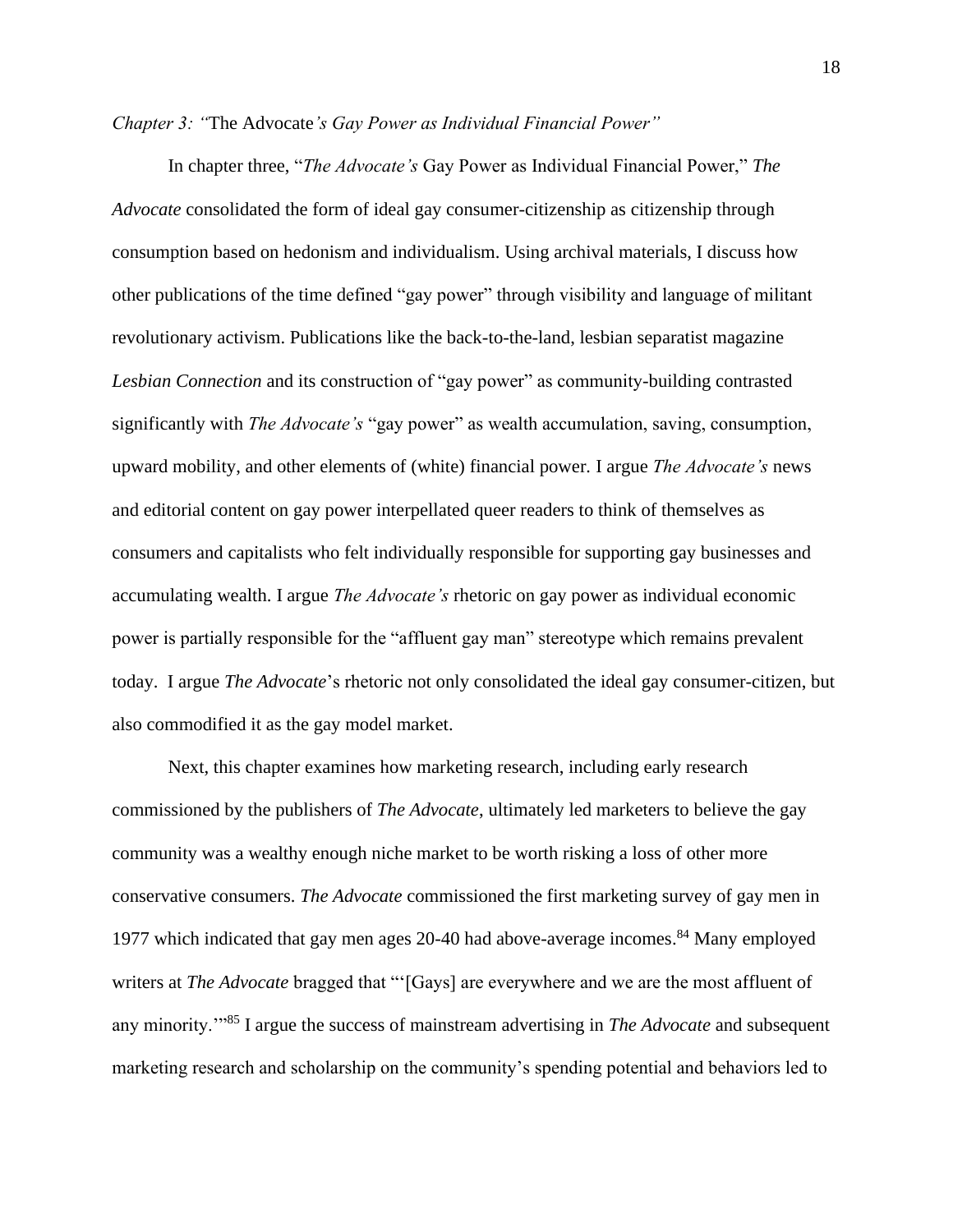the solidification of the gay niche market that rhetorically constituted, depoliticized, consumerized, queer community.

#### *Conclusion*

This project concludes with a discussion of the implications of *The Advocate*'s construction of the ideal gay consumer-citizen through an analysis of discourses about and by 2020 U.S. presidential candidate Mayor Pete Buttigieg. I discuss how and to what extent Buttigieg's campaign reflected his ability to embody the ideal gay consumer-citizen. I explain how his performance of the ideal gay consumer-citizenship enabled his acceptability and heteronormativity. I discuss how the publication impacts contemporary gay consumers as voters and political candidates as well as how it impacts straight expectations of gay political candidates. Finally, I examine the lasting effects of the idea gay consumer-citizen on current political realities and the self-understandings available to queer people today.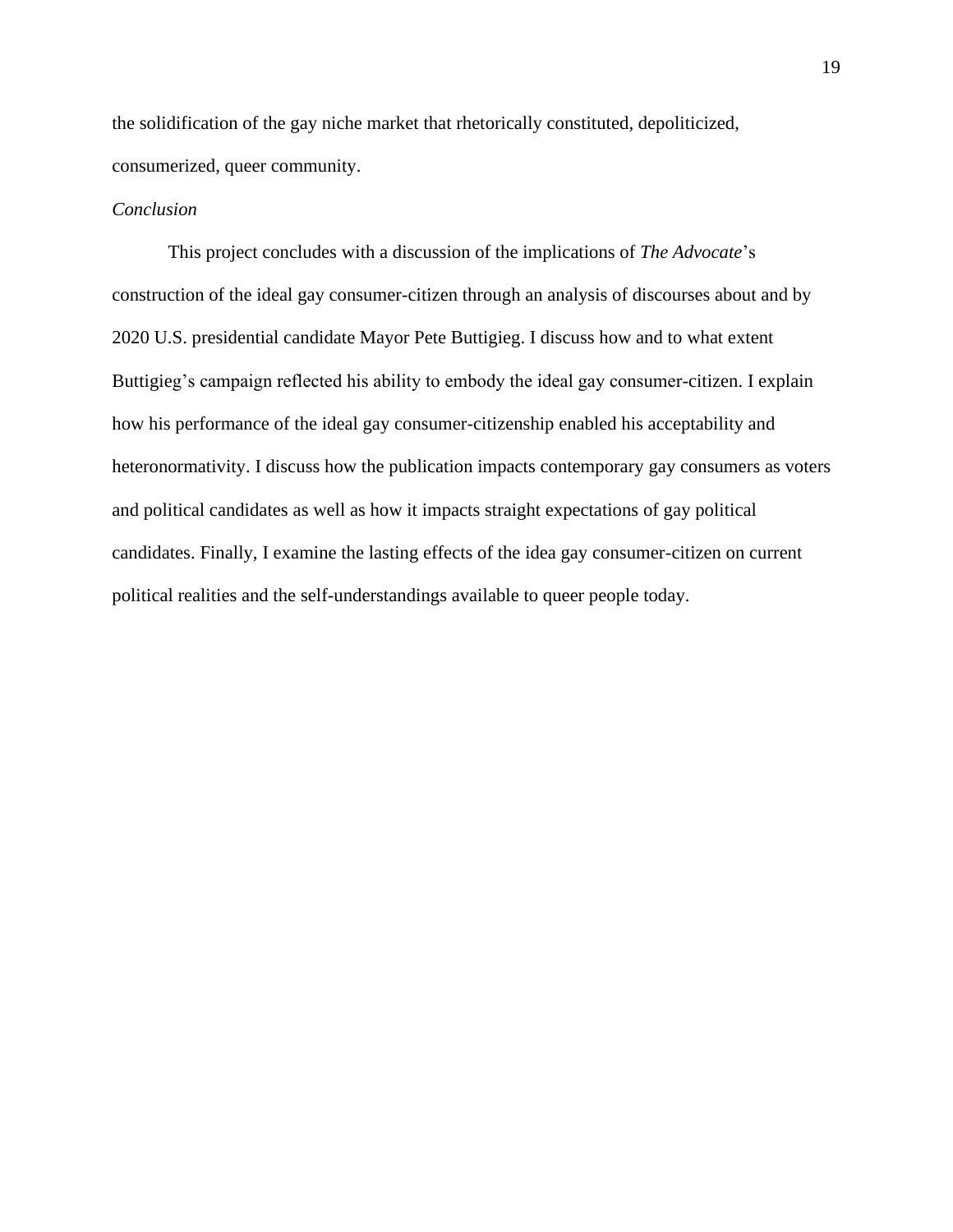#### **Chapter 1: "***The Advocate's* **Rhetoric of Assimilation through Exclusion and Bigotry"**

In a February 1968 editorial titled "A Policy for Politics," the editors of *The Advocate*  stated that, "During the next several months, we are going to be subjected to a steadily rising crescendo of ear-splitting, head-cracking political diatribes from the Left, the Right, the Righteous, the Lunatic Fringe, and. . . well, you name it."<sup>86</sup> In response to the overwhelm of politics in the 1968 presidential campaign cycle, editors explained their choice to disengage with most issues not specific to gay men. The editorial states that *The Advocate* planned to only cover politics in relation to "homosexuality or sex law reform" and had "no intention of getting involved in other issues."<sup>87</sup> It goes on to say that, despite this, homosexuals should "most definitely" "be concerned about such incendiary issues as Viet Nam, taxes, racial equality, and so forth."<sup>88</sup> The editorial creates distance between this short list of "other issues" and homosexuals and their political goals, despite the fact that these sorts of issues undoubtedly affected a large portion of gay readers. The inclusion of taxes along with a decade and a half of war and centuries of racial inequality seems to suggest either excessive focus on individual financial concerns or a lack of adequate concerns for war and racial inequality. Rather than examining how these issues impacted homosexuals specifically, *The Advocate*'s conscious avoidance of "other issues" assumed that readers were not impacted by them or were impacted by them in the same ways that heterosexuals were and thus, either did not need that sort of content or could get it from another source. *The Advocate* argued that "there are thousands of newspapers and magazines that will discuss these fully."<sup>89</sup> Due to this apparently satisfactory level of saturation, the editorial said the staff "feels that now, as before, it should expend its resources on subjects that other news media ignore—matters that touch homosexuals as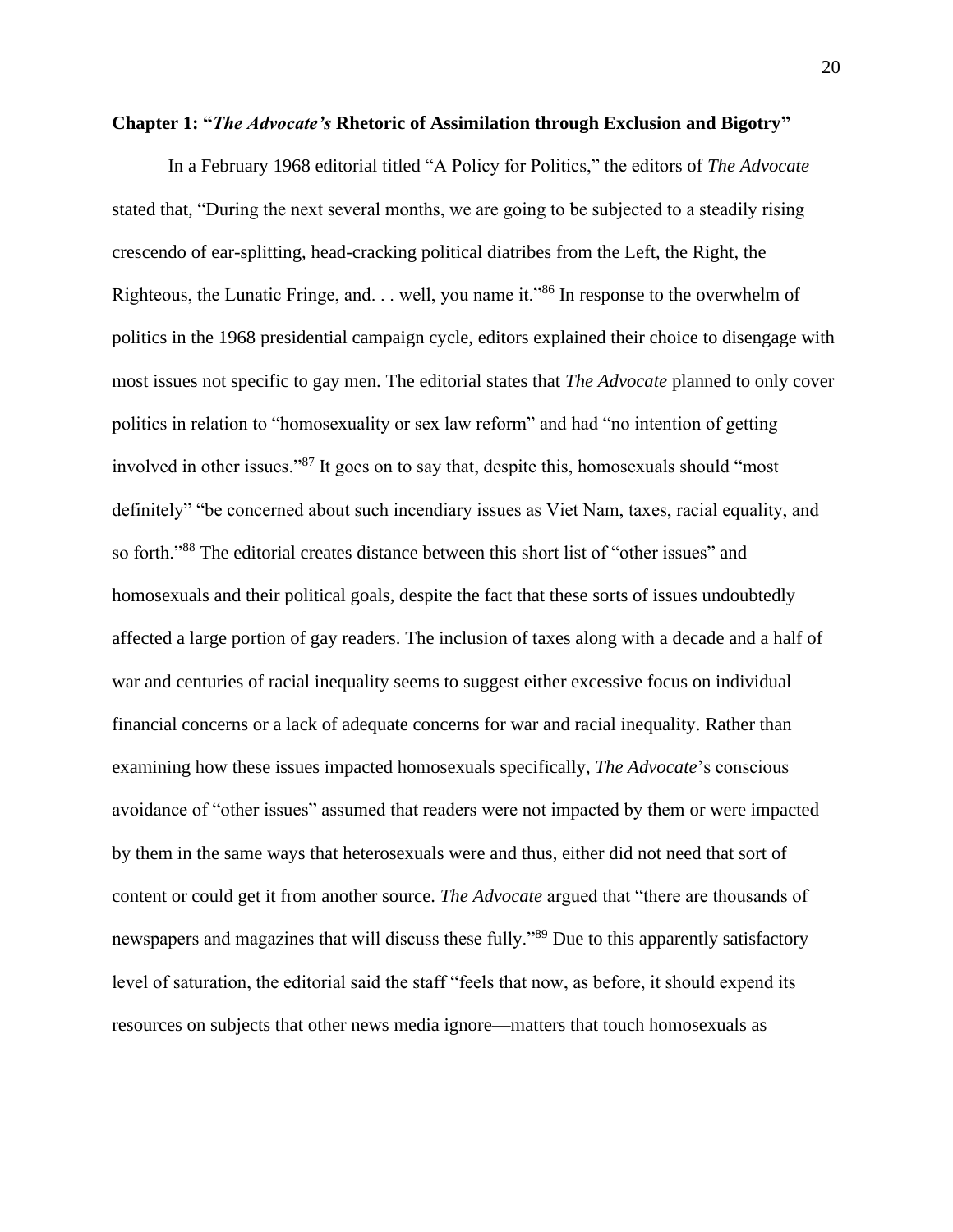homosexuals."<sup>90</sup> Thus, less than a year into publishing, *The Advocate* was explicitly limiting its already-narrow focus.

This editorial explained some of *The Advocate*'s reasoning behind its apolitical and avoidant coverage of many issues. It demonstrates that the staff was certainly aware of the range of issues about which *The Advocate* could have spoken. It also shows how at least part of this disengagement with other issues was due to burnout or overwhelm. However, *The Advocate*'s central reason for strictly avoiding other content was a desire to strategically and intentionally only prioritize specifically gay issues rather than tackle political issues the editors saw as either too divisive or not financially lucrative. Nonetheless, *The Advocate* encouraged readers to stay engaged with these "other issues."<sup>91</sup> Specifically, the publication suggested readers learn about the other issues and politicians' positions on other issues as well as "be concerned," "get involved," "register to vote," and "vote."<sup>92</sup> While this example of a call to action was more political than most of *The Advocate*'s calls to action, it encouraged only state-sanctioned civic engagement practices, indicating *The Advocate*'s preference for working within the system rather than against it. The calls to action made the disengagement from other issues seem somewhat less apolitical, but this put the onus of political action on the individual consumers. *The Advocate*'s avoidance of many political issues contributed to the publication's erasure of various groups and identities.

This chapter examines how *The Advocate* strategically erased groups and issues which were not specifically (and only) gay, which contributed to the publication's extreme normativity. I contend that the publication's apoliticism and avoidance contributed to its exclusion of various groups such as women, trans and nonbinary people, and people of color as well as the normalization of bigotry and exclusion of those groups within the gay political economy. *The*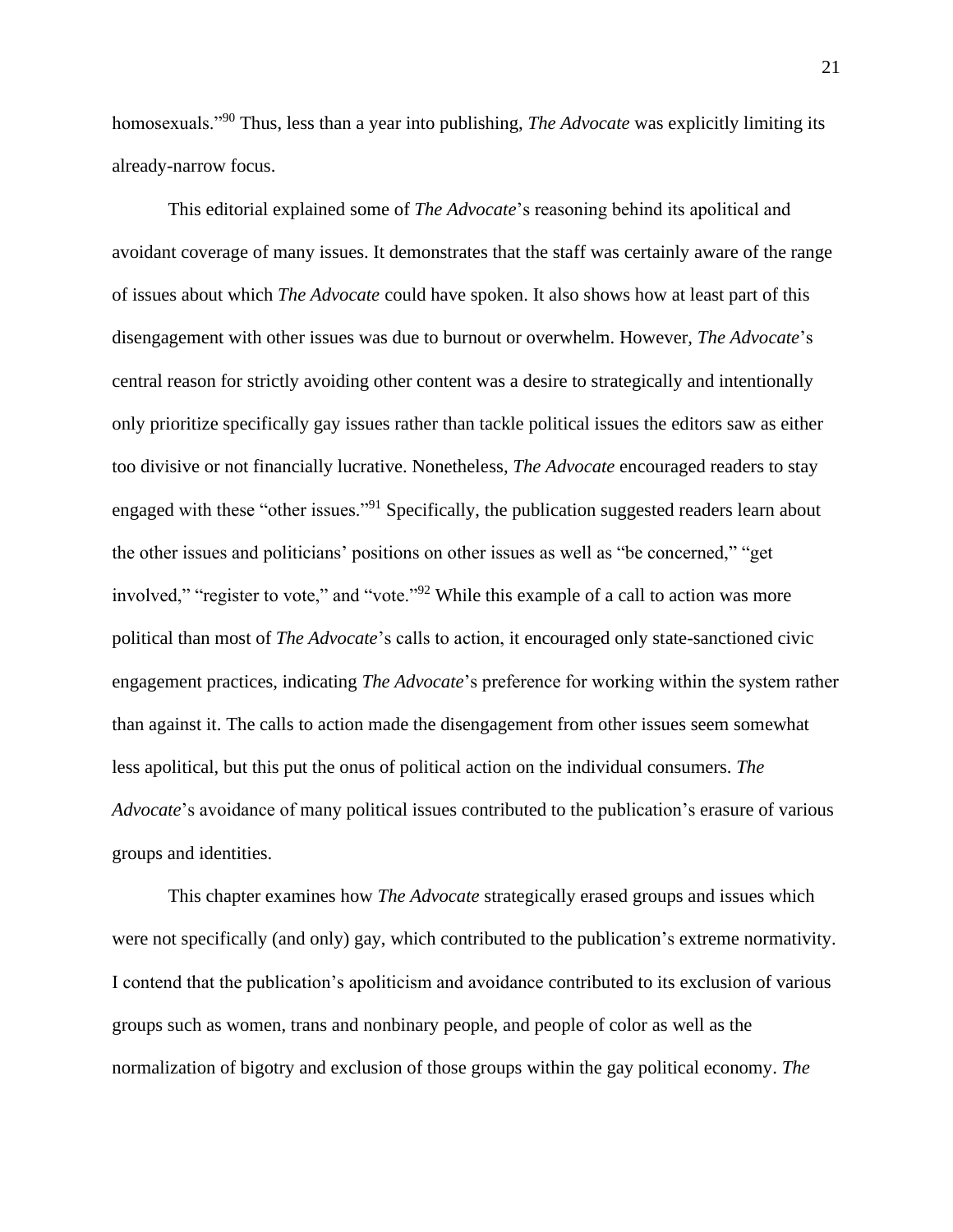*Advocate* constructed the ideal gay consumer-citizen, its exclusion of various groups shaped the ideal gay consumer citizen as white, male, and cisgender. It encouraged its readers to embody ideal gay consumer-citizenship and the normativity, bigotry, apoliticism, and exclusion on which this ideal was founded. I argue *The Advocate* used a range of exclusionary tactics to create the normative, assimilationist ideal gay consumer-citizen. Finally, this chapter explains how *The Advocate*'s consolidation of the ideal gay consumer-citizen and the publication's overall assimilationist gay politics erased radical queer politics from mainstream gay publications and undermined the political power of nonnormative queer identity.

#### **The Historical Development of "The Homosexual"**

A variety of interrelated contextual factors allowed for the emergence of "the homosexual" as a political and social category distinct from heterosexuals in the United States during the twentieth century.<sup>93</sup> Earlier understandings of homosexuality were defined by behavioral and moral ideas of homosexual desire and behavior as sinful choices. As homosexuality took the shape of an identity, the elements of choice and behavior took less prominence, instead emphasizing a biological essentialism. Thus, the element of choice shifted to describe whether born homosexuals should or would choose to act on their naturally deviant instincts. So, while behavior and moral elements remained aspects of popular Western understandings homosexuality, their importance was reduced, especially by queer people, many of whom embraced the more forgiving understandings of homosexuality as (at least primarily) biologically essentialist.

Additionally, the biological essentialism of homosexuality as an identity was interpreted as supported by the development of psychology and sexology.<sup>94</sup> These early social sciences and the results of various famous sex studies such as those by Alfred Kinsey brought mainstream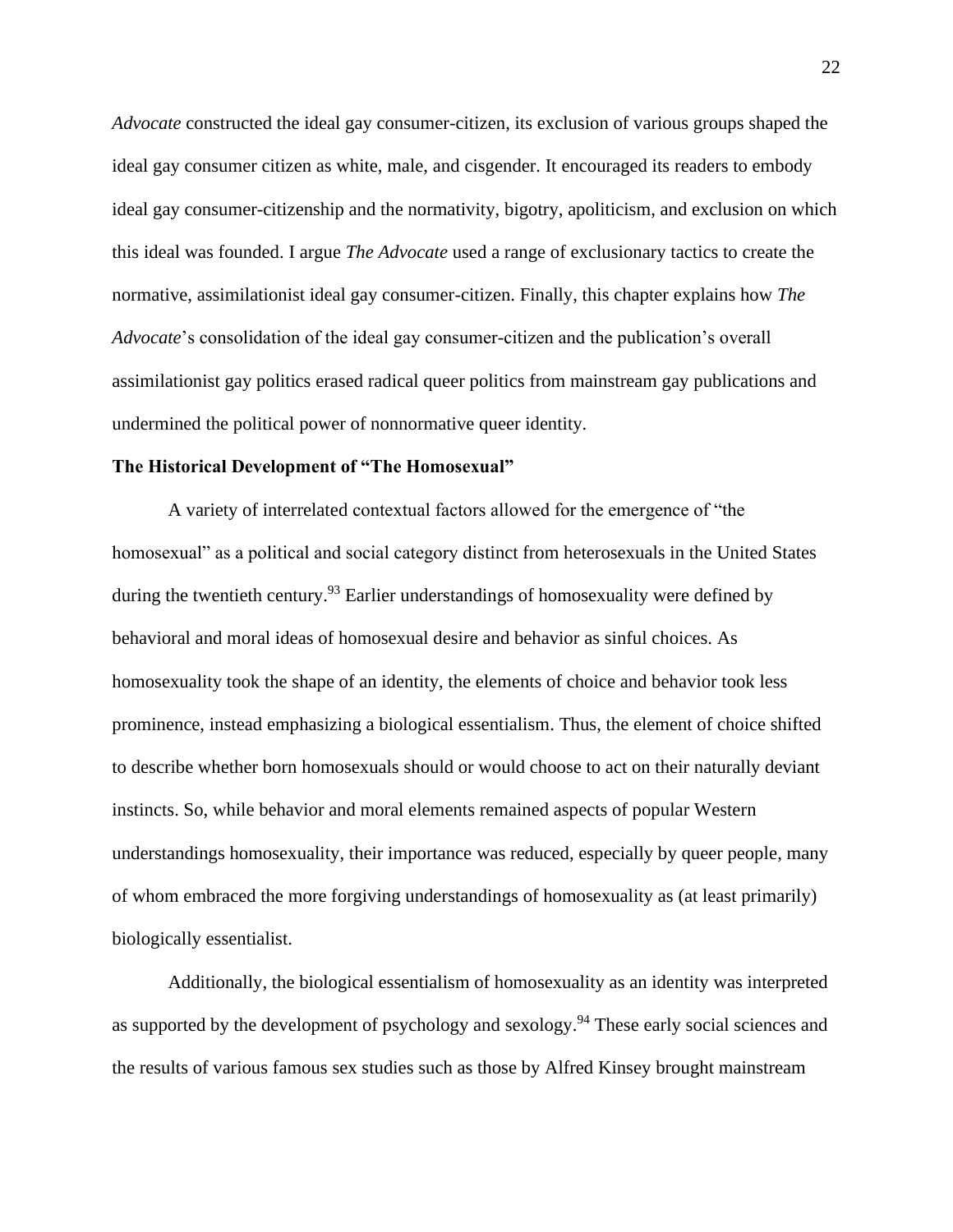attention to the prevalence of deviance.<sup>95</sup> More specifically, biological essentialism offered a potential reason for so many people's frequent deviance. Following this line of thinking, biologically essentialist understandings of homosexuality could be used to justify the desire to normalize forms of sexual deviance.

The two World Wars and the Vietnam War all affected the economy as well as gender roles and norms in the U.S.<sup>96</sup> Historian John D'Emilio argues World War II in particular "temporarily created a new erotic situation conducive to homosexual expression" by segregating people into homosocial environments.<sup>97</sup> After the war, large numbers of queer people who sought "to maintain the friendships of the war years" migrated to cities where anonymity and opportunities for queer socializing were more available.<sup>98</sup> Post-war homophobia was also a factor in that "the attacks on gay men and women hastened the articulation of a homosexual identity and spread the knowledge that they existed in large numbers."<sup>99</sup> War not only had direct effects on social factors in the development of "the homosexual," but also broader effects on American culture which also had somewhat less direct impacts.

Fueled by war, economic shifts also contributed to changing understandings of homosexuality. Katherine Sender, a communication and gender studies scholar, says the "relatively undifferentiated post-World War II mass market" impacted gender roles.<sup>100</sup> Industrialization continued to increase, leading to industrial capitalism and its effects on the social and familial structures around this time.<sup>101</sup> Fear of communism also affected the development of the gay identity and community due to the common misperception of homosexuality and communism as linked forms of deviance.<sup>102</sup> In fact, the association between homosexuality and communism was so strong and widely accepted that the FBI investigated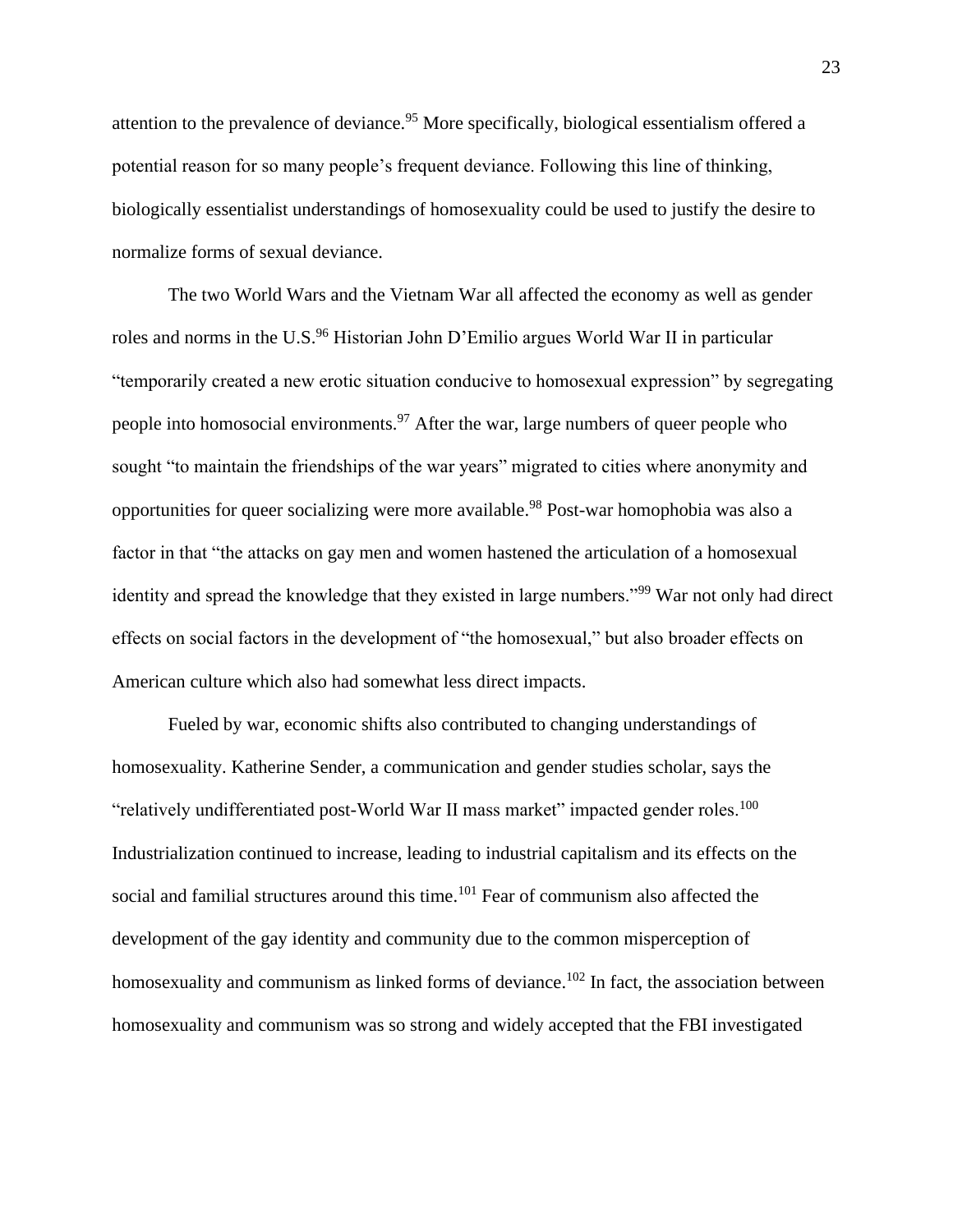many gay and lesbian publications such as *ONE Magazine, Mattachine Review,* and *The Ladder* for communist content.<sup>103</sup>

Other social and political developments were also linked to both American involvement in wars and the development of homosexual identity. Partially due to the wars' impact on gender, family, and labor in the United States, the developments of the Black civil rights movement, the women's movement, "1960s youth culture and the counterculture movement" allowed for a new type of sexual freedom that aligned with gay liberation.<sup>104</sup> These movements as well as early gay and queer activism and political organizing contributed to the political dynamism and rapid change of this time period. Together all of these factors yielded "a more obvious cultural fragmentation that was quickly reflected in—and reinforced by—increasingly segmented media and advertising" such as that of *The Advocate.*<sup>105</sup>

#### **Exclusionary Ideal Gay Consumer-Citizenship**

Despite popular belief that *The Advocate* advocated for gay rights first and foremost, the publication was deeply exclusionary in its content, thus suggesting narrow and unprioritized advocacy mission, if any.<sup>106</sup> The publication exclusively targeted privileged and normative consumers, especially white homosexual men. *The Advocate* primarily targeted these consumers by featuring content which almost exclusively contained the voices and actions of people who had more privileged and behaved more normatively. When less privileged and normative groups such as white, wealthy, cisgender, masculine, men were included, *The Advocate* used various tactics to exclude other less privileged and powerful queer people. As Phelan points out, this sort of exclusion is what gives meaning to inclusion as a citizen.<sup>107</sup> Thus, by excluding less powerful and privileged queer people, the publication was able to increase the value of the queer citizenship it offered white, cisgender, homosexual men.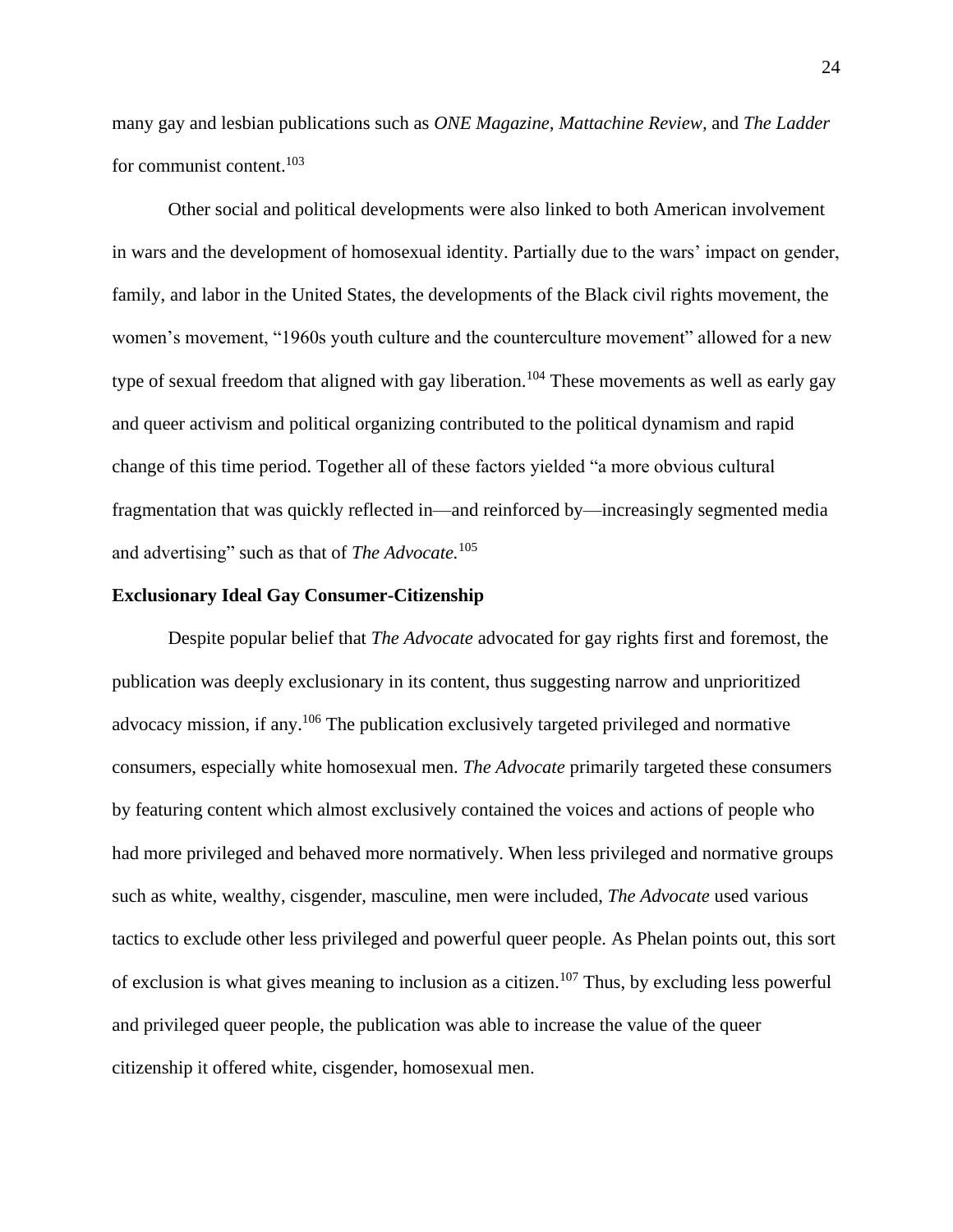*The Advocate*'s audience resulted from the publication's goals to normalize homosexuality and encourage its readers to assimilate upwards into straight society. These goals reflected a desire for visibility which Phelan argues is a requirement for invisible minorities in their attempts to attain citizenship.<sup>108</sup> The publication sought to increase and stabilize its revenue by choosing a more privileged audience which could theoretically afford the publication and support the publication's advertisers more easily. It also allowed *The Advocate* to have a sort of credibility linked to its whiteness and masculinity while being able to be perceived as more normal, less potentially radical, and less of a threat. In this chapter, I argue the primary reason for *The Advocate*'s exclusion of people of color and women was to attract advertisers. In the process, I explain how the ideal gay consumer-citizen was shaped primarily by economic factors.

This chapter focuses on how exclusion played a central role in *The Advocate*'s construction of the ideal gay consumer-citizen. Cram defines cultural citizenship as a "negotiation of belonging."<sup>109</sup> Scholars such as Phelan and Shklar have pointed out that citizenship often has as much to with belonging as it does with denial of belonging.<sup>110</sup> Shklar explains that U.S. citizenship is based on relationality among individuals and groups.<sup>111</sup> Additionally, U.S. citizenship derives its value from the denial of citizenship to others.<sup>112</sup> *The Advocate* replicated the U.S. model of citizenship defined by exclusion of noncitizens and instead excluded less privileged and normative gay identities from content and staff. In doing so, *The Advocate* used denial of citizenship to diverse queer people to increase the value and potential of gay citizenship.

*The Advocate*'s exclusion of various intersectional identities is highly assimilative and demonstrates a desire to gain power and adjacency to power, primarily in the forms of representation and visibility. Additionally, this exclusion indicates that the publication prioritized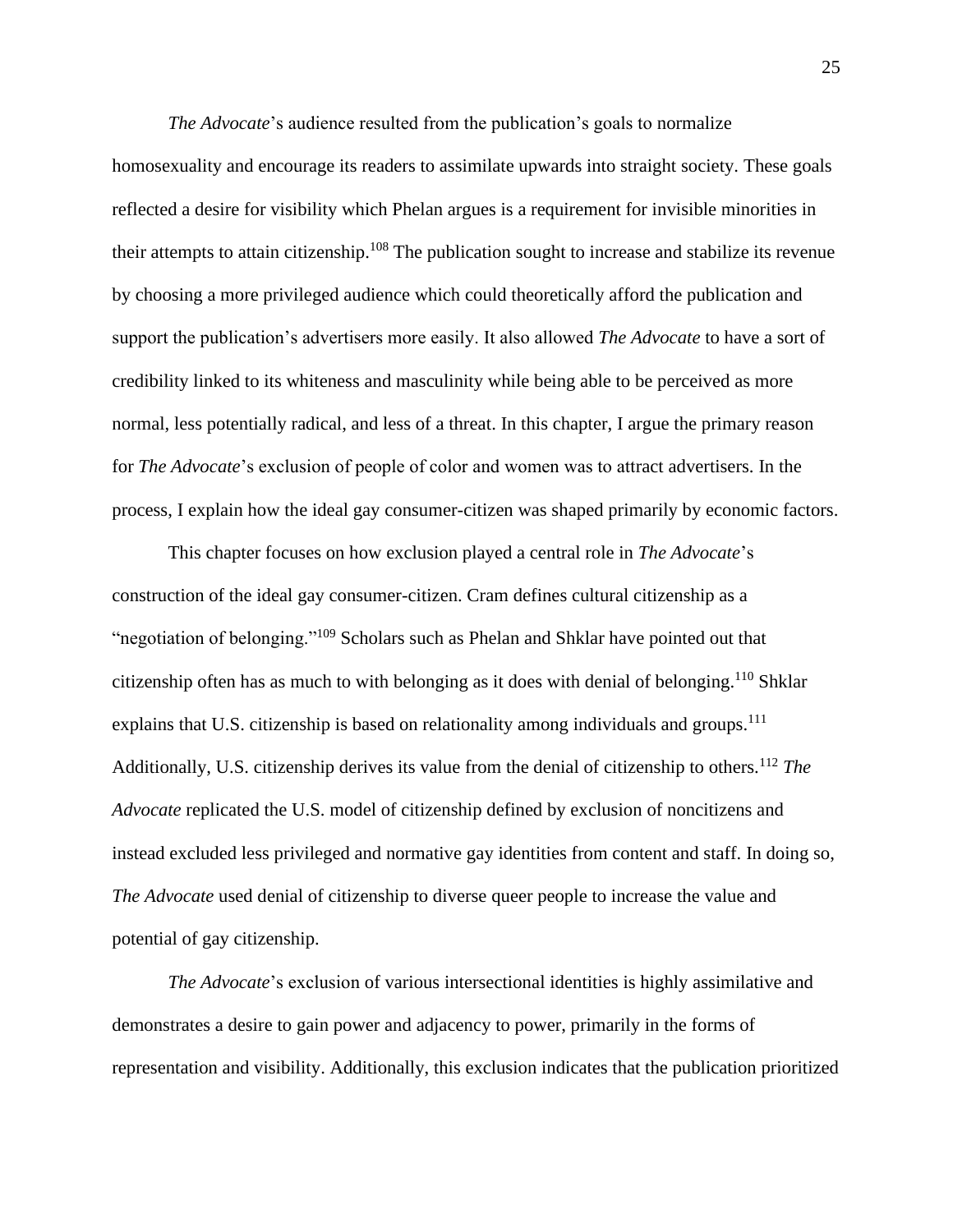assimilationist goals even at the continued expense of the least powerful and privileged queer people whom the publication routinely excluded. Phelan argues the invisibility of queerness makes representation and recognition harder to access.<sup>113</sup> By creating the ideal gay consumercitizen as intersecting with identities of privilege and normativity, this form of citizenship was more recognizable to mainstream straight society. At the same time, this exclusion also made citizenship even harder for less powerful and privileged queer people who were not only unwelcome in mainstream society but also within the realm of gay politics *The Advocate* helped create.

*The Advocate* primarily aimed to gain power through profit-seeking goals dependent on assimilationist exclusion. Because state powers prevented gay men from obtaining full citizenship, *The Advocate* sought aspects of citizenship from the private sector. In a way, *The Advocate* created its own representation of gay men as ideal gay consumer-citizens. At the same time, it sought recognition and representation elsewhere, such as from advertisers. Advertisers needed to be convinced that the gay consumers were worth targeting. The exclusion in marketing worked by "selling products to gay consumers that address their emotional need to be accepted while selling a palatable image of homosexuality to heterosexual consumers that meets their need to have their dominance obscured."<sup>114</sup> Regardless of the products being advertised, the goal of this marketing was to make gay consumers feel included and respected.

Marketers' and advertisers' interest in gay and lesbian consumers has been and continues to be based on a variety of psychographic and demographic characteristics which make the niche market valuable to sellers. These characteristics often center around "affluence" particularly in relation to gay men. Gay consumers are also considered valuable due to the higher likelihood for homosexual households to have dual incomes and no children. Gay and lesbian consumers are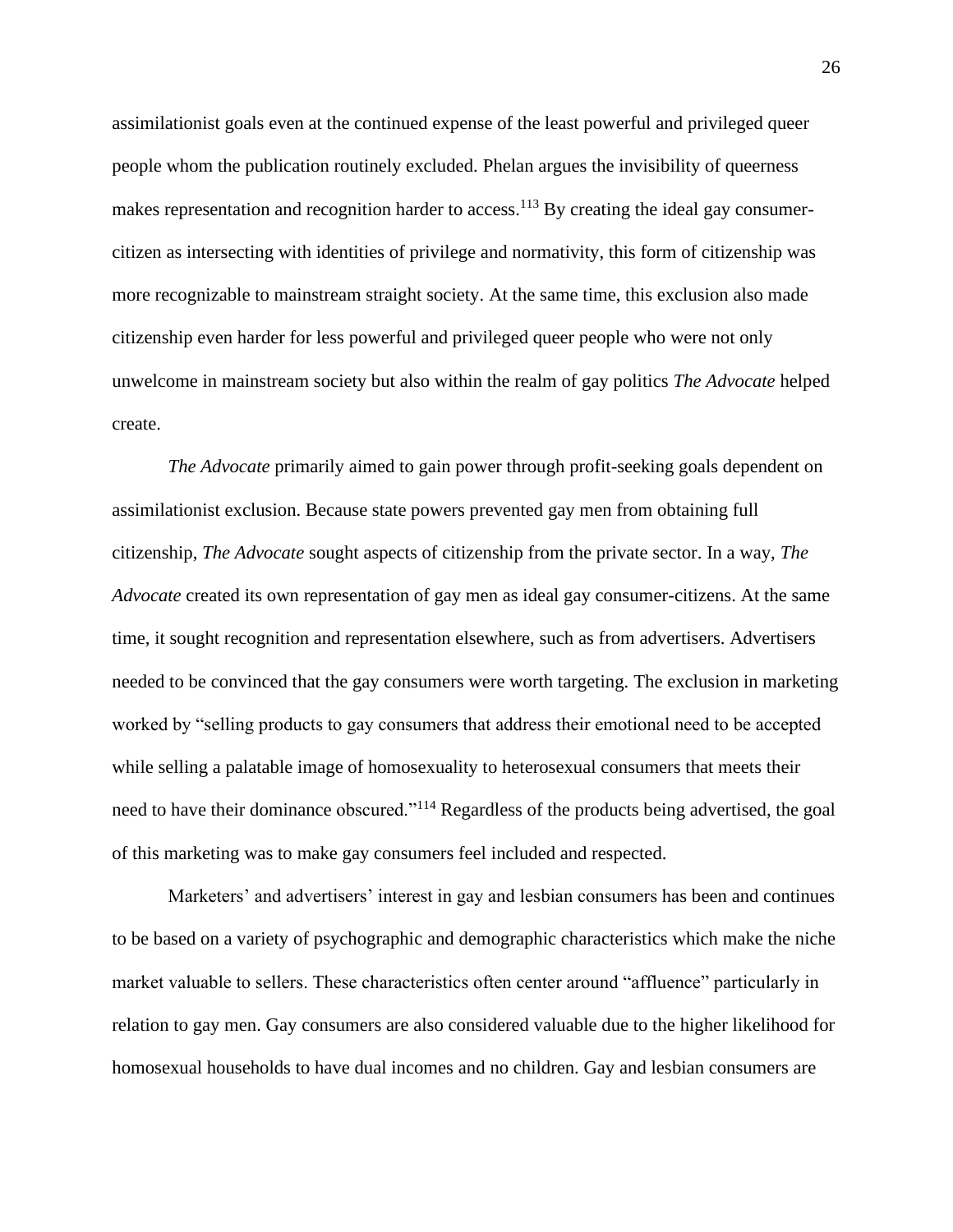often categorized as "early adopters" who are quick to adopt new technology and follow trends. Gay consumers are also considered brand-loyal based on the assumption that their desire for recognition from mainstream society including mainstream advertisers will make gay and lesbian consumers more likely to support advertisers who target them because they want to financially encourage continued recognition.

Nascent academic research argues that *The Advocate* first seriously aimed to make itself attractive to advertisers and marketers in the late 1970s. Fejes argues the publication's 1977 survey was "the first marketing survey of gay men" with a national reach.<sup>115</sup> According to the self-reported results, "the typical Advocate readers were gay professional men between the ages of twenty and forty with above-average incomes."<sup>116</sup> Fejes describes the portrayal of these consumers as "free of the financial burden of supporting a family" and therefore able to "afford to spend their large incomes on themselves, particularly on high-priced liquors, clothes, and travel."<sup>117</sup> Fejes also argues *The Advocate*'s shift in format, centering of editorials, sequestering of classified ads, and shifts in content which started in the later 1980s and early 1990s reflected a desire to attract national advertisers.<sup>118</sup>

But this thesis argues *The Advocate*'s attempts to woo advertisers and marketers began much sooner, with the very beginning of the publication. Instead of responding to the stereotype of the gay consumer, I argue *The Advocate* helped shape the way marketers and advertisers see the "gay market" or "gay niche market." Despite beginning as an organizational newsletter, it became an independent newspaper within its first year of publication. This choice indicates a desire for profit which could come from a consumer publication but is less likely to come from an organizational publication that relies on membership dues rather than sales revenue and advertising revenue. Even in this initial decision to transition from the "P.R.I.D.E." newsletter to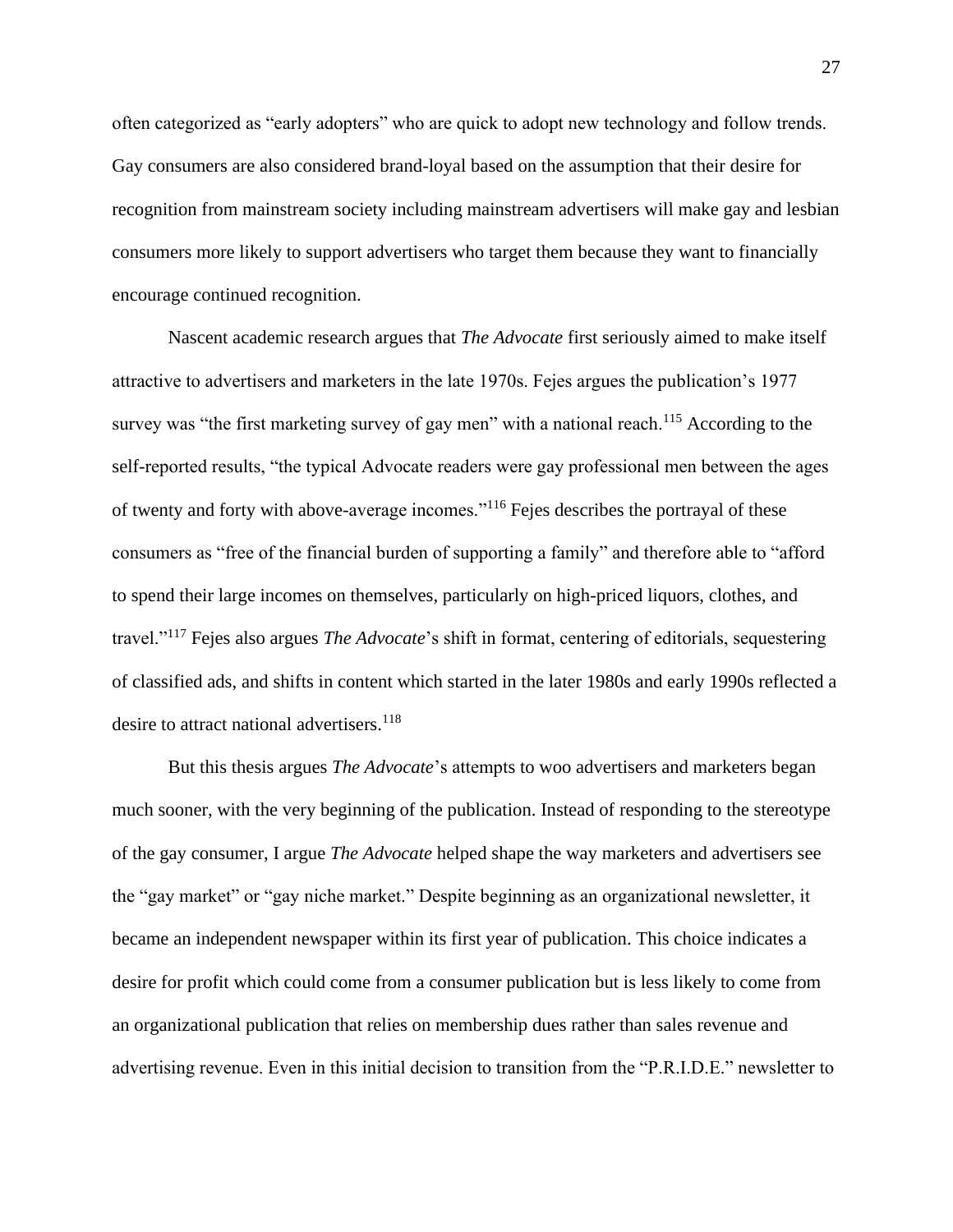local underground consumer publication demonstrates early attention to the revenue potential of advertising.

#### **Assimilating for Citizenship: Exclusion and Bigotry in** *The Advocate*

This analysis proceeds in two parts. The first section analyzes how *The Advocate* prevented various groups of queer people from engaging or being included in this negotiation of belonging. This section focuses on the coverage of these groups or lack thereof. Each subsection explains why the relevant excluded groups were shut out from ideal gay consumer citizenship. The second section focuses on the rhetorical tactics *The Advocate* used to exclude these groups with attention to tactics which were widely used across groups.

*The Advocate* chose to help the most normative gay men assimilate at the expense of people from the following excluded groups: women, lesbians, trans people, gender nonconforming people, and people of color. This section analyzes how *The Advocate*'s exclusion of various identities made citizenship easier for the most normative and dominant groups and made citizenship even more difficult for the excluded people. Additionally, this section addresses why certain consumer identities were excluded due to their lower levels of desirability. Exclusion of Women

*The Advocate*'s exclusion of women constructed the ideal gay consumer-citizen as male, traditionally masculine, and sexist. Women were not considered ideal consumers because they were seen as a financially risky market due to cultural differences, financial differences, and essentialist understandings of gender differences. Sender argues that lesbian women "were considered even less of a desirable market by advertisers than were gay men, if they were considered a market at all."<sup>119</sup> Part of these sexist assumptions about women consumers was the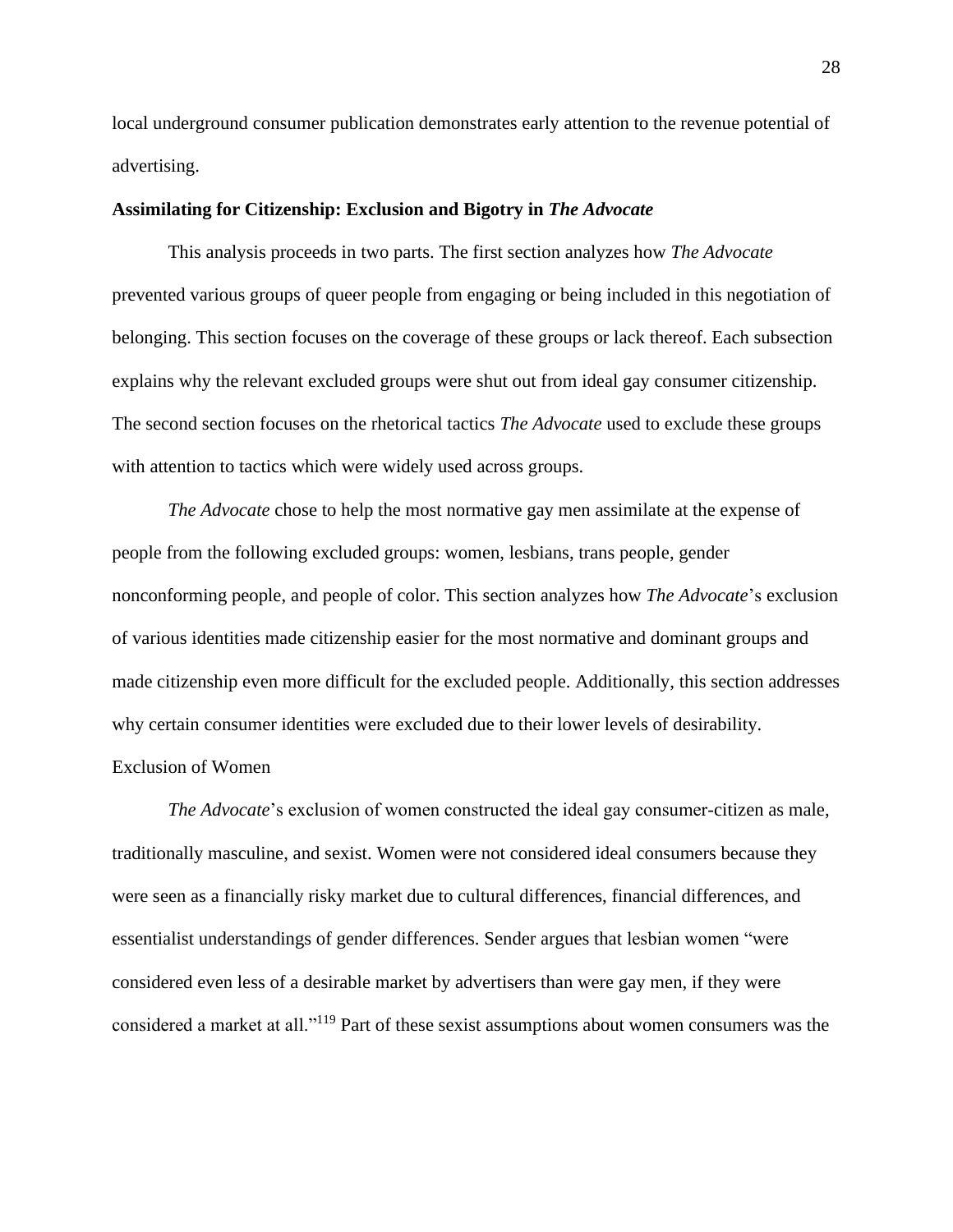idea that including lesbians in the gay market was risky due to lesbians' relative economic disadvantage, an argument that sees woman-ness as an inherent financial disability.<sup>120</sup>

The exclusion of women was often based on essentialist understandings of gender and how gender intersected differently with masculinity and femininity. Specifically, women were not considered ideal consumers because they were difficult to target and please. This continued throughout the lifespan of the publication. For example, in a 1979 article in *The Advocate*, lesbian publisher Jeanne Cordova argued gay publications could never appeal to both men and women equally, because "Politically it's possible, but culturally it's not. Gay men and women's lifestyles and tastes are very, very different."<sup>121</sup> This shows that decades into the publication, biologically essentialist and sexist assumptions remained common knowledge for marketers and queer publication staff alike. Former Editor-in-chief of *The Advocate* Judy Wieder, a woman, argued in 2009 that "Gay men aren't like gay women. They don't take the wait and see attitude: are you worthy of my money today? They're easier to please."<sup>122</sup> Wieder argues that this essential difference between gay men and gay women was central to the problems of the publication's decades-long struggle over how much it should prioritize content about women and how much it should prioritize women as a potential segment of the publication's target audience.<sup>123</sup>

Women were rarely mentioned in *The Advocate* and, when they were, were often disparaged as physically revolting or as sexual competition. *The Advocate*'s exclusion of women from the ideal gay consumer-citizen meant that lesbians were rarely portrayed. The first piece specifically and outright directed to or about lesbians was published in April 1969, nearly two years after the publication began. The piece claimed to be "the first of a series of articles on the vast amount of literature mentioning certain types of emotional reactions of women to members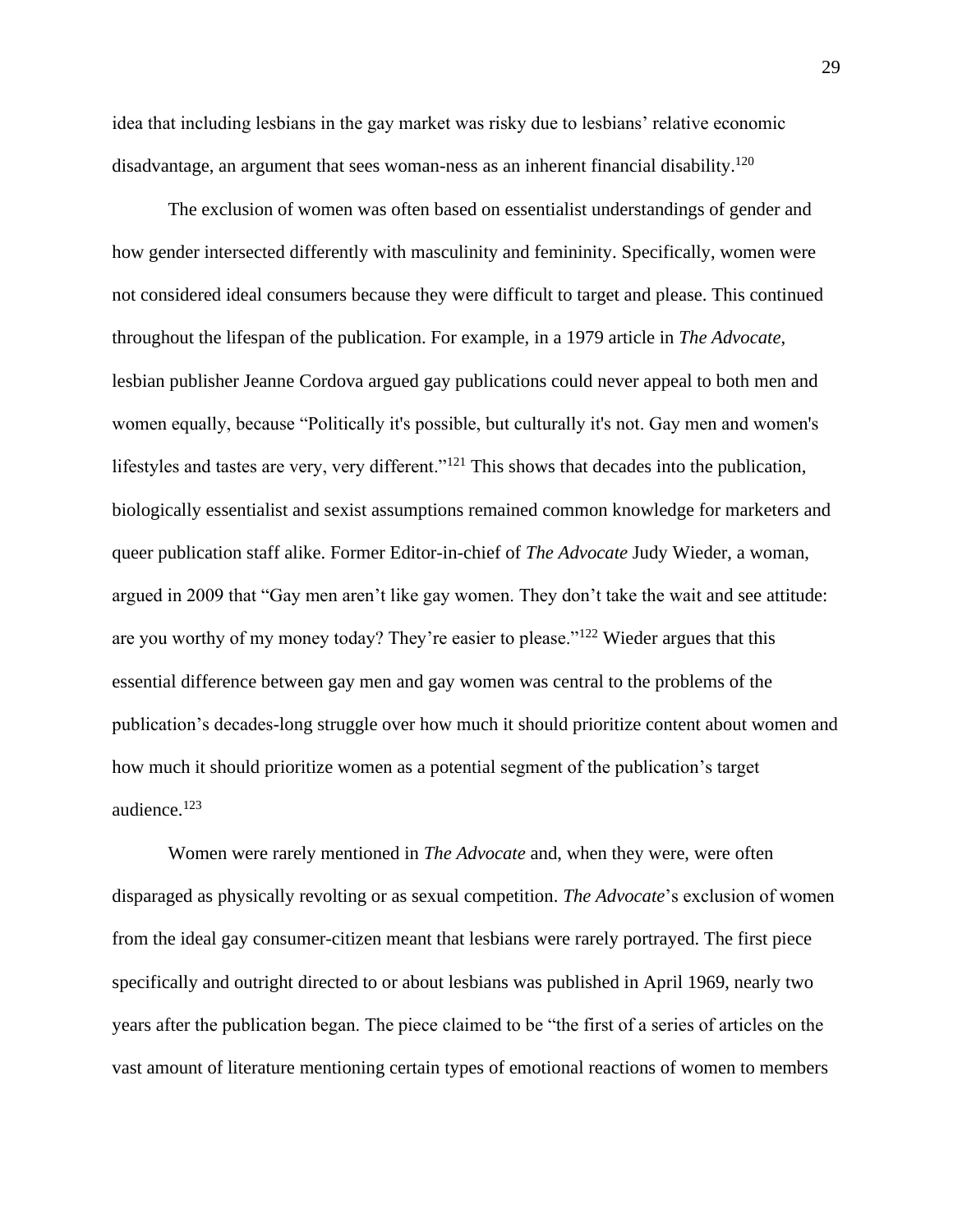of their own sex, namely, female homosexuality or lesbianism."<sup>124</sup> Before this, the only other mentions of lesbians were fleeting.

#### Exclusion of Lesbians

Lesbians were generally considered unsexy or prudish and therefore not ideal consumers.<sup>125</sup> While this first lesbian-centered piece included an excerpt of a highly sexual poem describing a sex scene, the rest of the piece was desexualized, demonstrating a common theme in lesbian representation in *The Advocate.* Author Susan Webb literally defines lesbian sexuality as emotional intimacy by describing female homosexuality and lesbianism as "certain types of emotional reactions" among women.<sup>126</sup> Additionally, the piece was paired with a graphic of two women cuddling and smiling soft, small smiles while one woman leaned her head on the other's shoulder.<sup>127</sup> This exemplifies how *The Advocate*'s representations of queer women contrasted with its highly sexual and physically exaggerated depictions of gay men. The women were shown fully clothed, not making eye contact, and not touching each other with their hands or faces.<sup>128</sup> Nor are any of their body parts emphasized, detailed, or exaggerated the way men's pectoral muscles, shoulders, abdomens, buttocks, and penises frequently were within the publication. In fact, both women were depicted as relatively shapeless blobs whose only identifiable body parts were each of their heads and one arm each.<sup>129</sup>

*The Advocate*'s rare lesbian content was also typically ghettoized within the publication. For example, the same author as the previous example wrote another article about lesbians in literature from the Middle Ages. <sup>130</sup> *The Advocate* rarely split a piece across more than two pages unless it was exceptionally long. Though this piece was relatively short, it was spread across three pages. Each section of the article was surrounded by low-interest content that included 11 advertisements, the tail end of another story, and one filler graphic. This was an unusually high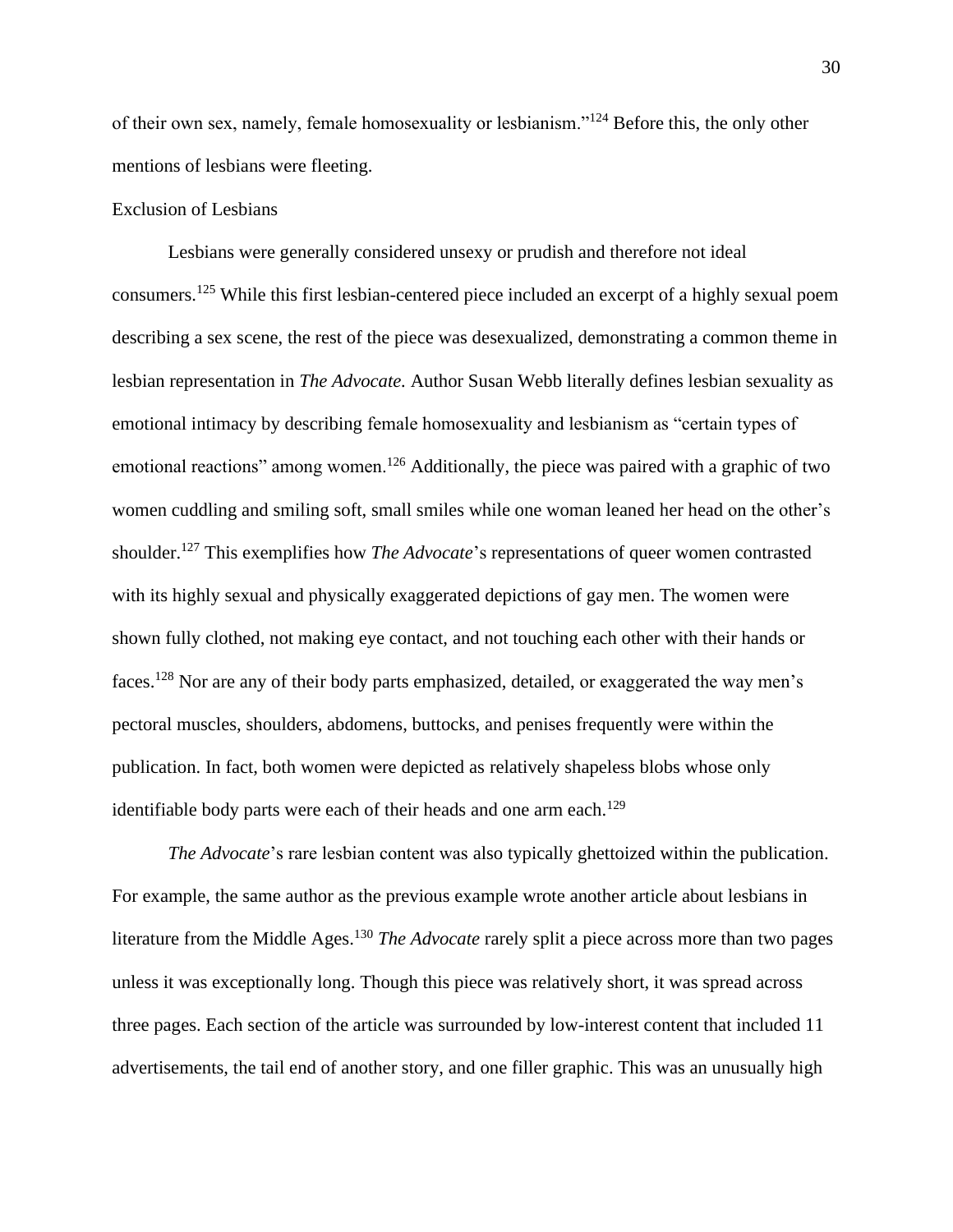saturation of advertisements per page, both in number and in proportion to the total size of the pages. The ghettoization of the lesbian content in this example demonstrates that this content was likely assumed to be less valuable and relevant to the readers, whom *The Advocate* consistently presumed were (only) gay men.

*The Advocate*'s lesbian content was also highly inconsistent, unlike many other recurring columns within the paper. At the end of a second article about lesbian representation in literature, the author proclaimed, "Next Month: Nineteenth century literature."<sup>131</sup> However, *The Advocate* published no such piece nor any more pieces on any other topics of lesbian representation or lesbian content more generally for the rest of the year. Furthermore, the author of the previous two examples seems to have never contributed to the publication again. Lesbian content remained similarly rare and only increased slightly over the following two years.

One might assume *The Advocate's* poor inclusion of lesbian content was due to a lack of lesbian readership, but various factors indicate that lesbians and queer women made up a significant portion of *The Advocate*'s audience. Thus, I argue the opposite is true: the lack of lesbian content was the reason for lower numbers of lesbian readers compared to gay men. Letters-to-the-editor demonstrate that queer women were reading *The Advocate* despite the exclusion of queer women within its pages. For example, in a letter in November 1968, a writer said she "enjoy[ed] your newspaper" but "was wondering one thing, though—would it be possible for you to print more news about the girls—such as places to go, items of interest to the girls, places to purchase books, etc.? […] would appreciate some inside info on this. Thanks much, and keep up the good work."<sup>132</sup> *The Advocate* made no apparent attempts to satisfy this request. Despite this continued exclusion, by late 1969, it became increasingly clear that queer women were reading *The Advocate*. The last few issues in 1969 included several women's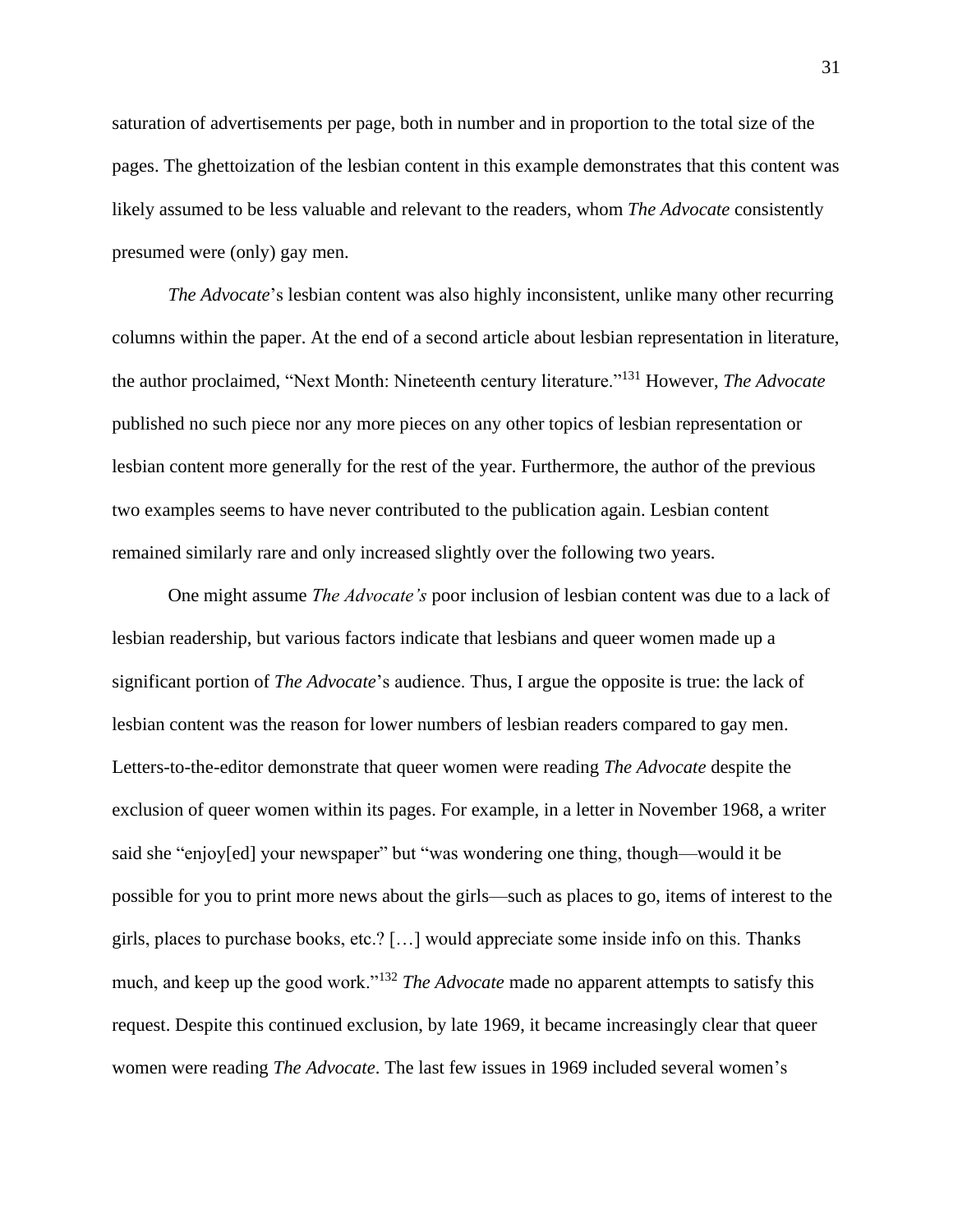submissions to the monthly advice column. For example, the December 1969 issue of the advice column was subtitled "Gals Speak Up" and contained four submissions from queer women asking for advice about their girlfriends, the expectation that lesbian couples require one butch and one femme, lesbian parenting and adoption, how to tell men they were not interested, and the domestic roles expected of butches and femmes.<sup>133</sup>

Despite the fact that *The Advocate* claimed not to be able to find women writers, evidently some lesbians were interested in contributing to *The Advocate* and had tried in the past. In one article in the second issue of the newspaper, Helen Sanders, editor of *The Ladder* the organizational publication associated with Daughters of Bilitis wrote a half-page article which *The Advocate* republished. <sup>134</sup> The piece discussed her organization and publication as well as the "dormant" local chapter of the Daughters of Bilitis. Sanders seemingly attempted coalitional work by positively describing a past event the group had organized as co-ed and well-attended by the invited men. The fact that this piece was published, especially so early in the publication's history, draws attention to the fact that *The Advocate* could have continued republishing lesbian content or content from other queer publications. This also indicates other lesbian publication's staff's willingness to be republished in this way. Furthermore, this suggests that *The Advocate* could have obtained a correspondent from a lesbian publication or lesbian organization. Even if the editor of *The Advocate* had unreasonably high standards for women or wanted to keep its staff all-male, some compromise could easily have been reached by way of a queer woman correspondent or partnership with queer women's publication.

Additionally, the publication primarily reproduced rather than rejected sexist and homophobic gender norms, which, in turn, uncritically reinforced and encouraged those attitudes within the publication's readership. While *The Advocate*'s coverage of gay fashion, décor, and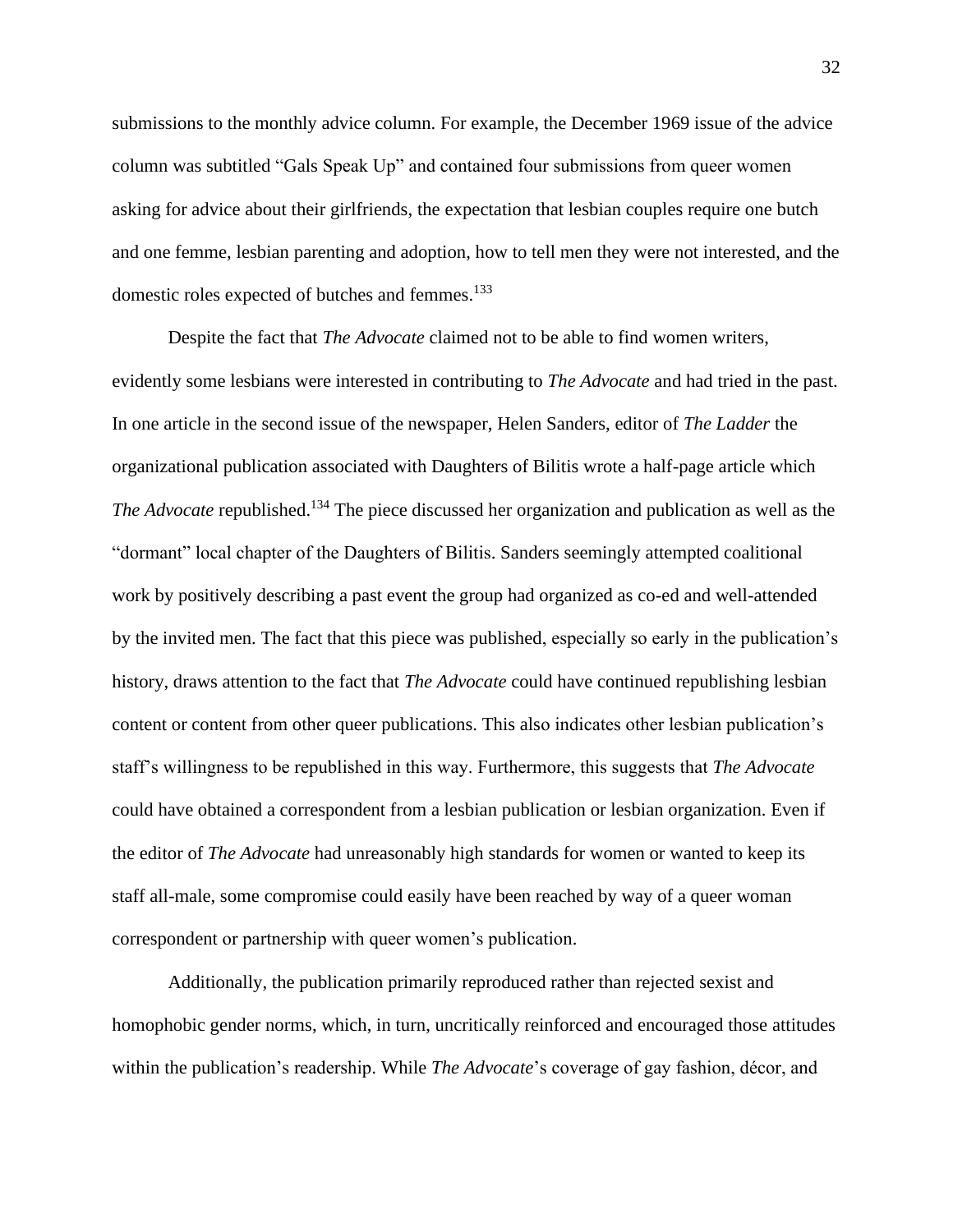taste allowed gay men to play with femininity more than straight men generally could within mainstream culture, the publication frequently reproduced sexism and gender norms in the process. For example, a December 1969 article titled "Men's Fashions: Lace Shirts Can Have Male Look," argued that the most recent "upheaval" of men's fashion norms was around trendy new lace shirts which men could not wear previously without being "suspect[ed]" "of being something less than normal."<sup>135</sup> The article argues gay men made lace shirts acceptable for all men so "the average guy" (i.e. the straight guy) "probably owes a great deal of this newfound freedom to us . . .the homosexuals."<sup>136</sup> This piece uncritically associates normality and averageness with straightness, traditionally masculine gender performance, and the ability to pass as straight. *The Advocate* reinforced the masculine/feminine binary and arguing that lace shirts were "Perfectly Masculine" and that even straight men were wearing them.<sup>137</sup>

*The Advocate* critiqued femininity as non-normative in gay men and constructed the ideal gay consumer-citizen as traditionally masculine. The publication frequently critiqued stereotypically feminine gay men, which reinforced sexism, cisnormativity, and homophobia. For example, a December 1969 comic depicted a couple watching the news while the television screen previewed tomorrow's segment on the "HOMOPHILE" "POINT OF VIEW."<sup>138</sup> In the cartoon, the angry wife complains, "WHAT EVER HAPPENED TO THE OLD FASHIONED SISSY-LIKE FAIRY WE COULD HATE WITHOUT FEELING GUILTY?"<sup>139</sup> In response to his wife, the husband looked up from his gay publication featuring articles about gay interior decorating and gay neighborhoods in moderate surprise. Around the couple, the floor was covered in gay publications. This comic made fun of the wife's ignorance of her husband's sexuality due to his ability to use masculinity to pass as straight. The comic did not critique his closeted-ness, his marriage to a woman, or the stereotype of gay femininity, which reinforced the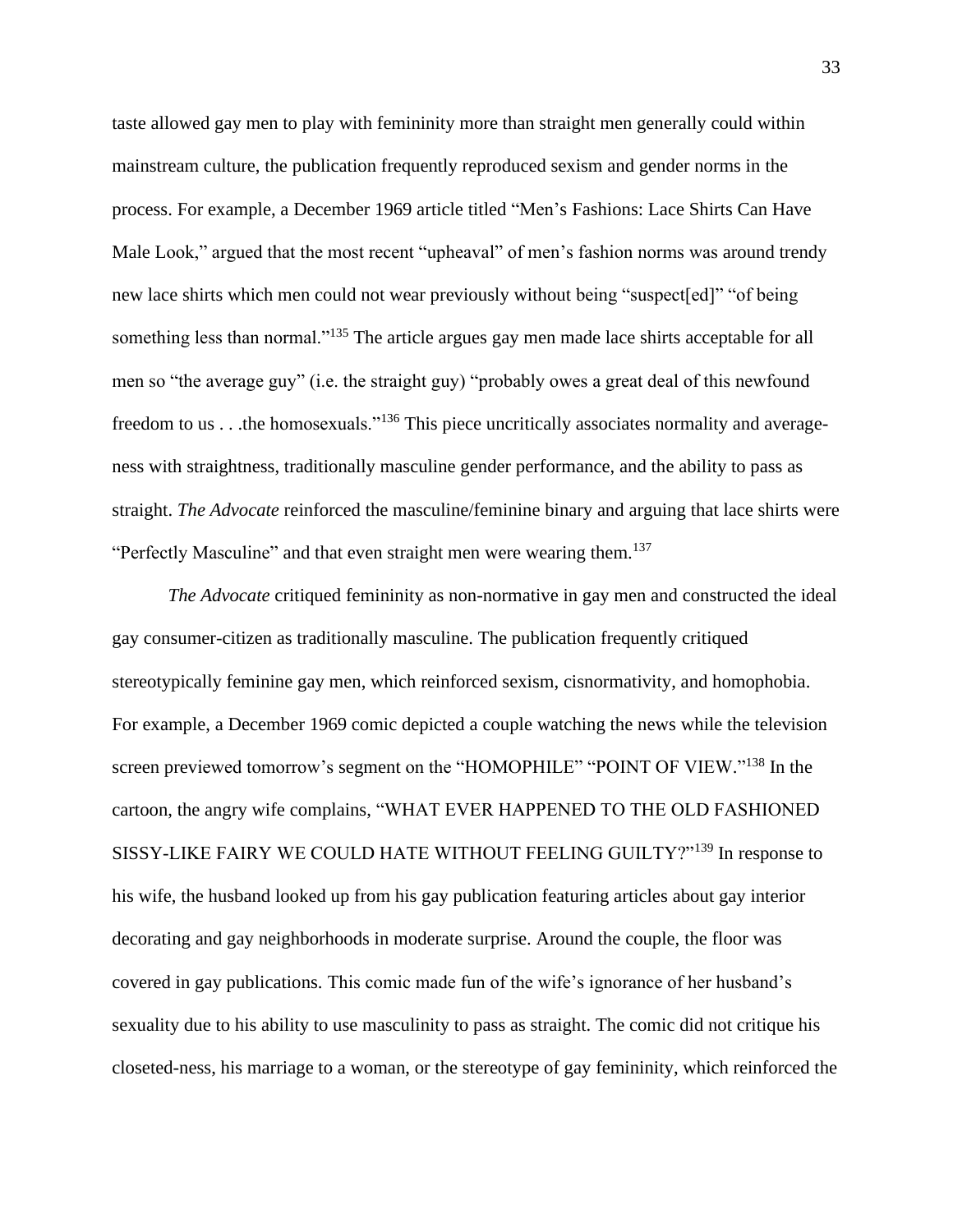mainstream normative lack of value associated with women and femininity in general. Furthermore, *The Advocate*'s critiques of feminine gay men extended this misogyny to include feminine men.

Exclusion of Trans and Gender-Nonconforming People

*The Advocate*'s exclusion of gender-nonconforming people and transgender people constructed the ideal gay consumer-citizen as cisgender. In other words, the ideal gay consumercitizen was depicted as having a gender identity that "matched" with their biological sex assigned at birth.<sup>140</sup> Furthermore, *The Advocate* constructed the ideal gay consumer-citizen as cisnormative or as having and/or performing relatively traditional gender and transphobically enforcing traditional gender norms on those around them. The term "cisnormativity" is used to discuss how "cisgender" identities are expected while other gender identities and their corresponding modes of resistance are ignored, policed, or punished.<sup>141</sup> *The Advocate*'s excluded trans and gender-nonconforming people from its consolidation of the ideal gay consumer-citizen because of their non-normativity and mainstream straight society's lack of acceptance for these groups.

*The Advocate*'s primary failure on behalf of trans and gender-nonconforming people was exclusion, which was common among similar publications in this period and reflects at least such publications' misogyny and internalized homophobia. The rarity of content about trans and gender-nonconforming people suggests that trans and gender-nonconforming people were certainly not a prioritized segment of *The Advocate*'s readership. *The Advocate*'s generally conservative, traditional, and biologically essentialist gender politics may have had an even harsher impact on trans and gender-nonconforming readers due to the general lack of content about trans and gender-nonconforming people.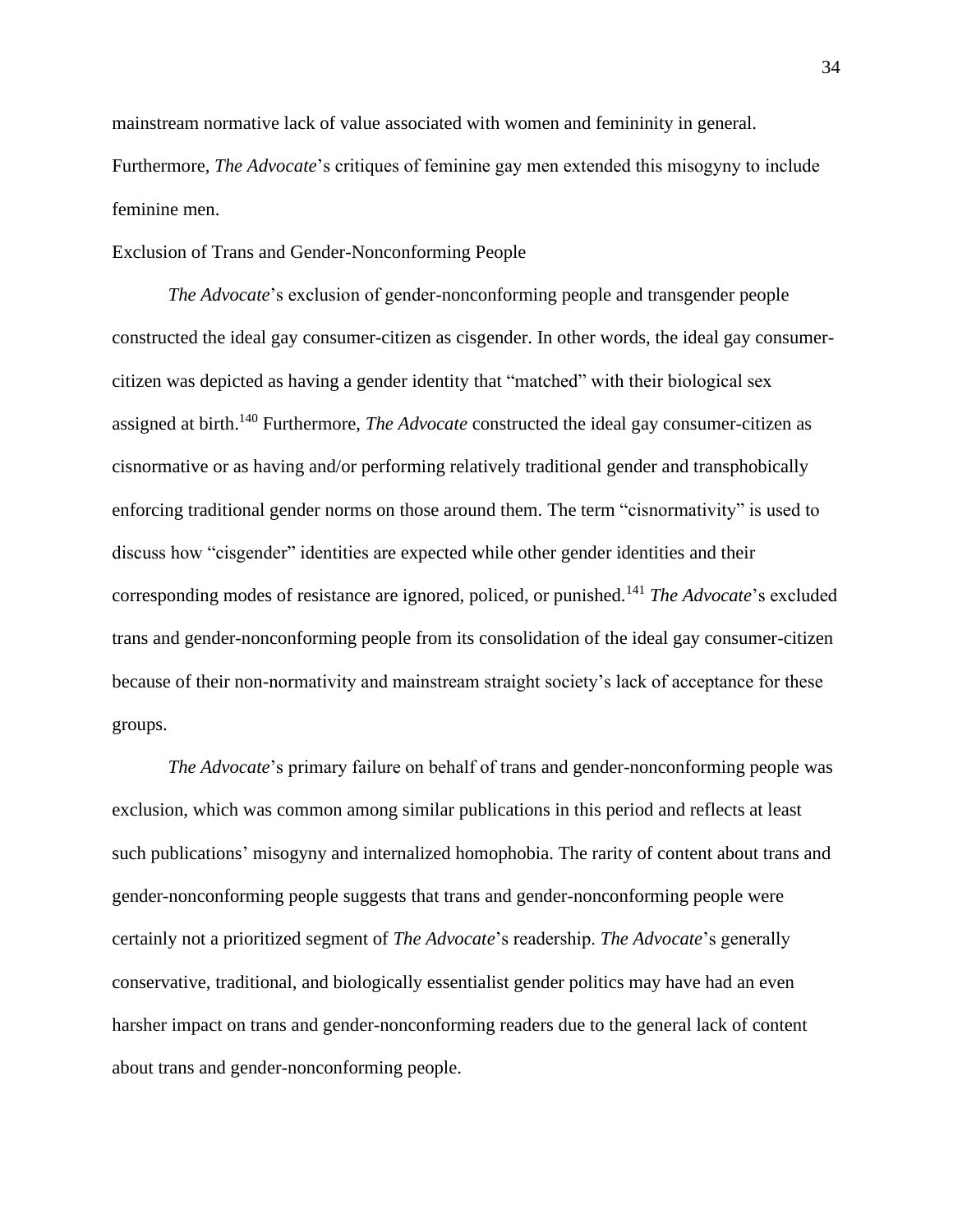The inclusion of trans and gender-nonconforming people was incredibly rare in any publications during this time. *The Advocate* most explicitly transphobic and cisnormative with its content about drag performers which the publication also referred to as "female impersonators."<sup>142</sup> It is difficult to gauge *The Advocate*'s language choices when referring to trans and gender-nonconforming people, as many of popular past terms are now considered nonaffirming and transphobic. However, because the terms "transsexual" and "trans-sexual" were also commonly used at this time, the use of the term "female impersonator" in some contexts seems less than affirming to say the least.<sup>143</sup> The use of the term "female impersonator" was most commonly used in relation to laws such as one California law against "any performer [who] impersonates by means of costume or dress a person of the opposite sex, unless by special permit issued by the Board of Police Commissioners."<sup>144</sup> Even the language of the law emphasizes the performance of gender rather than the embodiment of gender identity. *The Advocate* used the term "female impersonator" for both drag performers and trans or gender-nonconforming people who identified as a particular gender and/or sex rather than performing a representation of a gender and/or sex.

Like in many publications at this time, *The Advocate*'s coverage of "female impersonators" was often an ambiguous mixture of affirmation and dis-affirmation. For example, one article uses the term "female impersonator" to describe someone who went by the name Sir Lady Java, whom the article stated "is a male. But, she says, she has lived as a female for years."<sup>145</sup> The reference to her biological sex assigned at birth undermines her self-identification while also seemingly attempting to explain her trans identity to readers. However, the article only used feminine pronouns to refer to her which was also somewhat affirming.<sup>146</sup> The article affirms Sir Lady Java "as a female" based on how long she had "lived as a female" and how she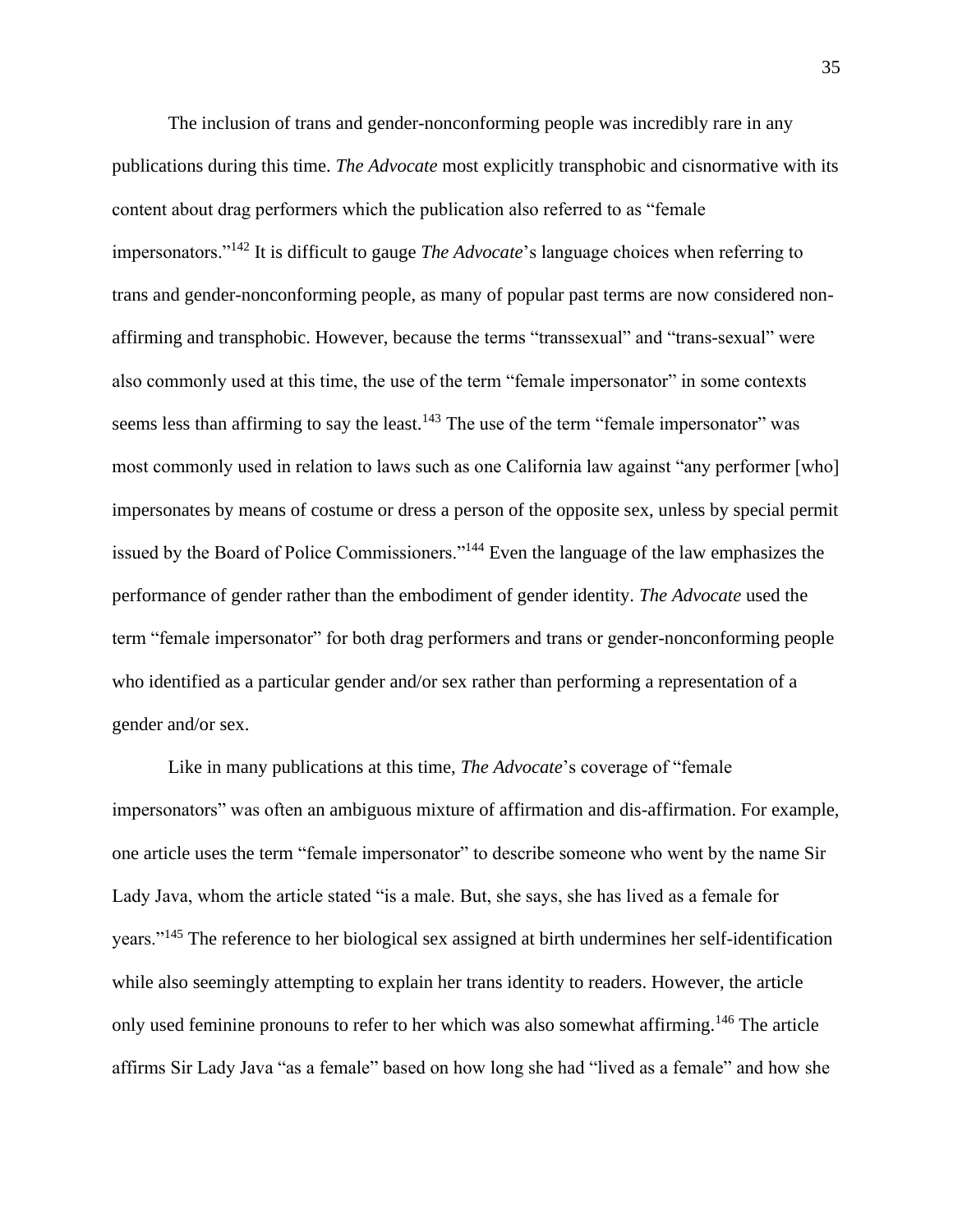conformed to traditionally feminine gender norms: "She has never shaved, and her long black hair is her own. Her body, a shapely one, is also all her own."<sup>147</sup> Additionally, the article's affirmation of her gender identity is at least partially dependent on her ability to "pass" as a cisgender woman: "vivacious in a simple white dress and smiling radiantly, it was obvious that she was no nelly homosexual in 'drag.'"<sup>148</sup> These conditional affirmations of Sir Lady Java's gender were supportive of her but in a way that perpetuated a narrative of identity as something which needed to be proven through long-term, convincing, legible, and traditional gender embodiment.

Unlike many of the articles discussing trans or gender-nonconforming people, this article clearly attempts to define cisgender gay readers' relationship to "female impersonation" laws.<sup>149</sup> It simultaneously attempts to distance homosexuality from these laws while it also attempts to convince cisgender gay readers they should care about such laws and how they impact gay men in drag as well as "female impersonators."<sup>150</sup> The article reiterates that Sir Lady Java is not a gay man in drag performing as a woman: "Although the question of homosexuality is in no way involved in the dispute [about these laws], many gay entertainers" have been similarly discriminated against by the law.<sup>151</sup> The article distinguishes between gender identity and drag performance and describes the police as a shared enemy.

Like many of *The Advocate*'s pieces related to police this article is one of the publication's most critical pieces, especially due to its critique of police power, discrepancies among laws, and discrimination. *The Advocate* frequently used the term "fuzz" to contemptuously, hatefully, and/or disrespectfully refer to police, police homophobia, police misconduct, and homophobic laws.<sup>152</sup> This article's use of "fuzz" replaced more respectful descriptions and diminished the power associated with those terms. Additionally, the use of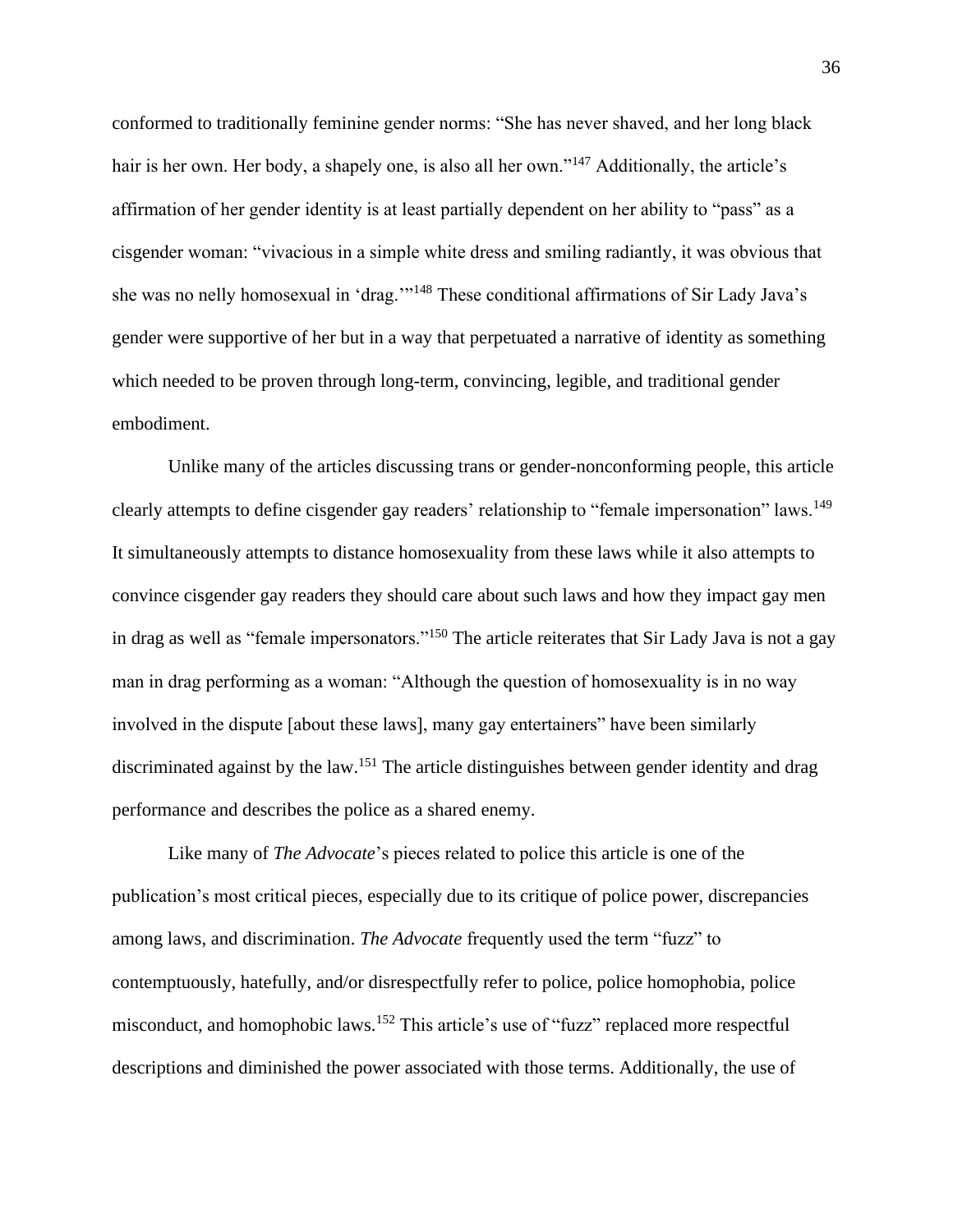"fuzz" expands the sources of readers' negative feelings toward police to include the police's transphobia and their enforcement of oppressive sex laws which did not just impact cisgender homosexual men.<sup>153</sup> Along with this vaguely coalitional use of term "fuzz," the article ended with a call to action with information about who to contact to "join" Sir Lady Java's "battle" against this "Fuzz-y" law.<sup>154</sup> This attempt to garner support is a somewhat rare direct call to action in a news article. The call to action was also rare as it applied to protest, specifically picketing, which was a more disruptive action than most calls to action in *The Advocate*.

Unfortunately, the lack of a political call to action in a later news article about Sir Lady Java's struggle demonstrated *The Advocate*'s more typical apoliticism and passivity, especially in regard to issues not directly affecting cis-gender white gay men. The story indicates that Sir Lady Java and the ACLU would be unable to press her discrimination case because the case needed a bar or club owner to testify in order for them to "tackle such a test case."<sup>155</sup> The brief piece concluded by saying that "Until someone does step forward, the ACLU is powerless to act."<sup>156</sup> This conclusion passively accepts the status of the case and does not make any call to action directed at bar or club owners or customers who might be able to apply financial pressure to the owners of the bars or clubs they frequented. This assumes that the case will continue eventually once someone helps her, but makes no effort to help in any way, despite the fact that this would be a great opportunity to use *The Advocate*'s gay financial power*.*

Much of *The Advocate*'s coverage of trans and/or gender-nonconforming people was even more ambivalent and vague, potentially indicating a lack of consensus among staff and/or changes in staff opinions over time. For example, in a media review column, author Bart Cody described examples showing how entertainment had "only recently" portrayed homosexuality "in an even remotely honest way."<sup>157</sup> Cody described these recent portrayals of homosexuality as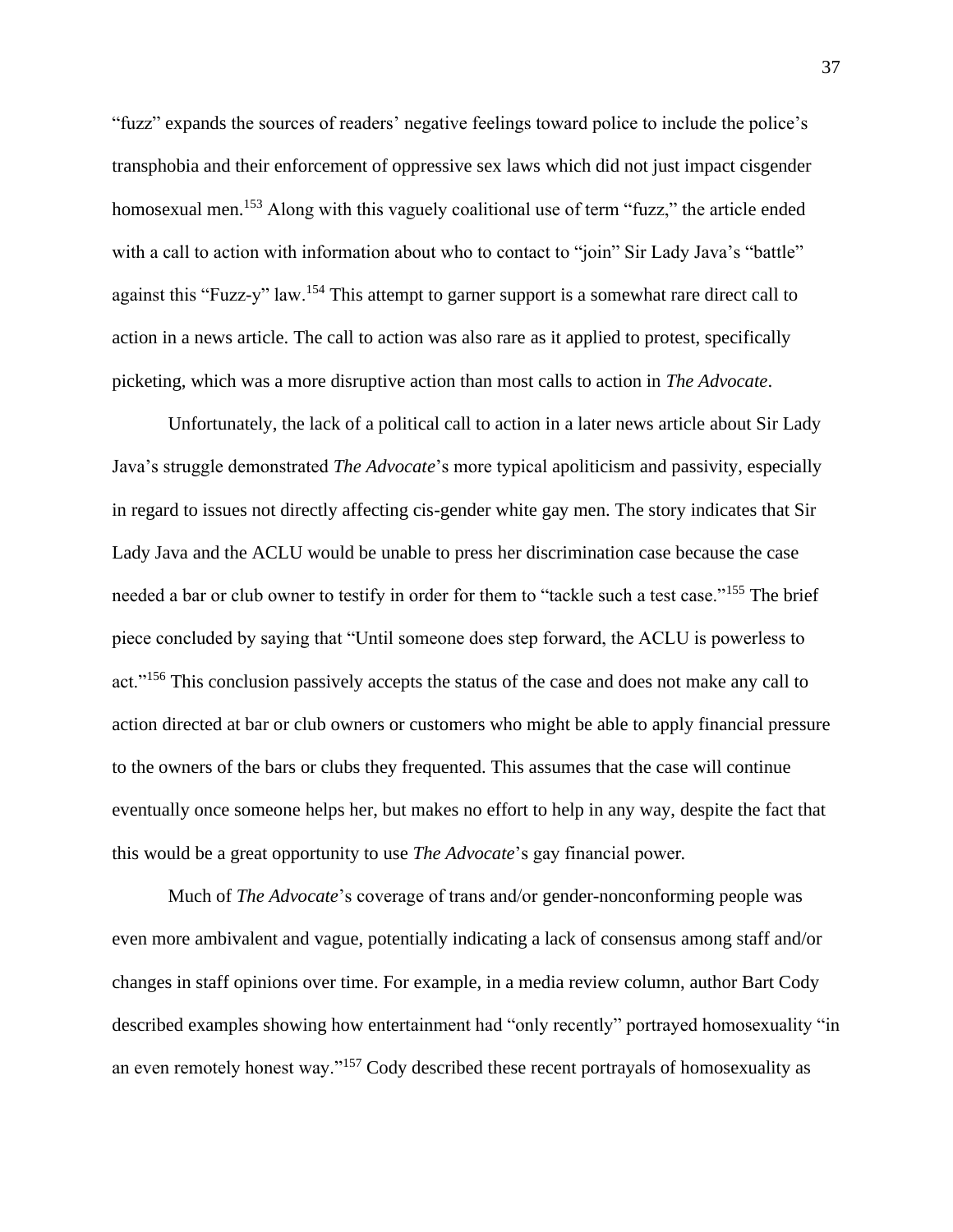disruptions to the "mainstream," "conformist" sexual norms which "had not changed much since the Pilgrims landed."<sup>158</sup> One example Cody mentioned in this column was a movie adaptation of Gore Vidal's "best selling" [sic] novel "'Myra Breckenridge,' the story of a trans-sexual."<sup>159</sup> "Trans-sexual" was an increasingly popular identity term at this time and reflected selfidentification more than other terms such as "female impersonator" which emphasized gender performance rather than identity. According to Cody, Vidal claimed that "several actresses have expressed an interest in the role, but no young actors have come forth."<sup>160</sup> This quote transphobically implies that a man may be a (more) suitable choice for the role of a trans woman. Cody's interest in and discussion of a male actor in drag suggests a failure to accept or understand the character's identity. The article does not include a discussion of whether any trans people had expressed interest in or been considered for the role. According to the article, "When asked if he would consider a male [actor] in drag for the role," Vidal said he knew of "no men 'pretty' enough today to be right for it. Hmm!"<sup>161</sup> Vidal's opinion suggests that trans women are prettier than men (in drag) which reinforces biologically essentialist understandings of sex, gender, and beauty. It is unclear whether Cody supports Vidal's logic as he ends the brief description of this upcoming film adaptation in perhaps the most vague and ambiguous way possible – "Hmm!"<sup>162</sup> This "Hmm!" could indicate anything including disagreement about the supposed un-prettiness of men (in drag), disbelief about the potential prettiness of trans women, disappointment that a man in drag would not be considered for the role, etc.<sup>163</sup> This extremely ambivalent ending of this article is highly representative of *The Advocate*'s mixture of affirming and dis-affirming coverage of trans and gender-nonconforming people.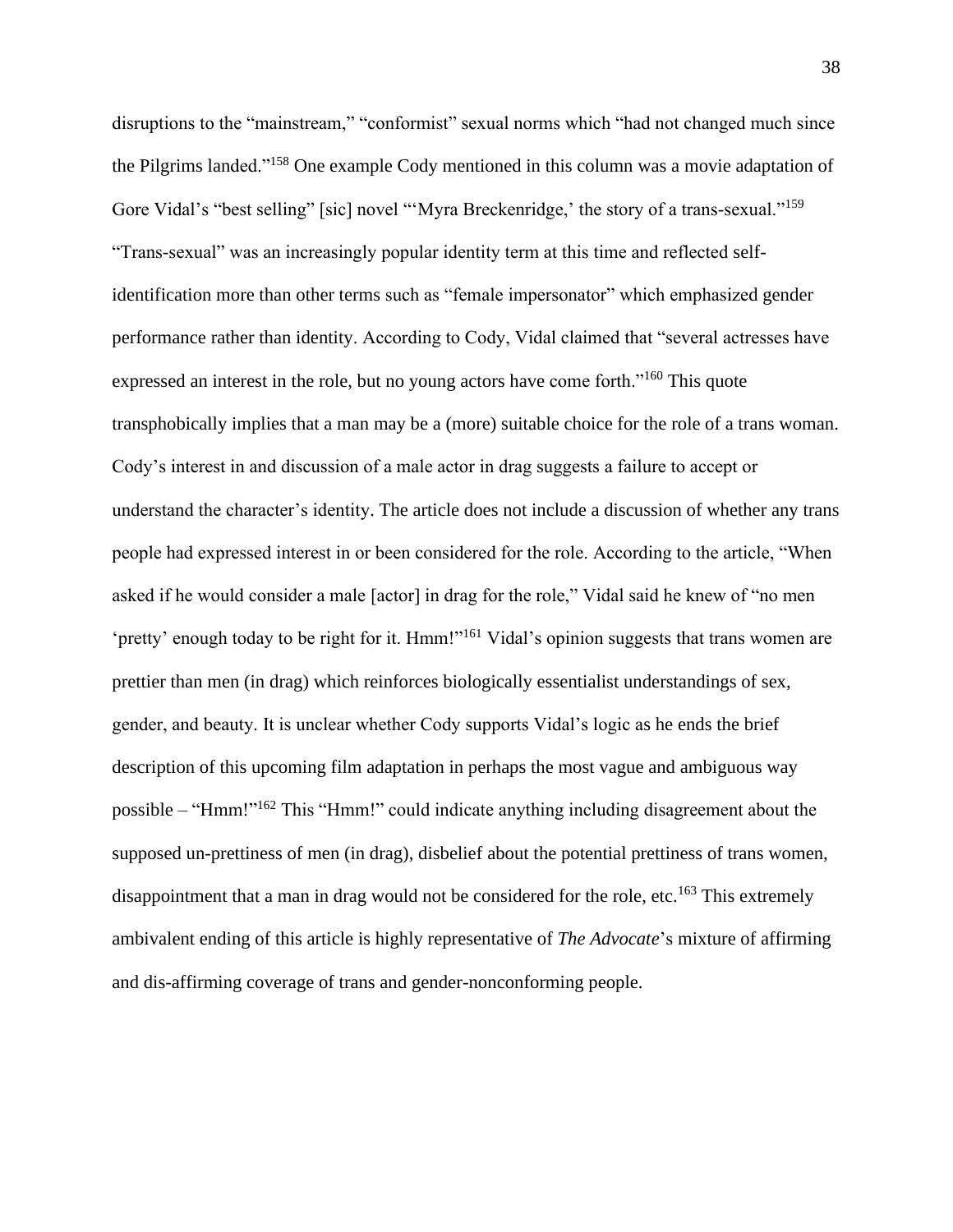#### Exclusion of People of Color

*The Advocate* also excluded people of color and constructed the ideal gay consumercitizen as white. Some scholars have suggested that gay publications' exclusion of people of color was due to a desire to appeal to racist advertisers.<sup>164</sup> Other scholars such as David Johnson have argued that white consumers who were unwilling to purchase or consume racially diverse media were the "real culprits" responsible for gay publications' failure to include other races.<sup>165</sup> This argument assumes the majority of white gay consumers shared similarly racist racial preferences in content; that the majority of white gay consumers would not tolerate racial diverse content in the publications they purchased and would not buy publications with racial diversity; that gay men of color were not considered potential customers of these discriminatory white gay publications; and that publications' readers are the ones primarily responsible for the contents of the publications they read. Additionally, *The Advocate*'s exclusion of queer people of color created the ideal gay consumer-citizen as a role unavailable to queer people of color.

Due to the extreme oversaturation of whiteness in *The Advocate,* the main way people of color were excluded was through the general lack of content about people of color. Queer women of color were even more frequently excluded in content. Even content featuring large numbers of individuals lacked racial diversity. For example, each year, *The Advocate*'s Groovy Guy Contest only featured white or white passing men. This oversaturation of whiteness also allowed the publication to create an ideal gay consumer citizen only available to white men.

When *The Advocate* did mention men of color, this content was often casually racist. For example, a comic in March 1970 depicted a pair of Black gay men and casual racism about Black hair textures being comparable to a shag carpet.<sup>166</sup> In the comic, one Black man visits another's home, critiquing him for having a shag carpet to match his afro hairstyle.<sup>167</sup>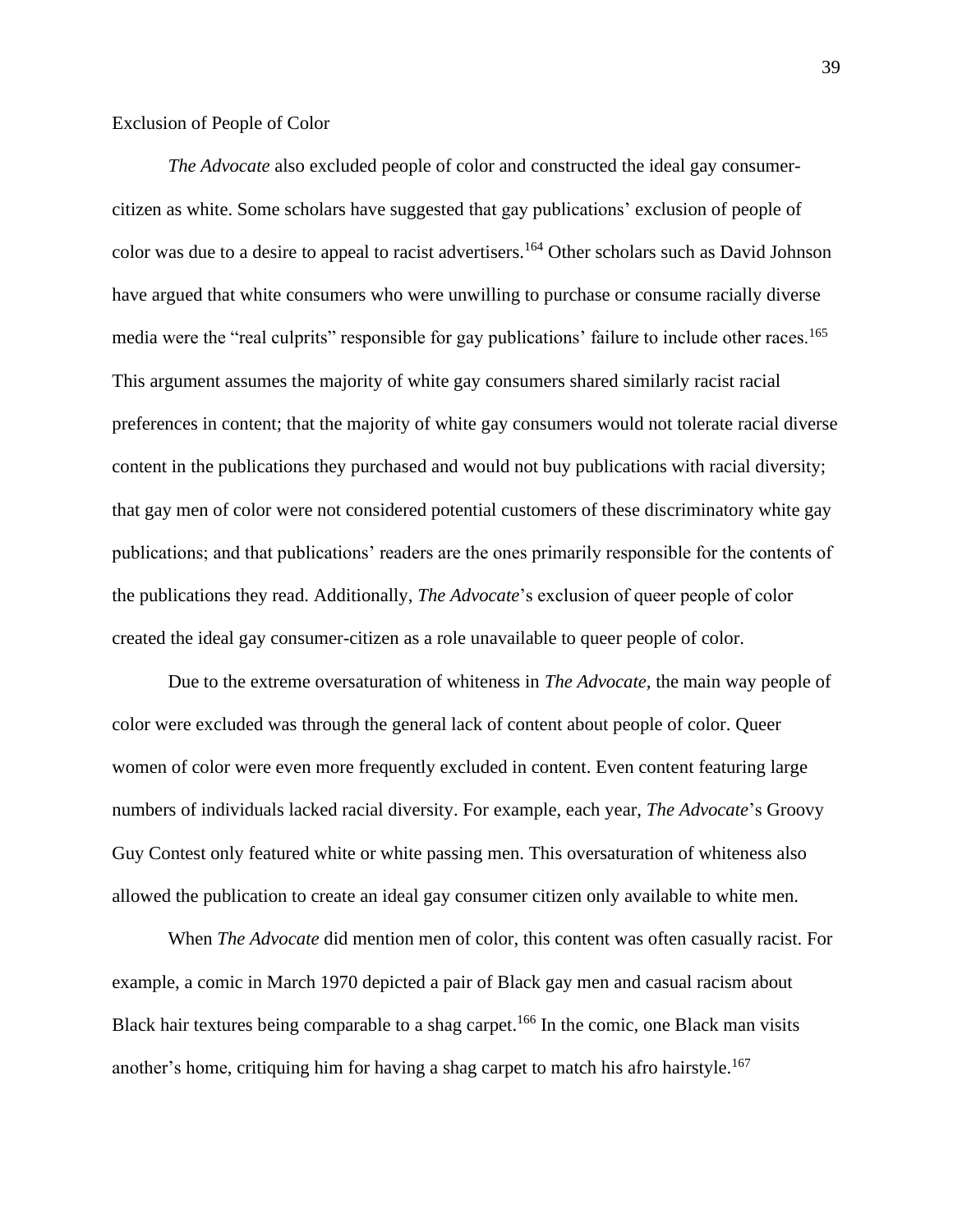Throughout the first three years of *The Advocate*'s publication, no other comics prominently featured Black people. This example demonstrates how *The Advocate* only included people of color, especially Black men, in order to make a racist joke.

This flippant racism and lack of seriousness about issues of racism was common for some other white gay publications around this time. For example, *Gay News* republished Huey Newton's 1970 "A Letter from Huey about Women's — and Gay— Liberation," in which he advocated for the Black Panthers to form a "working coalition" and "unite with them [homosexuals and women] in a revolutionary fashion."<sup>168</sup> Newton admitted to and apologized for his own homophobia and sexism and suggested readers let go of "'insecurities'" or "fear" that gay men are "some kind of threat to our manhood."<sup>169</sup> Newton argued that, homophobic slurs should be "deleted from our vocabulary" because such language might "turn off" gay people from wanting to work together.<sup>170</sup> Newton generously suggested that "maybe the homosexual could be the most revolutionary" type of activist and that readers should be especially "careful" when referring to gay people who were enemies of people such as Richard Nixon.<sup>171</sup> In response to this empathetic, strategic proposition, the publication included no commentary other than a joke that if Newton wanted to prove his allyship, he would certainly be welcome at the next gay orgy. 172

Aside from the semi-frequent racist jokes, most of *The Advocate*'s references to people of color were casual were insensitive comparisons including Black power and gay power; the Black civil rights movement and the gay liberation movement or homophile movement; racism and homophobia; and the oppression and enslavement of Black people to the oppression and heteronormativity of gay people.<sup>173</sup> For example, in one article, *The Advocate* called certain gay men who supported the police "Auntie Toms" in comparison to "Uncle Toms" in the Black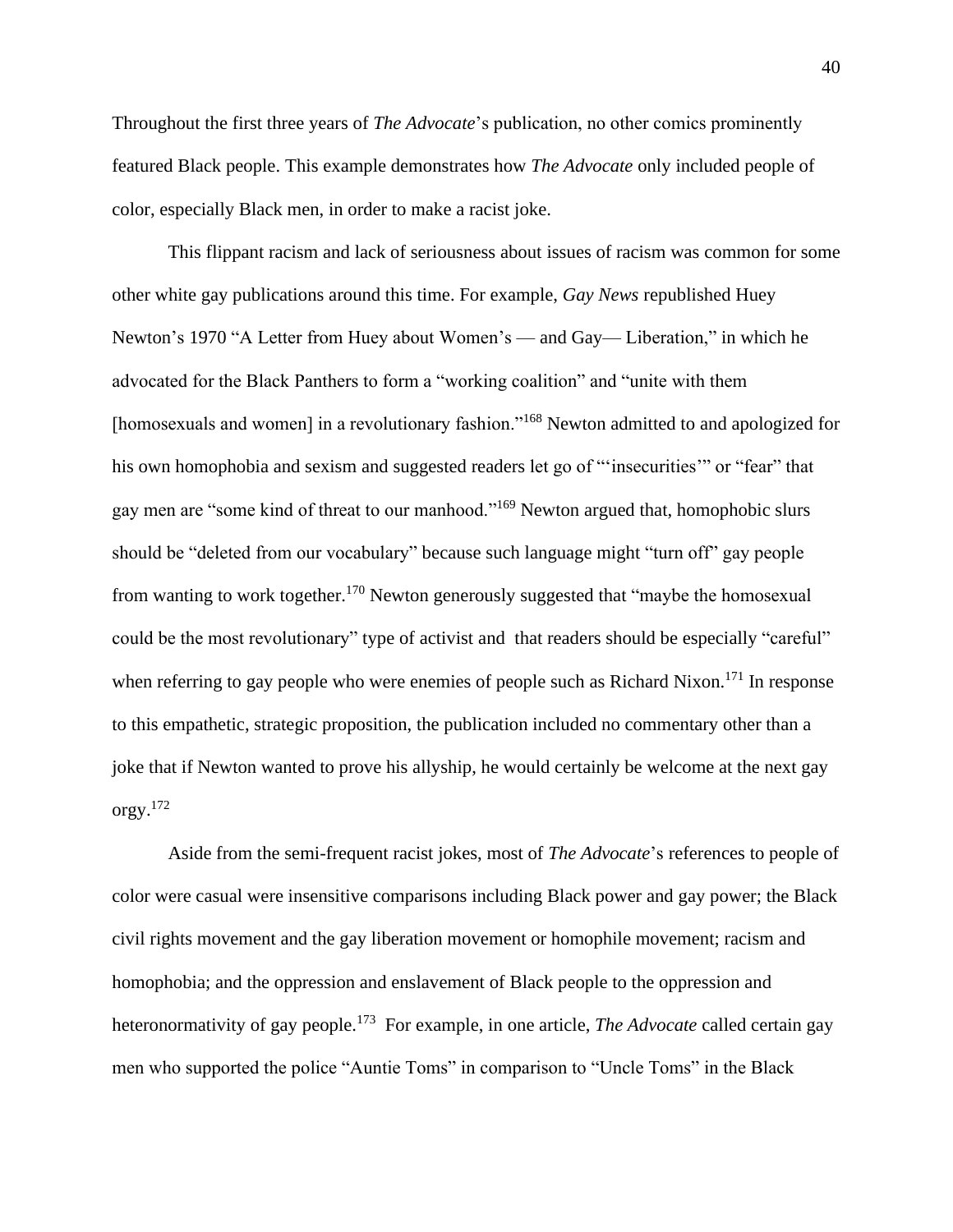community.<sup>174</sup> By using the created analogous term "Auntie Toms," the article linked the negativity of "Uncle Toms" to gay men who supported police. This example shows how the publication made casual comparisons to Black experiences and borrowed Black rhetorical inventions, often without examining the severity of racial oppression. In another example, a news article compared an underage nude model's protests of laws against underage pornography consumption to the activism of a "militant Black Panther."<sup>175</sup> Without any explanation, this comparison seems to have been solely based on the idea that this boy was "militant" in his willingness to be disruptive and suggests that being gay and naked or being gay and consuming pornography were radical acts in and of themselves. These examples show how the publication excluded people of color but used their experiences and oppression to understand homophobia, minority issues, activism, social movements, and oppression.

*The Advocate*'s use of Black rhetoric for comparisons to gay experiences sometimes implied false equivalence and erased (the severity of) racial oppression. Sometimes *The Advocate* used comparisons to intensify claims about homophobic oppression. For example, one article referred to homophobic tax law "'Apartheid'" as though discriminatory tax laws in the United States was equal of closely comparable to institutionalized segregation in South Africa which had gone on for two decades at the time of this publication.<sup>176</sup> Another article stated that

Straight people do not regard homosexuals as a minority like Negroes. The straights had moral conflicts and guilt feelings [sic] about their treatment of the Negro minority, but they have no such qualms when it comes to gays. […] Negroes had many friends in white society. The number of straights who understand homosexuals and our plight are few very few.<sup>177</sup>

This comparison attempts to underscore the indifference of oppressors but fails to see how whiteness and privilege informed this perspective. This example shows how, in an attempt to highlight homophobia and straight indifference, the publication downplayed racism and white indifference. While most previously mentioned examples were undetailed analysis, the details of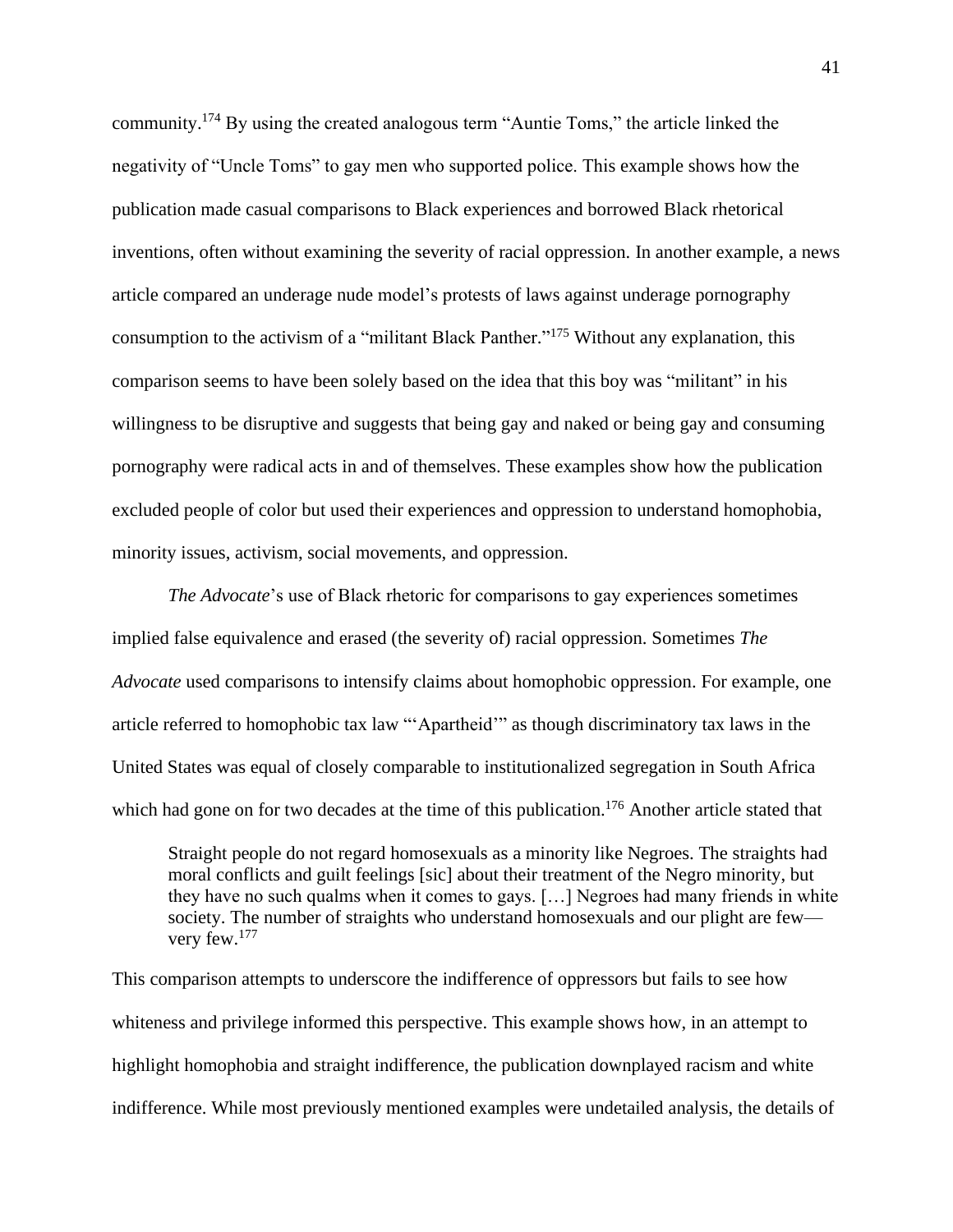this comparison show the staff's ignorance of the extent of racial oppression and the difficulties of the Black Civil Rights struggle in the United States. Additionally, these examples show how white gay male staff at *The Advocate* failed to acknowledge their own contributions to racial oppression within the publication. Furthermore, this quote shows how insensitive and out of touch many of these comparisons were.

## **Tactics of Exclusion**

This section analyses some of *The Advocate*'s tactics of exclusion that it used most frequently and against multiple groups. One of the most common forms was erasure through either lack of content or language that erased different groups. *The Advocate* primarily used erasure to obscure the groups it excluded from ideal gay consumer-citizenship. This helped create the hegemonic nature of ideal gay consumer-citizenship so that it seemed nature and normal to include the groups of people who were discussed and exclude the groups who were erased.

One common exclusionary tactic, *The Advocate's* victim-blaming of readers, fostered an ideal gay consumer citizen that was unsympathetic and indifferent to critique. In response to a letter asking for more content for queer women, the editor included a response attached at the bottom, which was relatively uncommon. The response read: "As you may have noticed, all staff members of the ADVOCATE are male, so the girls are not exactly our container. We want to carry more info of the type you want, and we will as soon as we find someone who can write it. – EDITOR." This response treats the fact that the staff is all-male as a given and implies that capable queer women writers were difficult to find. While it states the publication is interested in content "about the girls," it does not seem very interested considering, up until this point, the publication rarely discussed women and even more rarely discussed lesbians and/or queer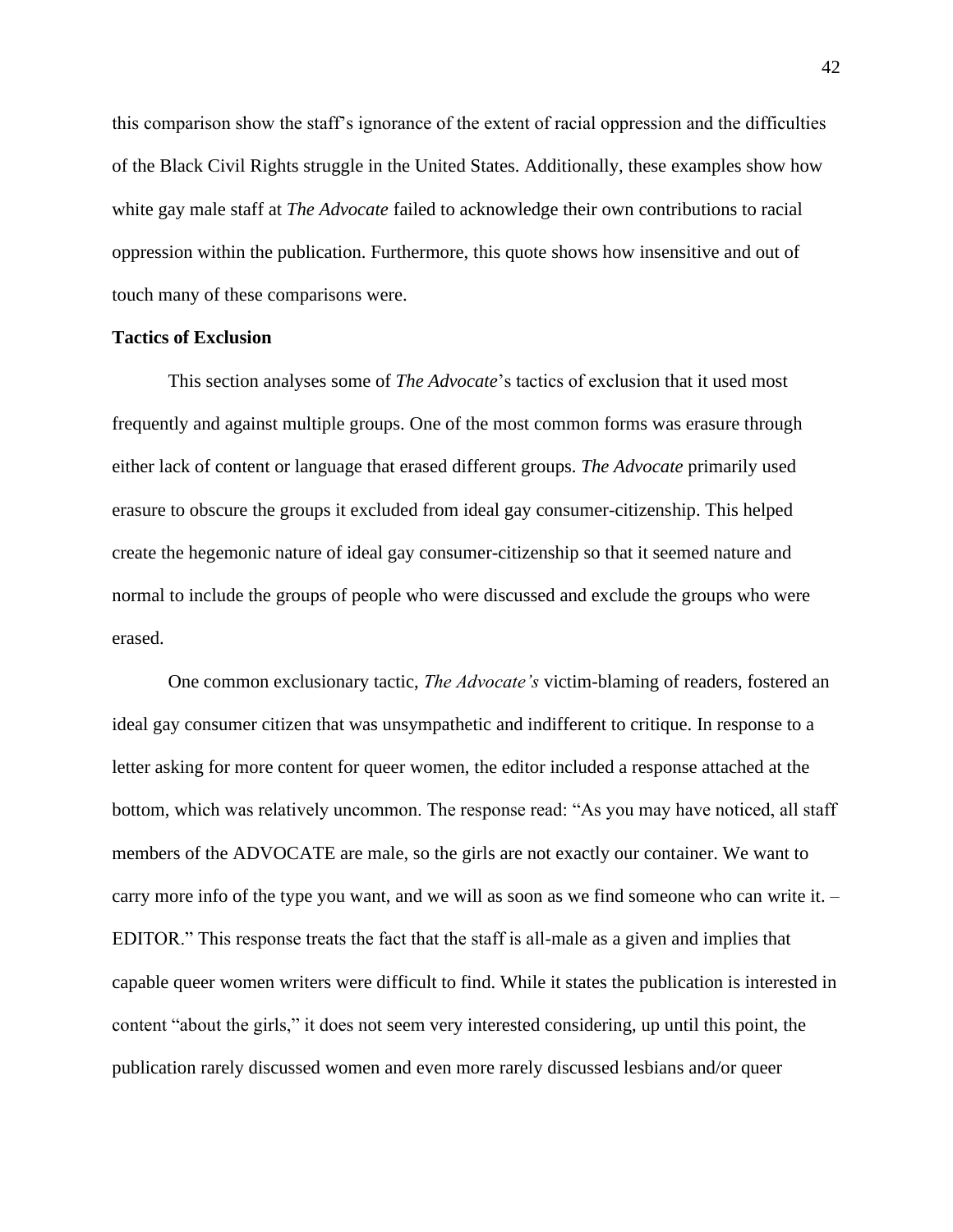women. Additionally, many male authors wrote about things they did not personally experience by interviewing people, which seems like an obvious temporary solution until the publication could "find someone who can write" "the type of content you want."<sup>178</sup> The faultiness of this defense suggests an actual disinterest or lack of prioritization of content for queer women. It also avoided blame or any discussion of any decisions that may contribute to the lack of such content. Instead, it placed the blame on the lack of (access to) queer women writers.

*The Advocate*'s behavior pattern of victim-blaming continued even after the print version of the publication "died."<sup>179</sup> In describing the "colossal cluster of f-ups" since her time as editorin-chief, Wieder victim-blamed women consumers even while arguing that her version of "a cogender Advocate sold best of all" [sic]. Wieder argued that later owners of the publication had "killed off completely" the demographic of "gay women […] Not that they' [sic] did that all alone. Women are a pain in the butt, a near-impossible sell, period. I would know. I am one."<sup>180</sup> Wieder's wording absolved her and her former staff of any and all responsibility for having more and better women-centered content as well as any responsibility to attract more women readers. Instead, the blame is on later leadership and all "gay women" who might have been readers of *The Advocate* if they weren't such "pain[s] in the butt."<sup>181</sup> Wieder gives no attempt to describe her or any other staff's efforts to attract women readers and instead pairs this victim-blaming with playing the victim by describing her efforts to raise the percentage of women readers from 3% to 30% as a "nonstop disheartening battle."<sup>182</sup> Wieder seems to beg for applause for her efforts, while complaining of the difficulty, and blaming women for making her job hard. *The Advocate*'s victim-blaming fostered a readership which knew certain types of criticism would be met with indifference or hostility. This likely prevented some from speaking up. Meanwhile, it likely silenced many who critiqued or wanted to critique the publication. Furthermore, the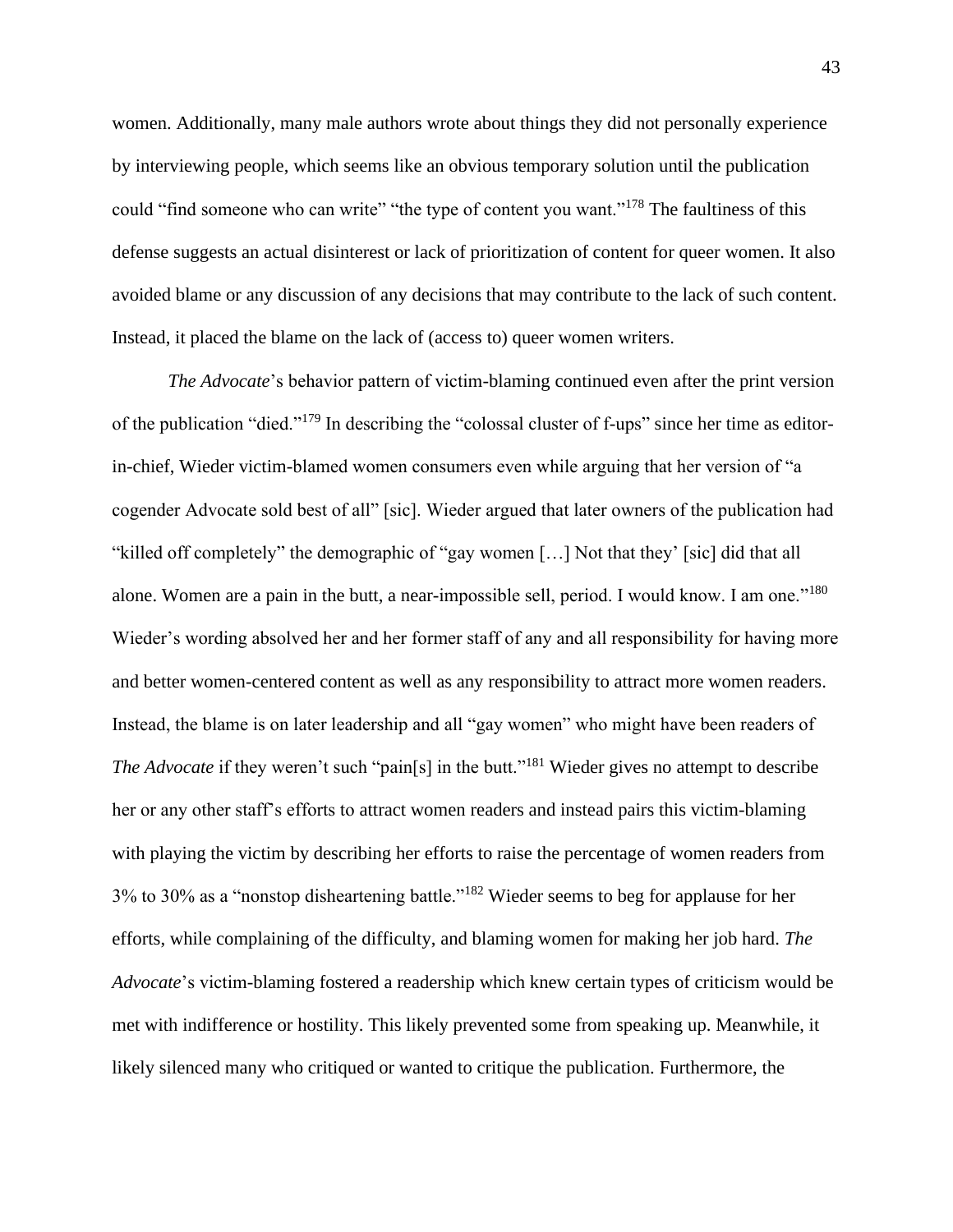victim-blaming reframed critiques of *The Advocate* and its exclusion as petty, silly, or frivolous. This minimized the potential importance of these critiques in the eyes of those who were always already included. Thus, those who were included were soothed into accepting the exclusion of others.

Another similar type of erasure was the unnamed assumption of certain combinations of identities. This was common throughout the majority of each issue of *The Advocate*. Even the horoscope column, "HOMOSCOPE," always used masculine pronouns to describe the signs, even in 1969 and 1970 when women began to make up a somewhat larger segment of the readership.<sup>183</sup> In the same way, *The Advocate* frequently used masculine pronouns to refer to "the homosexual" or "homosexuals" such as throughout an editorial in which author Mel Holt consistently framed the subject as homosexuals whom he referred to as "he": "If the homosexual is to have freedom, he must take a stand."<sup>184</sup> Another editorial referred to politicians as "men," using only masculine pronouns, and referring to a reader's favorite candidate as their "chosen man."<sup>185</sup> These examples show how uncritically reinforced combinations of certain identities, usually implying whatever specific identity at hand most typically intersects with other identities of privilege such as whiteness and masculinity.

Additionally, by expanding on arguments based on assumptions of certain identity combinations the meanings of these arguments can change. One 1968 editorial calls a 1967 trial dealing with gay publications "an important step toward equal rights for homosexuals -- being able to buy and enjoy beefcake, just as heterosexuals have been able to feed on cheesecake for years."<sup>186</sup> S. Winston, goes on to say, "The male body, clothed or naked, does the same thing for homosexuals that the female body does for heterosexual males...."<sup>187</sup> By not addressing the gender of homosexuals and heterosexuals in this comparison, this description assumes that both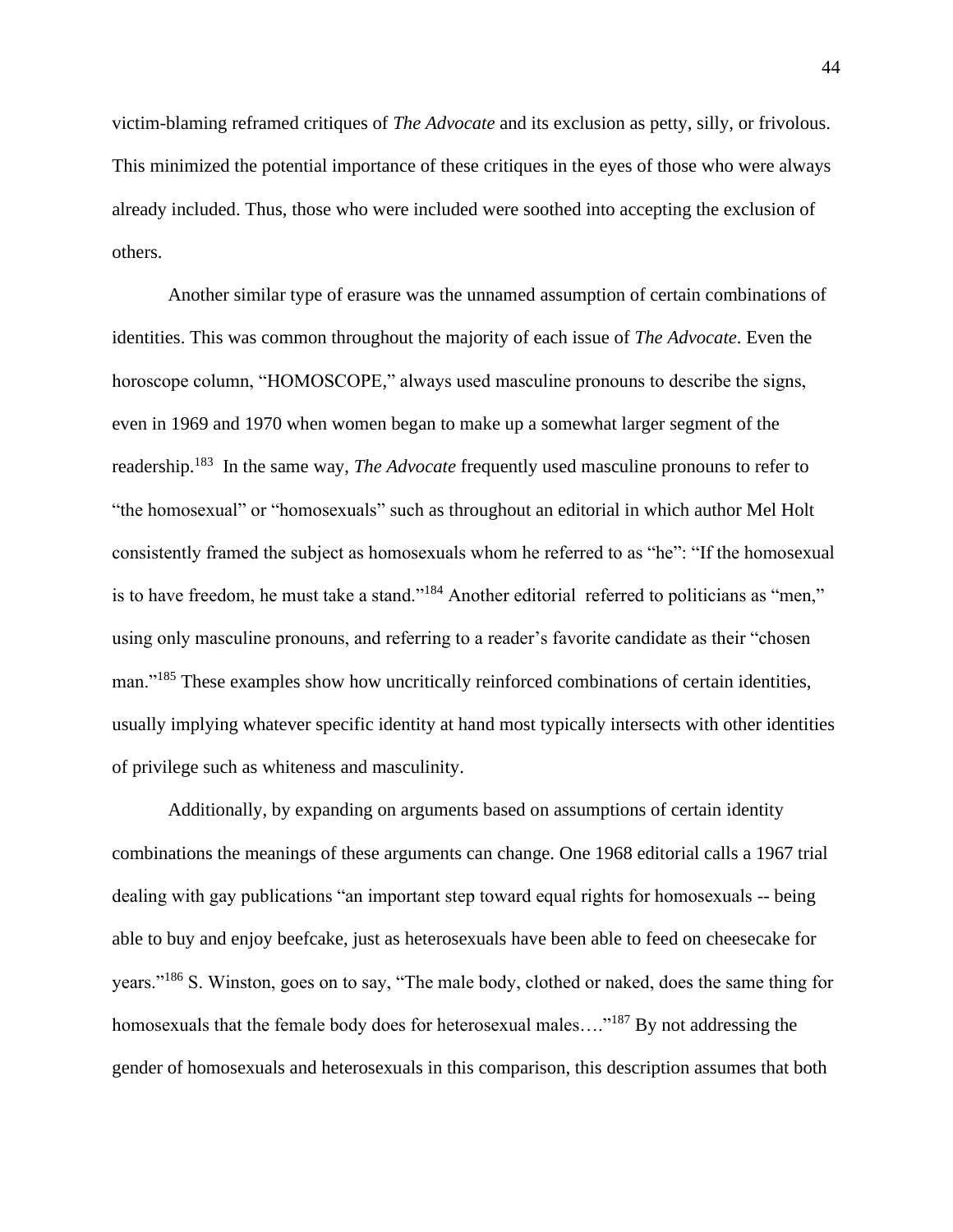homosexuals and heterosexuals are men and that female homosexuals do not exist. In fact, it does not even include women as people, but instead as one of two types of bodies, male/"beefcake" or female/"cheesecake") as sexual objects for consumption by either (male) homosexuals or (male) heterosexuals. It reinforces binaries of sex (as either male or female) and sexuality (as either heterosexual or homosexual). Furthermore, the example's juxtaposition of pairing of "male body" and "homosexual" with the pairing of "female body" and "heterosexual males" applies the myth of complementarity to gender and sexuality.

*The Advocate* excluded certain groups by avoiding explicit terms for certain identities. This continued until after the print publication ended, in which Wieder referred to "gay women" several times but never used the word "lesbian" in the 2364-word piece, likely indicating internalized lesbophobia.<sup>188</sup> The use of "gay" as a descriptor does not act as umbrella term the way "queer" can be used. This lesbophobia is consistent with the misogyny perpetuated throughout her article and throughout the history of *The Advocate*. In her description of the lack of inclusion of women since her time as editor-in-chief, she also fails to mention bisexuals, trans people, or any people of other gender identities or sexual identities aside from "gay men," "gay women" and "straights."<sup>189</sup> This shows how glossing over or avoiding identity terms was often paired with outright erasure and complete absence.

Another tactic *The Advocate* used was erasure of other forms of oppression. This tactic further erased the existence, lives, and struggles of anyone outside of the normative ideal gay consumer citizen. For example, one editorial describes the Federal Equal Opportunity Commission's recent decision that airlines could not legally refuse to hire men, to which the author states "'Dammit, it's about time."<sup>190</sup> The author perhaps somewhat jokingly complains that "we who have a different idea of the fair sex have been sorely abused by the airlines.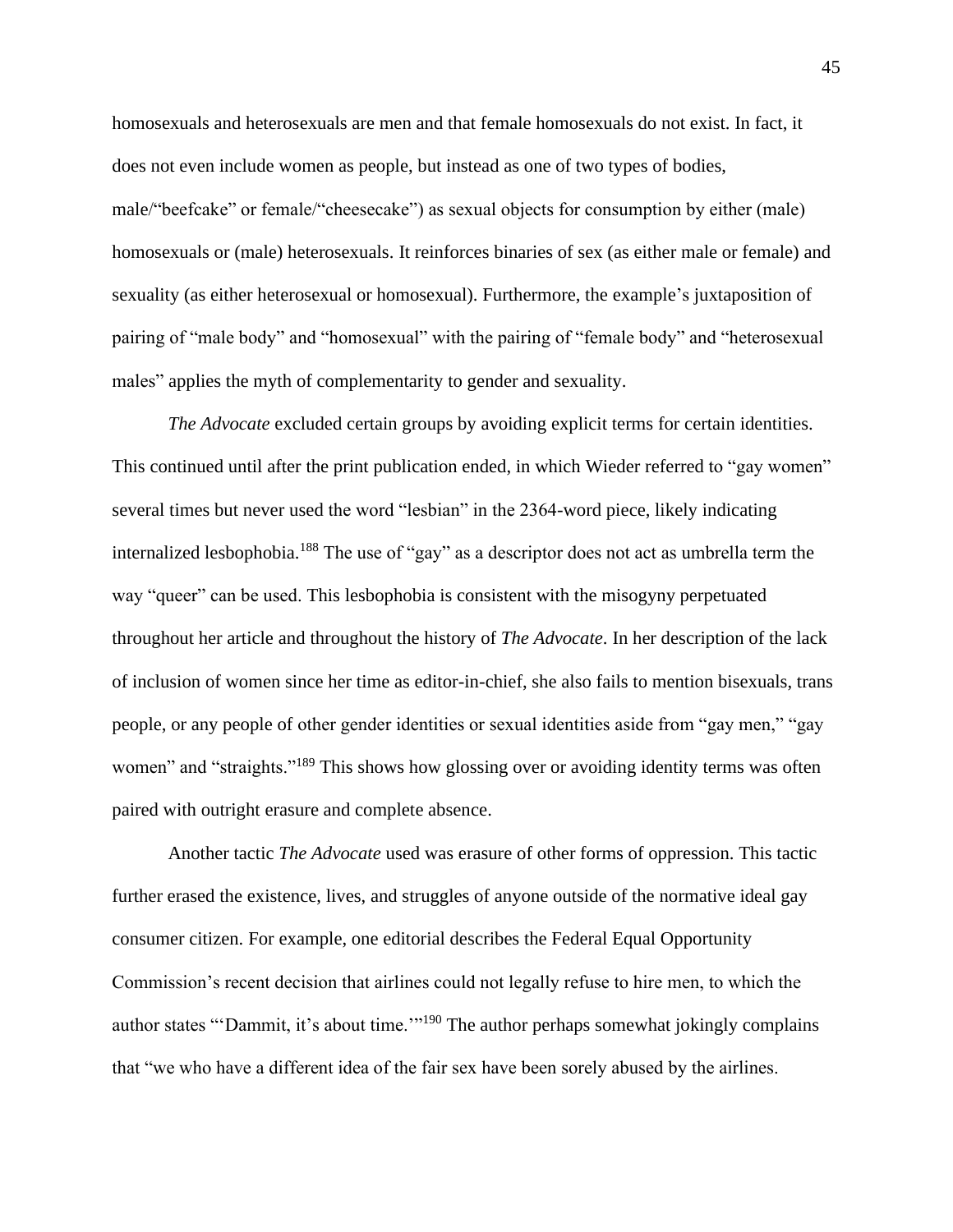Thousands of miles of bouncing boobies and saccharine smiles."<sup>191</sup> This describes the customer service behavior of smiling at customers as essentially feminine and therefore revolting (to gay men). It also vaguely critiques the sexualization of the women flight attendants,' but in a way that centers their bodies as objects of disgust. This article objectifies men as the ideal sex object and grossly downplays significance of this court decision and the issue of discrimination against women in the workplace. This piece turns employment discrimination into a joke, further normalizes the sexual objectification of women (and men), and somewhat jokingly describes sexist employment patterns as oppressive to gay men.

## **Conclusion**

This chapter argued that, at best, *The Advocate* was in fact only a "newspaper of record" for normative, white, masculine, cisgender, gay men. I demonstrated that the publication's exclusion of women, lesbians, trans people, gender-nonconforming people, and people of color was not accidental, but rather tactical. *The Advocate*'s exclusion of less privileged and normative identities helped consolidate the ideal gay consumer-citizen as even more privileged and normative and therefore, more attractive to advertisers. Additionally, I showed how this exclusion benefited these ideal gay consumer-citizens (as discussed by Shklar) by allowing them to deny citizenship to other queer people whose less privileged and normative made them visible in other ways that prevented ease of assimilation. I have showed how *The Advocate*'s exclusion supported rather than disrupted mainstream culture's ideas about gender, sexuality, relationships, power, inequality, and oppression. Additionally, I have demonstrated how gay assimilationist exclusion mimics the mainstream American form of citizenship as defined by non-citizenship and exclusion. *The Advocate*'s exclusion caused other queer people to be further ostracized, not only within mainstream/straight society, but also within the would-be queer community. By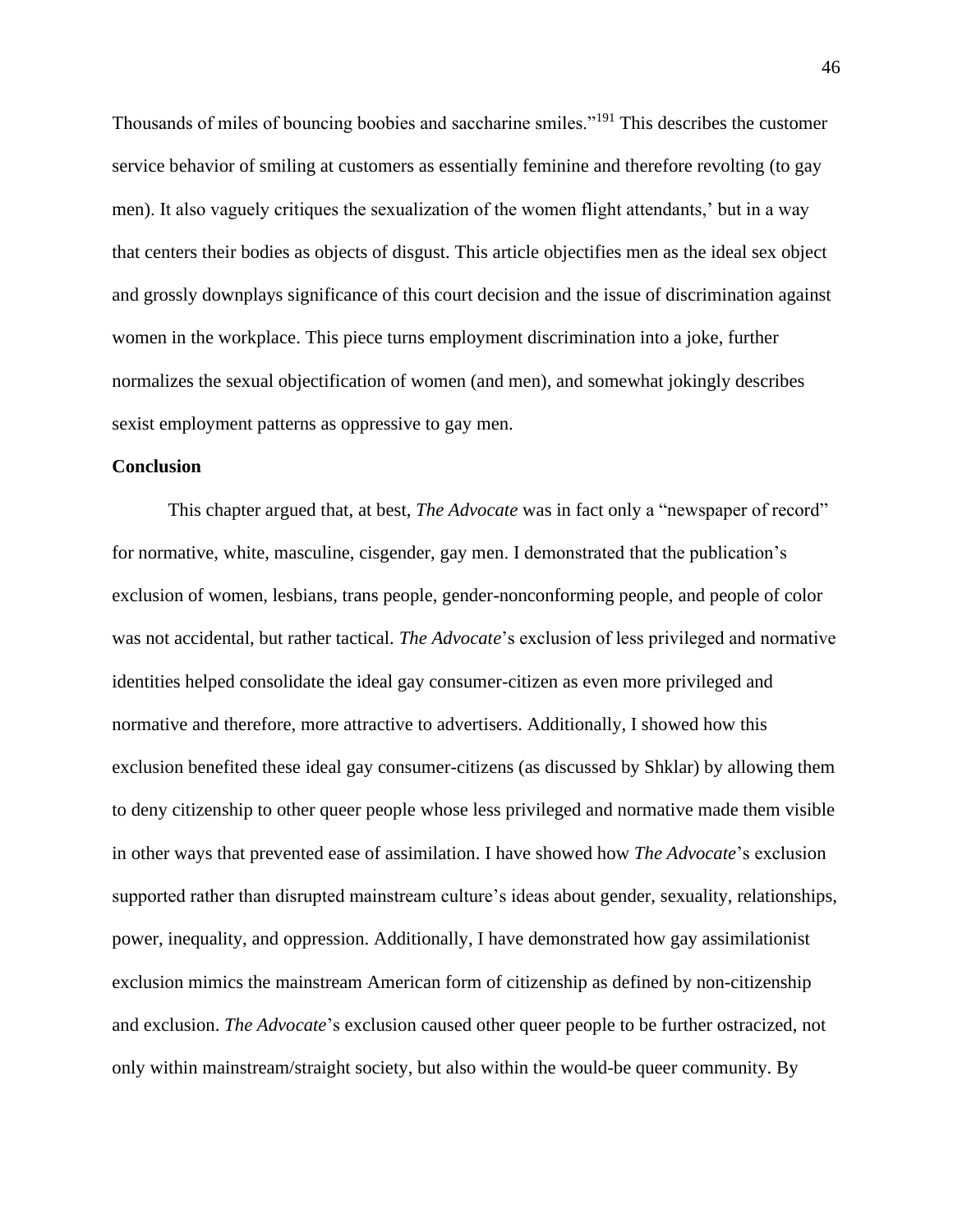exploring *The Advocate*'s various tactics of exclusion, I showed how exclusion was normalized and justified as a result of financial restraints on the publication. I argue the exclusionary aspects of ideal gay consumer-citizenship have had long-lasting effects on the mainstream gay community which remains similarly raced, sexed, gendered, classed, and abled and exclusionary as well as bigoted against other less normative, privileged and powerful queer people. As such, the gay or queer "community" remains largely normative and privileged and anti-democratic just as *The Advocate* and its construction of ideal gay consumer-citizenship were.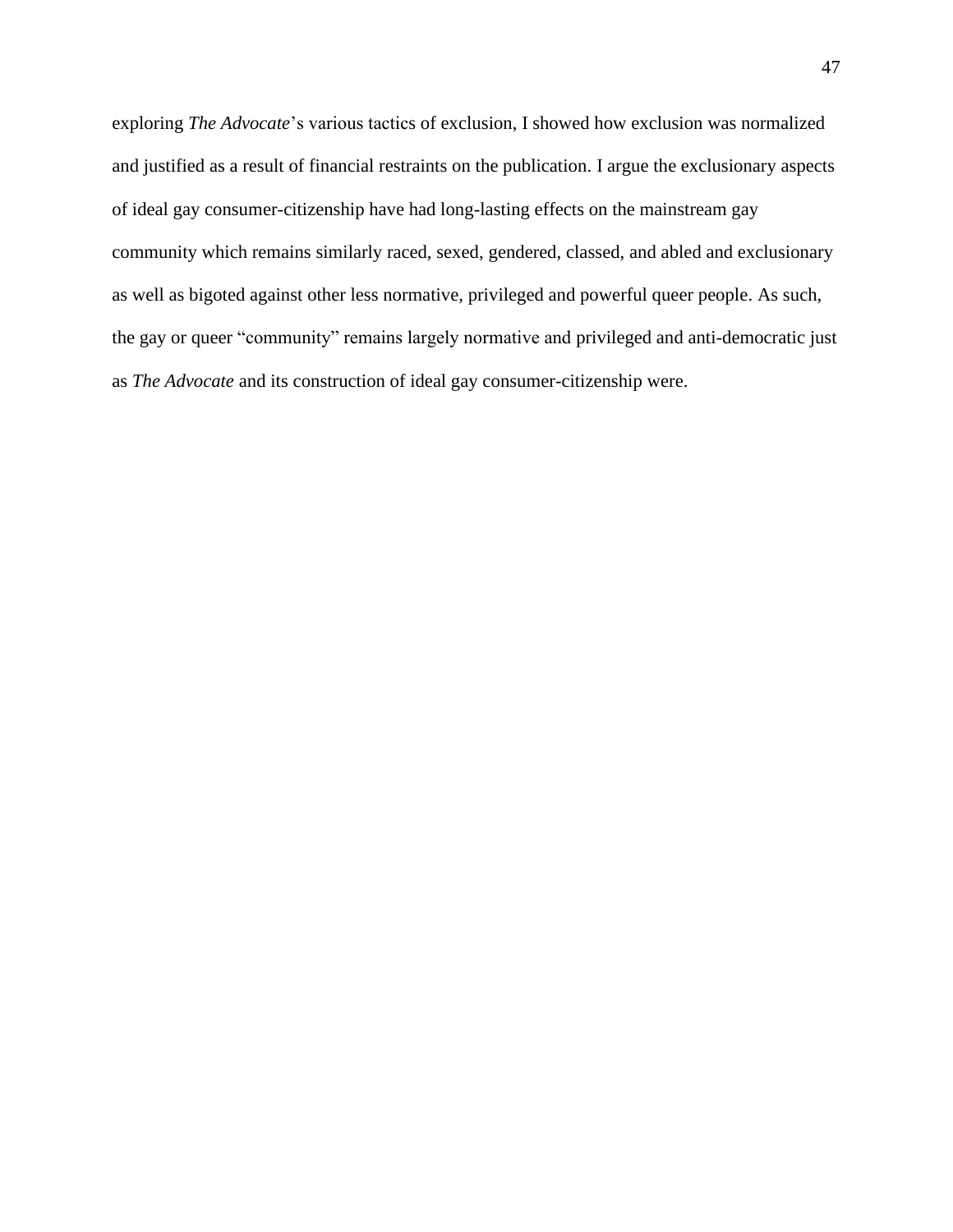#### **Chapter 2:** *The Advocate* **and Locations of Authority**

At 1:20 a.m. on June 28, 1969, police raided the Stonewall Inn gay bar in the Greenwich Village neighborhood of Manhattan, New York City. Like in many places around the world, police had a history of raids and harassment at and around the gay bar. Tensions grew and many queer people seem to have become increasingly aware that these police behaviors were unavoidable even when they did not break laws or act "indecent." Instead of following police orders during the raid, the people attending the bar resisted in a variety of ways ranging from sarcastically exaggerated displays of respect to destruction of police property. The violent protests and resistance lasted five days and became known as the Stonewall Riots, or more affectionately among queer people as the "Stonewall Uprising" or "Stonewall Rebellion."<sup>192</sup> The Stonewall Uprising is often considered a major catalyst to the gay liberation movement and the modern fight for queer rights in the United States.

One aspect of the Stonewall Uprising that is frequently forgotten is many gay people's conservative, hesitant responses. In October 1969, an article in *The Advocate* titled "Viewpoint: Reflections on the N.Y. Riot" by Don Jackson critiqued the queer rebels and their militant politics and rioting. Jackson explained that slow social change and increasing social tension led to "angry and edgy" feelings in the crowd at Stonewall as well as "many hostile and derogatory remarks about the police" to be "overheard" there by more peaceful bystanders.<sup>193</sup> Jackson reported that "we cannot help but chuckle in our beer a bit when we read the reports, but few approve of the violent behavior arising among members of our community."<sup>194</sup> Jackson argued that hope contributed to this violence: "Now that they see a glint of hope for some improvement, it calls attention to how long the road to equality will be."<sup>195</sup> However, he argued that hope should be instead be used as inspiration to be more careful with gay responses to police violence for fear of retaliation: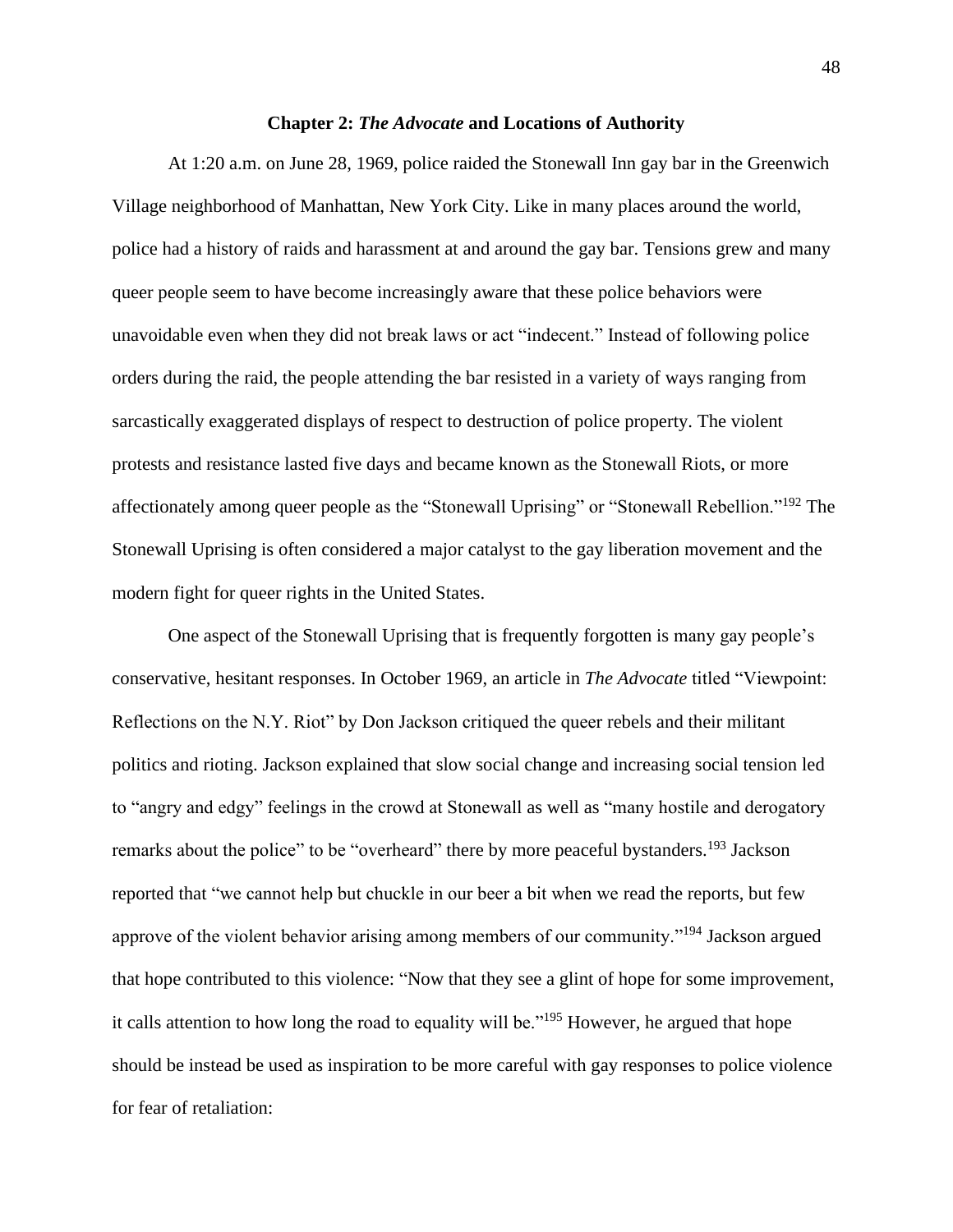Social Changes come slowly. Although equality seems out of reach in our lifetimes, there are many signs that the status of homosexuals is about to be substantially improved. However angry and frustrated they become at the injustices and brutalities inflicted upon them, they must remember that they are a minority. Homosexuals simply cannot afford rioting and violence. Such incidents solidify straight opinion against them and will surely bring a reaction.<sup>196</sup>

This quote demonstrates the incrementalism and respectability politics driving *The Advocate*'s responses to queer activism such as the Stonewall Rebellion. It argued that riots were "not the road to equality. Such disturbances will increase the irrational hatred the straights feel toward homosexuals."<sup>197</sup> The author also feared that riots would likely continue and get "larger" and cause "needless loss of life and property damage."<sup>198</sup> This shows the author's fears of material loss which was another main reason to avoid violent activism in the form of riots. Furthermore, the lack of critique of police behavior in this piece demonstrates the publication's predilection to critique community responses to violence while often failing to adequately critique such violence.

This editorial also shows how *The Advocate* would have preferred gay activism be performed. It argued that a compromise was needed between violence which was "too much" and educational programs which were "too little."<sup>199</sup> The compromise, "peaceful protests," would be found by "subvert[ing] emotion to reason," despite increasing collective "feeling[s] of anger, frustration, and impatience."<sup>200</sup> The editorial argued "It is essential that rational leaders appear who will redirect the anger into more peaceful and successful methods."<sup>201</sup> This implies a definition of success synonymous or compatible with mainstream acceptance. It was with this goal in mind that the publication advocated against disruptive activism which might slow or prevent gay assimilation in mainstream straight culture.

This chapter examines how *The Advocate* covered gay activism and community leadership in comparison to its coverage of outside, mainstream, or straight authorities. This is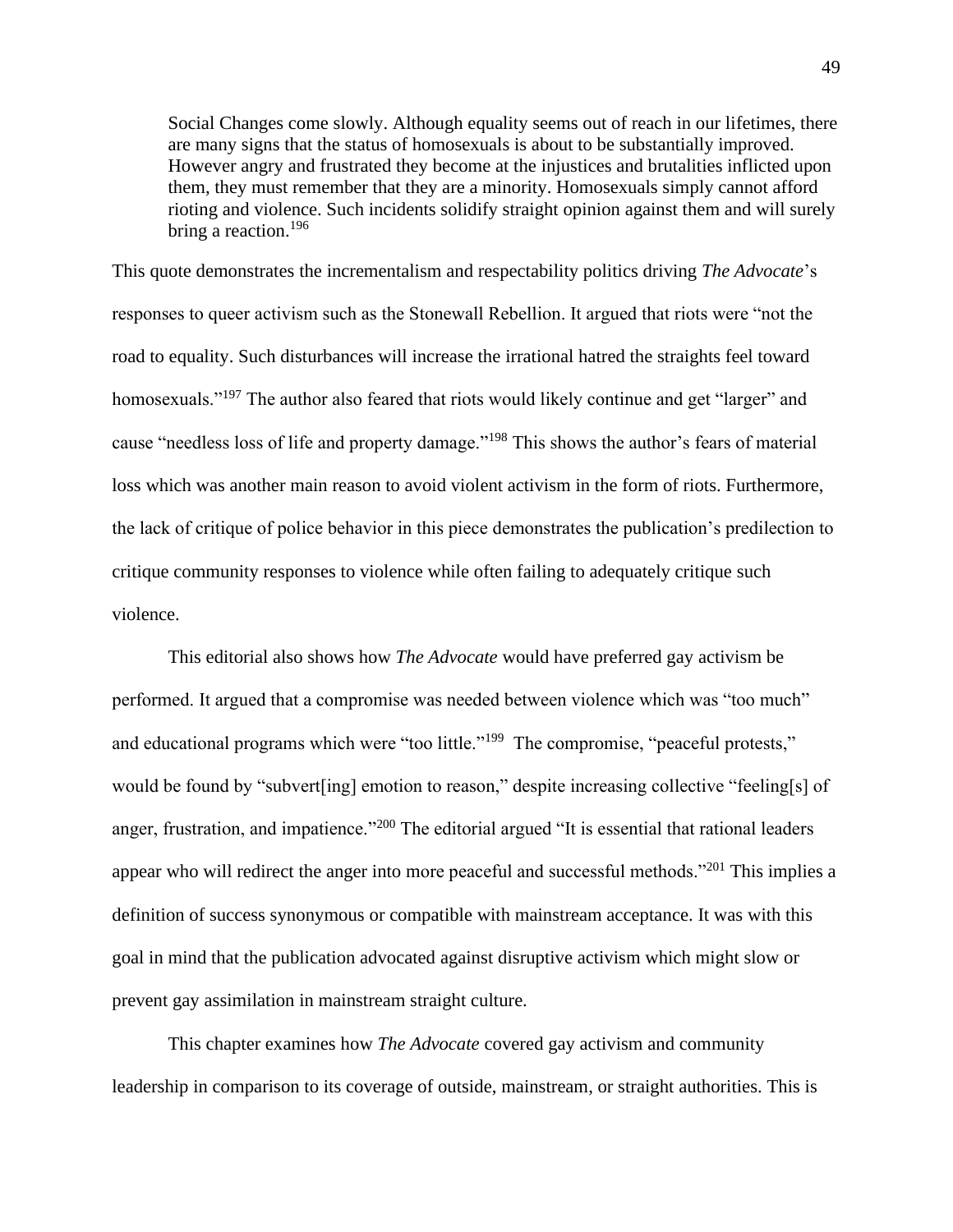not to say that some of these mainstream authorities were all personally heterosexual, but rather that their power stemmed from their positions in heteronormative institutions which existed outside of any burgeoning community and were generally exclusionary of queer people. *The Advocate*'s outward-looking focus resulted in the publication's neglect of gay readers and members and leaders of queer communities and organizations. Furthermore, this outward focus contributed to *The Advocate*'s construction of the ideal gay consumer-citizen whose main goal was achieving citizenship, acceptance, and legal rights through the state powers and various other authorities.

This chapter explains how *The Advocate*'s formation of the ideal gay consumer-citizen is based on a politically liberal orientation towards authority, the state, and social change. This chapter uses theoretical insights about gay citizenship and consumer-citizenship to demonstrate how *The Advocate* promoted ideal gay consumer-citizenship as a form of gay citizenship based on recognition from the state and other mainstream authorities rather than on gay activism. This assimilationist form of citizenship displaced more radical interventions into the political economy and more disruptive forms of gay activism. This chapter aims to explain how *The Advocate* taught its readers to orientate themselves in relation to different types of authorities. These lessons contributed to trends in the gay rights movement, most importantly, the way consumption took the place of activism. I contend that *The Advocate* interpellated its audience as politically passive by [1] privileging the language and actions of already-privileged mainstream authorities; [2] neglecting and negatively portraying queer community members, activists, leaders etc. *The Advocate* promoted seeking citizenship from the state and other mainstream authorities while it rejected more radical interventions into the political economy and less assimilative citizenship goals. Through these two types of strategies, *The Advocate* assured its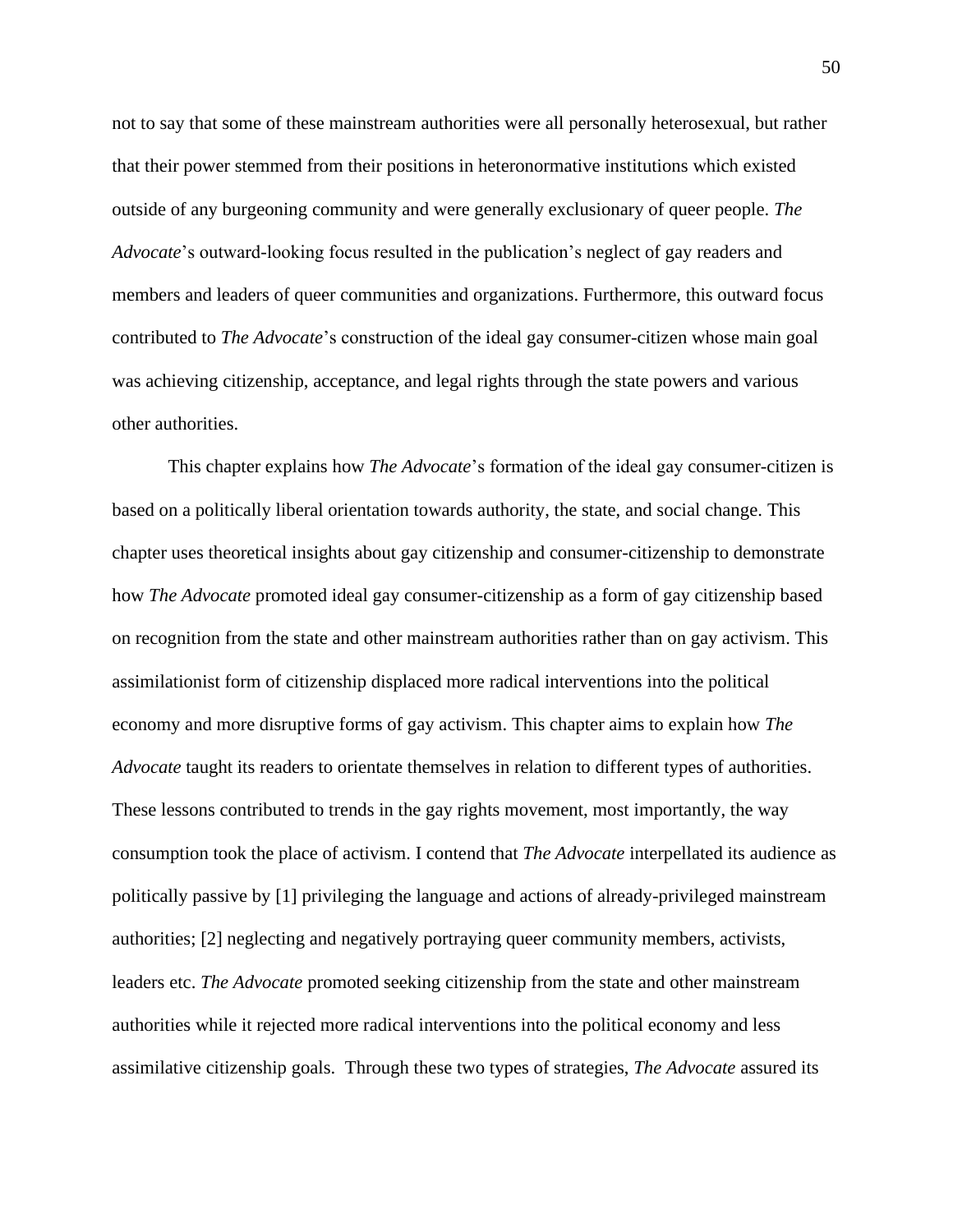own self-preservation and consolidated the ideal gay consumer-citizen as assimilationist and passive.

## **Queer Respect for Authorities and Respectable Queer Political Engagement**

Previous literature shows that mainstream authorities such as social scientists, academics, and religious leaders had a substantial impact on the development of homosexual identity. For example, academic social-scientific research such as Alfred Kinsey's best-selling books "Sexual Behavior in the Human Male" in 1948 and "Sexual Behavior in the Human Female" in 1953 which revealed that sexual "deviance" was common.<sup>202</sup> The results of the Kinsey Reports suggested that supposed norms of sexual behavior were false due to the commonness of what was considered deviant behavior (i.e. premarital sex, homosexual sex, and abortion).<sup>203</sup> This scholarship not only changed how people generally thought about sexual norms, behaviors, and desires, but it also called attention to the fact that sexual "deviance" was not being practiced by some generalized "They"/"Other," but instead a "We"/"Us."<sup>204</sup> These groundbreaking results revealed that most people are not entirely heterosexual nor entirely homosexual based on participant responses to the Kinsey scale.<sup>205</sup> Many responded to these findings with a new or increased fear of invisible queer people who "pass" as straight.<sup>206</sup> However, like the discourse and actions of many authorities, this example of research impacted queer people's understandings of themselves and their sexuality. Results of this and other sexology scholarship allowed for some normalization and reduction of isolation for queer people who could read about other people like themselves.

The following critical analysis examines how *The Advocate* interpellated its audience as politically passive receivers of information about authorities' actions and discourse. This analysis examines three rhetorical moves *The Advocate* used to define itself, its audience, and its own and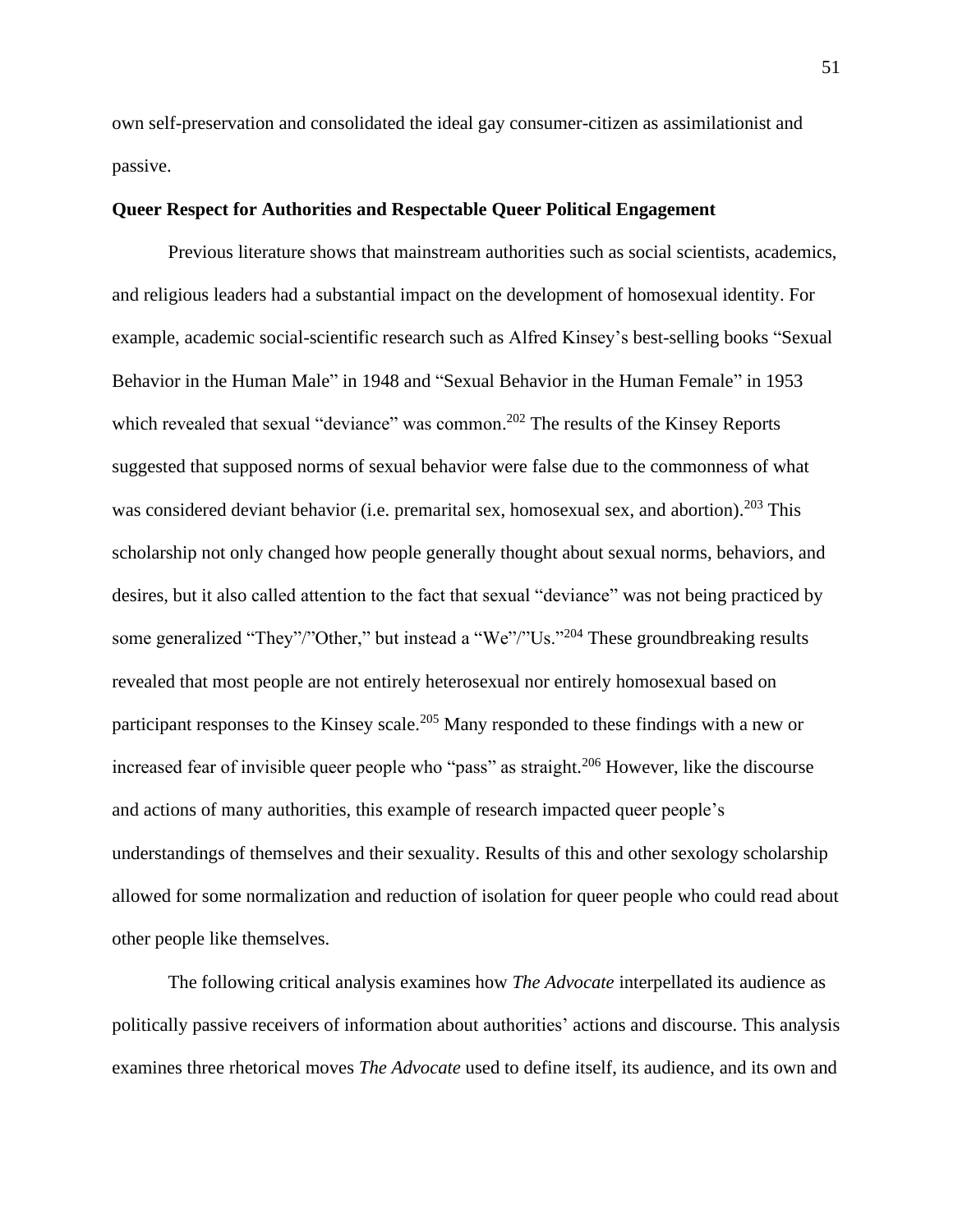its readers' attitudes toward authority. These moves are discussed in three sections: *The Advocate*'s high saturation of content about language and behaviors of already-privileged mainstream authorities; *The Advocate*'s neglect of and hostility towards queer community activists and leaders; and *The Advocate*'s interpellation of readers as consumers rather than activists or community members.

## **The Prevalence and Privileging of Content about Mainstream Authorities**

This section analyzes *The Advocate'*s high saturation of content about authorities. The publication further privileged the voices and actions of always already privileged mainstream authorities. The publication prioritized certain content through order, quantity, and location of coverage and framed content about these outside, mainstream, and largely normative authorities in ways that validated their power. *The Advocate* consistently prioritized content about authorities including police, medical professionals, social scientists, academics, political figures, legal professionals, media professionals, and religious leaders. In doing so, *The Advocate* amplified the voices of outside authorities back onto their readers. *The Advocate* centered outside authorities as the speakers and doers in relation to most gay issues, topics, and news. This outward-looking focus forced readers to read news and content through the eyes and voices of these authorities. This contributed to the interpellation of the publication's readership as passive, apolitical consumers. Basically, readers were conditioned to consume information about their community which was created or contributed to by outside authorities.

By mainstream or outside authorities, I mean those leaders and workers whose work roles give them prestige and status which is widely accepted by normative society. These authorities, for the most part, did not openly identify as part of the gay community or a queer community of any sort, but still were relevant to the gay community due to their work. While certainly not all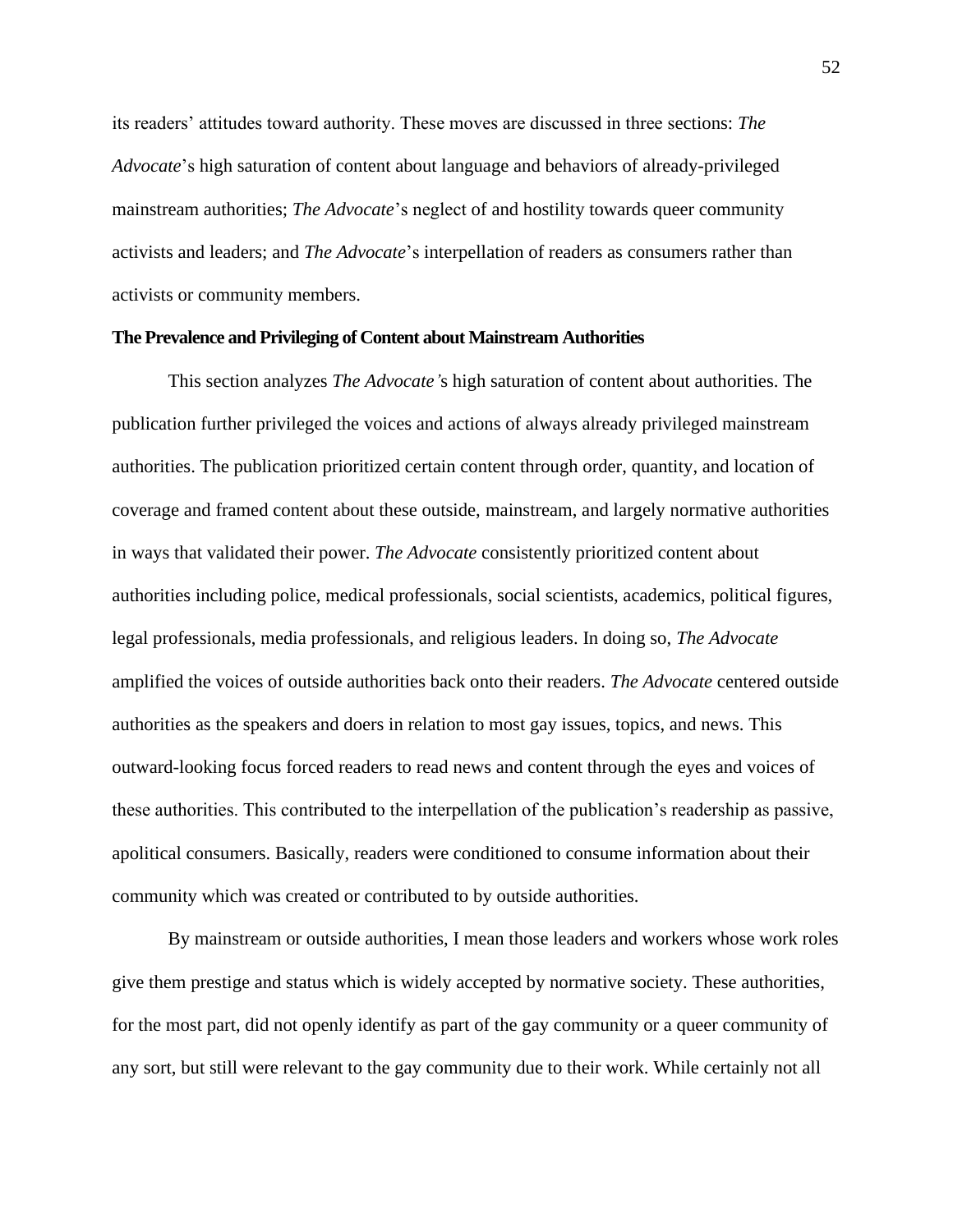these authorities were heterosexual or cisgender, their roles often required and even rewarded heteronormativity and cisnormativity. Additionally, many of these types of authorities, such as law enforcement and media professionals for example, actively participated in policing sexuality and gender. For the sake of clarity, I avoid using the word "authorities" to describe people in powerful roles within queer communities. Instead, I refer to these people as "queer leaders and activists" by which I broadly mean queer business owners, activists, and organizational leaders whose roles and power are largely limited to the confines of the queer communities to which they belonged.

*The Advocate*'s prioritization of authority included notable trends which often linked to certain types of authorities. These variations in content by type of authorities focused on in the content indicate variations in *The Advocate*'s understanding and perspectives on different authorities and their values, beliefs, goals, and actions. Most basically, these variations also reflect different attitudes towards different types of authorities.

Conversely, some of the types of authorities were consistently less prioritized. Examples of less prioritized authorities were media professionals, academics, social scientists, and religious leaders. The prioritization of most types of authorities varied across issues and years. Some of this variation came from peaks in content around news-worthy events by which these authorities became relevant to *The Advocate*'s readership. Prioritization of certain types of authority did not just reflect the importance and impact of those authorities – it also reinforced their power and significance.

#### *The Advocate***'s Coverage of Different Types of Authority**

*The Advocate* primarily positioned itself as a mediator relaying information between mainstream authorities and the publication's readership. *The Advocate*'s style of mediation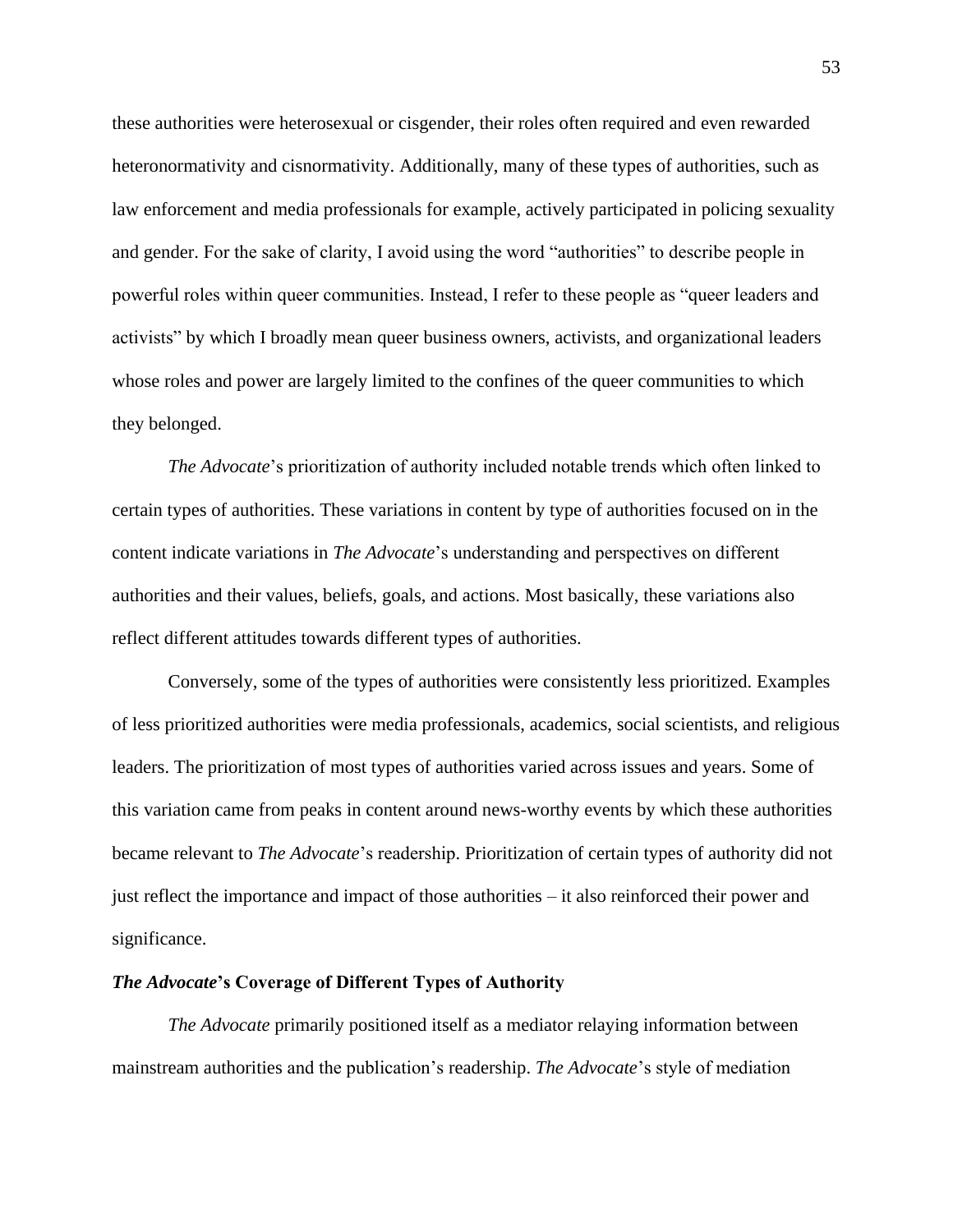allowed a higher saturation of communication from mainstream authorities to the readership. In this way, *The Advocate* worked more as an advocate uplifting the voice of mainstream authorities, than as an advocate for its readers. Patterns in *The Advocate*'s style of mediation varied depending on the type of authority being discussed which indicates *The Advocate*'s attitudes and goals for working with that type of authority. *The Advocate*'s various biases encouraged and discouraged certain reader attitudes toward different mainstream authorities and queer leaders and activists.

## Coverage of Police

Like many gay publications, *The Advocate* most prioritized news coverage of police, largely because police were a constant threat. *The Advocate*'s content about police was nearly entirely critical, and even polemic at times. One comic in a 1969 issue of *The Advocate* demonstrates the publication's typical coverage of police. In the comic, one police officer frantically shakes in a telephone booth outside of a bar while calling the police station and yelling "Why, Officer! This place is a disgrace! And one of them even SMILED at me!" to which the officers back at the station said, "Thanks for making the complaint sir, we'll make some arrests immediately."<sup>207</sup> In the background, one officer quickly scribbles down this message while another officer swings his baton excitedly, and a third officer grins while holding a box filled with handcuffs.<sup>208</sup> This shows how police were generally depicted as sadistic and hateful, as well as an organized threat to gay men. It also highlights the way the publication primarily portrayed the police as a threat to gay public life and social gathering. While this was likely the most common public interaction many gay men had with police, unfortunately harassments and arrests were not the worst of police behaviors. Many police were violent and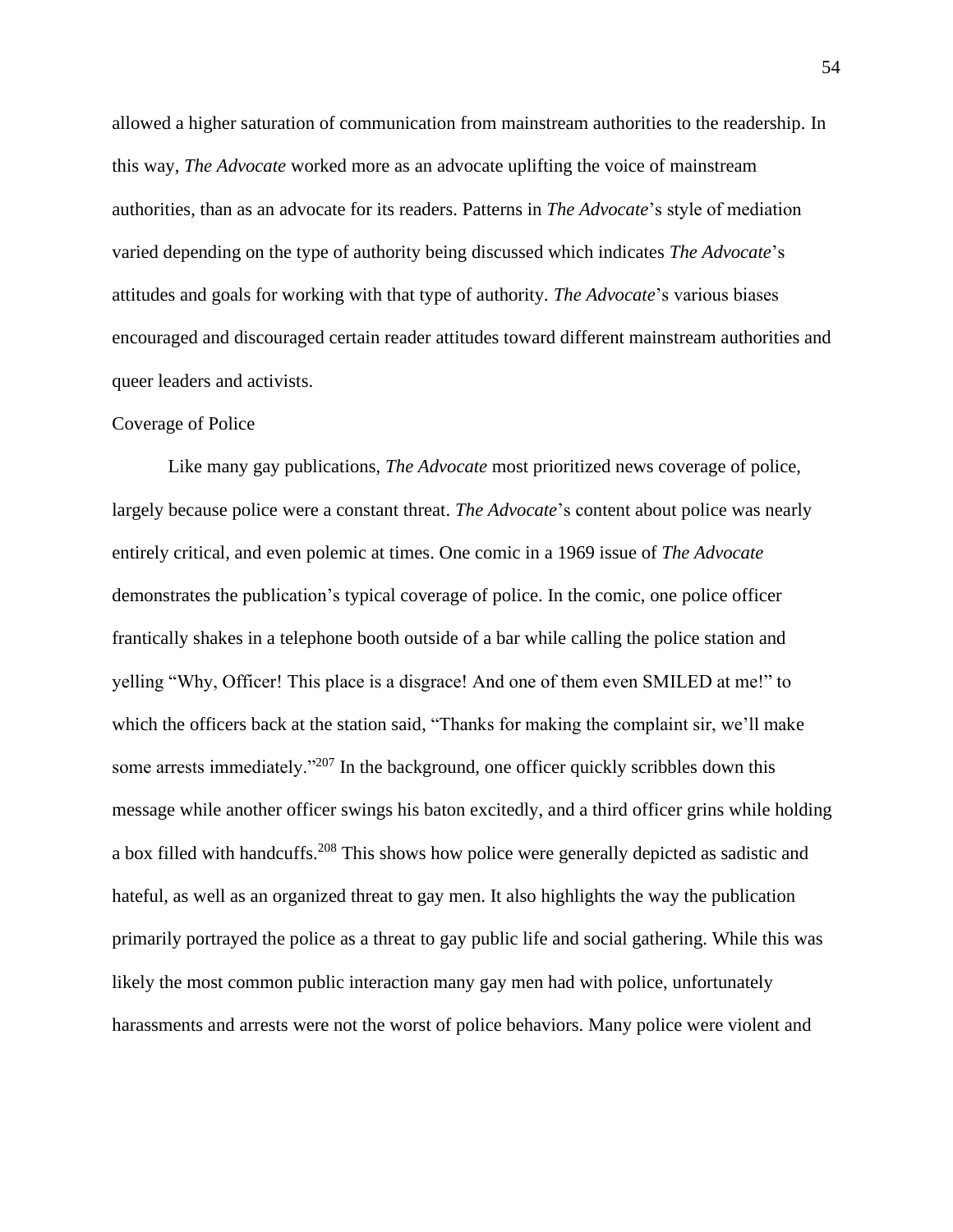even murderous. This was only mentioned when examples came up in the local news. Otherwise, *The Advocate*'s critiques of police generally focused on police interference in gay socializing.<sup>209</sup>

Many of these frequent critiques aimed to protect readers from police violence or, at the very least, prepare them for what to expect in such a situation. For example, an article titled "Blue Boys Bomb Out In Balcony Blunder" referred to cops as "the uninvited" and "the fuzz" while comparing the police's most recent excuse for a bar raid, a supposed reported bomb threat, to another recent excuse to break up a gay dance event due to an alleged shooting.<sup>210</sup> Others more explicitly tried to educate readers on how to handle interactions with police, such as an interview with a victim of entrapment, "The Fine Art of Entrapment: Victim Tells How Hollywood Vice Fracture the Law."<sup>211</sup> These critiques attempted to provide some insight into how police asserted their power during raids of gay businesses and events so that readers could attempt to navigate these situations.

Other times, *The Advocate*'s criticism of police reflected a sense of humor as a coping mechanism or an opportunity for readers to commiserate together. One article, "Pubic in Public Is a No-No, Especially for a Go-Go," explained the police's concentrated effort to drive gay consumers away from gay establishments so they would be forced to shut down.<sup>212</sup> In the process, it also teased police for being prudish, explaining that a go-go dancer at a gay bar had pulled his pants down too far "revealing (Faint, Shock, Gasp!) pubic hair -- also known as crab grass. Shocking and gasping, the Fuzz arrested both the dancer and bar manager and hauled them off."<sup>213</sup> Examples like this critiqued police violence while maintaining a sense of humor about the sensitive, reactive nature of police.

Surprisingly, *The Advocate* occasionally portrayed police neutrally or ambivalently, such as in one article which was substantially made up of transcripts from part of a meeting between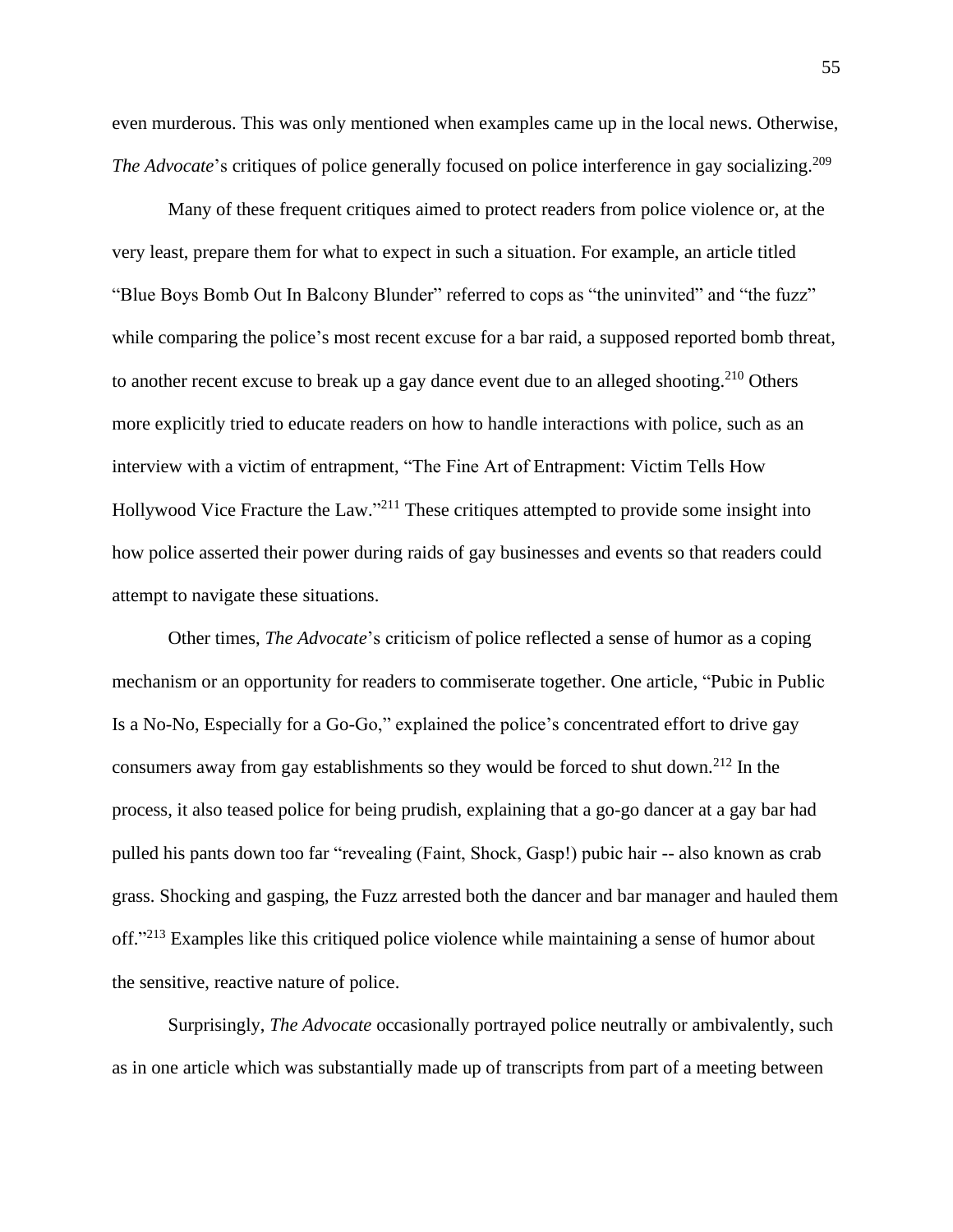police and gay activists.<sup>214</sup> While the author did not seem particularly pleased or impressed with the police officers' statements, the article was relatively neutral for an article about police power in a gay publication. This was due to the fact that so much of the piece consisted of direct quotes from a transcript and therefore had little to no mediation or input from the author.<sup>215</sup> As various scholars have noted, advocacy publications typically disregarded the goal of "objectivity" broadly shared by traditional journalists.<sup>216</sup> Thus, thus choice to portray this event neutrally is especially odd. The article was even more shockingly unopinionated due to the police officers' remarks, many of which were outright discriminatory and likely false according to various outraged attendees publicly contradicting the police. Heated debates surrounded the police's inability to clearly and definitively explain the differences between private and public events, their vague descriptions of what does and does not constitute "lewd contact," one of officer's admission that the police give "'slightly' more attention" to gay bars than straight bars, and his continued denial of indiscriminate arrests at gay bars and his denial of police raids.<sup>217</sup>

This lack of critique of homophobic police meant that the details of their comments were only further amplified by the piece. Though *The Advocate* claimed to be an advocate for its gay readers, it acted more like an ambassador by advocating for authorities such as police as well as and sometimes instead of gay people. For example, the article began by quoting the police captain as saying that the reason for police's "practices" "toward homosexuals," is because "the community sets the tone of law enforcement. Law enforcement itself does not set the tone for the community," thus erasing any potential for growth, improvement or err. *The Advocate*'s style of mediation for police content ranged from critical editorials to printed transcripts. This ambiguity is even more interesting because the police were a type of powerful authority which was likely the most frequently and seriously harmful to members of the gay community.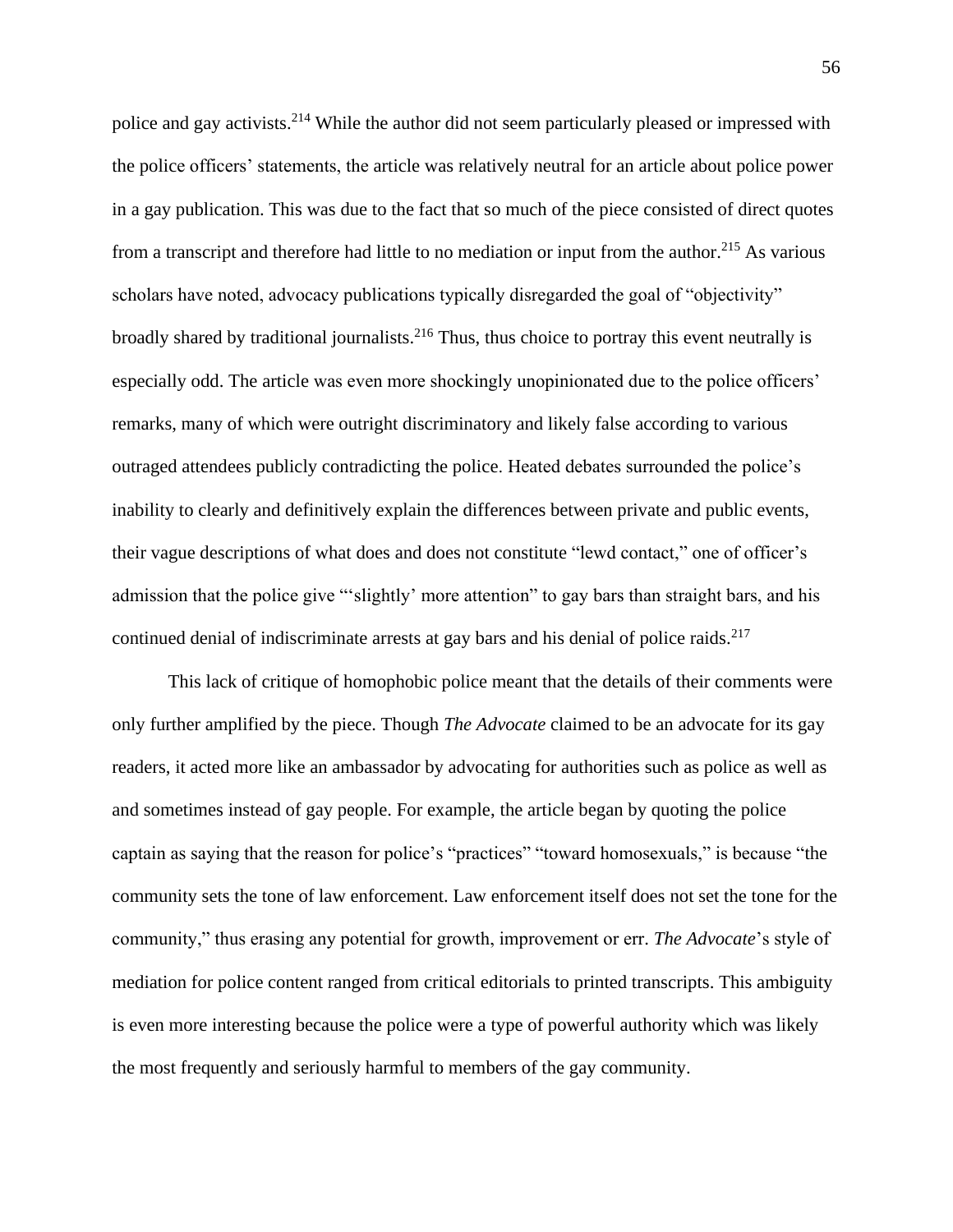The most consistently and virulently critical content often focused on law enforcement did not critique the power of law enforcement as an institution frequently. One piece sarcastically titled, "Say Something Nice? OK!," argued that *The Los Angeles Advocate,* is not anti-police, but instead, "anti-crime, even when the guardians of the law break the law." However, articles such as "The Police Primer," which discussed how police officers utilize their power to continue protecting each other from the potential consequences for their actions. It concluded by stating, "Even the uniformed officers look with contempt at the vice officers. Nothing we can say could be harsher criticism than that," thus indicating the author's hard feelings toward police but an unwillingness to engage.

# Coverage of Media Professionals

*The Advocate*'s coverage of media professionals was varied and inconsistent in frequency. Most examples of coverage of media professionals center around interviews or things they stated publicly while at work. Coverage of media professionals generally ranged from moderate outrage about a homophobic statement to thankfulness for the increased visibility, even if flawed.

Some of the most varied content regarding media professionals tended to deal with fictional representations of homosexuality in film and literature. For example, various articles critique one or more films. <sup>218</sup> For example, in "67's BEST FLICKS," Sam Winston critiqued several films with a range of positive negative and positive traits about them.<sup>219</sup> Included in this review, Winston described and critiqued the nude scenes in each film and explained why he thought two recent Elizabeth Taylor films are some of her worst work ever.<sup>220</sup> The moderate critiques were pretty typical of critiques of fiction media especially in terms of how the examples represent gayness.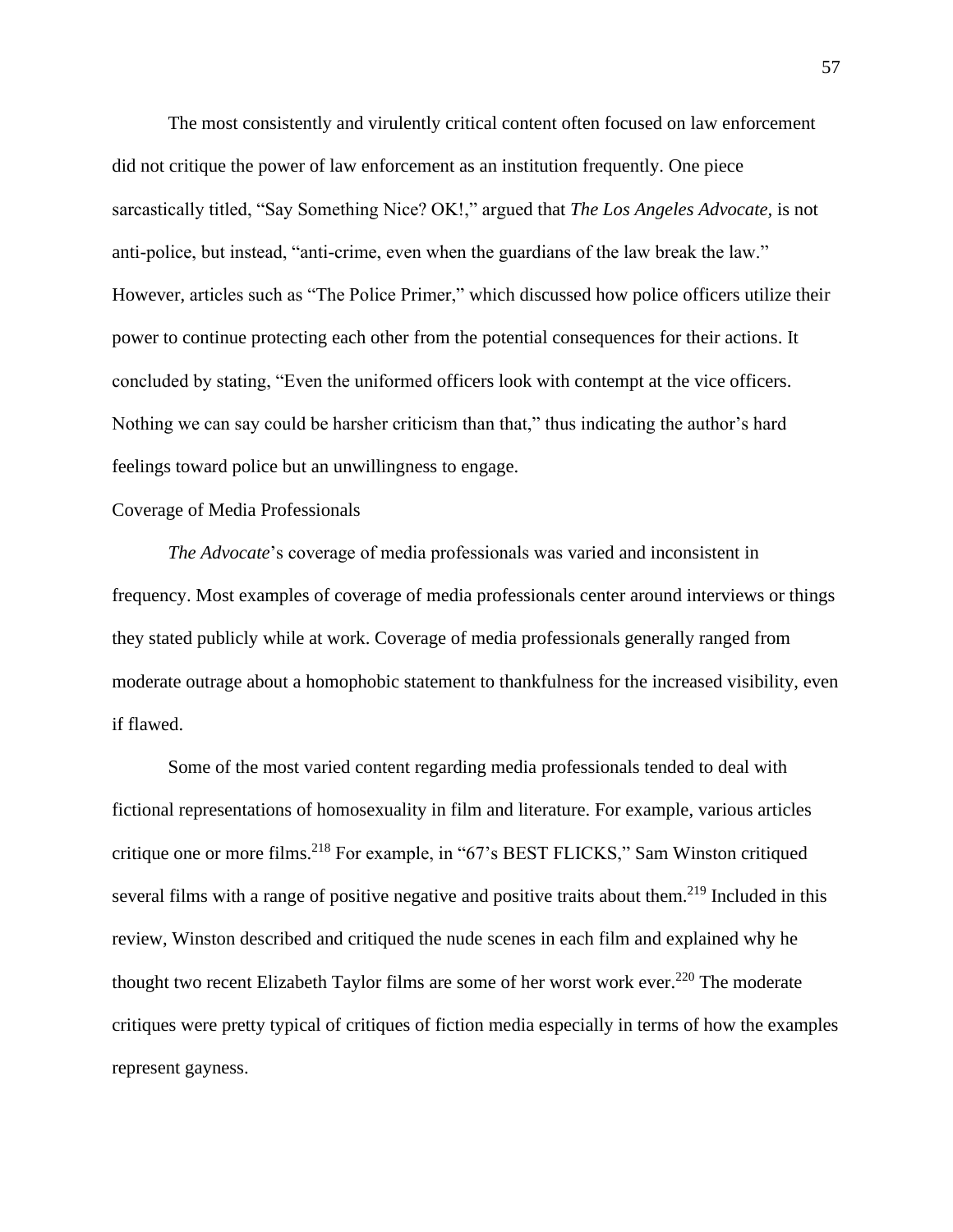The most celebratory content about media authorities tends to focus on positive representation or visibility in media. For example, an article titled "L.A. Homosexuals Get Nationwide TV Appearance," commended a local advocate who recently went on television to defend recent critiques of a pinup feature in an issue of *The Advocate* a few months prioritized.<sup>221</sup> The piece also made fun of a homophobic critic in the crowd by suggesting that the heckler was probably gay and just jealous and angry because he is not having any sex.<sup>222</sup> This piece is a rare example of a piece that privileges the queer voices interacting with media professionals rather than focusing solely on media professionals.

One article demonstrated the author's gratitude for the media attention which the author described as an increased frequency of queer advocates' television appearances. This author described this increased media attention as an optimistic sign of progress for movement efforts. Paired with this hopeful take, author Jerry Joachin blamed negativity and impatience on queer people who were too critical to enjoy the progress he believed in. Joachin stated,

I don't mean that homosexuality is a disease, but the results of living in a hostile society can create problems for us that often take shape in a several neurosis [sic]. Saying that heterosexual America is by and large also neurotic is only projection of some of our own inability to understand ourselves. 223

This example shows how some pieces in *The Advocate* used media critique to address other issues outside the media at hand. It also shows how much of the content in *The Advocate*  promoted attention to mainstream authorities, often uncritically of the power and privilege of those mainstream authorities.

While the rest of the article did not address media in much more detail, the rest of the content in this piece demonstrates victim-blaming and/or criticism of queer people often paired with this type of overwhelmingly uncritical takes on authorities. Joachin suggests critical readers refocus their criticism inward: "I would like to propose that we dedicate ourselves, in 1968, to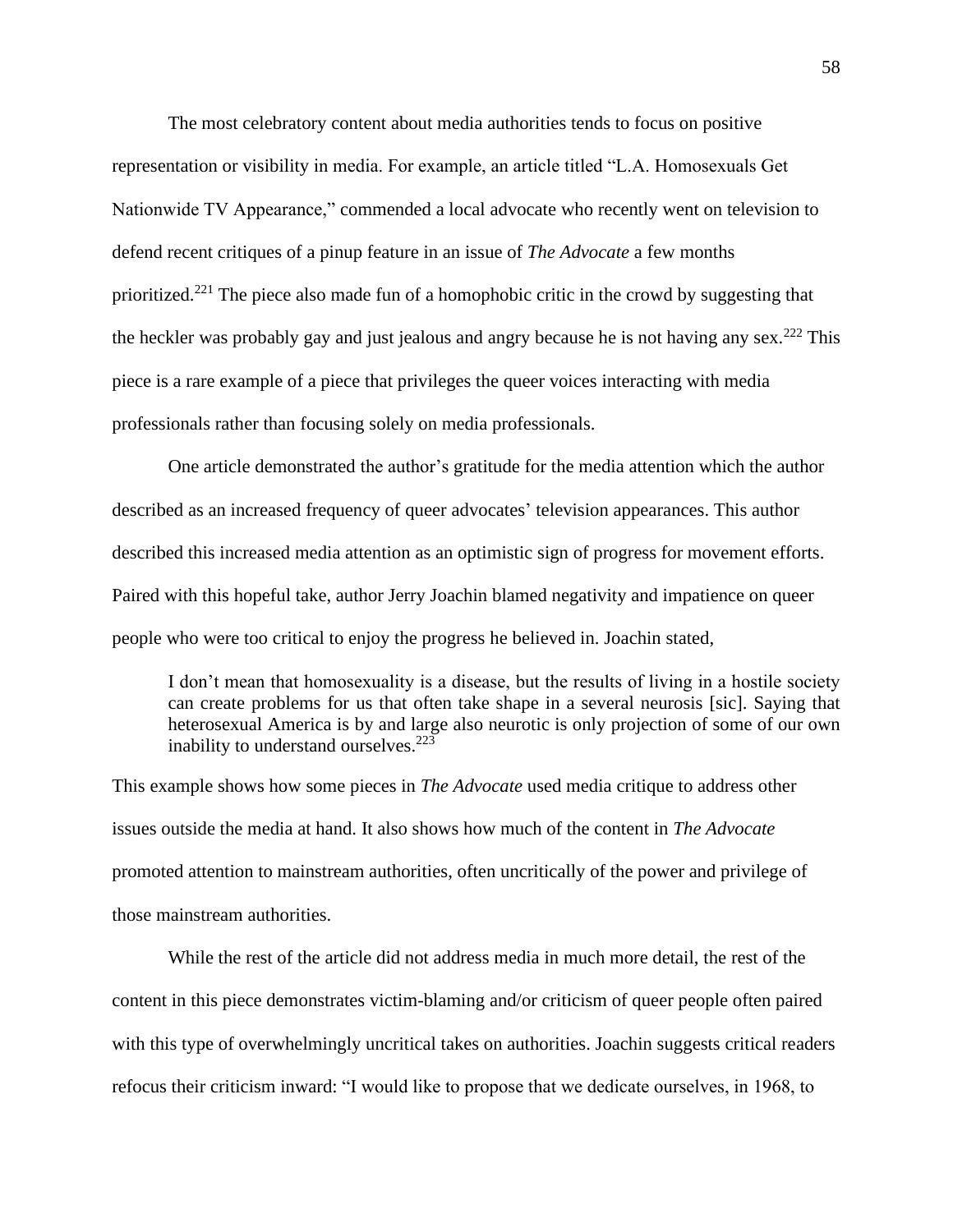the task of understanding our own bias towards sex, police, women, the establishment, and so forth. Let us not ask our heterosexual brethren to accept us until we can accept ourselves."<sup>224</sup> This heterosexual apologia was relatively rare in *The Advocate*, but this example shows the publication's trend of forgiveness and/or lack of criticism of authority paired with self-criticism and within-group criticism of queer people. Joachin concludes that his optimistic and forgiving perspective on the movement is superior to the unforgiving pessimism of more critical perspectives. To reinforce this point, he concludes by saying, "Christ new what He was talking about when he [sic] asked us to love our neighbors."<sup>225</sup> In citing Christ, Joachin associates himself and his politically passive and assimilationist perspective with the Christ-like values of forgiveness, love, and martyrdom.<sup>226</sup>

In a way, *The Advocate* reviewed the details of mainstream attention on gay people and issues. For example, an editorial in July 1968 detailed how talk-show host George Putnam sprinkled some casual homophobia into his opinion segment. In response to the recent assassination of Robert F. Kennedy, Putnam argued the United States should prevent rising anarchy after the president's assassination by suggesting that "'It's time to stop showing compassion to junkies and dope peddlers and throat-slashers and beatniks and homosexuals and punks and assassins.'"<sup>227</sup> In response, the editorial argues this attitude that "the homosexual is lower than the proverbial worm" is common and that this comment is evidence "once again" of "the complete failure of homosexuals and their organizations to state their case to the public convincingly."<sup>228</sup> This textbook example of victim-blaming shows how *The Advocate* was often quick to turn its criticism inwards toward the gay community. What begins as a (brief, surfacelevel) critique of a homophobic news anchor concludes by arguing "Winning out legal rights must come first" before the gay community will have a chance to gain acceptance from the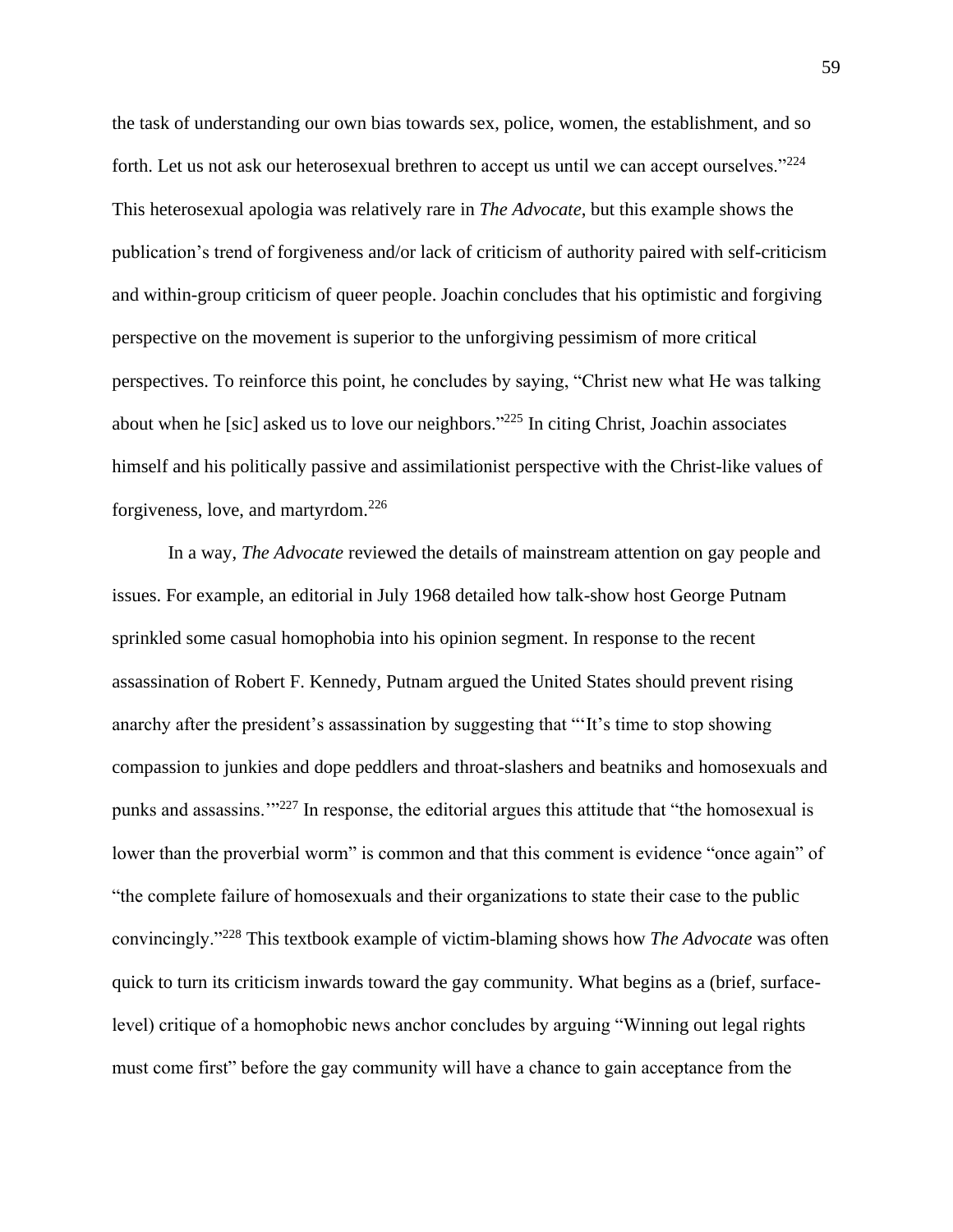mainstream public.<sup>229</sup> Thus, this criticism of gay people for unsuccessfully ending homophobia is clearly linked with assimilationist politics and rights-centric political goals.

# **Coverage of Gay Activism and Community Leadership**

The publication sometimes showed a preference for unity and false peace over more disruptive activism or political action associated with lower levels of mainstream respectability. For example, one article celebrated the civility of a meeting between gay people and police which it described as "polite, relaxed, and pleasant."<sup>230</sup>

*The Advocate* rarely mentioned, encouraged, or celebrated queer activism or activists and when it did, these actions were always aimed at working with the system rather than against it. *The Advocate* erased, downplayed, debated, and critiqued gay activism and political activity. *The Advocate's* neglect of content about activism decentered queer voices and actions, allowing the voices and actions of outside authorities to dominate the pages of the publication. At the same time, *The Advocate's* erasure and negative coverage of gay activism and community leadership shaped the ideal gay consumer-citizen as passive, apolitical, incrementalistic, anti-radical, and assimilationist. This section analyzes the way *The Advocate* portrayed most types of activism as anti-citizenship practices. *The Advocate* was anti-democratic and intolerant of debate and conflict among gay leaders and activists. Thus, ideal gay consumer-citizenship was about mainstream citizenship and assimilation into mainstream culture rather than about the creation of a gay polity or community of any kind.

*The Advocate* mostly portrayed activism and community leadership as negative, misdirected, anti-citizenship practices which impeded positive social change within the community and mainstream society. Accompanying an editorial titled "Join In, But Grow Up" in 1969, a political cartoon depicted white, blonde, topless Greek gods scowling down from the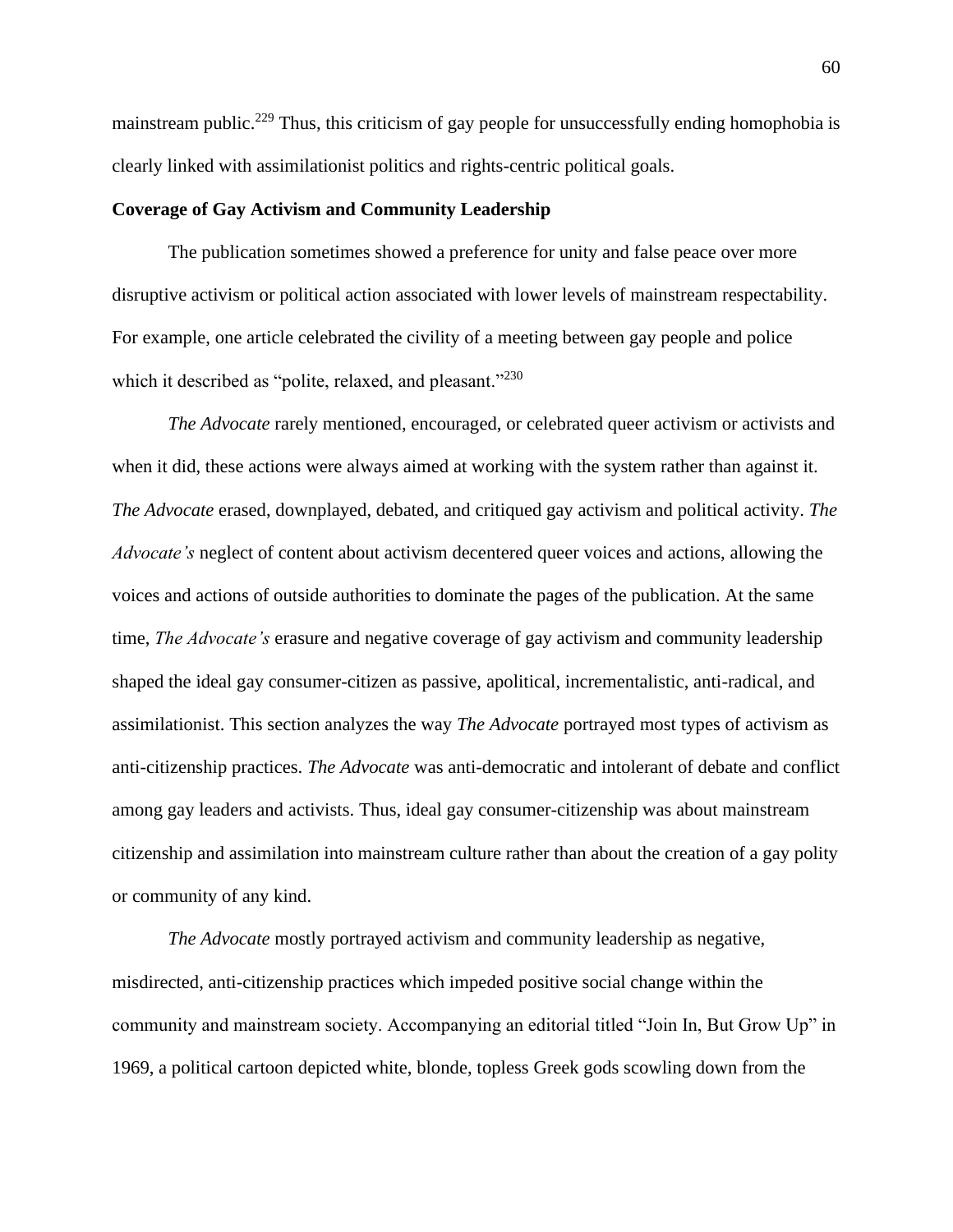clouds at a mob of gay activists as they attempted to work through a topiary labyrinth toward a temple on a faraway hill labeled "HOMOPHILE UNITY."<sup>231</sup> The mob is made up of angry, yelling, and violent white people, the vast majority of whom appear to be cisgender men. Some of them carry signs bearing the names of gay organizations. None of the signs match showing that no one is working together or thinking about issues in the same way. The mob represents activists and organizations whose conflict with one another prevents any of their success. Two gatekeepers leisurely guard pathways labeled "patience" and "COMMUNICATION" while a third gatekeeper guarding the path called "LOGIC" shields his eyes and leans forward peering down.<sup>232</sup> The gatekeepers are dressed like police suggesting that state powers are guarding against gay progress. However, the signs on the guarded paths and the distance of the mob suggests that the gay people are struggling not with the police power but with these skills or lessons which are apparently necessary to reach "HOMOPHILE UNITY."<sup>233</sup> One of the watching gods says to the other, "IF THEY'D GET TOGETHER[,] THEY MIGHT GET SOMEWHERE."<sup>234</sup> This comic argues for pluralism and teamwork in the gay community and casts the lack of leadership and consensus as internal threats to gay unity, social change, and gay citizenship.

The mythological references demonstrate *The Advocate's* cynicism about gay unity and the publication's desire to educate readers about the history of gay representation. Most recognizably, the references to Greek mythology in the Grecian, statuesque drawings of the gods, is an example of Greek imagery which was commonly associated with a prestigious, noble gay history based on the erroneous understanding that gay sexuality was accepted and celebrated in Ancient Greece. In the foreground of the comic, the outside hedge around the maze and temple has a sign labeled "GARDEN of THE GODS" which suggests gay unity is utopian and/or like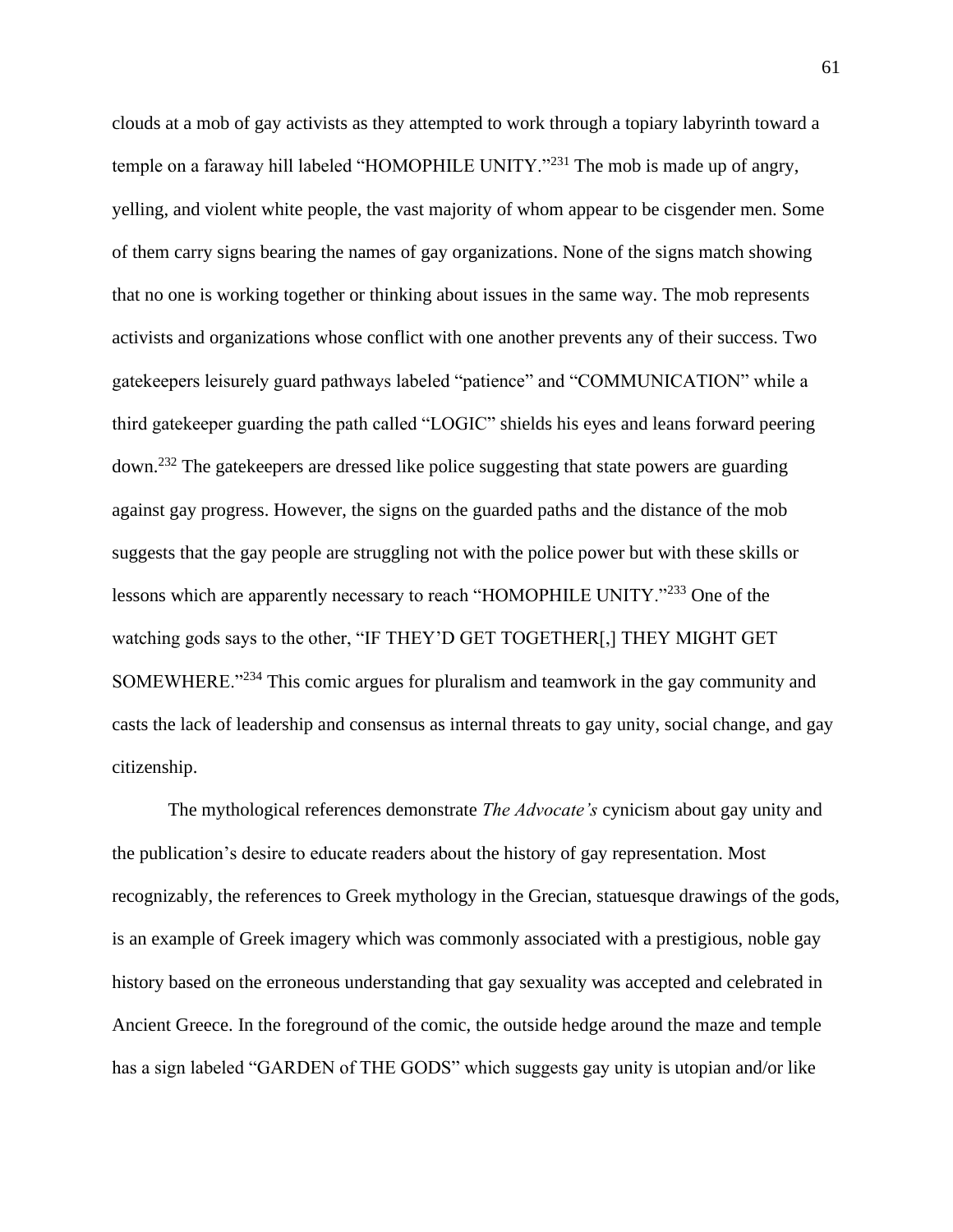the mythological location of divine paradise.<sup>235</sup> The idea of the garden of the gods was passed down from ancient Mesopotamian religions to Greek mythology's version of Mount Olympus, the home of the gods. This imagery suggests that gay unity is an unattainable ideal like a fairytale or mythological utopia.

This comic also critiques the weaknesses of the gay mob in order to educate readers about within-group obstacles on the path to gay unity. The comic does not depict desires or efforts to tear down the structures or confront the police or guards. Instead of critiquing to structure of power, the comic encourages gay men to seek and obtain similar power within the system. The mob's lack of leadership and consensus contrasts with the authority and teamwork of the uniformed guards almost like a literary foil. The guards are each working at different stations but working together to police the mob and guard the paths to "HOMOPHILE UNITY." Notably, no clear leaders are represented in the mob. Nor does the cartoon depict any cooperation between groups or individuals. The mob is active and emotional while expending energy trying to compete in the maze toward unity. Meanwhile, the guards are passive and mellow without much work to do. In a way, the depictions of the guards' authority and teamwork were portrayed as a foil to the representation of the mob. Thus, the guards' calmness and authority are shown as aspirational traits the gay mob needs to adopt in order to succeed in the guards' world.

This comic demonstrates how *The Advocate* frequently placed the brunt of the blame for gays' problems on the actions and failures of gay men rather than heteronormative, homophobic society or state powers actively working against gay activism. Next to the sign labelling the entrance to the maze, a police officer holds his hand up to his ear as the discord of the mob is depicted as music notes flowing towards him while he twirls his baton, taps his foot, and thinks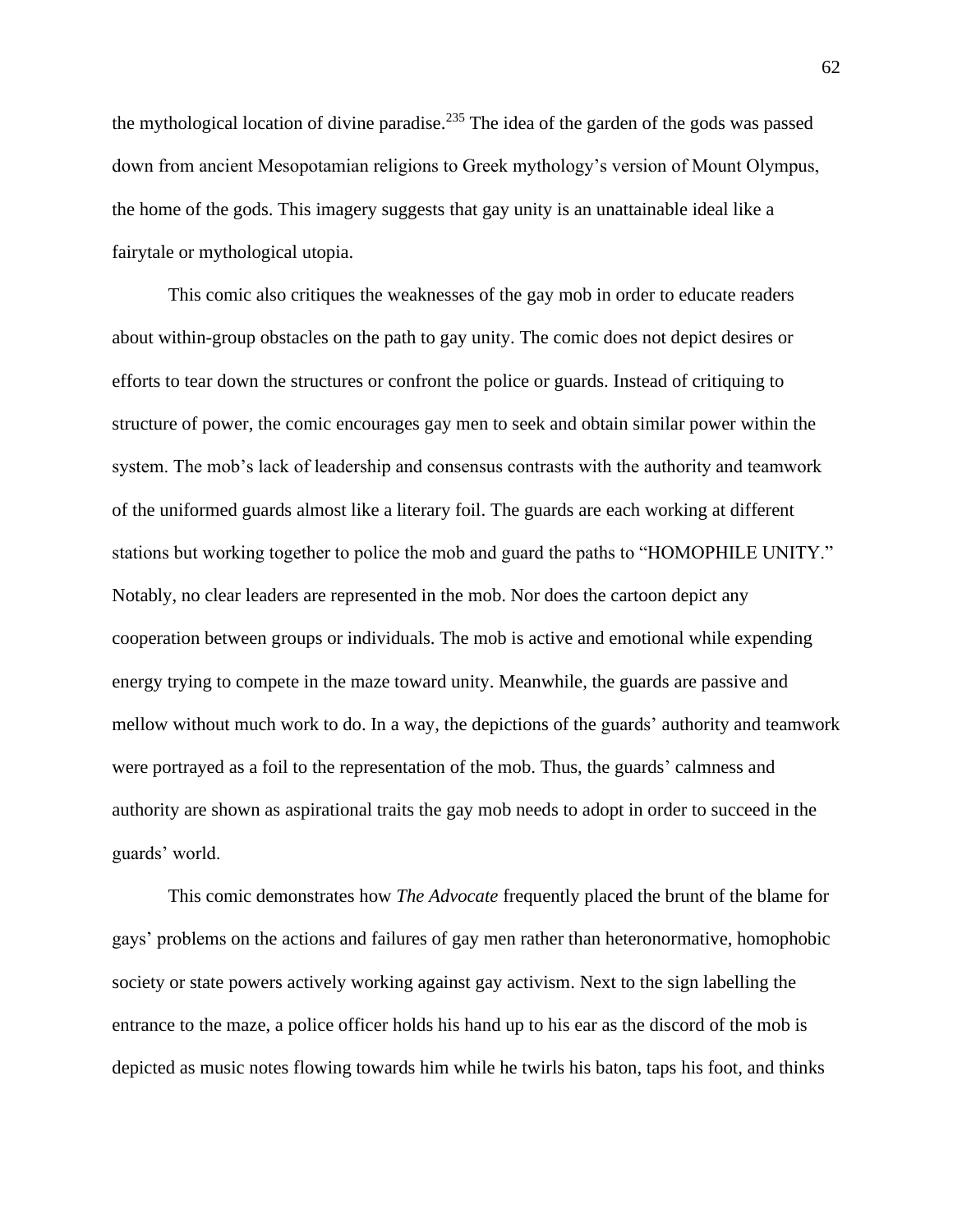to himself "KEEP IT UP."<sup>236</sup> Nearby, gay men yell at one another. The artist argues that unproductive conflict in the movement does homophobic institutions' jobs for them and brings them joy. Meanwhile, the mob exhausts itself while getting nowhere. This comic fails to address how the structure of the maze and the power of the guards and police have caused the outrage among gay activists, instead focusing on the outrage as the problem in and of itself. By focusing on conflict between gay groups and activists, *The Advocate* implied readers should prioritize working on and amongst themselves. *The Advocate*'s emphasis specifically on unity-focused self-work suggests again a vision of gay movements predicated on acceptability and respectability in the eyes of mainstream society.

*The Advocate* frequently argued that conflict among gay men and organizations was the main obstacle to gay citizenship and mainstream acceptance because the publication believed in working within systems and earning gay rights or equality. *The Advocate* argued assimilation into the mainstream straight culture depended on unity, peace, and assimilation. For example, a June 1969 editorial describes sometimes-true stereotypes about aggressive homosexuals and passive homosexuals:

Are the so-called 'experts' right? Are homosexuals by nature bitchy, selfish, immature, destructive? [sic] We hope not [… and hope] these traits which continually sap us of our strength, are not typical of the average homosexual. Sure, we all know people who are like that, but need they dominate what we might call 'public gay life'? Might it not be possible to entice more of the mature, responsible, selfless homosexuals out of their homes and into the service of the Cause? $237$ 

This piece suggests the movement may be more successful if "bitchy, selfish, immature, destructive" homosexuals took a step back and let "mature, responsible, selfless" homosexuals lead.<sup>238</sup> The editorial next argues "the constant strife and downright bitchiness" among gay leaders and organizations have kept the Los Angeles gay community "fractured" and "ineffective" "since the movement started here."<sup>239</sup> The continuous "bickering" and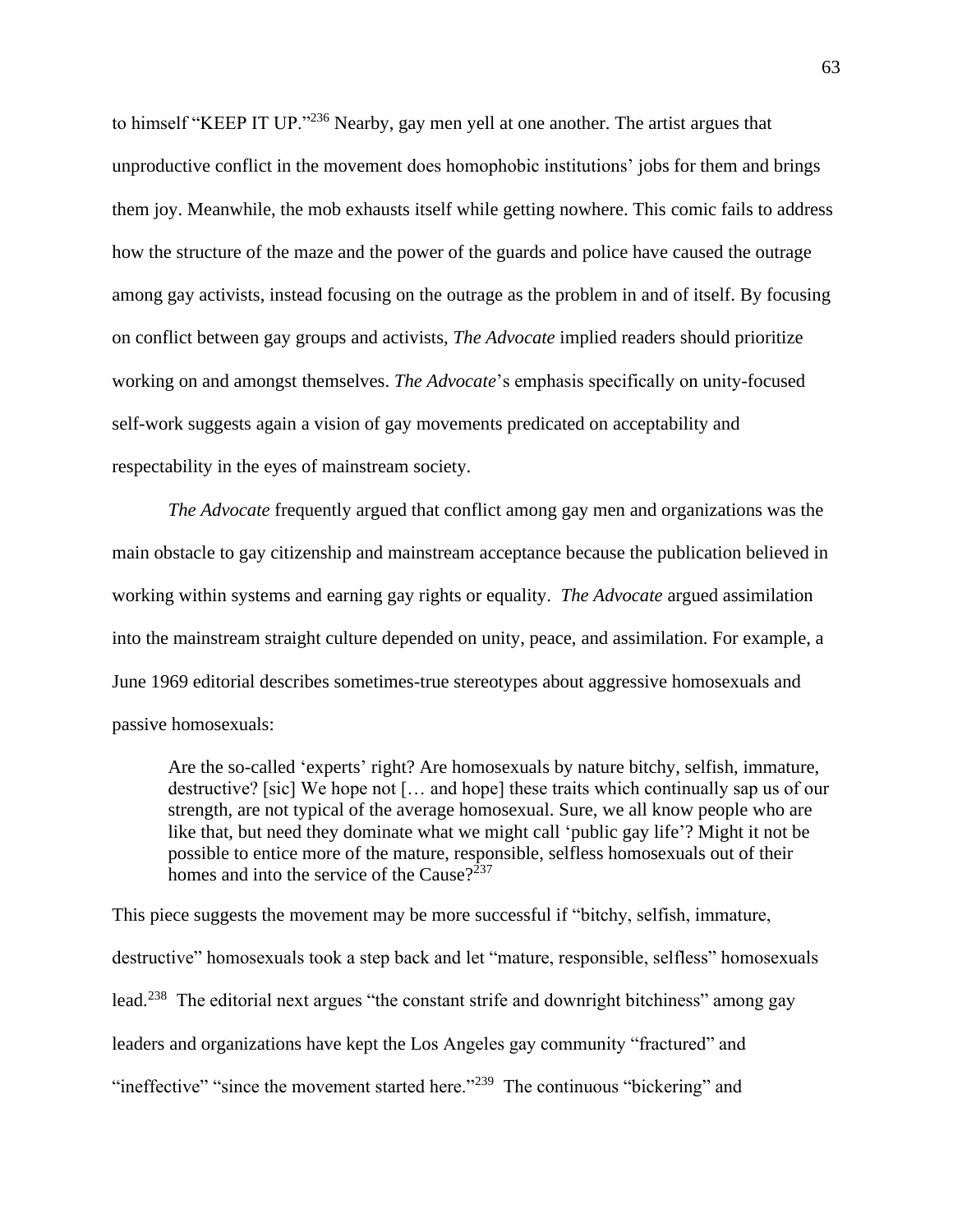"backbiting" sets back "our battle for civil rights" and makes "our enemies get stronger."<sup>240</sup> It argues "L.A.'s homosexuals could be a very potent economic and political force, IF UNITED."<sup>241</sup> It calls for new leadership and involvement in "a new movement—dedicated to achieving a place in the sun for all homosexuals, not just for this or that individual egoist."<sup>242</sup> It says "destructive" homosexuals should "change their ways" or give up trying to join the new movement.<sup>243</sup> "The mainstream—those more interested in fighting injustice rather than each other—will merely bypass them."<sup>244</sup> The editorial concludes with by arguing homosexuals need to communicate better and stop trying to dominate one another politically indicating that selfishness was also a concern *The Advocate* had about gay citizenship despite promoting individualism extensively.

*The Advocate*'s absolute intolerance of conflict and/or pluralism within the gay community is anti-democratic and suggests that assimilation despite differences was the only acceptable path to gay citizenship. The publication never mentions productive conflict, debate, or the potential benefits of having a multifaceted movement or community. It reduces all conflict and differences within the movement to negative personality traits and toxic behaviors. This individualizes the movement's struggle to unify, compromise, and/or agree to disagree. Though it individualizes the problems within the community, this editorial and many similar critiques notably lack any mentions of gender, race, class, or any other identity differences which played a role in these conflicts and differences.

*The Advocate* was not only critical of gay activism and community leadership but also the perceived gay culture and norms which inhibited *The Advocate's* goals for social change, assimilation, and mainstream acceptance and citizenship. For example, one comic critiqued the stereotypical homosexual by depicting a man unboxing a "BUILD-A[-]HOMOSEXUAL KIT"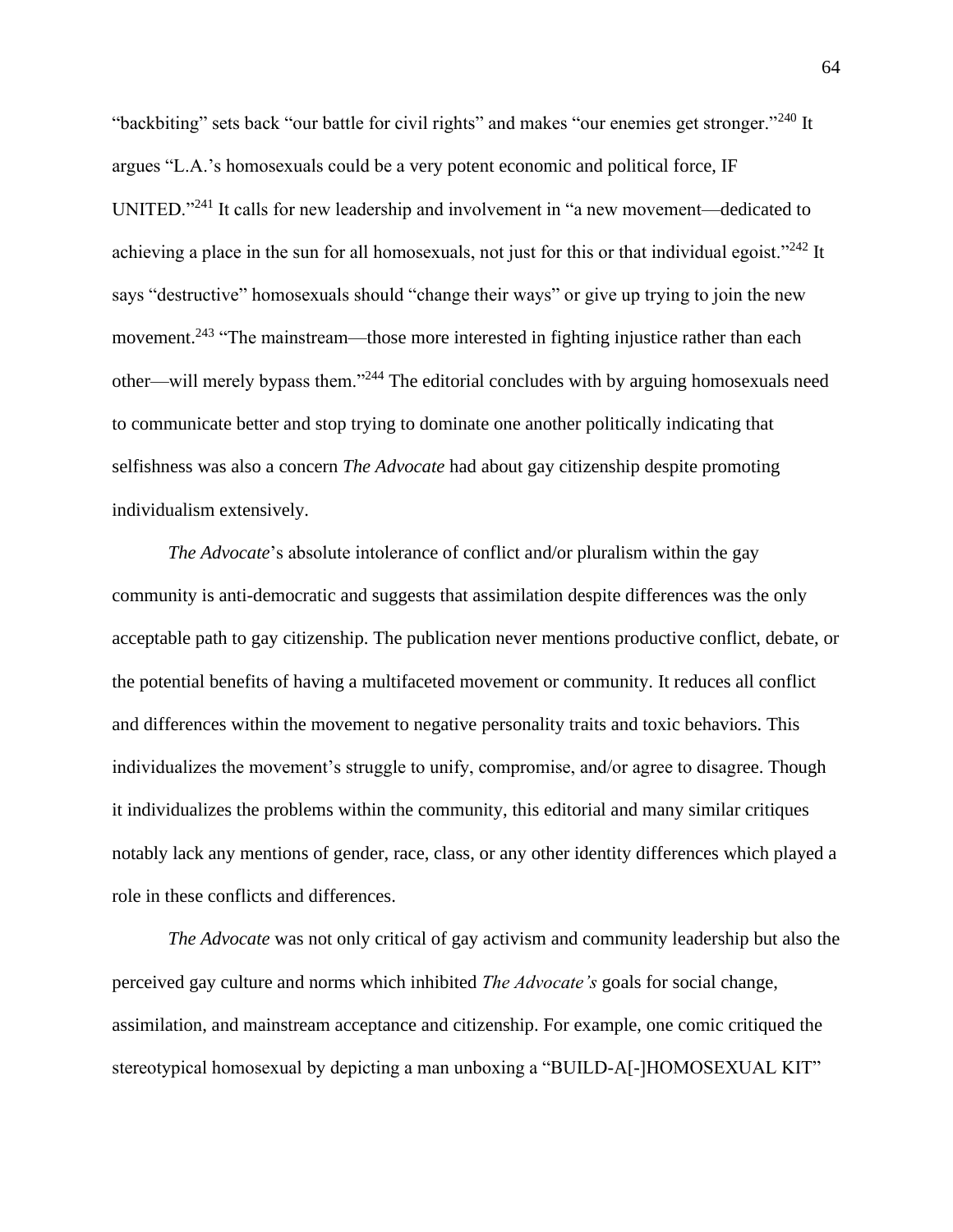from a box overflowing with items labeled "1 inflatable PENIS", "GUILT", "PARANOIA", "ASSORTED FETISHES", and "COSTUME JEWELRY".<sup>245</sup> With the box, a "PACKING" LIST" includes "Fantasy Bag[,] Assorted Escapes[,] Over Active Sex Drive[,] 1 Self Destructive Element[,] 1 Cross (strapped to Back)[,] 1 Fuzzy Sweater[,] 24 Cans Hair Spray  $[\dots]^{346}$  These lists described and critiqued what made a homosexual a homosexual according to *The Advocate*. The comic is captioned "INSTRUCTIONS: Your ACME HOMOSEXUAL (wrapped in plain wrapper) is a most valuable toy. It will give you years of pleasure if well cared for. CAUTION: Keep your HOMOSEXUAL in a closet and well oiled with apathy. Keep away from straights, and DO NOT ABUSE with clear thinking. Your ACME HOMOSEXUAL is bigoted."<sup>247</sup> Though this comic points out bigotry in gay men, this was rare. This caption highlights the apathy which was one of *The Advocate*'s more frequent critiques of gay men during this time. It seems *The Advocate* blamed some readers' apathy as the quality preventing them from performing the citizenship practices *The Advocate* attempted to encourage in its audience.

*The Advocate*'s neutral discussions of activism and community leadership was uniquely apolitical for an advocacy publication. Advocacy publications frequently forgo objectivity in favor of transparent persuasion and political perspectives. Despite *The Advocate*'s selfproclaimed "militant" and "radical" politics, much of the publication's content about activism and leadership was portrayed without comment or intervention.<sup>248</sup> Even worse, such content often failed to provide readers with specific calls to action or opportunities for more information.

This neutrality and indirectness encouraged the apathy and apoliticism the publication appeared to despise. For example, in September 1968, the publication reprinted part of an article from the *San Francisco Chronicle* brief detailing a recent protest.<sup>249</sup> The piece took up roughly one third of the second page of the 28-page issue indicating a moderate prioritization of the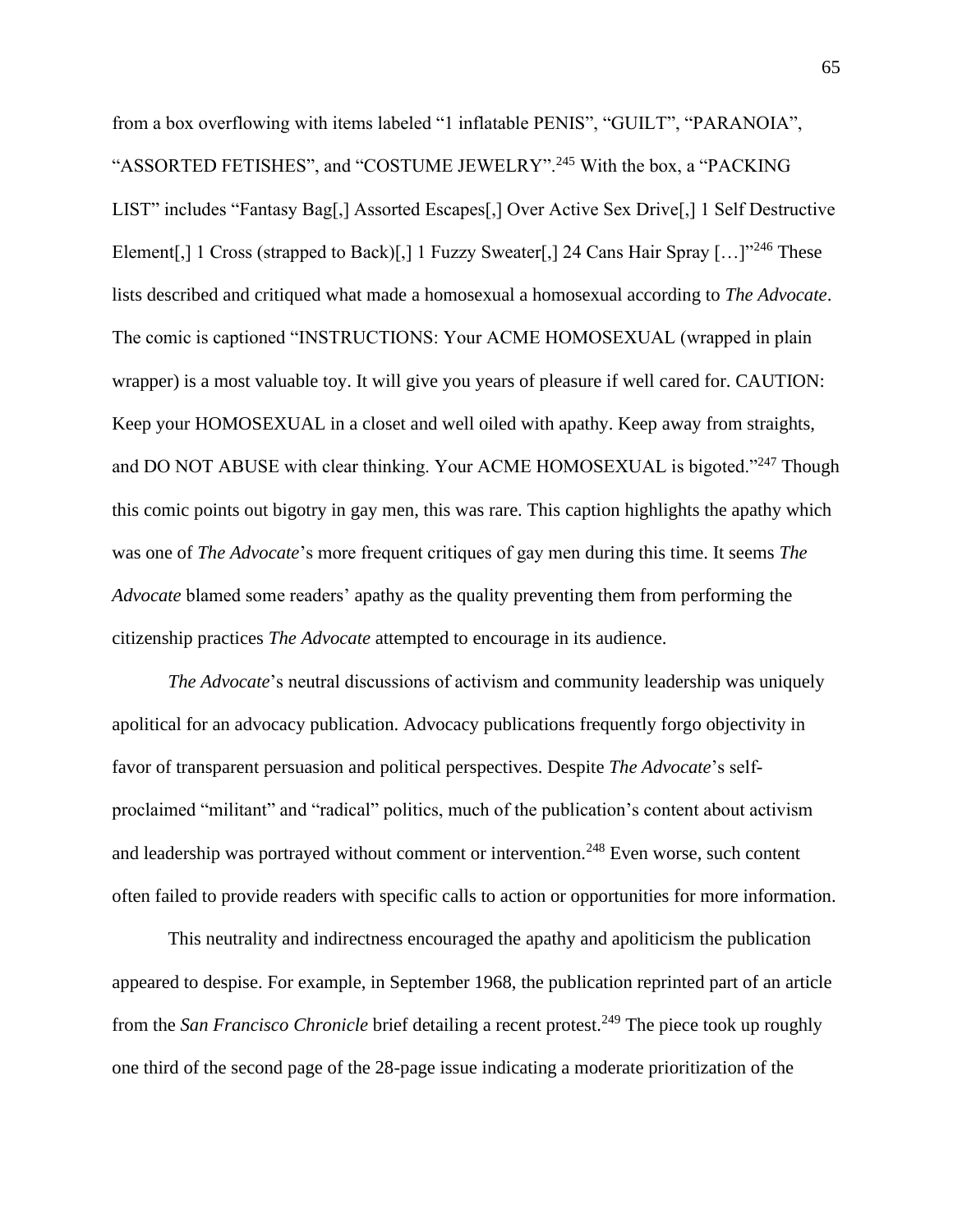story. However, despite the story's relevance, no content elsewhere in the issue expanded on the protests at all – not even in the travel column which focused on San Francisco a couple pages later.<sup>250</sup> This lack of apparent bias was odd for a publication with such an outspoken, blunt voice. *The Advocate* did not frequently reprint articles from other publications. This choice along with the lack of supplemental coverage reflects a lack of input or contribution from *The Advocate*'s staff. In a way, through this lack of contribution, the publication modeled the civic inaction it encouraged its readers practice while simultaneously critiquing them for mirroring that inaction.

Other content in *The Advocate* promoted passivity and incrementalism as long-term citizenship-attainment strategies that gay men should embrace. An editorial titled "We'll Stay and We'll Win" responded to a councilman seeking reelection who recently told mainstream reporters he would put an end to *The Advocate* and the *L.A. Free Press*. <sup>251</sup> The editorial admitted the staff did not know how the councilman would follow through with that threat. Additionally, it expressed concern that "there is little doubt that the LAPD will be as much as at his beck-andcall as it has been for the past four years."<sup>252</sup> In response to the threat of government interference and continued police violence, the editorial said, "If it weren't so damned inconvenient, we'd say: OK, let's all move."<sup>253</sup> This argument was perhaps a bit facetious but it still suggested a level of acceptance of the status quo. This editorial suggested that gay men should just plan on enduring homophobia and posits that endurance or waiting out homophobia as a form of resistance.

This editorial also promoted upward social mobility and consumption as the keys to attaining citizenship and mainstream acceptability for homosexuality. It argued that since businesses in the area are struggling, the author(s) figured even the homophobic councilman may be begging homosexuals to come back if they left and were no longer supporting the local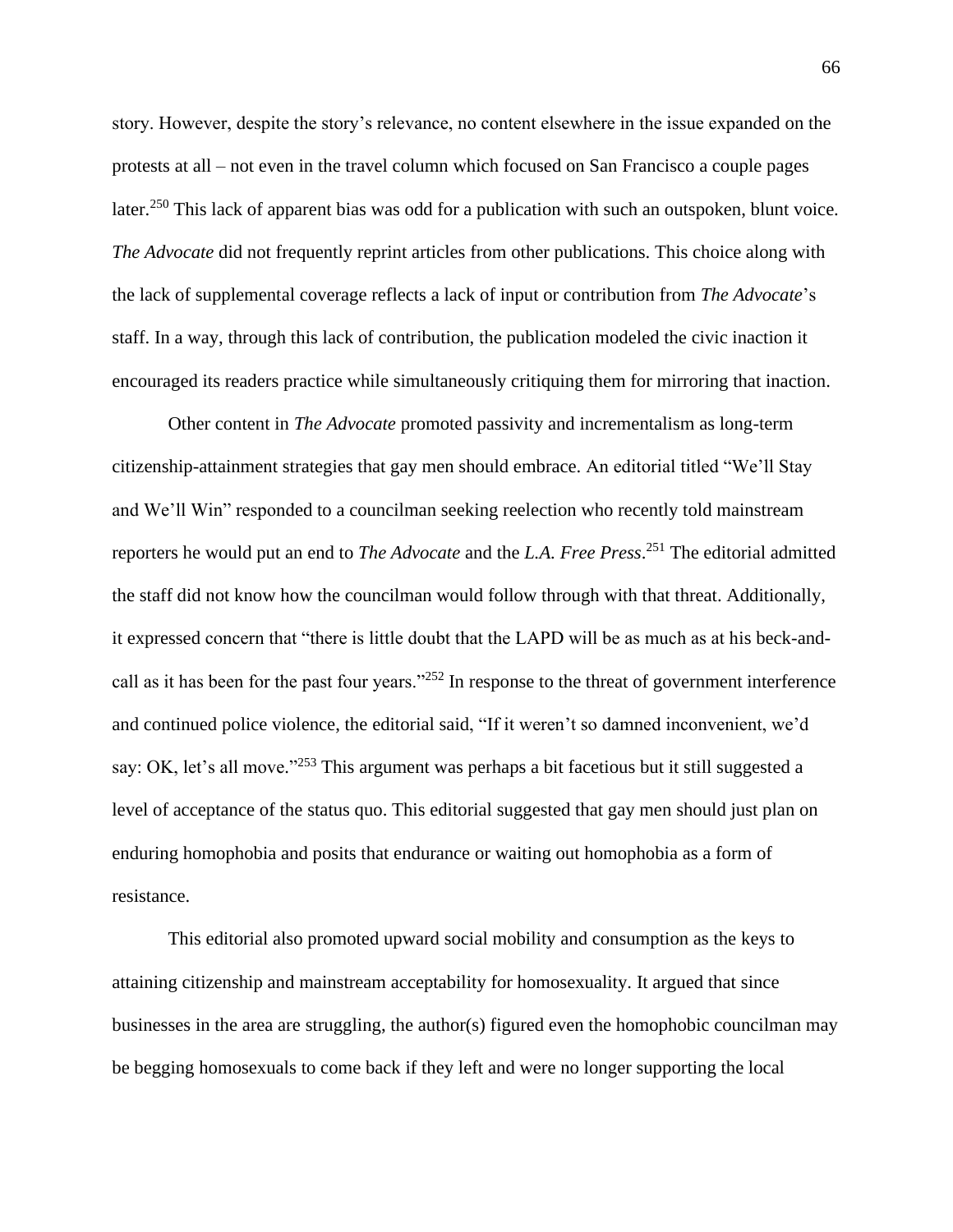economy.<sup>254</sup> The editorial concluded: "But let's be generous. Let's stay, let's keep Hollywood economically healthy, and let's win our rights too."<sup>255</sup> This shows how *The Advocate* saw consumption as gay men's main contribution to the community. It implies gay consumers will help stop "business after business" from closing and may be able to help keep real estate values such as the values of the councilman's many properties from continuing to decline.<sup>256</sup> Similarly to the analysis of gay affluence in Chapter 1, this example suggests gay men are affluent and support local business to such a significant extent as to be difficult to replace with new residents. The article is uncritical of the way business ownership and property ownership are stratified. It argued that spending and accumulation of wealth are the key to earning acceptance from powerful homophobes such as the councilman. This editorial's final optimism about gaining rights paired with the supposed economic contributions of gay men in the area also implied that rights attainment will be made more possible through financial success and participation in the economy. This exemplified the broader pattern of queer people believing they could earn their rights through good, normative behavior such as consumption.

Perhaps the most significant pattern in *The Advocate*'s content about activism, politics, and community engagement was that it generally lacked calls to action and ways for readers to participate, which again contributed to the passivity of its audience. For example, a November 1967 article in Mel Holt's "HAPPENINGS…" column discussed homosexuality in politics. Oddly, it does not offer any ways to participate in politics. It does not even mention donating money which is a common tool offered to readers elsewhere in the publication. The article is indignant but lacks a call to action. Combined with evidence that the publication frequently made other calls to action such as one fashion article that ended by encouraging readers to "Buy what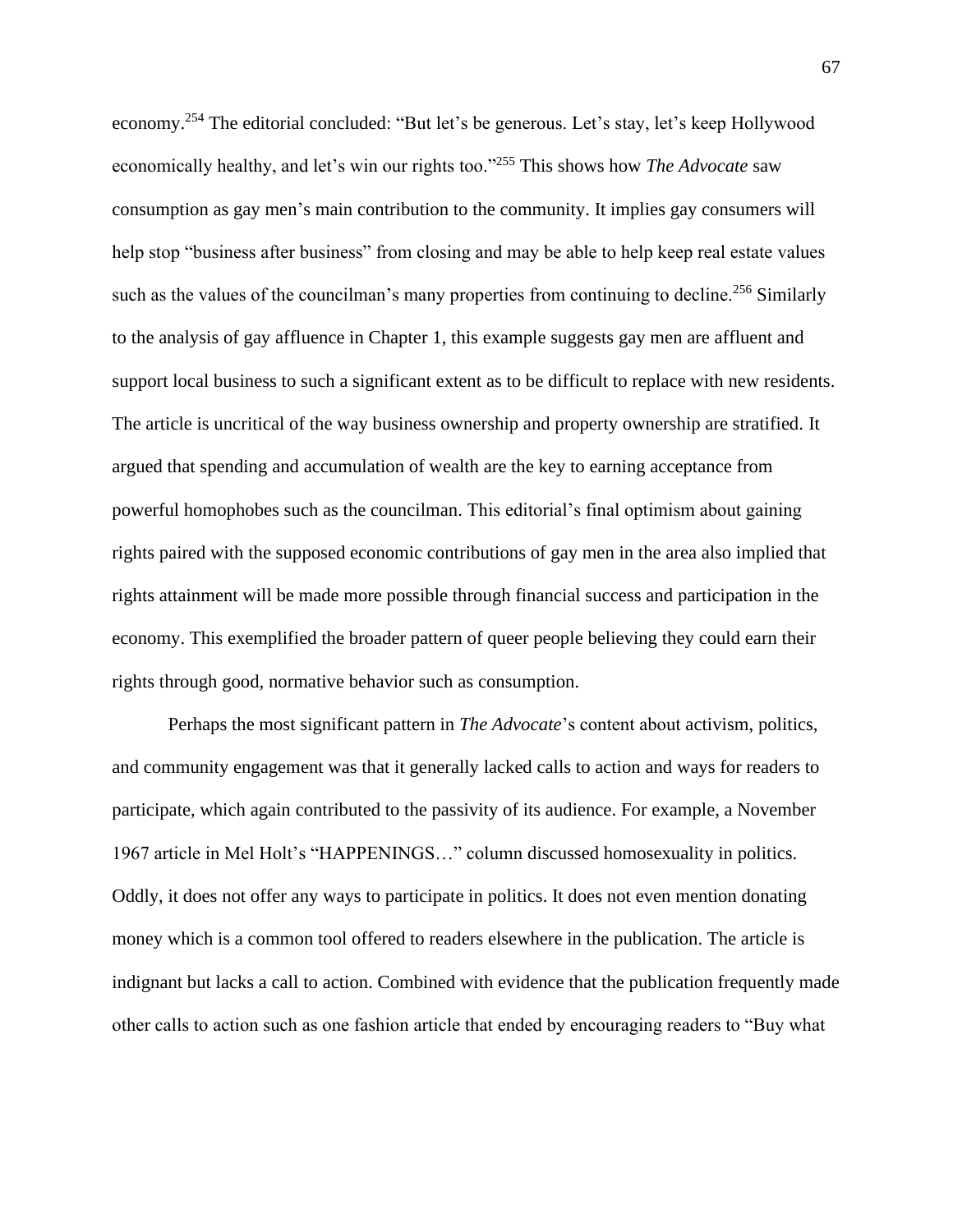you can afford, and what is coming to you. Have fun shopping."<sup>257</sup> *The Advocate* was keen to call for other, less political reader behaviors related to consumption.

When the publication did give political calls to action, they were frequently (if not always) actions working with the system rather than outside it or against it suggesting that working within the system was the only acceptable way for gay men to achieve citizenship. For example, some articles chastised gay men for engaging in public sex or other risky behaviors, suggesting the way to avoid police violence and discrimination was to lay low and follow and possibly accept even discriminatory laws. *The Advocate* also failed to offer many opportunities or suggestions for ways its readers could engage politically outside of the publication. The publication's most common political demand was that readers should vote. For example, one banner graphic commanded readers to "VOTE!!" with a small blurb explaining the process and importance of primary elections and telling readers "Don't be an April Fool. Vote in the Primary."<sup>258</sup> More sporadically, the publication implied their readers should be involved in gay organizations. *The Advocate* also encouraged the bare minimum of civic engagement: voting. A couple years of election-time issues established good-sized chunks of content about candidates. These and other issues were seasonally peppered with banner/filler graphics demanding people to vote. The paper even occasionally endorsed a candidate.

Though it was rare, some of *The Advocate*'s coverage applauded some forms of activism which did not conflict with the assimilationism of the ideal gay consumer-citizen. *The Advocate* primarily tolerated and/or celebrated activism that was less disruptive or radical because these forms of activism aligned better with *The Advocate*'s assimilationist goals for gay citizenship. For example, in an editorial describing resistance to a police raid, the editorial implied support of this resistance by explaining the cause for the crowd's disobedience: police make raids and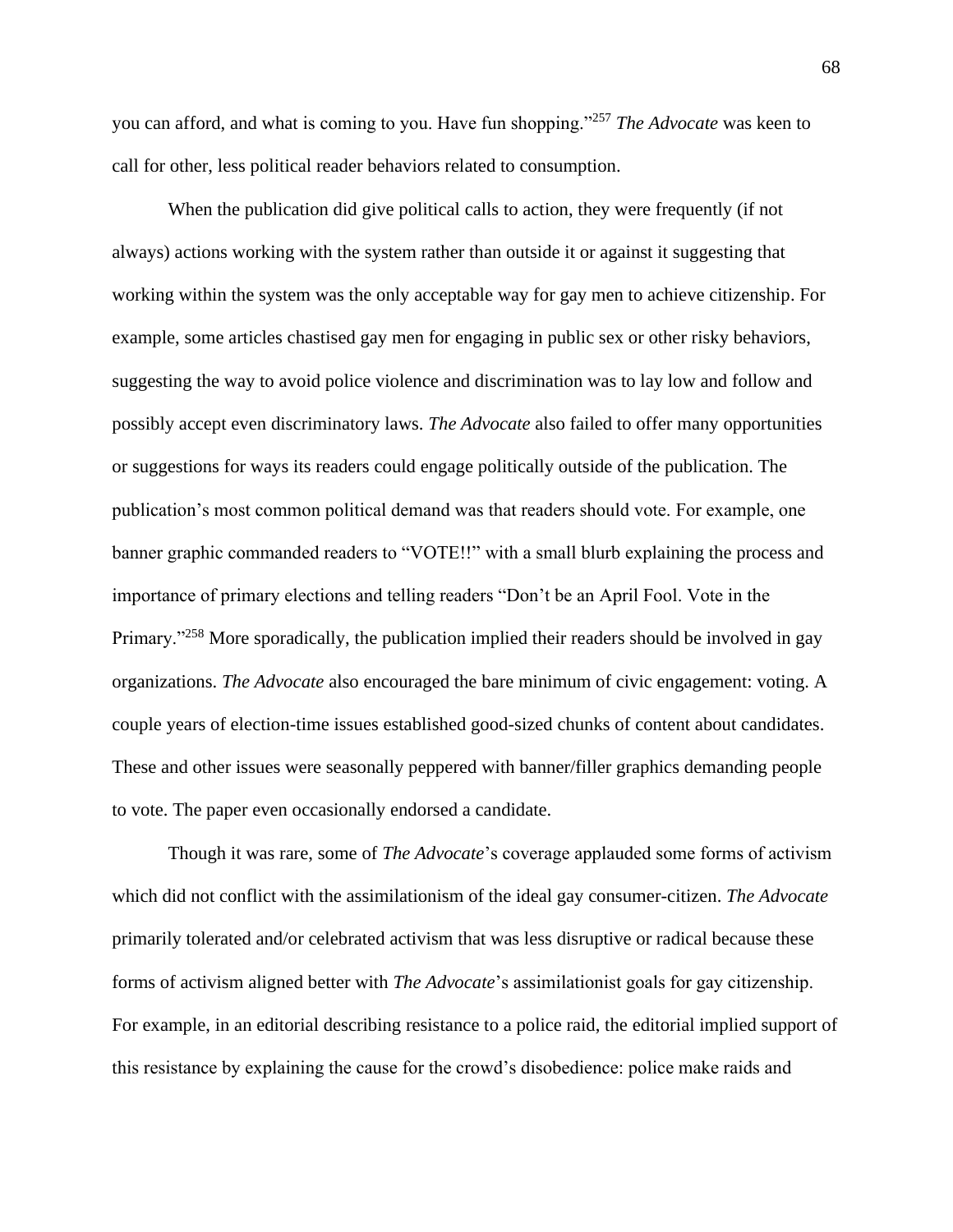arrests in attempt to scare away customers and put gay bars out of business.<sup>259</sup> The editorial proceeds to celebrate the surprising joyfulness of the crowd of customers and their choice to remain at the bar and continued drinking and dancing even after arrests had been made. This pleasure-seeking despite homophobia exemplified gay liberationist resistance that was minimally disruptive and maximally enjoyable. *The Advocate*'s positive reception of this type of resistance suggest that *The Advocate* considered it one of the most acceptable forms of gay resistance.

*The Advocate* characterized ideal gay consumer-citizenship as only a small amount of resistance which worked within the boundaries of institutions rather than attempting to dismantle them. This often took the form of calls to action for readers to appeal to government officials and other authorities. For example, one article— "Want a Pen Pal? Write Your Assemblyman: Back the Brown Bill"—encouraged readers to write letters to their representatives in the California Assembly.<sup>260</sup> The piece said, "*The Advocate* is avoiding a 'draft' letter to prevent the Assemblymen from getting a lot of very similarly worded letters."<sup>261</sup> However, it offered a couple talking points about the Brown Bill and suggested people also include other concerns they had. It recommended a few examples of additional issues to readers should consider. Then it offered readers "the names, districts, home cities, and political affiliation of all Assemblymen" as well as information for readers about how to check which district they are in.<sup>262</sup> After this listed information, the article suggested readers keep a copy of their letter and forward any interesting replies they receive to *The Advocate*. It also encouraged readers to write similar letters to local newspapers and Governor Ronald Reagan. The piece concluded by telling readers to encourage their friends to write letters as well. The extreme specificity and genuine usability of this content is absolutely uncharacteristic of *The Advocate*'s typical lack of call to action. This piece exemplified what the publication was able to do but avoided throughout the rest of the issues.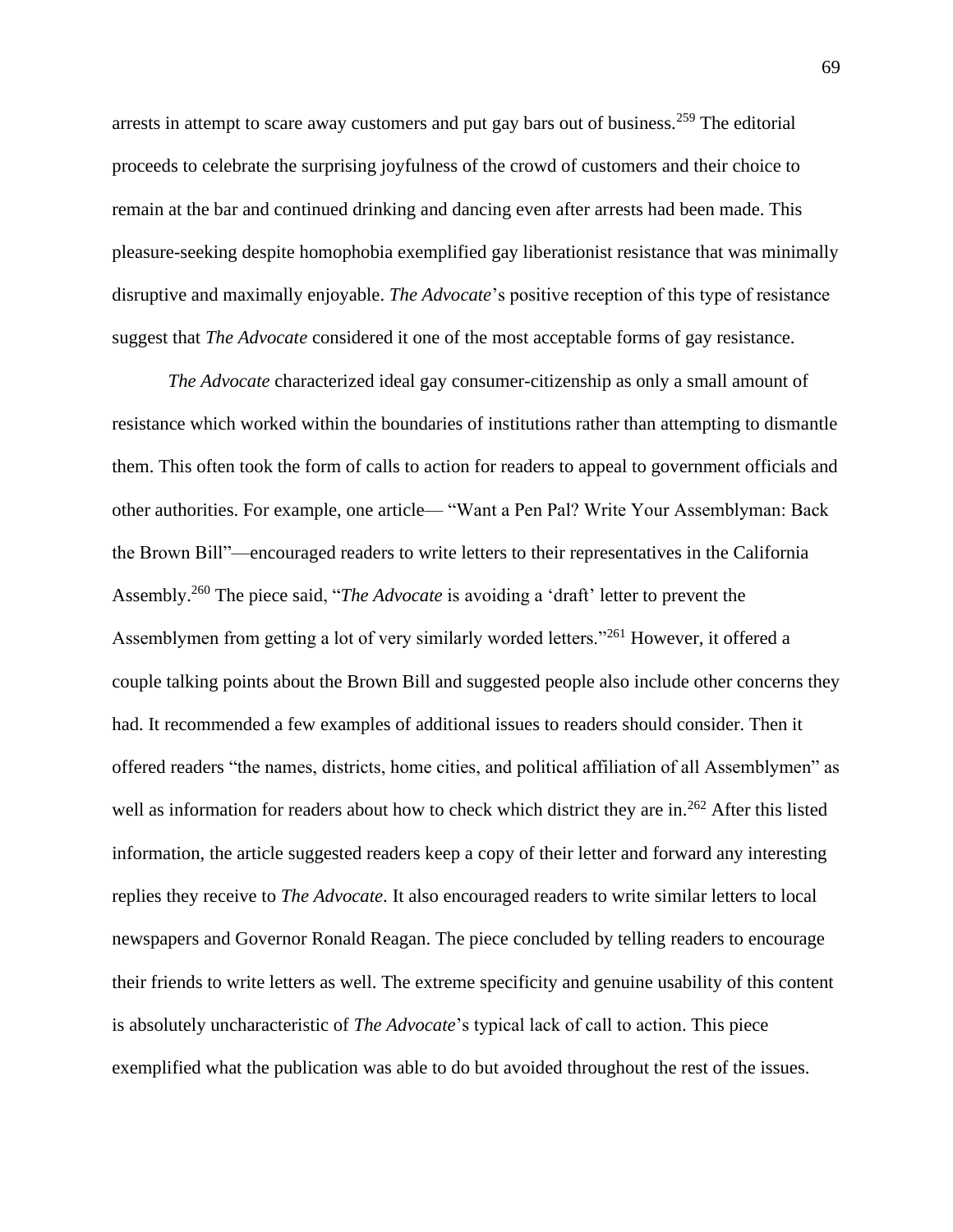Political calls to action were rare in general but such explicit, informative, and actionable calls to action without ties to consumption or individual gain were even rarer. However, even this political call to action expected gay men to accept and respect mainstream authorities' power even if they were using it to harm gay people. This shows that even in its most political and potentially productive call to action, *The Advocate*'s content was still conservative and assimilationist.

## **Conclusion**

This chapter shows how conflicts within the content and among the staff shaped *The Advocate* and contributed to its ambiguous nature. While the publication claimed to a radical and militant approach and many scholars have previously interpreted the publication in exactly this way, I argue here that the publication was largely conservative, even (or especially) for its location in time and in contrast with other queer publications. I argue that *The Advocate*'s conservativism is most apparent through its focus on the words and actions of mainstream authorities and frequent denunciation of the ideologies, words, and actions of queer activists and leaders. Furthermore, this chapter argues that the publication used its focus on authority paired with its rejection of most forms of queer political engagement to interpellate its readers as passive consumers rather than activists. I argue that these choices all benefitted the publication in various ways and that these rhetorical choices highlight the consumer publication's prioritization of profit over the health and progress of queer politics and social movement efforts. Overall, this chapter explores rhetorical choices that demonstrate *The Advocate*'s conservative, normative, and assimilative nature as well as its efforts at self-preservation.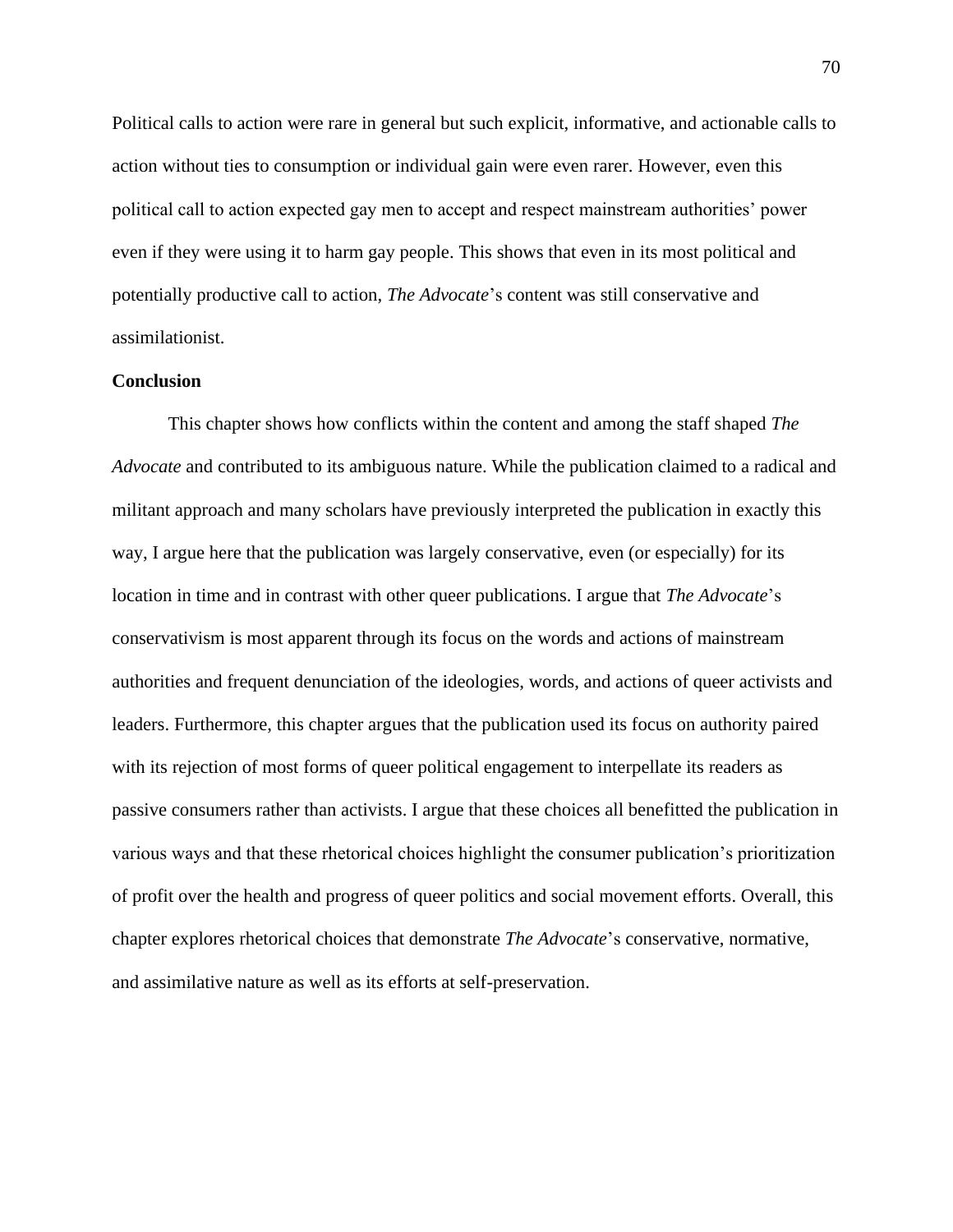# **Chapter 3: "Gay Power is Purchasing Power:** *The Advocate***'s Creation of the Model Market"**

In the largely forgotten federal court case *U.S. v Spinar* in July 1967, a United States District Court judge finally decided the owners of a "gay conglomerate" that distributed gay business directories and products were not guilty on all counts of obscenity.<sup>263</sup> Previous court cases had legalized both gay publications and sexual publications separately. However, courts consistently ruled gay sexual publications were obscene.<sup>264</sup> The *Spinar* case was widely celebrated as ushering in a new era of gay publishing, which no longer had to be discreet, hide behind pretenses of body-building and "appreciation" of the male body as an art object, or be subjected to constant harassment and prosecution by the United States Postal Service (where much of the FBI's anti-smut campaign had consolidated in the 1960s).<sup>265</sup> As one author at *The Advocate* pointed out, the *Spinar* case "opened the door to nudie literature, magazines, books, and the general male-physical-body cult. The trial was an important step toward equal rights for homosexuals -- being able to buy and enjoy beefcake, just as heterosexuals have been able to feed on cheesecake for years."<sup>266</sup> The term "beefcake" was common slang for an attractive, muscular gay man and the comparison of beefcake to cheesecake suggests such men were perhaps more satisfying, substantial, and masculine while cheesecake indicates a light, airy, dessert connotated with femininity and baking. Shortly after this massive win for the gay publishers and their consumers, *The Advocate* magazine began publication. It celebrated the result of the *U.S. v Spinar* case on the first page of the publication's inaugural issue in September 1967. *The Advocate* ultimately became so mainstream as to be considered the "newspaper of record for the gay community" in the United States.<sup>267</sup>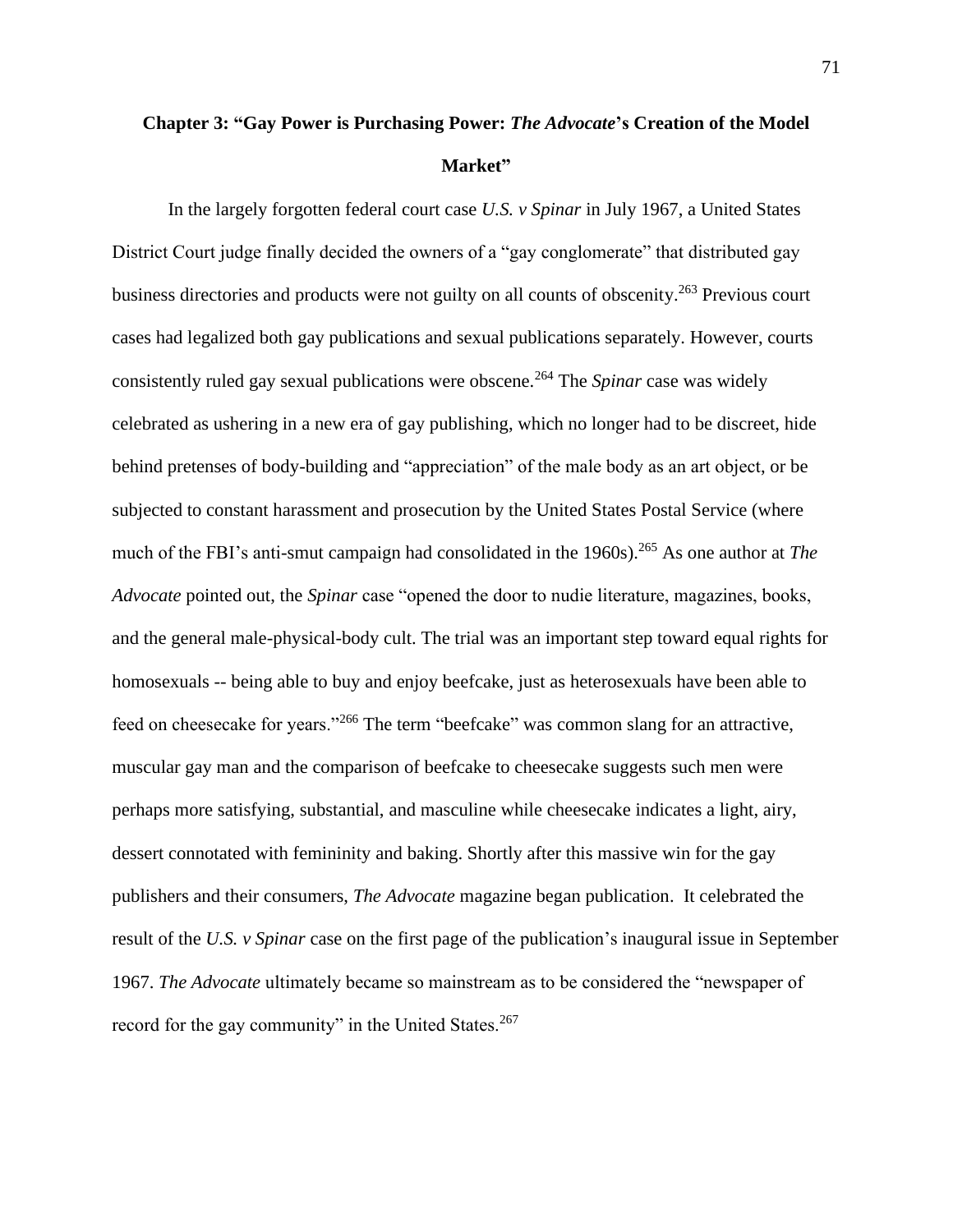*The Advocate*'s early content focused on fostering consumption, hedonism, and individualism in its audience so that the publication could be successful. While these traits likely benefited some readers, no readers benefited so well as *The Advocate* itself which ultimately evolved into a "desirable icon" that "actually *made* news."<sup>268</sup> *The Advocate* encouraged readers to engage in a "respectability politics of consumption," a phrase I use to describe political participation driven by consumption in an effort to earn respect, rights, esteem, upward mobility, or otherwise positive social change

## **Constituting Gay Lifestyle and Consumption in** *The Advocate*

While *The Advocate* consolidated the ideal gay consumer-citizen, it tried to sell this ideal as a gay model market thereby producing the gay model market. Narrow images of gay men in advertising helped "construct a particular subject position ('the right way to be gay' is to buy this car and have this sort of affluent lifestyle) by artfully obscuring the hidden workings of power."<sup>269</sup> This promoted consumption as the ideal form of political participation and citizenship-seeking behavior. The gay model market aimed to achieve gay liberation, mainstream acceptance, and legal equality through a consumptive, individualist understanding of gay power as economic power and consumer behavior.

One of the ways *The Advocate* fulfilled its role as an institution of consumption was through its functions as a lifestyle magazine. The publication constituted the ideal gay consumercitizen and position it as a gay model market and the gay lifestyle. Lifestyle magazines serve a pedagogical function teaching about taste or "how and what to consume."<sup>270</sup> Sender argues the publication instructed readers on "'socially correct participation' while situating gay magazine publishing as central in an increasingly marketable, and class-specific, notion of gay lifestyle."<sup>271</sup> Sender argues *The Advocate* later replicated lifestyle magazines such as *Esquire* and *Playboy.* 272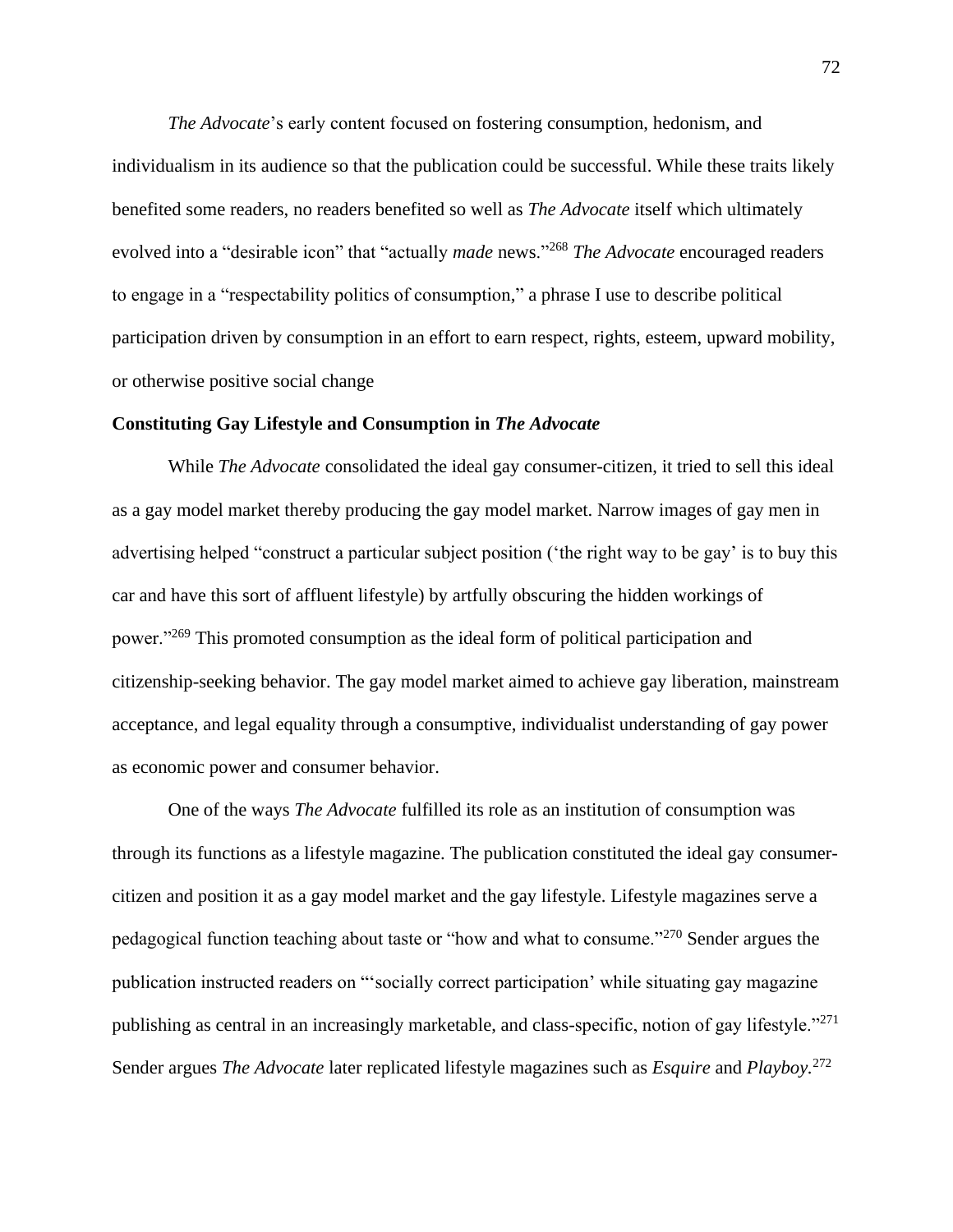Other gay publications were also successful partially due to their ability to shift away from the presumed femininity of consumption. For example, Sheila Webb argues *Life Magazine* constituted the consumerism of the American middle-class.<sup>273</sup> Sender argues that *The Advocate*'s transformation into a lifestyle magazine began in 1974 when David Goodstein bought the publication and "consolidated the image of the ideal gay consumer, his (occasionally her) tastes, pleasures, and concerns, for readers and advertisers alike." This chapter argues the publication began consolidating the ideal gay consumer-citizen at the offset through hedonism, consumerism, and individualism how *The Advocate* used the "respectability politics of consumption" to decrease the risk associated with gay consumers.

Niche marketing to a segmented market can be expensive and risky, thus the economic constraints on *The Advocate* contributed greatly to the development of the gay model market and ideal gay consumer-citizen. The ability for producers to meet specific market demands is limited by the need to make profit.<sup>274</sup> Newsmagazines were expensive to print, the paper was a consumer publication, and it was profit-driven. It was funded primarily by sales revenue and ad revenue, which impacted its relationship its audience. The publication often directly called readers to subscribe, to support the publication's advertisers, and to even buy ad space themselves. Ads were often more graphic a sketch of a topless, lean, small young man with perfectly coiffed hair surrounded by text that said "LOOKING FOR SOMETHING? GET RESULTS WITH TRADER DICKS."<sup>275</sup> On the same page of Trader Dick's, text reading "The ADVOCATE means BU\$INE\$\$ for YOU" overlaying a bold black dollar sign in the corner, likely acting as a filler space.<sup>276</sup> The use of free spaces in the publication for artful, bold, and ink-heavy graphics suggests the revenue from paid ads was substantial enough that the editors felt comfortable using up excess resources like space and ink in a flashy way. This meant that any excess space was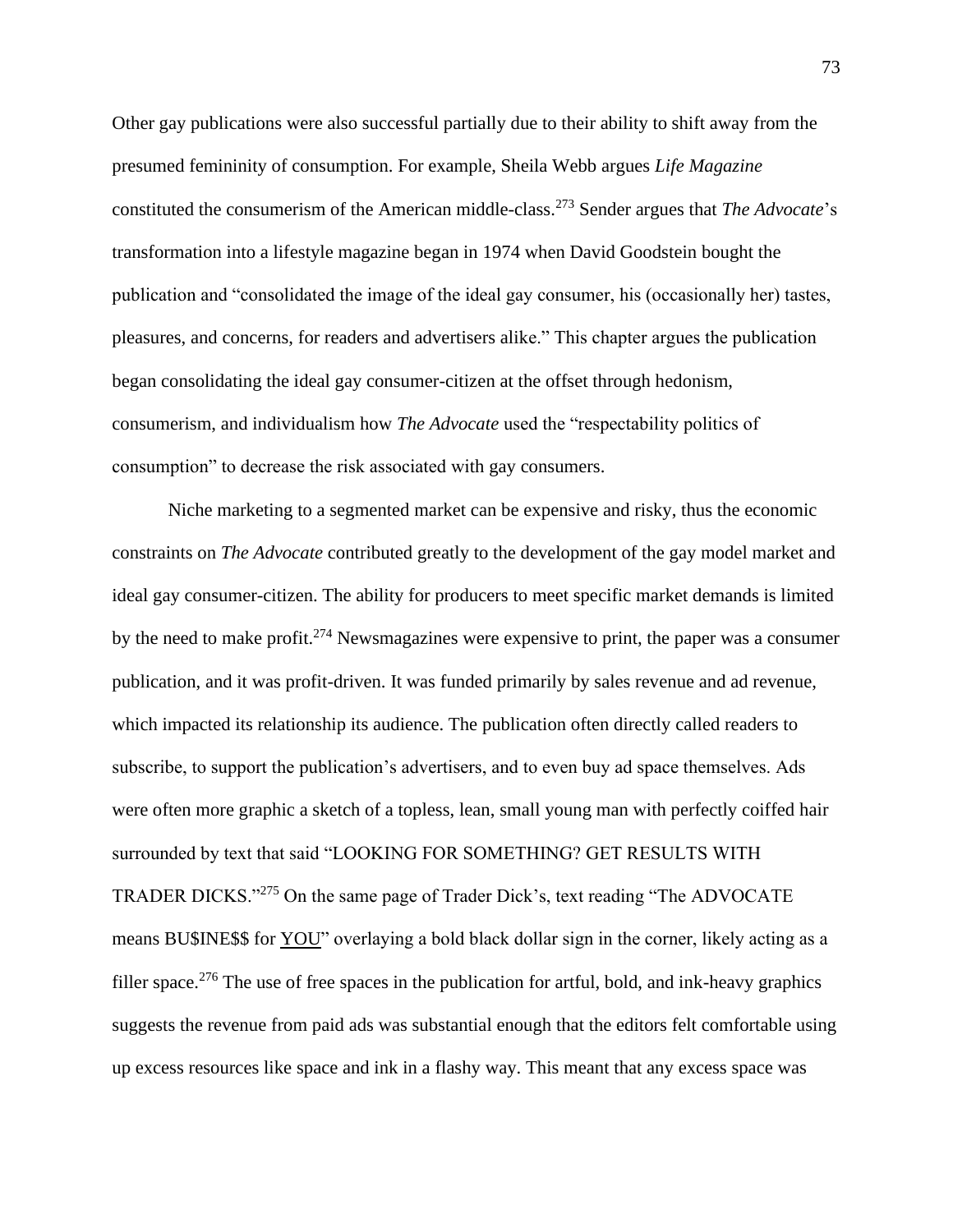utilized primarily to increase revenue through ad sales or issue sales. Other commercial gay publications also used this type of direct self-promotion. Like many gay publications, *The Phoenix: Midwest Homophile Voice*, a commercial publication, also used imagery of classic Western nude sculpture and art including a drawing of "The Thinker" by Auguste Rodin captioned "STOP Thinking About It! Join Phoenix."<sup>277</sup> With these graphics, publications literally demanded readers to purchase issues and advertising space.

This type of shameless self-promotion contrasted sharply with queer women's publications and organizational publications which typically relied on member dues rather than sales revenue. For example, readers of *Lesbian Connections* requested and received different types of content. In contrast, *The Advocate* often ignored direct requests while trying to seduce the majority of gay consumers. *Lesbian Connections* was published with the tagline "FREE TO LESBIANS," which suggests a sort of honor system expecting only lesbians to use the publication. This indicates a form of in-group membership centered around lesbianism. It also seems to suggest to readers that the publication was like a free gift associated with their sexuality. This contrasted sharply with the niche marketing of consumer publications which was primarily focused on getting money from consumers rather than giving something to members of an organization.

*The Advocate* also considered itself a gift to its readers but mostly due to the included images of handsome nude men. For example, it reasserted its value in a full-page advertisement that declared a subscription to *The Advocate* was "The Perfect Gift For that special friend!" because it included "12 issues full of News[,] Wit[,] Scintillation[,] Titillation[,] And whatever."<sup>278</sup> As a sort of bonus gift with the subscription, the advertisement guaranteed "An unusual, attractive card" announcing the gift before Christmas.<sup>279</sup> This shows how the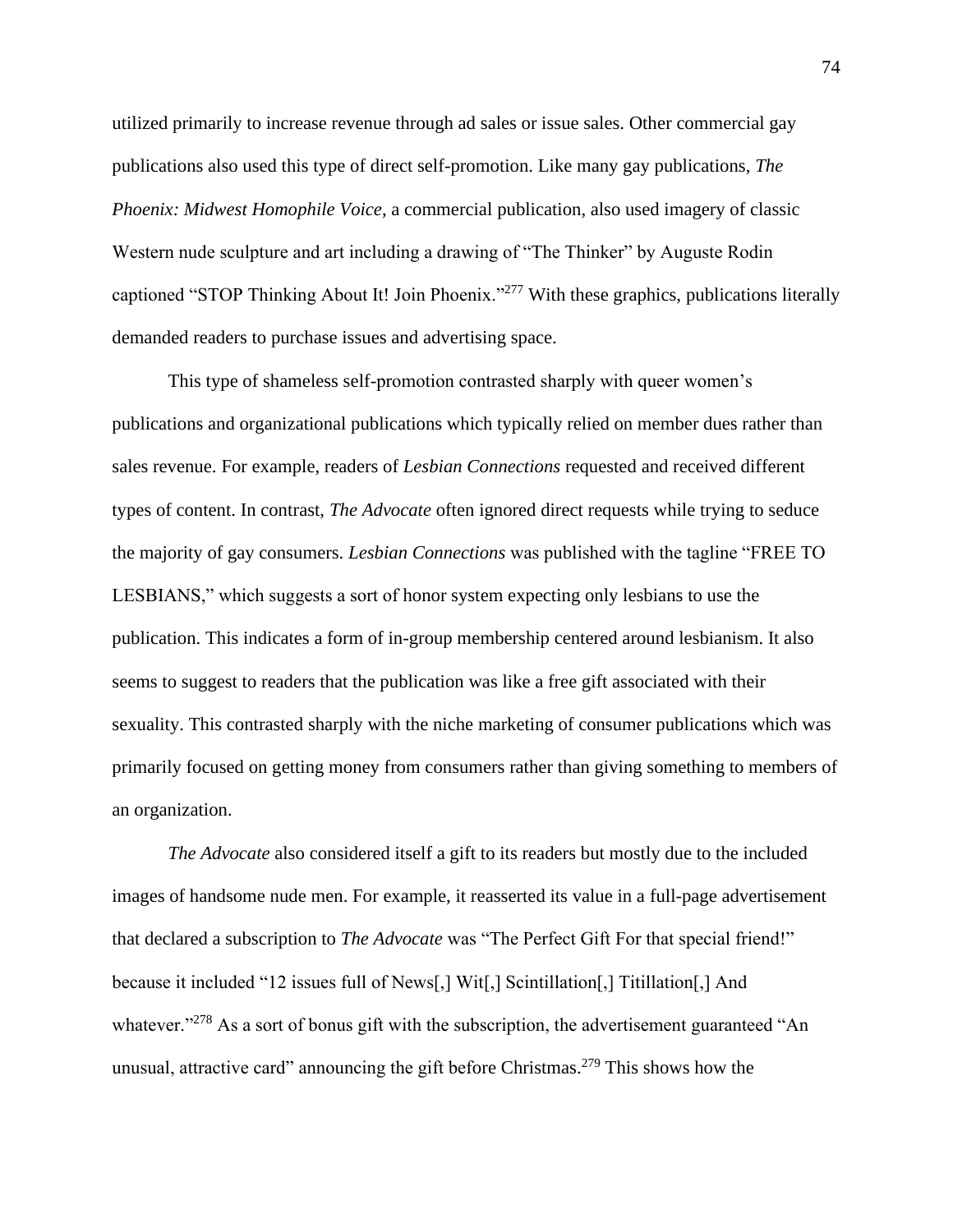publication attempted to leverage its content and qualities in order to increase revenue. In contrast to the gift of the publication itself, commercial gay publications offered the enclosed nude imagery as a gift with purchase. For example, *The Advocate* advertised a full-page picture of shirtless man as a "Christmas Gift inside."<sup>280</sup> In this example, nude imagery is used to repay readers for their purchase of the publication. Commercial gay publications also utilized abstract representations of nudity and references to nudity to sell issues. For example, the May 1967 issue of *The Phoenix: Midwest Homophile Voice* featured an ink drawing of a rooster head with much of the detail in the fleshy comb and wattle associated with masculinity.<sup>281</sup> The cover title, "Cock of Socrates," clarifies the visual double entendre.<sup>282</sup> This cover was like a thinly veiled inside joke that was also attention-grabbing in the odd specificity of the detailed portrait of a farm animal. *The Advocate* similarly ran an advertisement for a bar's first anniversary featuring a fullpage drawing of a burning candlestick dripping in wax shaped vaguely like the head of a circumcised penis and a droplet-shaped flame possibly intended to symbolize semen.<sup>283</sup> The candle was labeled in large, bold font "1969[:] The year of the Cock."<sup>284</sup> Other gay commercial publications clearly also used sexual content as sort of gift to readers alongside other more newsworthy content.

Commercial publications often used commodification of nudity to sell issues, while organizational publications and lesbian publications did not. Lesbian publications did sometimes portray nudity, but often in a more artsy and/or abstract way. For example, the cover art of the March 1977 issue *Lesbian Connections*, an organizational publication, is a somewhat abstract piece of nude art. The cover featured four hand-drawn hearts arranged with rotational symmetry like slightly overlapping leaves of a four-leaf clover. The outlines of the hearts represented labia majora while the in the centers of the hearts resembled labia minora. Many of the curving lines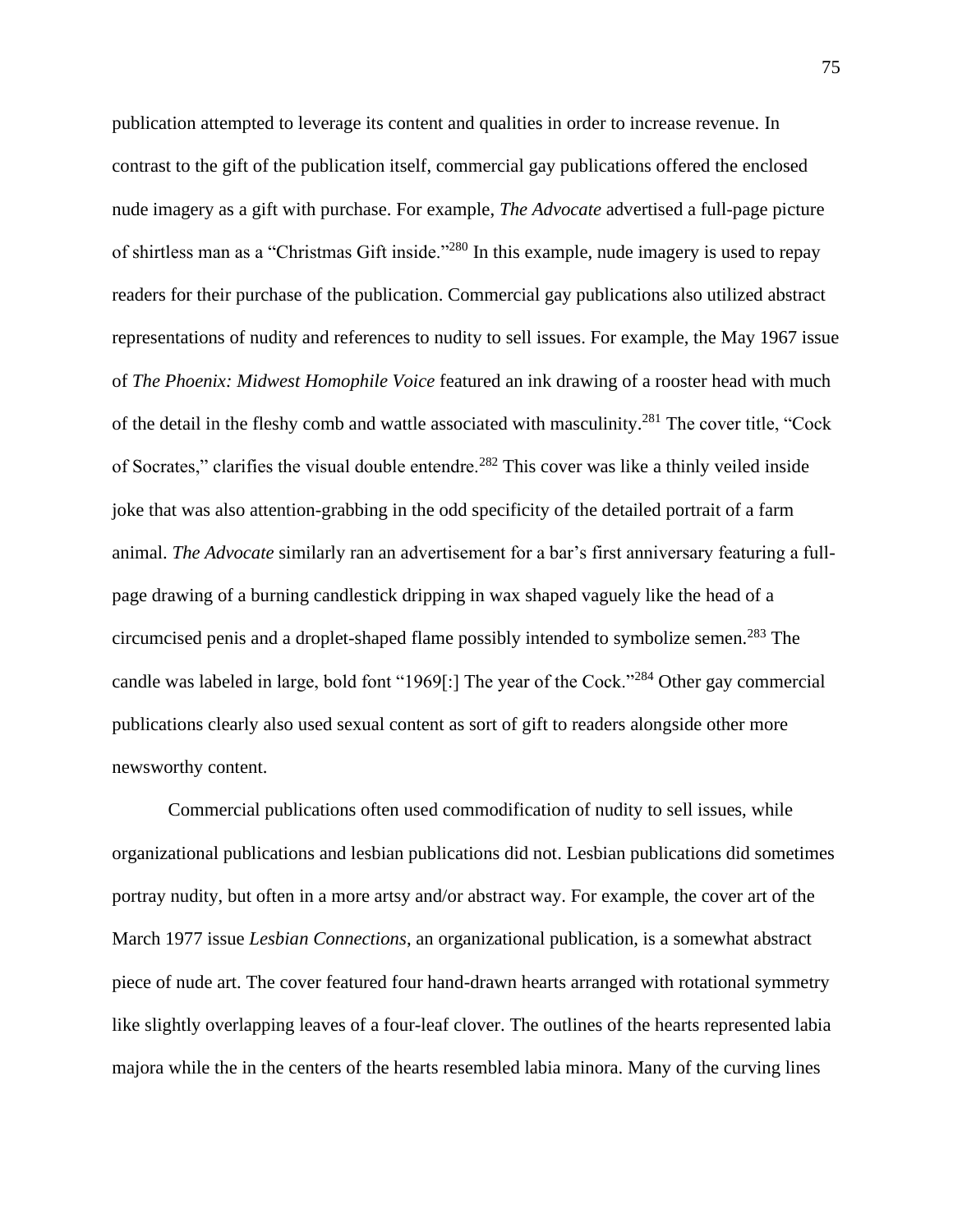overlap in organic vesica piscės or almond shapes which have been used to symbolize the vagina and divine femininity for centuries.<sup>285</sup> Such depictions constitute examples of niche marketing directed at queer women. Though only gay commercial publications typically portrayed nudity in the highly-sexualized, commodified way, queer publications of all kinds used artful, abstract, and symbolic representations of nudity and genitalia.

Because market segmentation was dependent on profitability, however, the gay niche market endured unique struggles stemming from homophobia. In response to these constraints, many queer people countered with respectability politics to play up their respectability or normativity in an attempt to compensate for others' negative perceptions of them. Under the logic of market segmentation and *The Advocate*'s role as a consumer publication, both respectability of content and audience were required since the magazine relied on subscriptions and ad sales for profit. This meant that *The Advocate* also needed to be able to sell their consumers to their advertisers as worthwhile targets of advertising. I argue *The Advocate* encouraged queer people to participate in what I term the "respectability politics of consumption" in the hopes that increased respectability would lead to increased rights. By respectability politics of consumption, I mean a style of consumption which allowed gay men to earn respect through performance of tasteful, affluent cultural participation. The gay respectability politics of consumption made gay consumers more attractive to advertisers and either less risky or more worthy of risk because the publication was fundamentally promoting itself as a kind of status good. Subscribing to *The Advocate* marked a reader as having better tastes and perhaps more prestige than gay readers who did not subscribe.

*The Advocate* consolidated the ideal gay consumer citizen and portrayed its readership as the gay model minority in order to increase profits. In the process, it aimed to increase the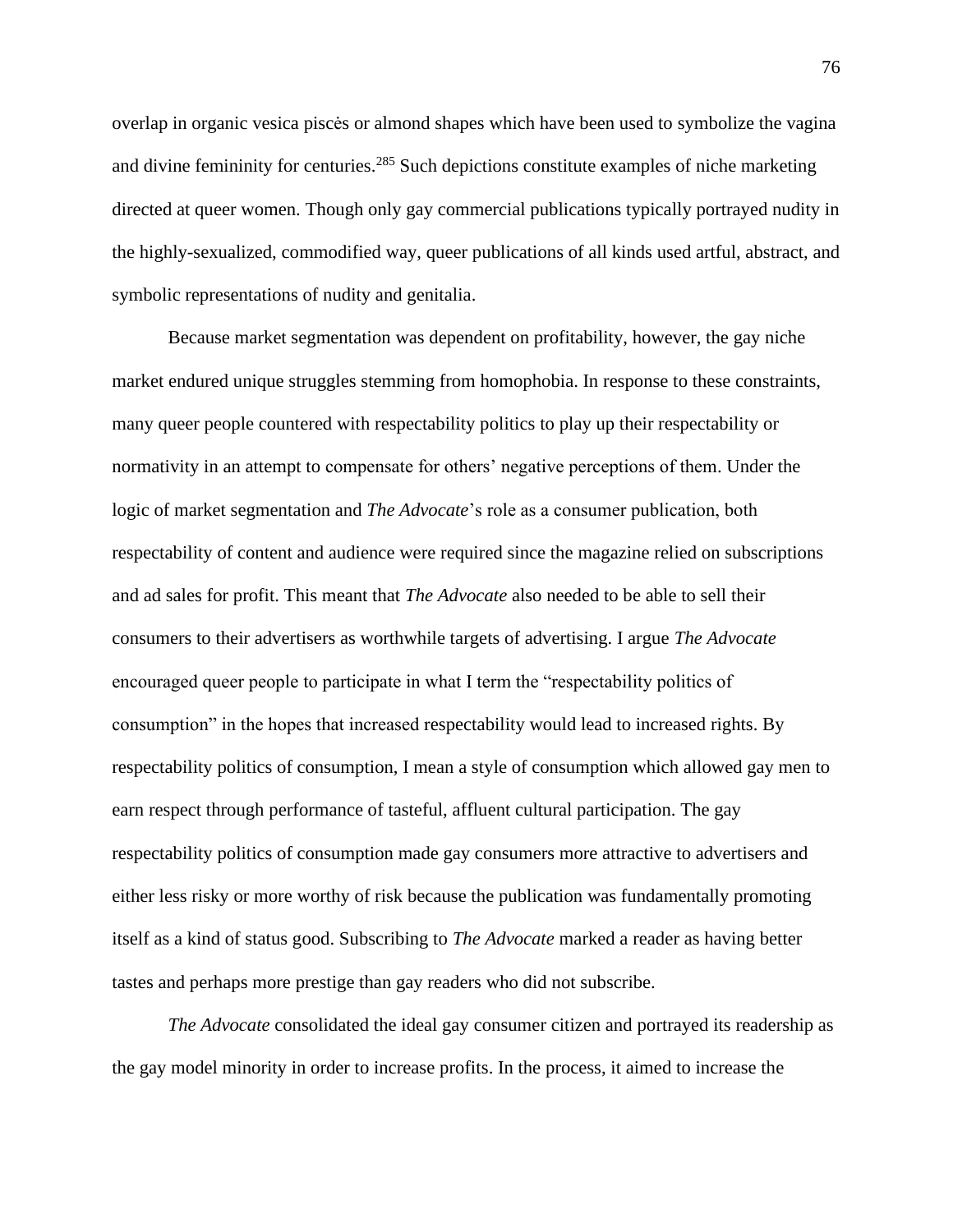respectability and decrease the risk associated with gay consumers. Thus, *The Advocate* constructed a very specific type of model minority, which I term the "gay model market." The gay model market is a model minority under capitalism which is valued for its viability as an attractive or lucrative market for advertisers. Fundamentally, the gay model minority is characterized by consumeristic, hedonistic, and individualistic characteristics making the group an ideal market and shaping white gay men, in particular.

## **The Gay Model Market: Hedonism, Consumption, and Individualism**

*The Advocate* powerfully interpellated gay-identifying men to exhibit specific traits and behaviors and exist in particular ways which were the behaviors of the ideal gay consumercitizen. In an attempt to satisfy their profit goals, *The Advocate* played up its audience's behaviors of gay consumerism that would make them attractive to advertisers. *The Advocate* demanded these behaviors and interpellated readers as gay consumers as a unique group of consumers with its own interests and tastes. *The Advocate*'s interpellated its collective readership as what I call a gay model market, by which I mean a model minority in a capitalistic society, a group of individualistic consumers. More specifically, *The Advocate* encouraged values and behaviors such as hedonism, consumerism, and individualism which were aspects of the only acceptable form of gay citizenship, ideal gay consumer-citizenship. I argue *The Advocate* focused so centrally on hedonism, consumerism, and individualism because the behaviors associated with these traits could stimulate the publication's financial success. Individualism as a Model Market Value in *The Advocate*

*The Advocate* interpellated their readers as a model market of individualistic consumers. The focus on individualism promoted an inability to think about or behave mindfully of a largescale community. Individualism was often recommended in the paper even as it called for unity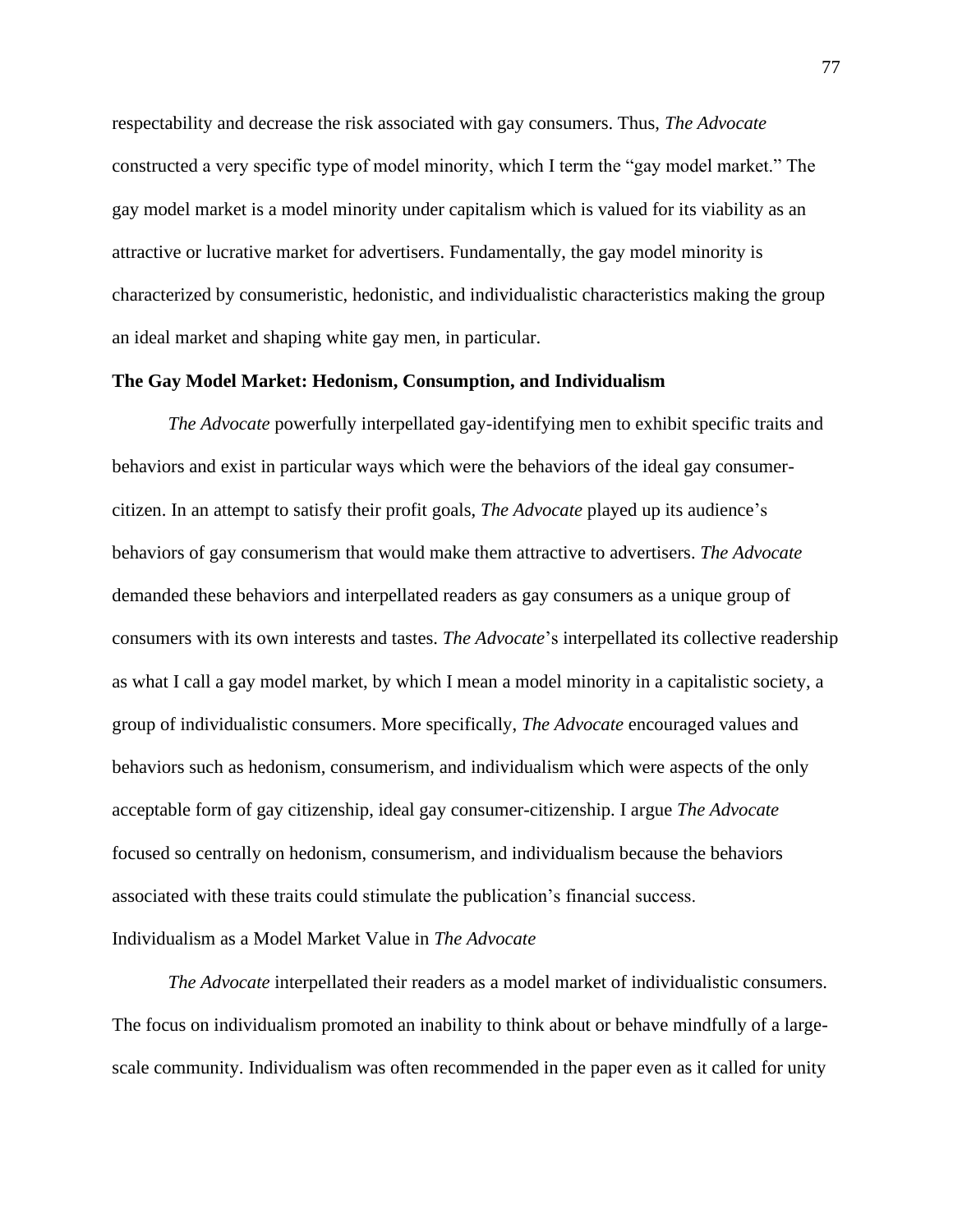and community engagement. This individualism primarily helped to encourage gay men who were or aspired to be part of the professional class. *The Advocate*'s individualism takes a few forms: individualistic competition, lack of community involvement, lack of political participation, and individual upward mobility as a substitute or step towards acceptance.

*The Advocate* encouraged its readers' desires and efforts toward individualism in the form of upward mobility. *The Advocate* encouraged upward mobility by consistently focusing on and placing value on authorities and people in specialized professional careers. While this was not a direct call to readers to join or aspire to those professions, other types of content supported the goal of upward mobility. Editorials and letters to editors often focused on individual financial success stories which helped reinforce the value of these prestigious jobs. For example, one letter to the editor told the story of a disenfranchised former activist who decided to "stop trying to do good works and save the world; that it was time for me to save myself and a single homosexual instead."<sup>286</sup> In this letter, he also told other readers, "you can best serve the homosexual community by being a success yourself" and told them not to let their "inferiority complexes" hold them back.<sup>287</sup> This shows that the writer believed upward mobility was a replacement for activism and any focus on the well-being of other gay men. He also advocated for the freedom of self-employment because "Nobody ever fired their boss for being gay."<sup>288</sup> This letter-to-theeditor indicates that some readers internalized the desire for upward mobility and thought of it as a form of protection from homophobic discrimination.

Not surprisingly given the construction of gay model market, individual competition often centered on conflict between gay businesses and job candidates. Competitiveness among gay men in the job market has been linked to fear sexuality would limit opportunities for upward mobility, fear that one might have to choose between being out and having a successful career,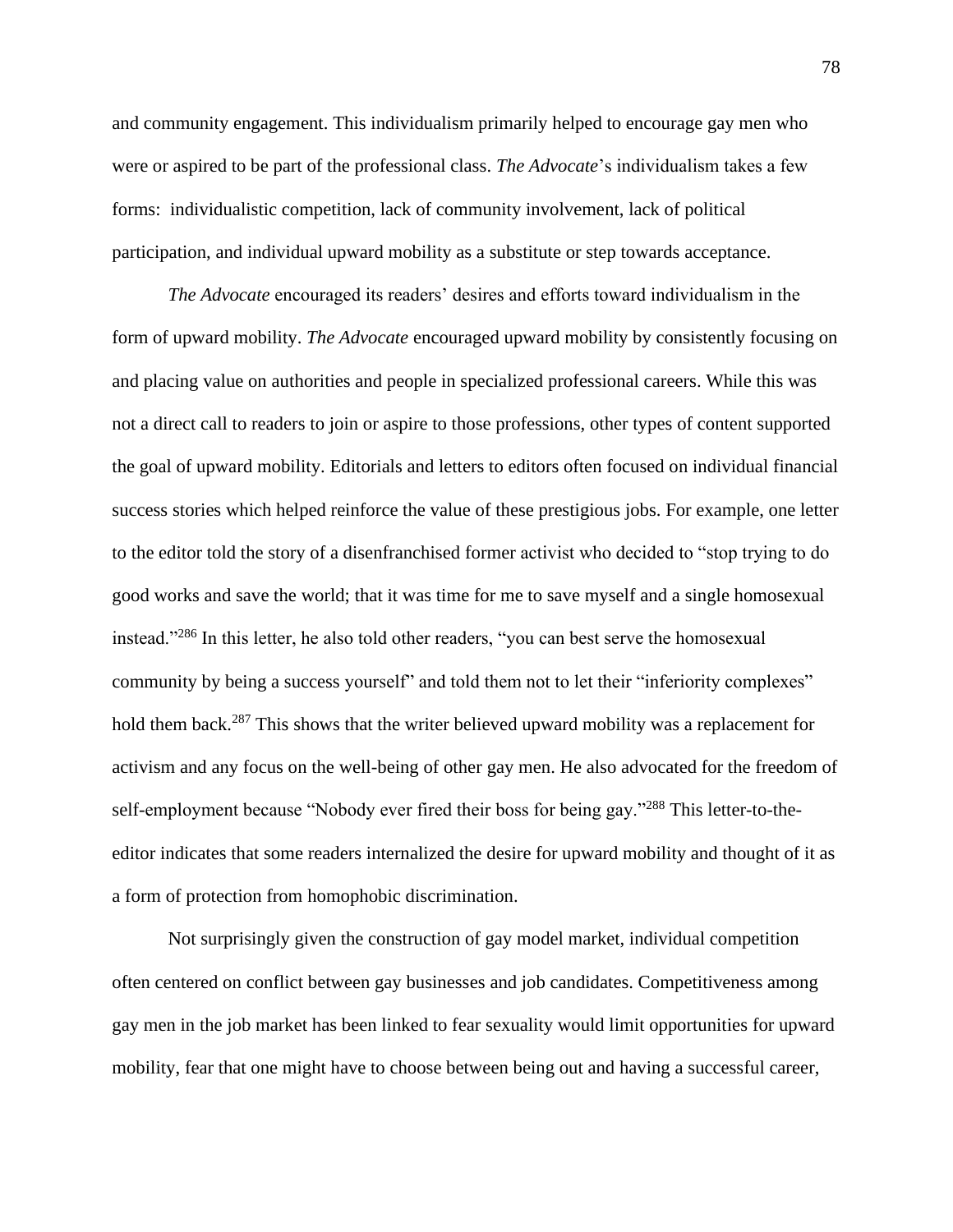and hope that career success could help "compensate for parental and social disappointment about being gay, where the pressure to be 'good' had a galvanizing effect on their career aspirations."<sup>289</sup> One representative example of economic competition is an article sub-titled "Work -- But Don't Make Money," which critiqued a recent debate about whether gay organizations should make a profit. In this article, *The Advocate* argued outrage about gay organizations' profits was absurd. Additionally, the article argued that gay advocates and organizational leaders deserved to earn a profit in return for their work. Furthermore, this article argued concerns about profits were something loyal consumers should tolerate so that gay people could succeed. This suggests that tolerating financial inequality and organizational profits was the duty of less financially fortunate gay men. It also suggests that, although gay men should expect to compete with one another, they should also support other gay men's endeavors and wealth accumulation.

An example addressed more in terms of exclusion and misogyny in Chapter One, demonstrates competition among subaltern social groups within society at large. This editorial in the first official issue of *The Advocate* demands "If we talk of equal rights, then let's get down to the BVD's [i.e. underwear] of it." This meant the editor wanted to break down the underlying issues in regard to fights for equal rights for women and/or gay men.<sup>290</sup> This implies that one group's fight for "equal rights" can impede or otherwise harm another group's fight for their own "equal rights." This editorial further exemplifies this type of individual competition while also relating back to the last characteristics of individual competition in the workforce. The author complains about women competing in the job market: "If she can compete for my job, she can stand on the bus when I get the seat first."<sup>291</sup> This quote demonstrates a negative emotional response to women entering and/or competing within the job market, excusing and perhaps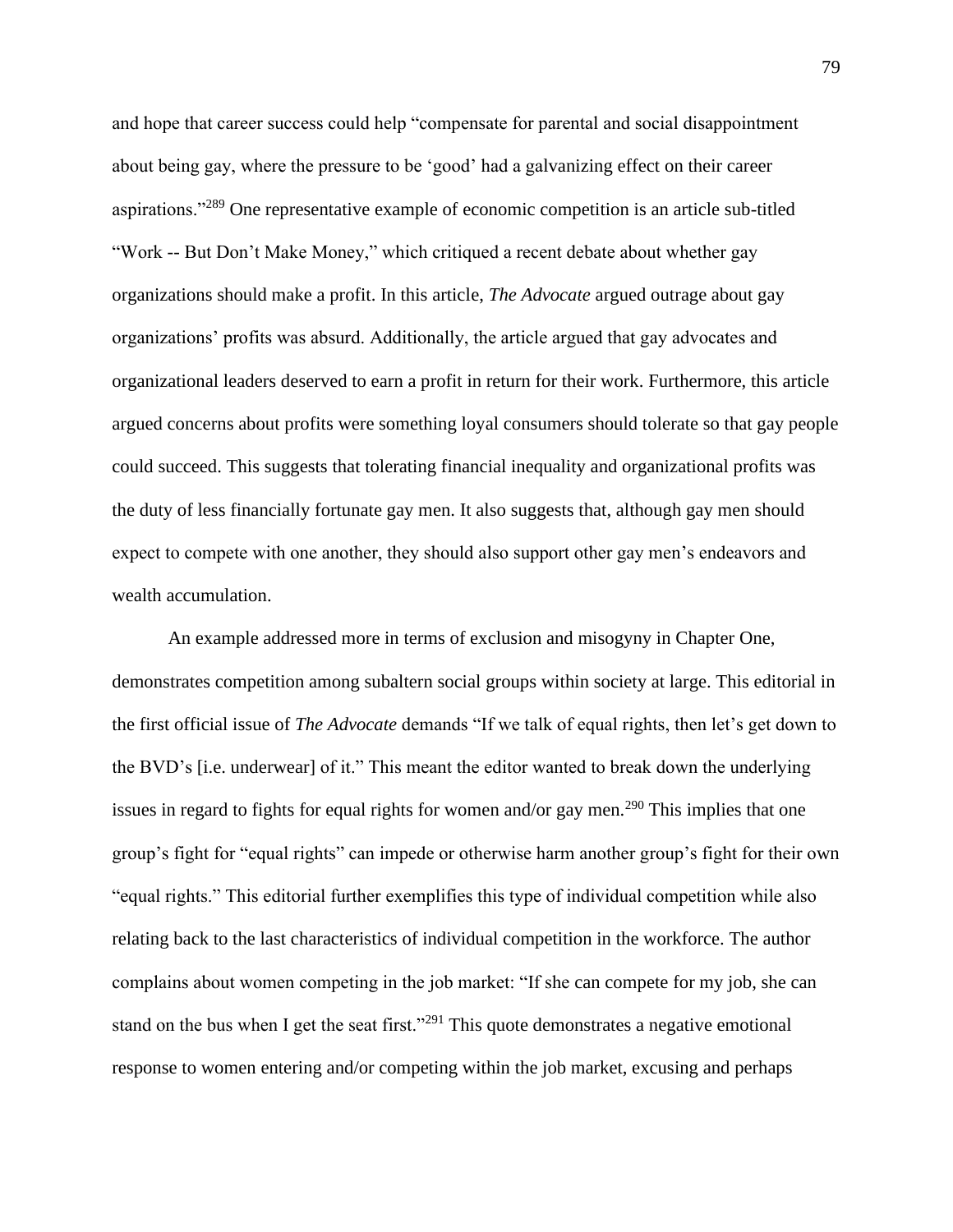encouraging misogyny against women as a reasonable consequence of their employment. This suggests men's entitlement to an apparently limited number of jobs as well as a limited number of bus seats. It also suggests that if women want rights, they should abandon their (assumed) expectations of civility from men. This attitude demands compromise from the competition (i.e. women) in order to earn or deserve their right to compete with gay men.

Themes of competitive individualism were also salient in discussions of the gay sexual marketplace. The aforementioned editorial goes on to demonstrate animosity towards women as competitors for male attention and sex as based on the presumptions that women are sexually interested in men and that men are interested in women. It states, "If she can boast her plastic mini skirt and gold pumps, I can sport my leather pants" … "If she can tempt by carefully planning her wardrobe… so can I."<sup>292</sup> Notably, this editorial uses first-person and third-person singular language which emphasizes the author's individualized perspective on these types of competition. Additionally, the combination of first-person and third-person encourages a sort of "me vs. her" or, more broadly, a "us vs. them" mentality in which the "us" is a group of highly individualized readers and "them" is a group of broadly generalized women who dress sexily, dress carefully, want a job, desire or fight for women's rights, and expect chivalry, respect, or politeness.

Sexual competition was also common and blatant within *The Advocate* in the Trader Dick's classifieds section. A direct, literal representation of sexual competition can be found in *The Advocate*'s yearly Groovy Guy competition which was basically a sexy beauty pageant and body building contest which soon grew into a large social event and became a common, trendy type of event in bars and businesses all across the country.<sup>293</sup> This indicates another layer of competition between publications and businesses which stole or borrowed successful tactics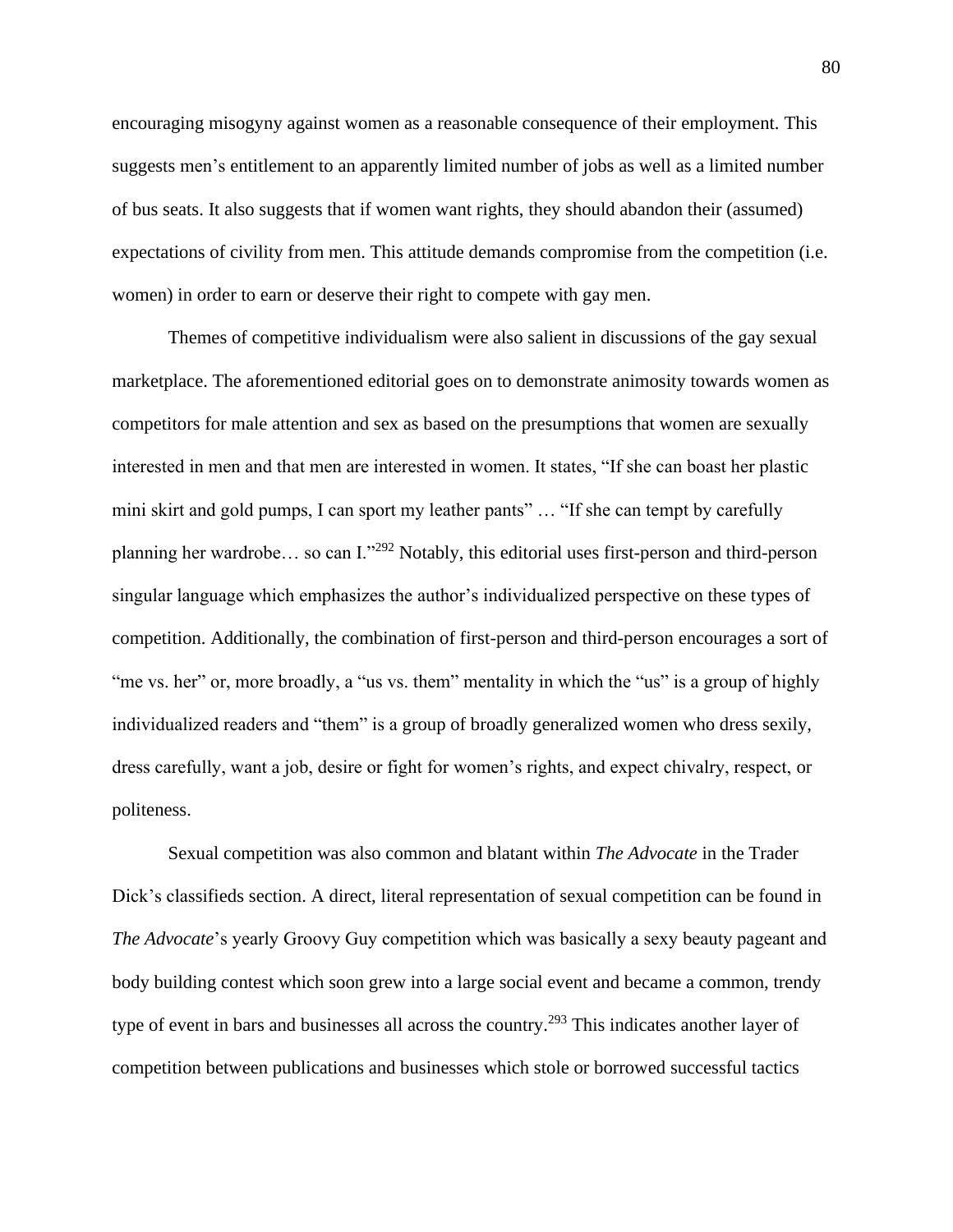from one another to try to increase their own market share. Though *The Advocate* encouraged support of other gay businesses, it never supported anything that was a threat to the publication of its market share. Therefore, while it fostered support it also withheld support from some gay businesses, particularly other gay publications.

Comparatively, this competition was not found in many lesbian publications during this time—in fact, some even denounced competitiveness as an impediment to change. The *Kansas City Women's Liberation Union's Newsletter,* included a "Statement of Principles" stating "We are committed to working for a radically different society which emphasizes collective efforts toward the common good rather than competitiveness."<sup>294</sup> This emphasis on the "collective" and corresponding rejection of competition was fairly typical of many lesbian publications. The popularity of these polar opposite messages within each respective queer community.

This absence of community-centered content was especially obvious in comparison to lesbian and/or organizational publications. Lesbian publications such as *Women and Women as Women* suggested team sports like softball leagues and opened a potential line of communication among readers either via phone or in person. The blurb accompanying one call for softball players suggested interested parties "call Debbie; anytime" telling readers to call any time for more information.<sup>295</sup> The informality and constant availability from the team leader contrasts sharply with the professionalism in the rare organizational blurbs in *The Advocate*. Some of the group activities *Women and Women as Women* promoted were more formal and potentially sensual or romantic such as at the "A 'CELEBRATION'[:] Gala Spaghetti Dinner-Benefit" where women were invited to come "Bathe your body in noodles."<sup>296</sup> Other events offered even more substantial benefits such as the "Drop-In Center for Women" which offered opportunities to discuss "LAWYERS, DOCTORS, ABORTIONS, DAYCARE, WELFARE, COUNSELING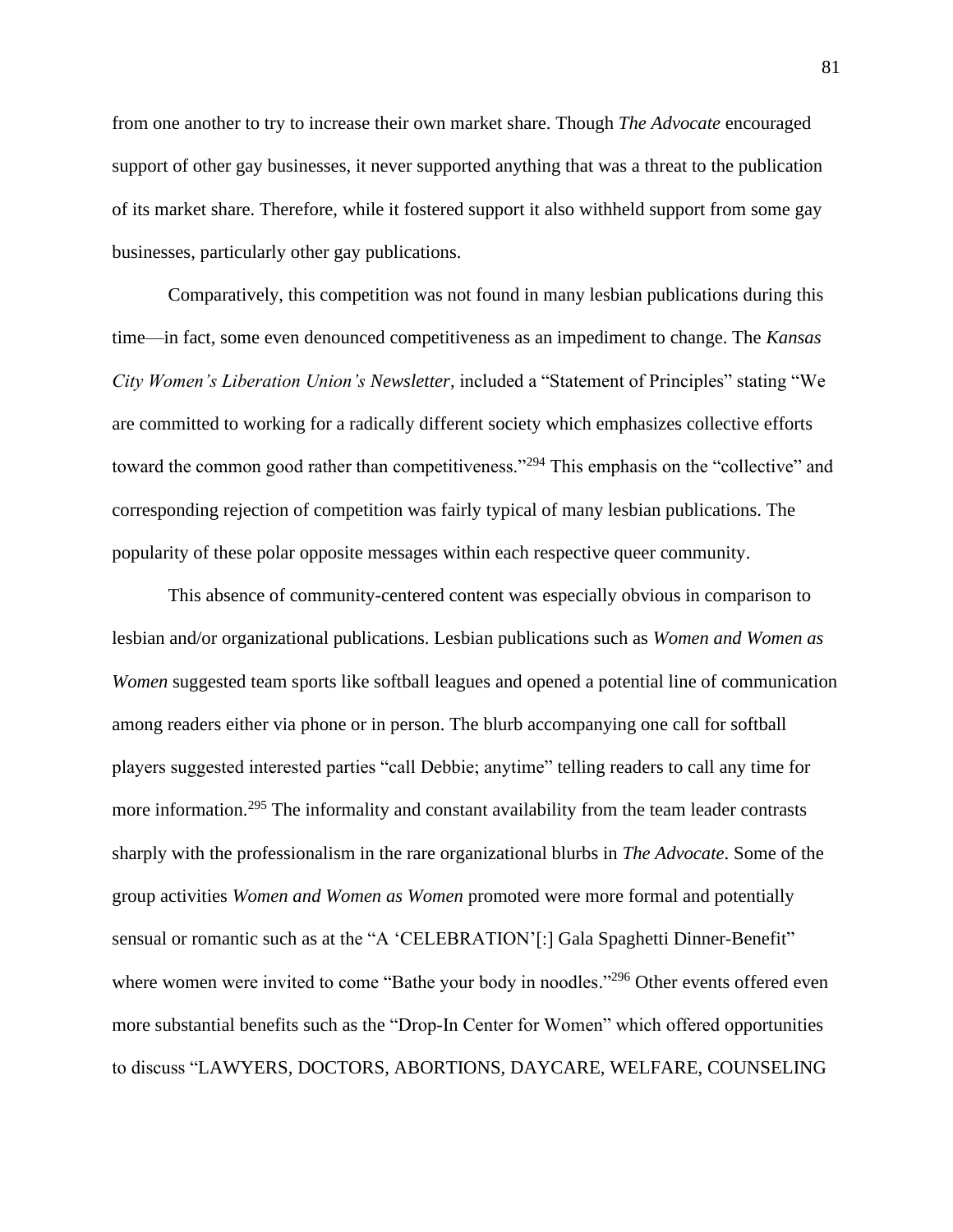or anything that's on your mind. JUST COME BY."<sup>297</sup> *Women and Women as Women*  encouraged active participation in the creation of the publication through engagement opportunities such as "Strategy Meeting" and "voting on organizational procedures and leaders. Your participation is welcomed."<sup>298</sup> Another lesbian publication called *Lesbian Connections* acted as a print-based social media through its "Contact Dykes" section which allowed lesbian readers to add their name to the published list if they wanted to be contacted for information on their area or were willing to let other lesbians visit.<sup>299</sup> No matter how these lesbians used the service, it likely gave them a sense of community and reduced the feeling of isolation many women faced.

*The Advocate* voiced concerns about lack of positive community, arguing gay men in these organizations should stop being "individual egoists" and stop intergroup fighting, "backbiting," "strife and downright bitchiness."<sup>300</sup> In this editorial, the editors asked vaguely for unity as it had done a few times before and continued to do in response to negative feedback about homophile organizations. An early editorial said, "Once again we urge the mature and responsible leaders of the homophile community to unite... Let's stop blaming the typical homosexual for not joining our organizations. We actually have only ourselves to blame. When we have something to offer them, they'll join in droves. Gay Power may be a joke to some, but Gay Chaos is a catastrophe for all of us."<sup>301</sup> The focus on "unity" mostly meant agreeance and passivity or deference. For example, one article detailing a meeting between LA police and leaders of nine gay groups happily reports that "The meeting was polite, relaxed, and pleasant. The homosexual leaders did not disagree among themselves<sup>"302</sup> although the police officers were somewhat unsatisfactory in their responses. This editorial was paired with a comic on the same page captioned "IN A FAMILY SQUABBLE -- IT'S THE CHILDREN WHO SUFFER."303 In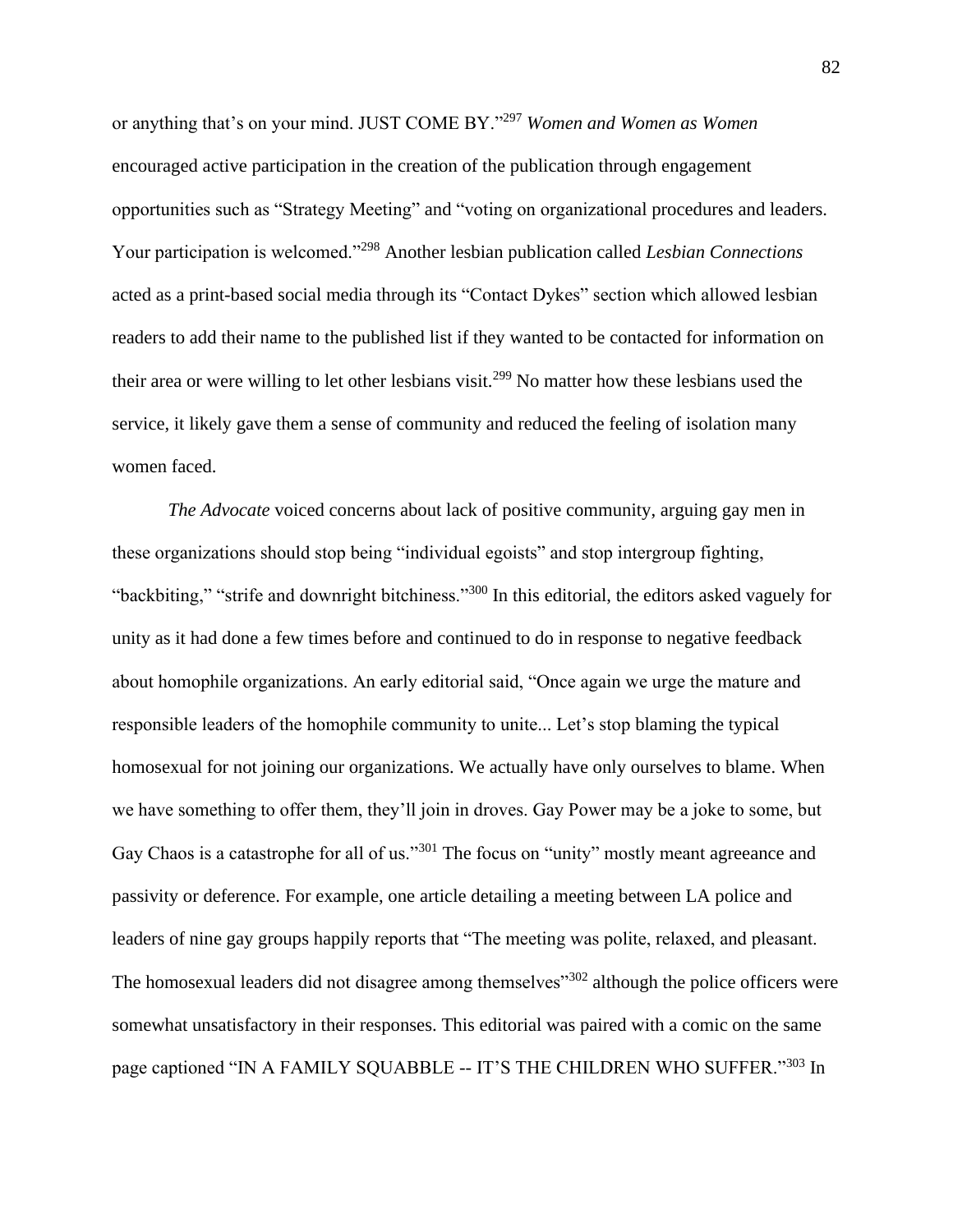the frame, two heterosexual parents each labeled "L.A. Homophile Organization" yell seemingly at the child labeled "The Homosexual."<sup>304</sup> The Homosexual leans backward and away with their eyes slanted and chin jutting out in a posture that appears both displeased and defiant.<sup>305</sup> This is likely meant to represent the warring homosexual organizations blaming homosexuals for not wanting to get involved.

Comparatively, lesbian publications tended to critique those outside the community and call for readers to rely on one another. For example, in the *Newsletter of the Kansas City Women's Liberation Union*, a poem suggested community support rather than professional mental health services: "Sisters together - / Supporting and guiding. / Why need we the Authoritarian Rule / of society's Mental Health services? / We are together - / Women helping Women to become strong, whole people. / We are tired of being ripped off and kept in our roles / by a society which itself does not know what it means / To Be Human." … "Let us turn to each other / in a true sense of SISTERHOOD !!!"306

Related to the lack of community, *The Advocate* also did not call readers to get involved in political organizations. These trends were less common in many other gay publications, particularly organizational, local, and/or lesbian publications. For example, almost all content in the organizational, midwestern paper *The Phoenix: Midwest Homophile Voice* was political and community-focused. It often related to joining or otherwise supporting organizations, following political discourse and events related to gay issues, and getting involved with activism, legal funds, and coalitional work. This approach starkly contrasts with organizational publications which were often only one service provided by an organization. This theme also contrasts sharply with lesbian and organizational publications such as *Lesbian Connections*, which was defined by its communal, egalitarian style of communication and was also known for its political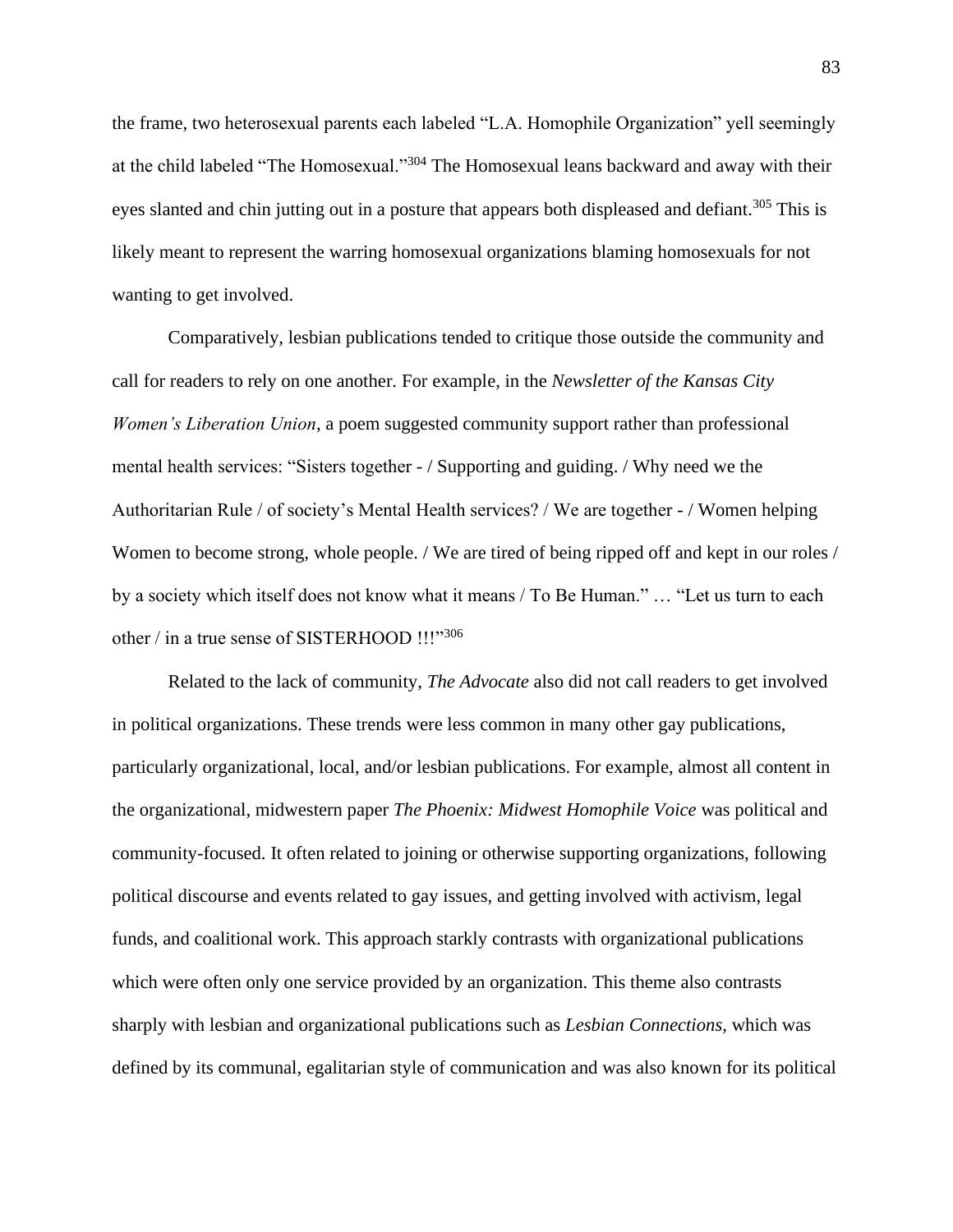lesbianism and its encouragement of readers to get involved in a range of political fights including civil rights, women's liberation, and environmentalism.

Part of *The Advocate*'s reservation to call for specifics on organizational engagement likely stemmed from the staffs' relative lack of connections to organizations. In an editorial titled "Unity and Action, The Saving Grace," the editors admitted the staff themselves were "all relative newcomers to the 'organized' gay scene. None of us can boast of more than two years as a member of any homophile organization."<sup>307</sup> This highlights that, though the publication initially started as an organizational newsletter, it had quickly became a wholly consumer publication with little connection to gay organizations. While *The Advocate*'s encouragement of individualism contrasted with organizational and lesbian publications, so did its focus on hedonism and respectability.

#### Hedonism and Respectability Politics

*The Advocate* was defined by a spirit of hedonistic sexual content. Hedonistic content was most prevalent until the late 1970s when its second publisher, David B. Goodstein, reduced this content.<sup>308</sup> While other scholars such as Sender have critiqued *The Advocate*'s later move toward desexualizing content, this chapter examines how this sexualized content was always in conversation with conservative respectability politics, fostering consumerism and individualism.

Sexualized content proliferated the pages of the publication, so that *The Advocate* popularized a sexed-up image of the gay lifestyle in which the ideal gay consumer-citizen participated. Almost all pages in every issue had sexual content in some form: sexy ads, news articles about public sex, editorials about aspects of sexual culture, sexual references or innuendos sprinkled into otherwise non-sexual content, sexual slang, comics with jokes about sex, or reviews of gay adult films. For instance, many advertisement's for businesses which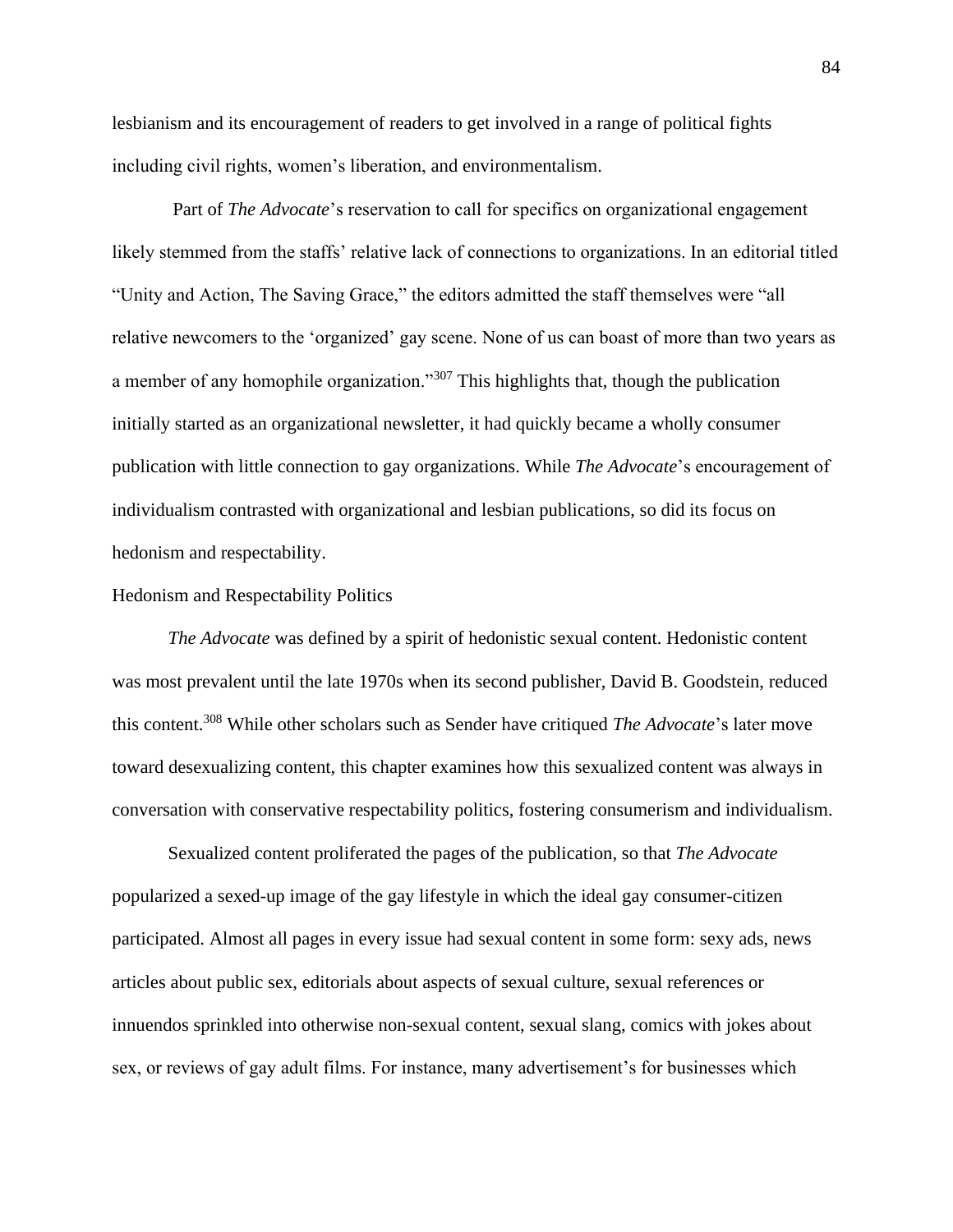would not normally be considered sexy or sexual featured sexy advertisements. One example of this is an advertisement for aquarium accessories featuring a muscular naked man looking through a fish tank in the foreground.<sup>309</sup> Another example of sexualized content was the comics in *The Advocate* which were often raunchy, such as one depicting a pair of young men getting caught by one of their parents while having sex, to which the mother figure tells her husband "OH COOL IT, HARRY. AT LEAST SONNY WON'T GET PREGNANT LIKE HIS SISTER."<sup>310</sup> This comic shows how *The Advocate's* humorous content was typically lighthearted and casual and frequently focused on sex and sexual norms.

*The Advocate* also promoted hedonism as an aspect of gay liberation and social progress. For example, in a set of blurbs about recent gay films, "The Current Crop," author Bart Cody praises a recent film for its representational "breakthroughs" of showing "open cruising, boys kissing, vice raids, and ... some of the least inhibited dialogue ever put on a soundtrack."<sup>311</sup> This quote demonstrates the explicitness in some of these films as well as the author's positive reception of it. This arts column suggested that readers view these films and appreciate their sexual explicitness, thus directly encouraging readers to embrace such content which similarly filled the pages of *The Advocate*. This further supported the financial goals of the publication by encouraging readers to associate the product with sex and enjoyment.

Other content in *The Advocate* sexualized content which was not inherently or necessarily sexual. For example, one advertisement for HOME DECORATOR'S Thrift Shop which featured a lean, muscular man in tight fitting clothes holding a tape measure from his pelvis to the top of a curtain rod nearby with the caption, "You can use your tape measure for draperies too!"<sup>312</sup> These examples show that most content in *The Advocate* was either inherently sexual or was sexualized to match with the rest of the content. Another example of sexualized serious content, is a short-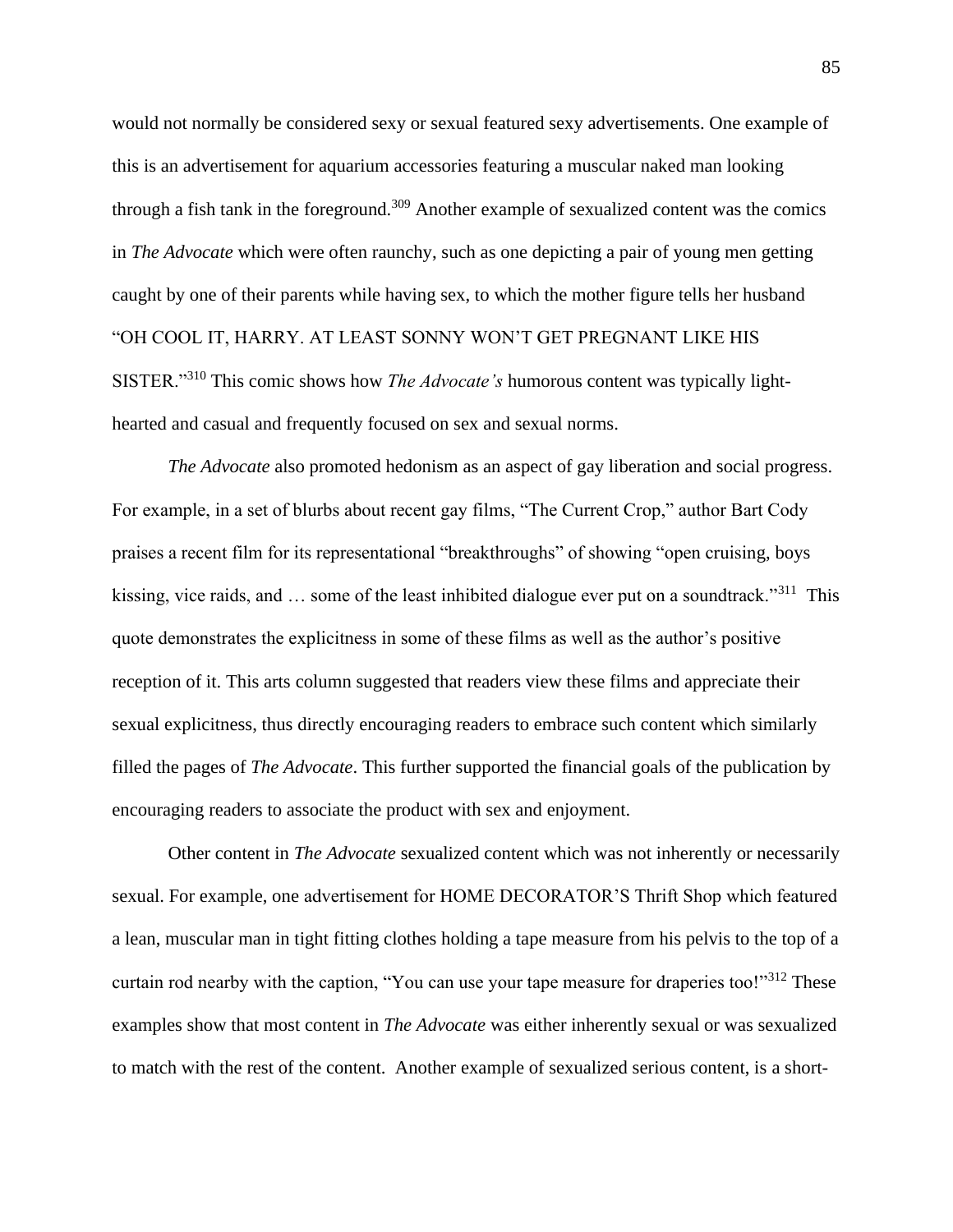lived column titled "Lays of the Land" which detailed sex laws across the U.S. The seriousness of this content was somewhat diminished by the title which referenced sexual tourism along with the graphic of a diamond-shaped traffic sign similar to a "ROADWORK AHEAD" or "SLOW[:] CHILDREN AT PLAY" sign which instead stated "SLOW[:] ADULTS PLAYING."<sup>313</sup> These examples show how even mundane tasks and deadly serious information were sexualized for readers' consumption. This sexualization was used to make tasks like decorating more exciting and information about homophobic laws easier to for readers to digest more enjoyably. These uses of sexualized content show the range of uses of sexualization and a few ways *The Advocate* used sexualization to make its content and the gay lifestyle more appealing.

The sexual content found in *The Advocate* was somewhat typical of gay male consumer publications though other gay publications often had less sexual content, indicating that *The Advocate*'s construction of the ideal gay consumer-citizen was significantly more sexualized and primed for more sexual consumption. One type of sexual content found in these other publications, was comics such as those found in *The Phoenix: Midwest Homophile Voice*, which was published from 1966-1972. One particularly similar example in *The Phoenix: Midwest Homophile Voice* was a comic depicting a superior chastising a member of the armed forces for lubricating his rifle with KY Jelly again.<sup>314</sup> This content was similar to some comics in *The Advocate* including similar comics, indicating that this sort of sexual content was relatively normal for gay publications at this time. Another couple of examples demonstrating this similarity of content can be found in *Gay Liberator*, a newsletter which had more sporadic sexual content. In an issue from March 1970, two random pull-quotes not connected to any other content read: "POSTER SEEN AT PEACE RALLY ------ PULL OUT DICK" and "From Playboy: There were 365 days in 69, how many times did you?"<sup>315</sup> These quotes were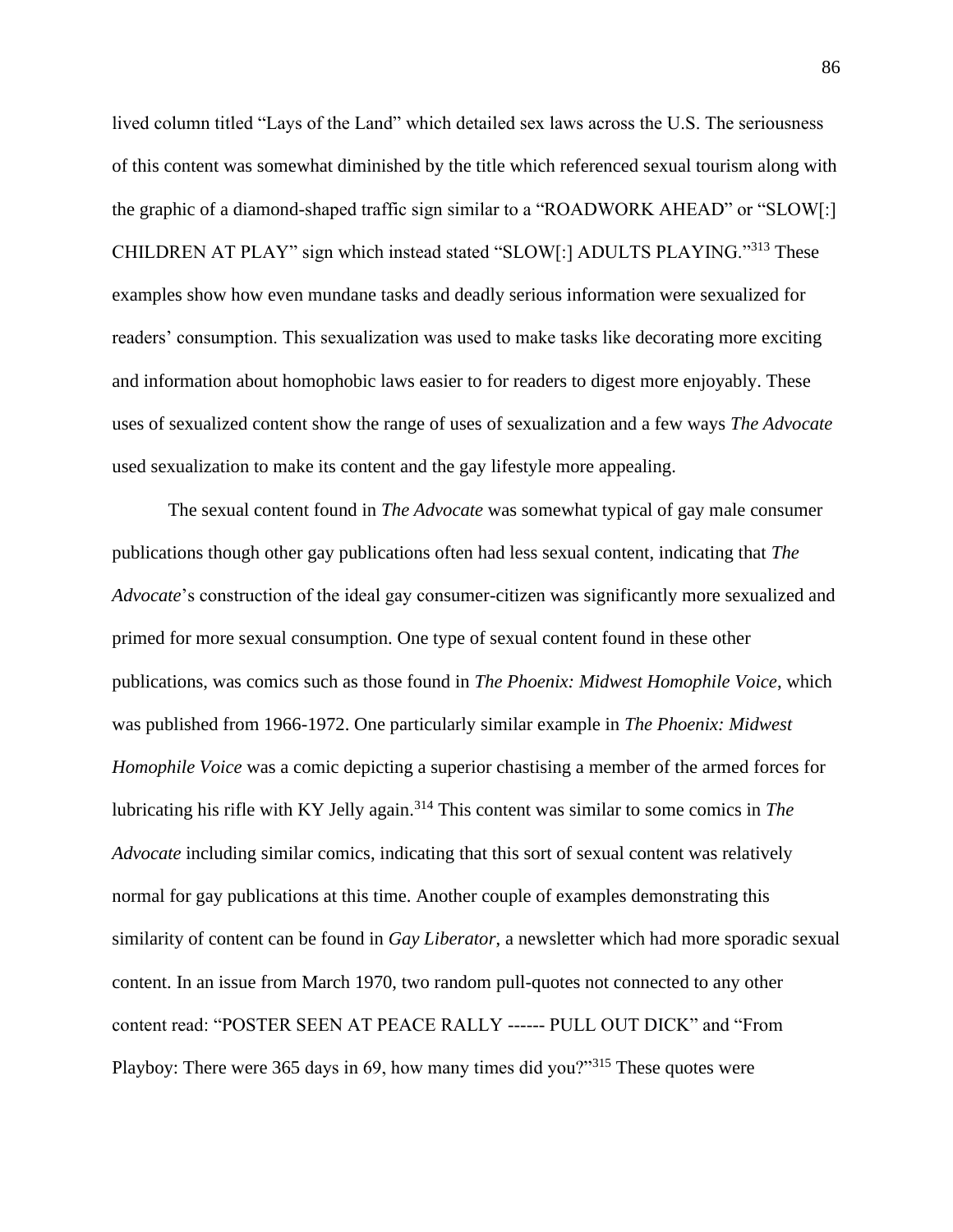surrounded by no other sexual content, which contrasts starkly with content of *The Advocate* in which the majority of most pages were sexual in content. These examples demonstrate both the commonness of sexual content in gay publications as well as the more minimal, scattered nature of sexual content in other gay publications in comparison. By decentralizing sex and sexy content, these publications were able to give more space to other content and goals such as news, community-building, activism, education, self-help, advice, etc.

The comparative lack of sexual content in lesbian organizational publications highlights how *The Advocate* uniquely centered hedonism and taught readers to focus on material and sexual consumption as some of the few acceptable behaviors of an ideal gay consumer-citizen. Organizational publications often contained higher saturations of content about news, activism, information, and creative collaboration and contributions from and between readers or organizational members. For example, *Lesbian Connections* produced a range of self-help content including how to build furniture so you never need to hire a male carpenter again, how to inseminate at home with a turkey baster, how to change a flat tire, and advice on whether lesbians can be friends with one another.<sup>316</sup> Many of these publications had only a few to several sexy ads or announcements about gay bars and events.<sup>317</sup>

Other queer publications discussed sex more romantically or idyllically than *The Advocate*'s commodified portrayals of sex. Lesbian and queer feminine publications often discussed sex as dependent on romance and treated all sexual content in a romanticized and idealized way. For example, one later lesbian publication, *Coming Out: A Newsletter By, For, and About Lesbians*, included a short untitled creative writing piece which stated,

I was gently awakened by warm familiar fingers on my bare breast, accompanied by a rising sensuous feeling in the core of my being. I rolled over to see the beautiful sparkling eyes and smile of my friend and lover. Her eyes told me exactly what she wanted…tenderly… gently… Her wanting lips…gently sucking and teasing. Our moans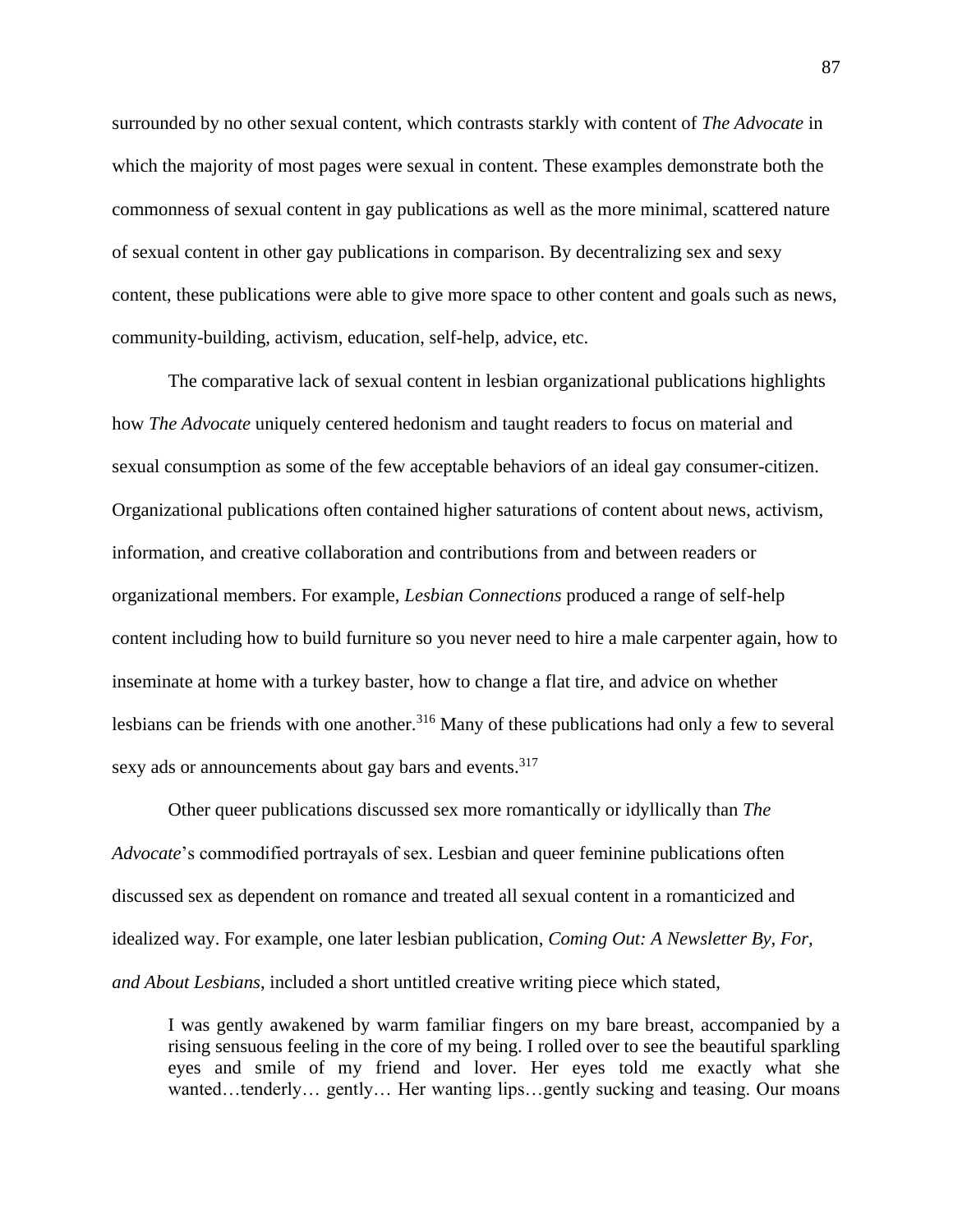were harmonious. My legs automatically separated inviting her in… The sensual sensation it sent through my body was delightful. I knew what was to follow…<sup>318</sup>

Here we see the lovesick, saccharine, and sensual qualities of sexual content found in many lesbian publications.

Some sexual content in lesbian publications attached shame to sexuality and promiscuity, indicating a desire for respectability as well as a political understanding of sex. The author of one poem in the *Newsletter of Kansas City Women's Liberation Union* lamented having had 12 sexual partners in 6 years, each for about 6 months monogamously and with periods of no sexual relations.<sup>319</sup> Vowing to be better and "retire" from short-term serial monogamy, the author stated "I am determined to be sexual only / With lesbian feminists who know where they're at / Or possibly, in an emergency, / Feminists I have known for a long time / Whose respect for me and my life / I can trust."<sup>320</sup> This example also shows how lesbian discourse on sexuality was often more political and cognizant of the political nature of sex. It also references the idea of political lesbianism or the idea of lesbianism as feminist political choice, an idea which contrasts with *The Advocate*'s preference for essentialist understandings of homosexuality included analogizing sexuality with race. These examples show how other publications offered other, less hedonistic, superficial ways of presenting sexual content and ways for their readers to consume sexual content differently. These sort of lesbian citizenship behaviors benefited members of the publications' readership first and foremost, while *The Advocate*'s citizenship behaviors around sexual content and consumption primarily benefited the publication and its advertisers. These examples highlight *The Advocate*'s relative lack of engagement with more emotional, romantic, and sensual aspects of sex, as the publication often prioritized raunchier and objectifying sexual content.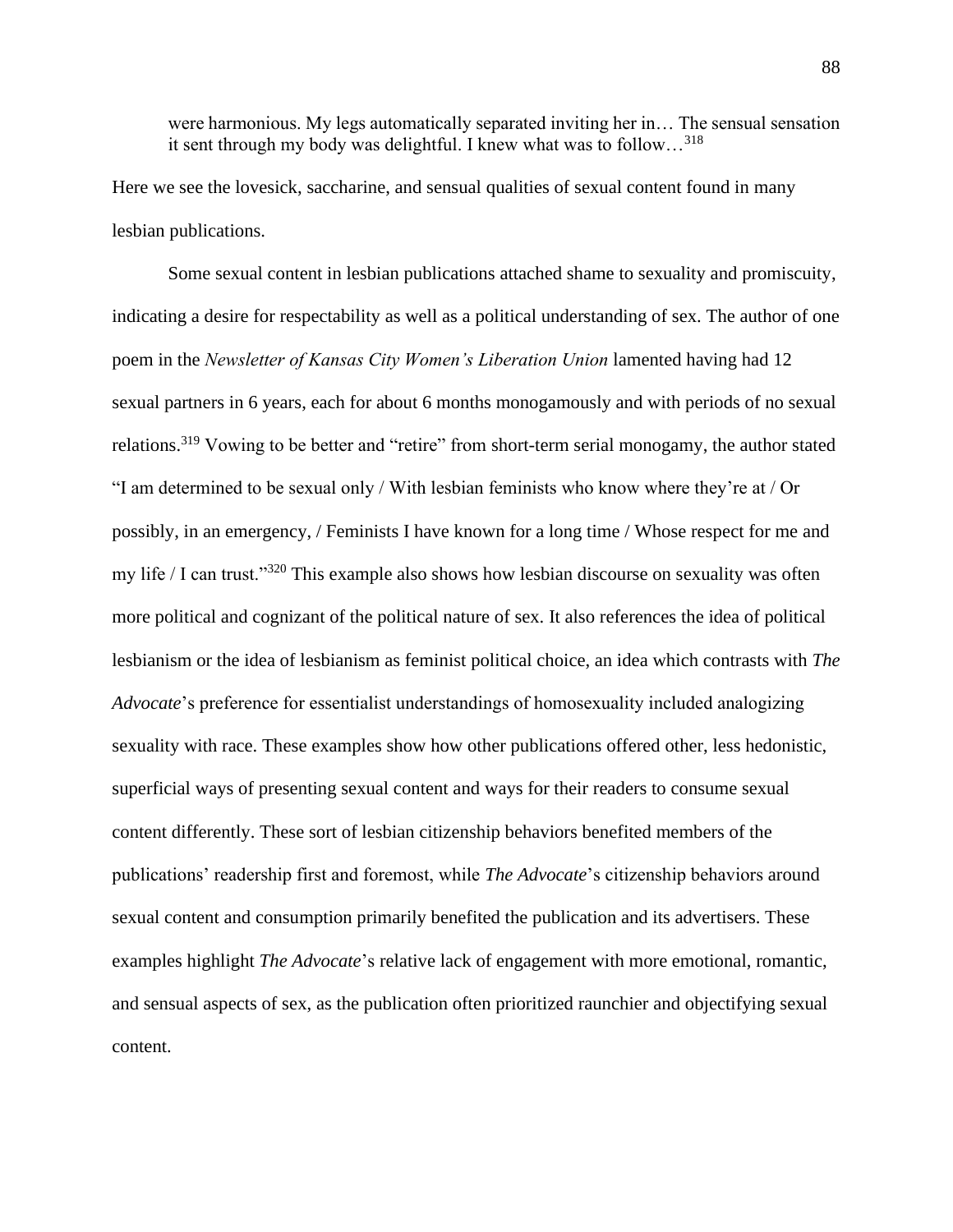*The Advocate* commodified sexual content to play up the attractiveness of the publication and the gay lifestyle. In an editorial, the editors of *The Advocate* argued that sexual content and events encouraged reluctant and/or closeted gay men to join in on the fun and argued this content boosted morale: "Underneath the laughter and gayety [sic] that is visible, we hope that other homosexuals, like ourselves, feel a sense of dignity and pride."<sup>321</sup> The editors of *The Advocate* believed that sexy content like that which surrounded the iconic "Groovy Guy Contest," community dances, bars, and awards ceremonies was engaging for their readers and thus good for readers as well as the publication.<sup>322</sup> The sexy, fun fluff-pieces and erotic ads in *The Advocate* make it visually appealing, even enticing. Additionally, such content provided relief from other heavier content on police violence and coverage of hostile outside authorities. One of the least substantial types of sexual visual content was sexy cover photos which were often pulled from stories from within the issue. For example, one cover depicts two photos of attractive white men.<sup>323</sup> The first is a screen grab or promotional photo from a gay erotic film discussed very briefly within a theatre review.<sup>324</sup> In this shot, the naked young man pauses to looks over his shoulder expectantly as though he is waiting for someone to catch up to him as he climbs between two trees. The man's bare ass is the focal point of this picture because it glows compared to the rest of his more tanned body parts and it is accentuated by his pose with one leg lifted as if to climb a steep step. The second photo depicts the previous year's winner of the Groovy Guy contest. In the picture, the topless man with shiny, carefully styled hair crouches casually while seeming grinning up at the viewer. This cover presents two potentially attractive traits or personalities: the coy, haughty naked man and the shy-but-welcoming winner.

*The Advocate* also argued that hedonistic sexual content and sexual culture were the welldeserved rewards of progress or relief from activism. One editorial argued sexy content was a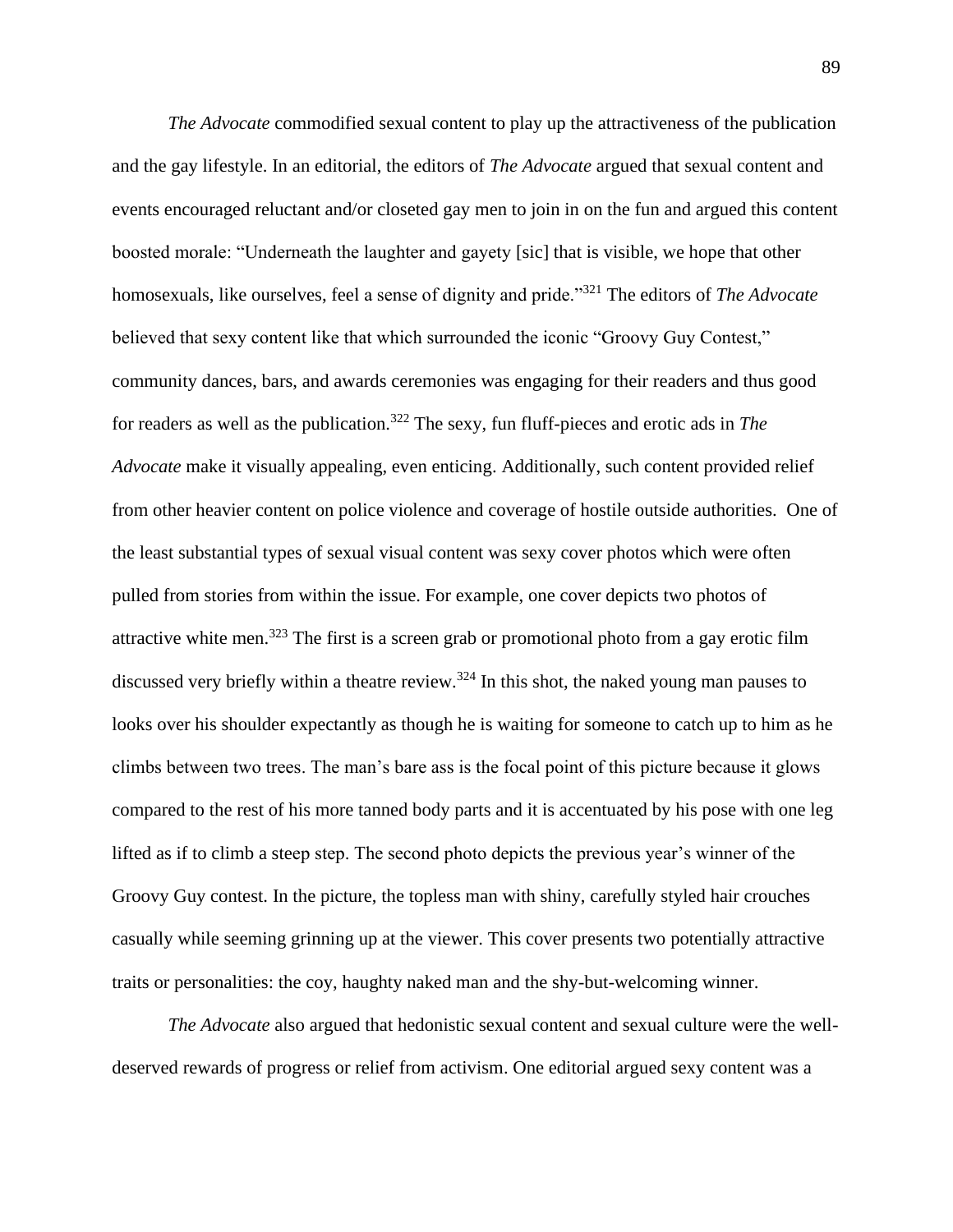source of gay escapism from routine and "the drudgery of more serious [activism or advocacy] work."<sup>325</sup> This piece argued "these events, [such as Groovy Guy Contests or dance parties,] held openly with ample publicity, are demonstrations in themselves that homosexuals have a right to enjoy these activities and that they can conduct themselves just as properly as heterosexuals (or even more so)."<sup>326</sup> The editorial refuted critiques that fun events and sexy content were "inconsequential," "superficial," "frivolous," "undignified," bad for "'image," and a "waste of energy and money that could be better spent trying to change the laws."<sup>327</sup> The editors professed a belief that sexual content was worthwhile and that gay men deserved to have fun.

Sexual liberation was always in tension with respectability politics, a tension which *The Advocate* contributed to on both ends of the spectrum. James Darsey argued the desire for respectability resulted from "fear of losing the rewards of good behavior…For [their] complicity with the rules…gays have been given the benediction of the liberal press." In one letter-to-theeditor, an author grumbled that homosexual attraction is almost always completely superficial to the point that "it is probably only right that we continue to be considered as immature and mentally arrested."<sup>328</sup> This example demonstrates the aspect of respectability politics centered around earning rewards or punishments for respectable or unrespectable behaviors.

*The Advocate*'s tension between sexual liberation and respectability often focused more around criticism it received about its sexual content rather than its overly political nature, as was more common with more politically engaged publications. In *The Advocate*, the tension between sexual liberation and respectability was most evident in editorials and letters-to-the-editor complaining that sexual content was unrespectable and therefor harmful to the community and movement. One editorial in 1969 exemplifies such critiques, contending that

it is about time that each and every one of us recognizes his responsibility to elevate the total community opinion. We will cease to be viewed as freaks when we stop behaving as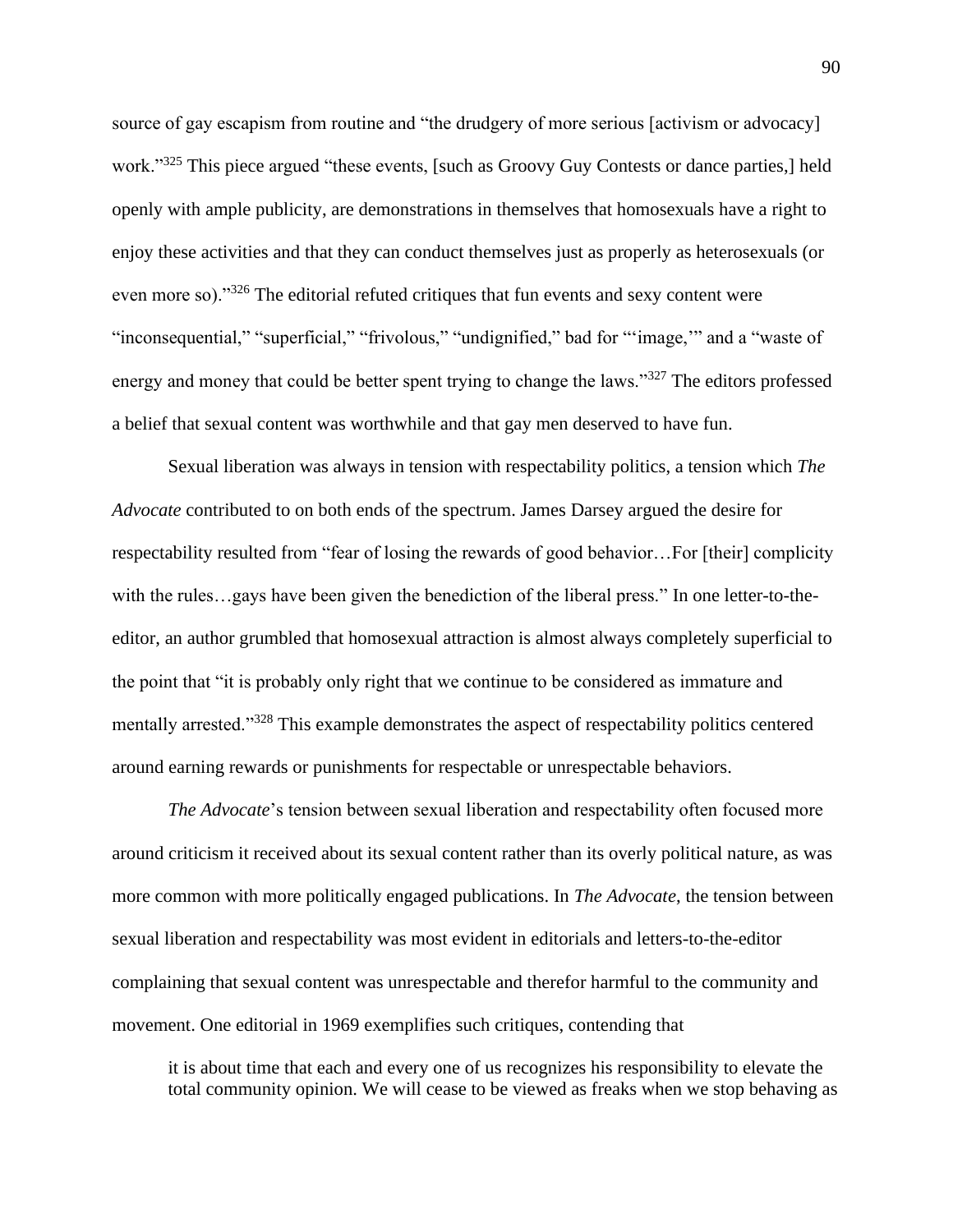though we are. With a little restraint, a lot more discrimination and a revision in our values, we might even gain respect—respect not just from the straight world, but for ourselves, which is infinitely more important.<sup>329</sup>

The author asked, "Must sex be our only axis? Can we honestly expect to assume a respected place when sex is our sole concern?"<sup>330</sup> This editorial shows how some believed sexual restraint was a requirement for earning respect. The author partially concedes that oppression is a somewhat viable excuse for what he considers radical sexuality but doubtfully asks "is it true justification for a full scale swing into hedonism that, once granted, will soon cease to yield pleasure?" Furthermore, he hoped this radical sexual liberation was just a stage in the movement but worries the movement will never reach a new stage without "reserve, dignity, and plain old class."<sup>331</sup> The author concludes by arguing gay men would at least be able to respect themselves more if they behaved less sexually, though he notably does not mention self-respect elsewhere in the editorial.<sup>332</sup> A similar editorial argued, "there needs to be a coming of age [of the homophile movement] by discerning individuals to produce stories, motion pictures and so forth with substance and artistic integrity that arouse other emotions and levels of consciousness than the purely sensual."<sup>333</sup> This kind of discussion emphasized the importance of a representational politics that moved beyond sexual pleasure and invited a different understanding of citizenship that removed sexuality from public life, despite the legal discrimination about sexuality at the time. This type of critique points to some readers' desire for more diverse content and media which was not only sexual, but also had other merits.

Despite critiques based on respectability politics, much content in *The Advocate* largely rejected the push for respectability as a barrier to sexual liberation and a sexually fulfilling gay lifestyle. Instead, the publication continued to center sexual satisfaction as a major component of the gay lifestyle and a major goal of the ideal gay consumer-citizen. The choice to ignore critiques based on respectability politics can be partially attributed to the way *The Advocate*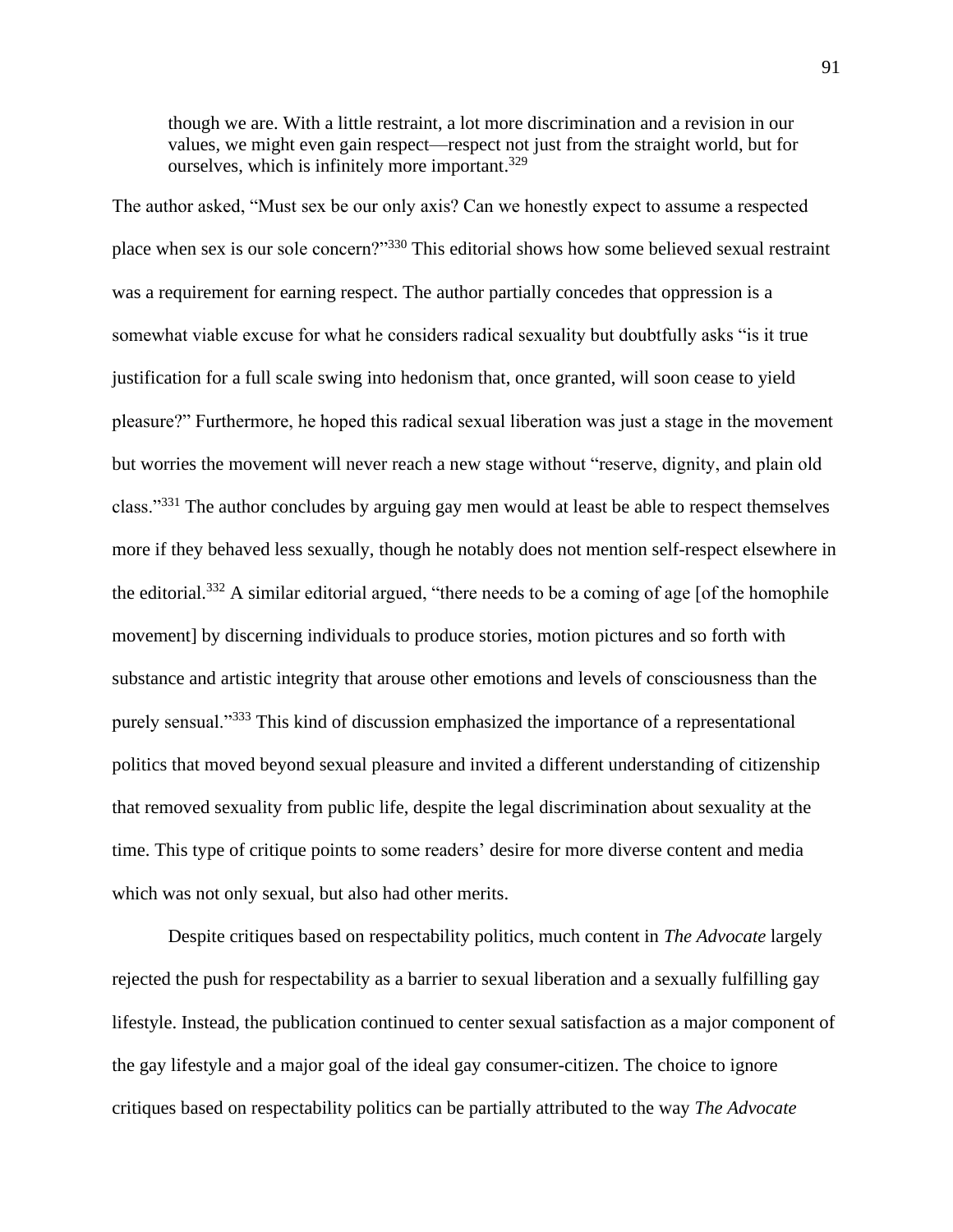profited from its sexual content and its depiction of a sexy gay lifestyle. While a shift towards more respectable or, in this case, less sexual content, may have pleased a segment of the publication's readers, but it would likely have resulted in the loss of other readers as well as some advertisers.

Hedonistic content in *The Advocate* resisted pushes for more respectable, heteronormative content. While these hedonistic leanings might be admirable for that reason, the high saturation of sexy content and feel-good lifestyle pieces reduced the available space for heavier, less enjoyable content such as news, politics, advice, and community-building. Even more importantly perhaps, the hedonistic content in *The Advocate* helped foster consumerism in the publication's readers. *The Advocate* articulated hedonism as a central behavioral tendency of the ideal gay consumer-citizen and capitalized on this ideal in order to profit off the publication's readership.

# Consumption as a Model Market Value in *The Advocate*

*The Advocate*'s ideal gay consumer-citizen's main form of political participation was consumption. With this consumption-centric understanding of citizenship, all consumptionrelated behaviors became forms of civic engagement. This focus on consumption detracted from gay people's ability to engage with politics, society, and the "community" in other ways. All other political behaviors took a backseat, despite many useful political tools/behaviors at gay men's disposal during this time.

*The Advocate* showed readers that consumption was the most important behavior associated with gay citizenship and offered consumption not only as a tool for satisfying readers' desires, but also as a way for them to gain respectability and power. One of *The Advocate*'s most blatant consumerism-centered appeals to power was about how spending power could be a tool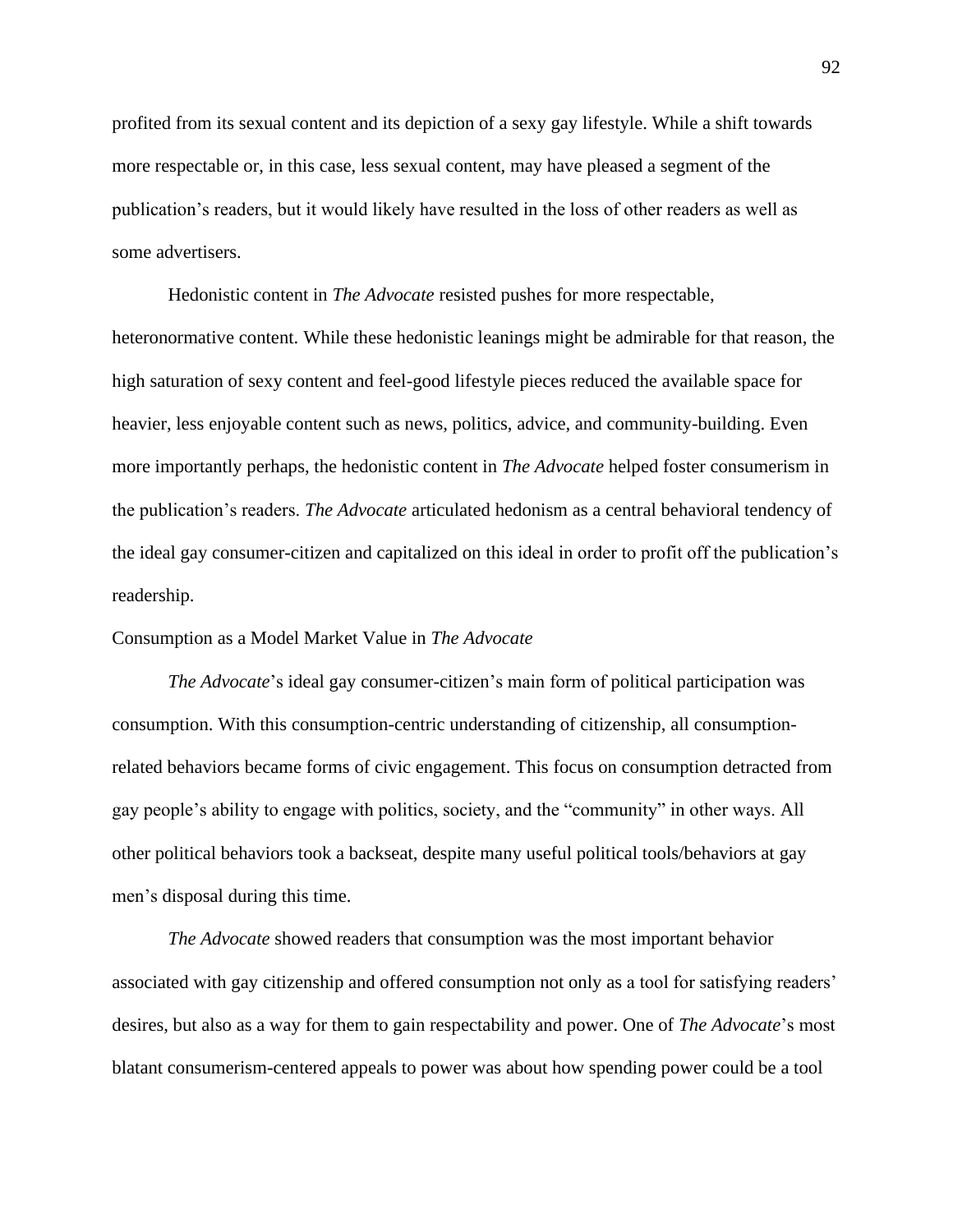for creating social change. Spending power was the most intentionally political way *The Advocate* suggested readers use consumption to achieve citizenship. Spending power was defined as the source of gay power and suggested as a tool for earning respect from the dominant, heterosexual culture and as a tool for upward mobility. Also referred to as "political consumerism," collectivized spending power "means doing politics through the market" by mobilizing individual economic choice "to achieve political objectives"<sup>334</sup> Political consumerism or "purchasing power" is the consumers' ability to grant positive sanctions to reward producers.<sup>335</sup>

*The Advocate*'s rhetoric of "gay power" was mostly focused on spending power and how the ideal gay consumer-citizen could use spending power as a political tool. *The Advocate* explicitly defined gay power as financial power in an editorial in the second issue titled "Gay Power ~~~ \$\$\$."<sup>336</sup> Specifically, this piece defined gay financial power as "the awareness and the use of socio-economic force by the homosexual community."<sup>337</sup> In this editorial, the author argues that out and closeted gays alike could both "wield the great deciding weapon… the ALMIGHTY DOLLAR."<sup>338</sup> This suggests that part of the appeal of spending power as a political tool was that invisible minorities could choose to remain invisible or closeted while still using this tool. This tool therefore did not require the ideal gay consumer-citizen to come out or be visible in any way. Of the various consumption messages in *The Advocate*, spending power messages were often the most direct and explicit. This further increased the importance and adoption of this tool above all other consumption tools the publication advocated for.

Spending power could be used to withhold financial support from certain businesses. The author told readers to "Stop giving to the prejudiced heterosexual, and spread wealth among our own striving members" which shows that spending power was not just about giving money to

93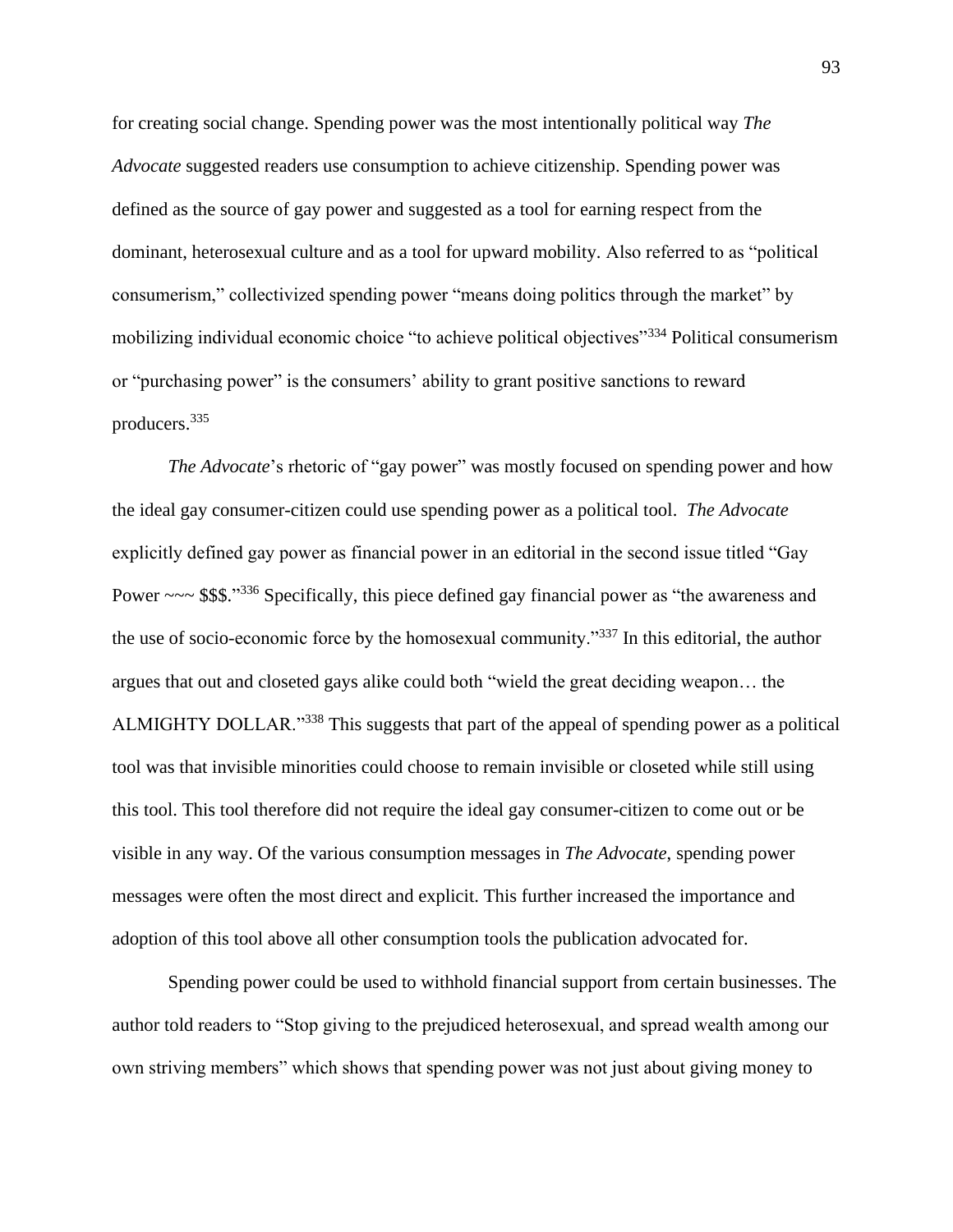gay businesses but also about withholding it from businesses owned by homophobic straight people.<sup>339</sup> This editorial optimistically encouraged readers to utilize the "power at our fingertips: Buying power. Selling power, voting power."<sup>340</sup> This example demonstrates the boycotting and financial isolationism of gay spending power.

These messages equating gay power with spending power indicate a desire to gain and maintain the privileges and advantages of wealth to counter the lack of privilege associated with homosexuality. Spending power messages also presume readers of *The Advocate* had the collective financial means to make a social difference through their spending habits. While this consumption goal was the most politically motivated, Holzer argues spending power ultimately a "rather restricted and derived form of power" because it is dependent on actions worthy of reward or encouragement and is unlikely to change producers' behavior.<sup>341</sup> This lack of more substantial potential for change is especially true of *The Advocate*'s approach to gay spending power because it centered financial powers to the point of neglecting other political tactics.

Similarly to historical arguments about the "black dollar," one editorial links social climbing to political benefits of spending power: "As more homosexuals move up or go down into positions of prestige and authority, the heterosexual is forced to accept him as a real bargaining power."<sup>342</sup> Gay men were expected to struggle and achieve on their own and then use their new individual power in ways that could potentially, tangentially positively affect other gay men. As a citizenship behavior, spending power was also foreclosed to gay men with lower incomes and less wealth. Therefore, this pressure to use spending power as the ideal mode of consumer-citizenship behavior is classist and exclusionary. Furthermore, this editorial demonstrates how *The Advocate* assumed the acceptability of gay men was predicated on their financial power.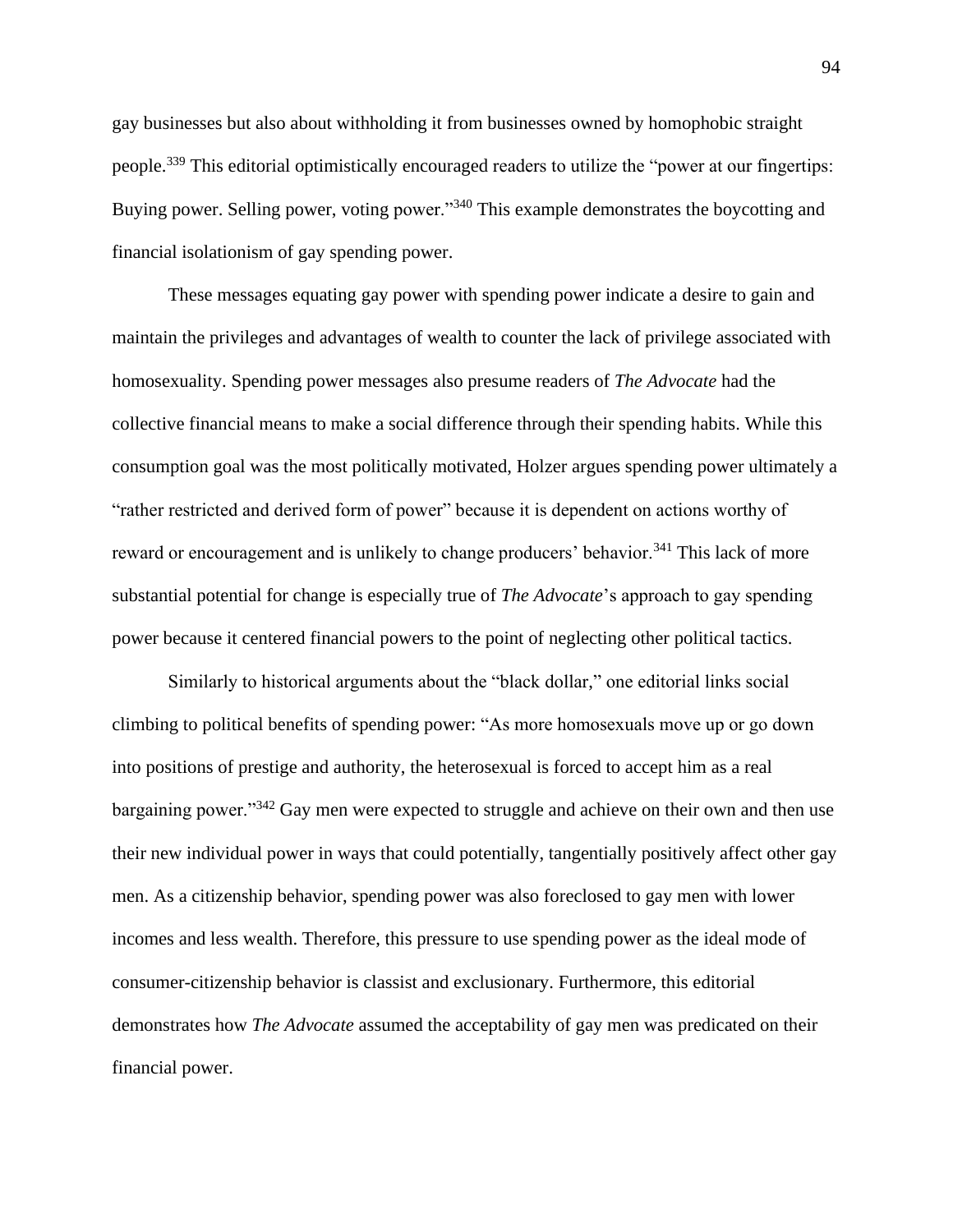*The Advocate* offered gay consumption as a respectable replacement for traditional activism and more radical activist efforts. While most of *The Advocate*'s content about social change focused on spending power, other publications focused on a broader range of activist tools, many of which were less predicated on a certain level of class privilege. For example, lesbian publications such as *Women as Women as Women* advertised various ways for readers to engage. One small graphic invited readers to "The SOCIALIST-FEMINIST CONFERENCE….. on the 4th of JULY WEEKEND in DAYTON, OHIO……"<sup>343</sup> The *Gay Liberator* encouraged participation in activism such as marches led by Metropolitan Community Church.<sup>344</sup> These examples show the range and variety of tactics other publications were recommending instead of or in addition to political consumerism. Many publications advocated for consciousness-raising, protests, organizational participation, and other forms of political engagement as potential avenues for change which, in contrast, *The Advocate* largely ignored.

*The Advocate* also popularized sexualized consumption as a major method of consumption for the ideal gay consumer-citizen. Sexualized consumption was especially blatantly demonstrated in the travel columns. One of the behaviors most encouraged in the travel columns was sexual tourism, or the sexual objectification and exploitation of people as tourist attractions in racist, ethnocentric, misogynistic, and domineering ways. For example, in one column, the author recommended sex with submissive "locals" as the main attraction for gay travelers.<sup>345</sup> An article for "The Gay Traveler" column in 1968 asks "Would you like to hold hands with your boyfriend... in Paris or to pinch a trick's butt in the bustling square of Rome?" then precedes to argue Europe is more laissez-faire about homosexuality and "the general public really does not care" about homosexual public displays of affection, especially in large cities.<sup>346</sup> This take on sexual tourism demonstrates one partially understandable reason for gay sexual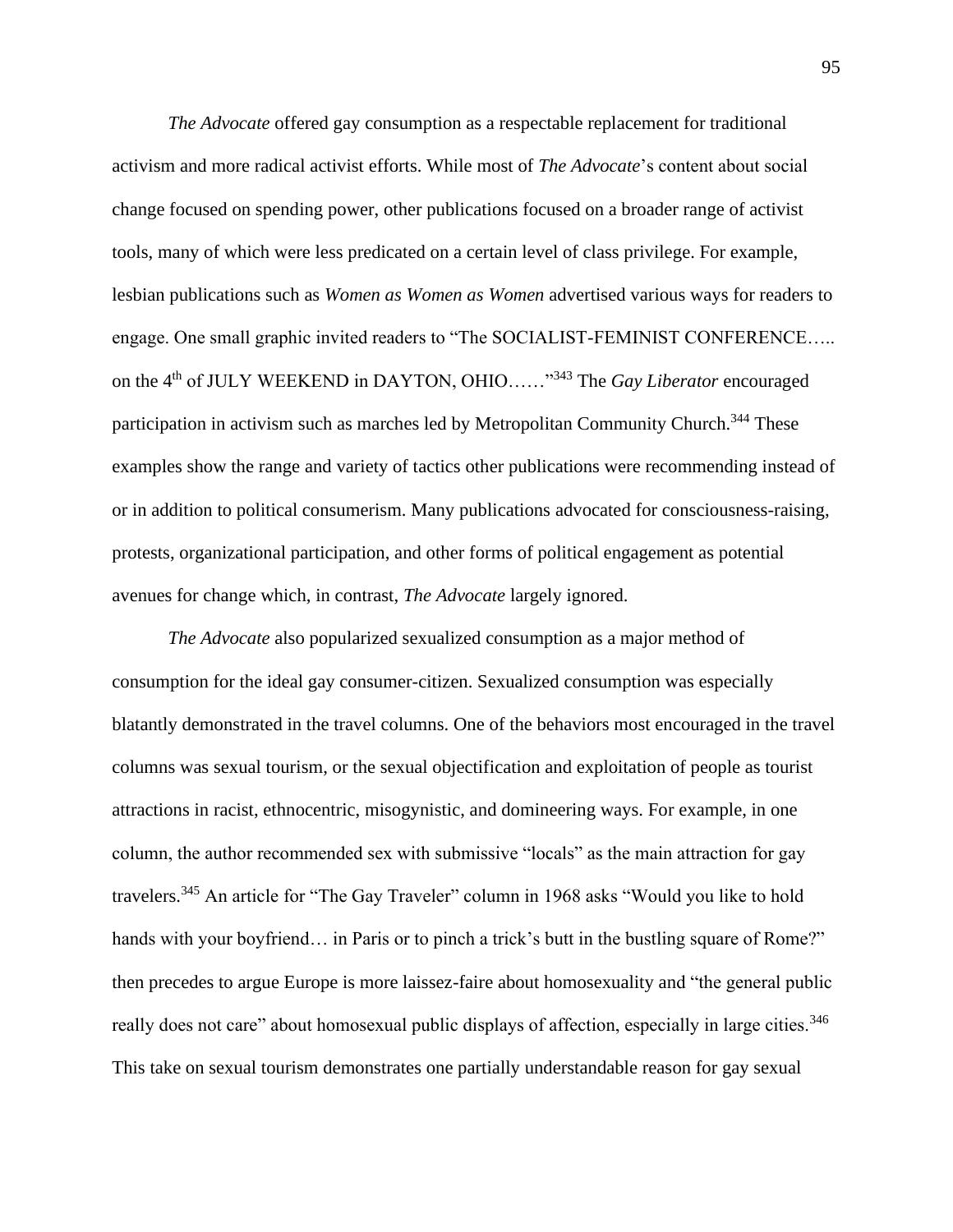tourism: possible increased safety and acceptability compared to local sexual culture. However, it is marked by broad generalizations and likely exaggerations which were typical in travel columns in *The Advocate*. These generalizations and exaggerations were dangerous for readers who may not have access to alternative information and could still potentially get in trouble with police while traveling and have less access to help in a foreign place. An article titled "Weekend in Sin City -- Blow-by-Blow Account" tells of a casual-sex-filled weekend trip to San Francisco which ended with the author's group of friends all kissing their "prince charmings [sic] goodbye (each promptly turning into a toad)."<sup>347</sup> This example demonstrates the casual, impersonal approach to sex on these trips and advocated as a common behavior for the idea gay consumercitizen. It also demonstrates the temporariness of their interactions which were so short as to be able to ignore the "toad"-like features of their brief sexual partners. In the first issue of the paper, a travel column titled "The Gay Traveler: Take a Cycledelic Trip" [sic] exemplifies sexual tourism in San Francisco by saying: "There's a lot to do whether you like sports, arts, crafts, music, or just cruising."<sup>348</sup> This treats casual sex as a hobby and local men as something like a regional delicacy, to be objectified, consumed, and discarded.

Another major consumption behavior encouraged as a gay model market behavior was conspicuous consumption, or consumption that others can witness. *The Advocate*'s gay fashion content in particular encouraged and demonstrated conspicuous consumption as a performance for others. Superficiality and excess were both often critiqued or debated. However, gay fashion was one aspect of sexualized consumption related to superficiality and excess which received little-to-no criticism within *The Advocate*. Instead, gay fashion was relatively well-received due to its potential use a tool gay men could use for a variety of reasons. Advertisements, articles, and editorials all claimed consuming and wearing stylish fashion would attract gay male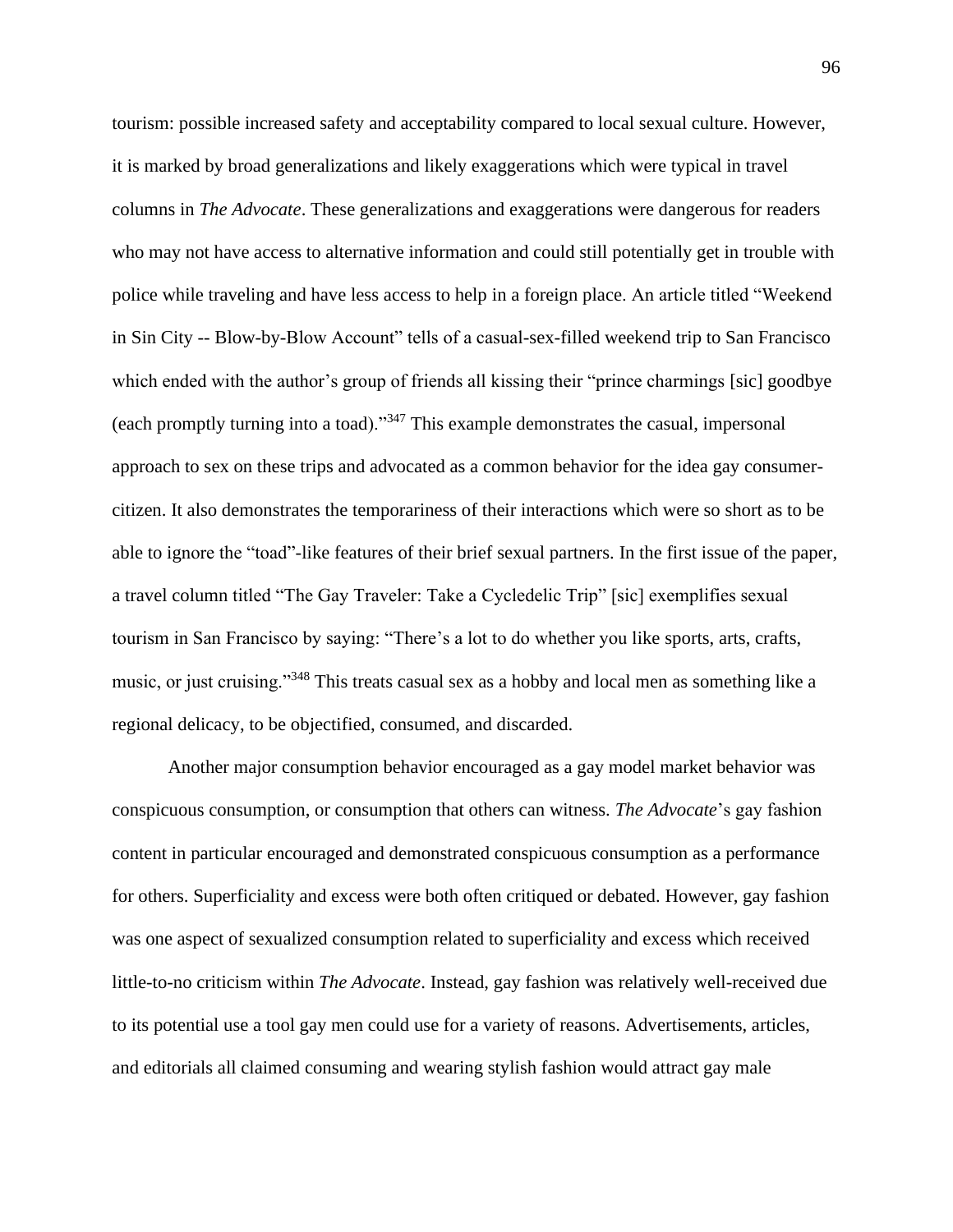attention and sexual opportunities. One editorial questioned "Clothes make the man. Or clothes make the man makeable?" suggesting that clothing made men worth sexually consuming.<sup>349</sup> The editorial continued, "clothing communicates and is an extension of our skins, we're plugged in."<sup>350</sup> The editorial encourages retail therapy. It also argues for the deeper value of clothing as self-expression to communicate "personality and satisfy some need of [readers'] inner self."<sup>351</sup>

Some of this fashion content encouraged sexual objectification based specifically on types of garments, styles, or trends. For example, one author asked readers to "remember Ronald Reagan movies? His pants looked like full length culottes. Wasn't he a gas? Remember the tee shirt sales after 'Streetcar Named Desire'? I was nearly trampled. So we have fetishes and fancies about clothes."<sup>352</sup> This sexual objectification of people wearing certain linked consumption to sexual fantasy and fulfilment. Another piece encouraged men who were attracted to "seafood" (which is gay slang for men in the navy, particularly when they're wearing their uniforms) to borrow that sailor look to attract men to themselves.<sup>353</sup> These examples show how gay fashion content in *The Advocate* was discussed as a tool for attracting or luring in sexual partners, thus making consumption a tool to sexual and/or romantic gratification.

*The* Advocate offered conspicuous consumption as a way for members of the gay model market to identify and socialize with one another. Like their gay fashion articles, *The Advocate*'s advertisements linked consumption of gay clothes and accessories with the ability to socialize and have sex with other gay men. That is, consuming gay clothes and accessories helped create a community of mutually recognizable gay men.

Consumption was advertised as a social activity, and advertisements about separate or secluded places for customers to mingle capitalized on the popularity of public sex in gay culture during this time. For example, advertisements posited that their shops selling gay merchandise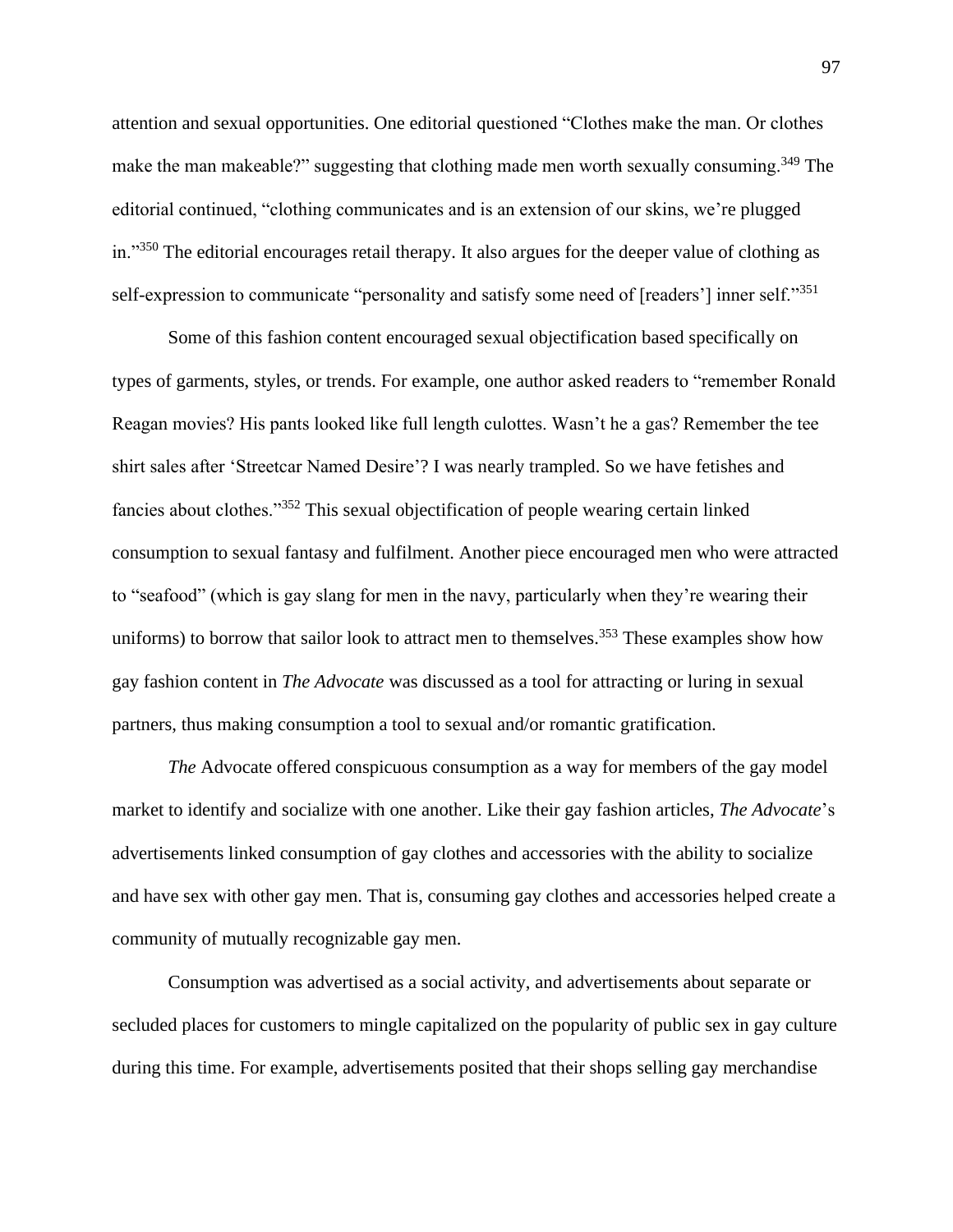were great places to meet other gay "friends," such as ads for a 24-hour bookstore with an "upstairs reading room."<sup>354</sup> Mentioning this in advertisements was a wink inviting curiosity in knowing and adventurous customers. In a sense, these ads advertised the possibility or idea of sex either publicly in stores or privately after meeting someone else shopping.

Sometimes, ads played on the idea of the gay man as the ultimate consumer based on the assumption that gay men had disposable income due to economic privilege and were feminine and stylish due to popular false assumptions of gender inversion. For example, one advertisement offered "colorful decoratives for the Gay Homemaker . . . [sic]"<sup>355</sup> The idea of "the Gay Homemaker" exemplifies the logic that gay men were inherently feminine and therefore enjoyed homemaking tasks traditionally expected of women. Comparatively, lesbian publications rarely mentioned fashion and mostly mentioned clothing only in terms of handcrafted pieces and supporting local seamstresses or lesbian-owned stores. For example, *Lesbian Connections* often featured advertisements for leather goods and other items crafted for and by lesbians. The publication had yearly winter catalogues of such advertisements, but few if any of these ads marketed their products as helpful for attracting sexual partners.

Conspicuous consumption in fashion content demonstrated a certain amount of financial privilege required for gay model market behaviors. *The Advocate*'s fashion content was highly trendy and ephemeral. Thus, conspicuous consumption indicated a privilege of disposability. This supported a high turnover of sale of goods as well as a disposability and replaceability of gay material consumption. Fashion content encouraged readers to buy something new for shortterm use during the season in which each trend was popular. No fashion purchases were discussed as staple items, long-lasting items, or high-quality investment pieces.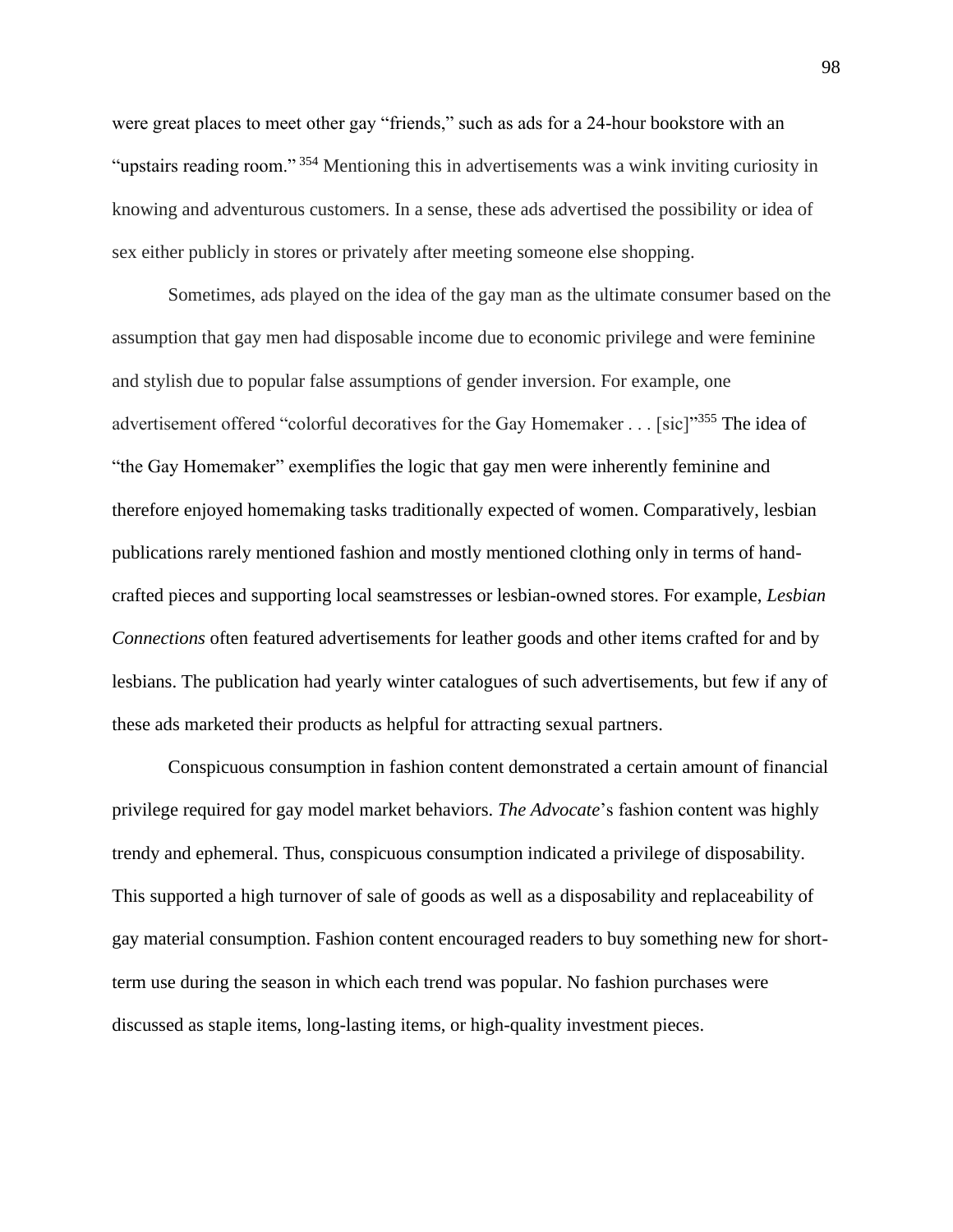Conspicuous consumption also provided a social function for the ideal gay consumercitizen. Fashion was discussed and understood as a tool for readers to signal to other gay men that they were gay in order to ease gay social connections. One example of this is a groovy, flowery ad for a store called "That Look" which exclusively sold men's accessories and fashions and provided wearers with "That DIFFERENCE in Appearance."<sup>356</sup> Many ads used gay signaling to indicate the business, owners, and/or preferred clientele were gay. An example of this is an ad for "The Hair Port" which notably included that the names of "Tad and Jake" who presumably owned the shop together, a shop where "you got that 'SOMETHING EXTRA'" and which "specializ<sup>[ed]</sup> in men's" hair.<sup>357</sup> Other ads are more blatant such as an ad for "Tiffany's" bar which stated, "'For a gay time[,] meet your friends here,'" or an ad for a bar called "Jolly Times" which claimed it was the "Gayest spot in town" and featured a graphic of confetti, balloons, and a martini (a drink commonly considered feminine and, by the logic of gay inversion, therefore gay).<sup>358</sup> An ad for "That Look" used a logo with eyes for the o's in "Look." The eyes in the ad looked up diagonally, with eyebrows raised at the muscular man featured in a striped tank top across from a bouquet of flowers with text of the ad emphasizing "men's fashions" "That Bloom In the SPRING" were "ready to pick NOW."<sup>359</sup> This ad appears within a four-page "feature" on men's fashion in the local stores "That Look" and "Ah Men."<sup>360</sup> It contained subtitles like "Necking with the LEADING MAN" and two subtitles which name the two stores: "That Look in COLOR" and "Ah Men, under-wear?"<sup>361</sup> These details seem to indicate some kind of unidentified agreement between the businesses and the publication. This stealth advertising strategy seems to provide a service for everyone involved without being blatantly sales-y: readers probably thought they were reading a fun fashion column; businesses received free or cheap attention from readers who might otherwise ignore or "tune out" regular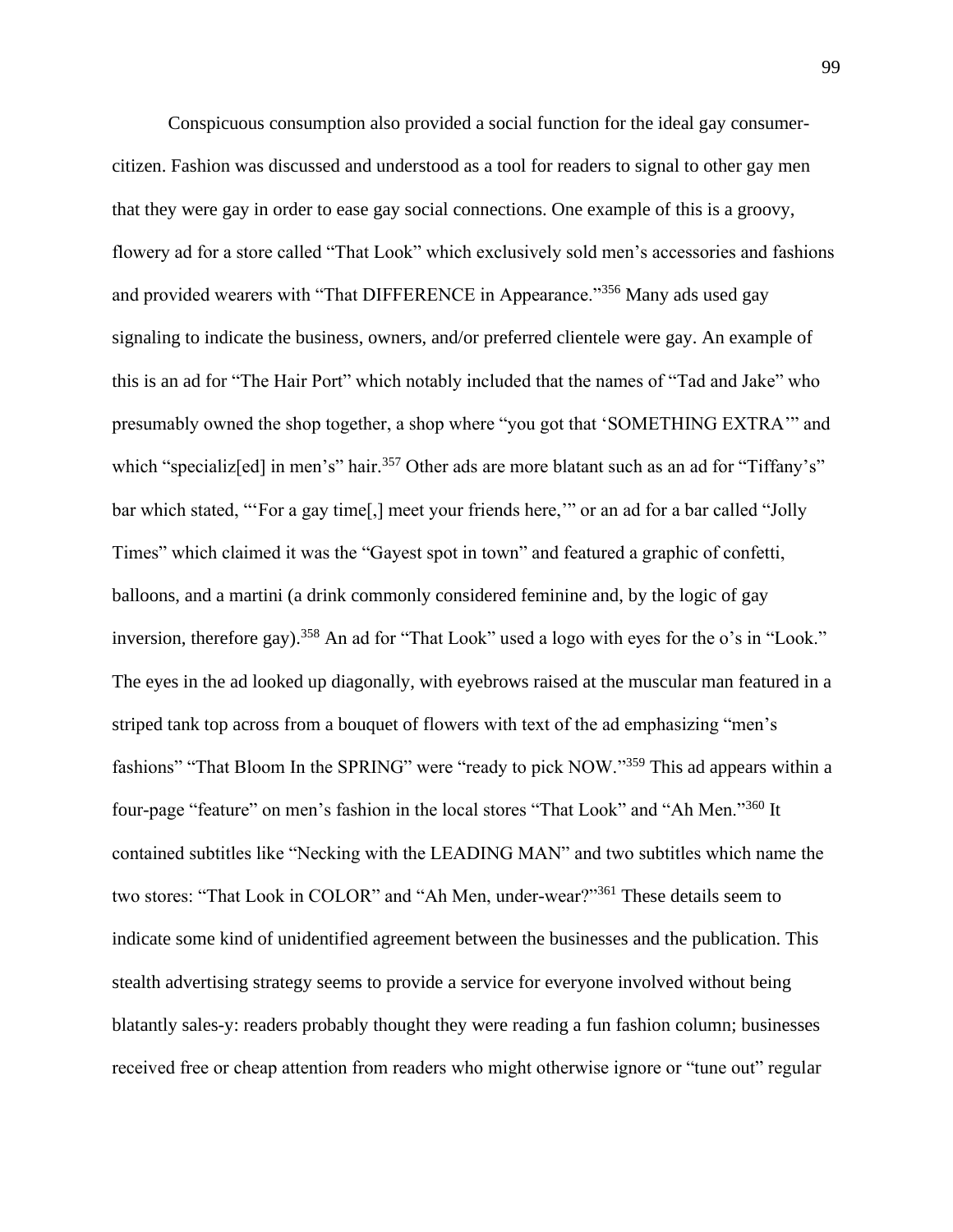ads; and the publication received free, easy, space-filling fluff content which lightened the mood of the issue as a whole and made *The Advocate* appear trendy.

#### **Conclusion**

Building on the previous chapters, this chapter shows how *The Advocate* objectified their audience as politically passive consumers. I argue the publication's focus on consumption reflects more than just a preference for lifestyle content, but also offered specific consumer behaviors and traits as the publication's only sanctioned forms of queer political engagement. This chapter explains how *The Advocate* constituted its readership primarily as individualistic and hedonistic consumers, thus consolidating ideal gay consumer-citizenship as the only acceptable and productive way for readers to act as political subjects. All other political behaviors took a backseat, despite many useful political tools/behaviors at their disposal. I argue against other scholars who have generously interpreted these patterns as productive and beneficial for the movement. I argue this hedonism, consumerism, and individualism only benefitted some queer people while failing to support the queer people most at risk during this time. This ideal also fostered a reader base eager to support the publication and its allies and advertisers. Thus, these tactics largely contributed to the success and later mainstream recognition of the publication. This chapter demonstrates how *The Advocate*'s consolidation of the ideal gay consumer-citizen allowed the consumer to take the place of activist. Ultimately, in this chapter, I argue the ideal of gay consumer-citizenship stunted queer social movements in the United States and limited the potential for radical queer politics, while failing to improve the lives of the most vulnerable queer people.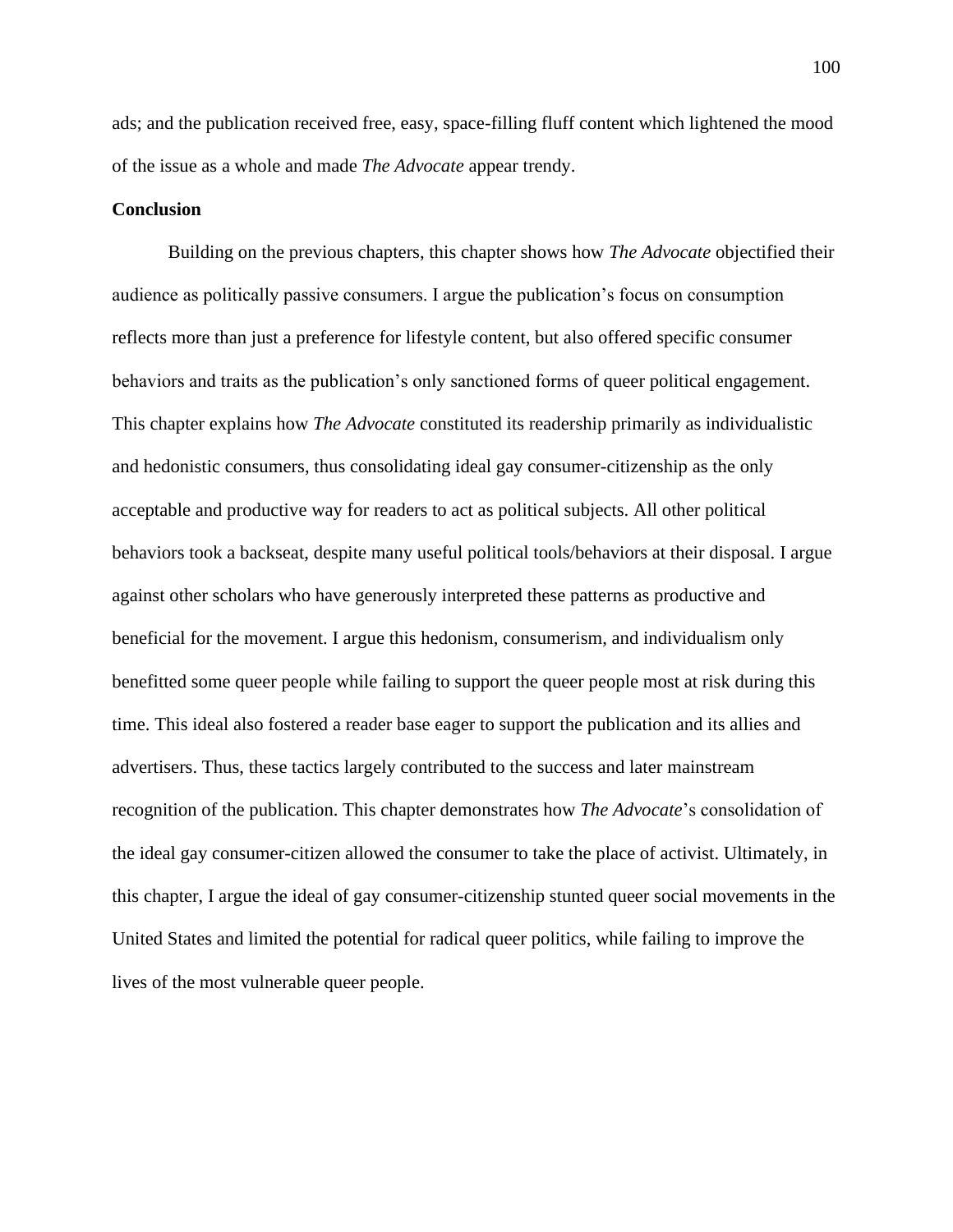#### **Conclusion Chapter: Pete Buttigieg as Ideal Gay Consumer-Citizen**

This thesis has argued against many popular narratives about the benevolence and benefits of *The Advocate.* I have argued *The Advocate* was only a "newspaper of record" for normative, white, masculine, cisgender, gay men rather than for all queer people, all gay men, or any gay or queer social movements more broadly. I demonstrated that the publication's exclusion of women, lesbians, trans people, gender-nonconforming people, and people of color. I have showed how *The Advocate*'s exclusion supported rather than disrupted mainstream culture's ideas about gender, sexuality, relationships, power, inequality, and oppression. I expanded understandings of queer citizenship by showing how this type of gay assimilationist exclusion mimics the mainstream American form of citizenship and as a form of citizenship primarily defined by exclusion. I argued against the publication's claims of radicalism and militancy and the popular acceptance of these claims. Instead, I argued that the publication was largely conservative and pointed out how the publication almost always denounced radical and militant queer politics. I showed how *The Advocate*'s conservativism is most apparent through its focus on the words and actions of mainstream authorities and frequent erasure and rejection of the ideologies, words, and actions of queer activists and leaders. I argued the publication's conservatism centered around its focus on authority and its corresponding rejection of most forms of queer political engagement, both of which interpellated its readers as passive consumers rather than activists. I argued the publication's focus on consumption reflects more than just a preference for lifestyle content as other scholars have suggested. Rather, the publication offered specific consumer behaviors and traits as the only forms of queer political engagement it sanctioned. I argued *The Advocate* constituted its readership primarily as individualistic and hedonistic consumers, thus consolidating ideal gay consumer-citizenship as the only acceptable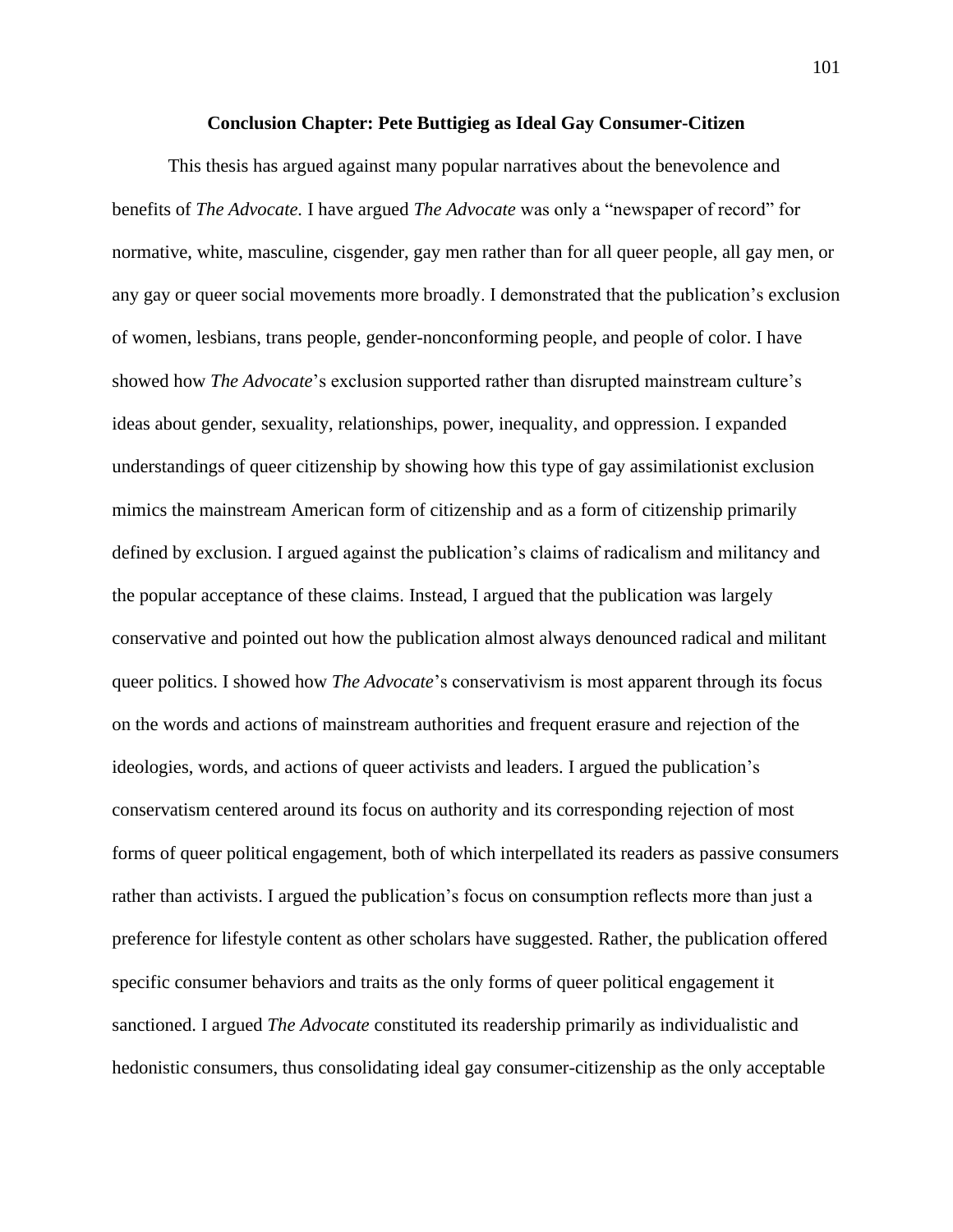and productive way for readers to act as political subjects. I argue against other scholars who have generously interpreted these patterns as productive and beneficial for the movement. I argue this hedonism, consumerism, and individualism only benefitted some queer people while failing to support the queer people most at risk during this time.

My disruptions of popular narratives about *The Advocate* demonstrate various ways the publication quite clearly prioritized its own success over various potential political goals more centered in altruism. I argue these patterns were not accidental, but rather tactical. *The Advocate*'s exclusion of less privileged and normative identities helped consolidate the ideal gay consumer-citizen as even more privileged and normative and therefore, more attractive to advertisers. Additionally, I showed how this exclusion benefited these ideal gay consumercitizens (as discussed by Shklar) by allowing them to deny citizenship to other queer people whose less privileged and normative made them visible in other ways that prevented ease of assimilation. By exploring *The Advocate*'s various tactics of exclusion, I showed how exclusion was normalized and justified as a result of financial restraints on the publication. I showed how *The Advocate*'s conservative valuing of mainstream authority and its rejection of radicalism and militancy reduced the risk associated with gay publishing as well as the risk advertisers might experience if advertised in a gay publication. Once again, this indicates a preference for respectability and risk reduction in another attempt to make the publication as successful as possible. Furthermore, the focus on mainstream authority paired with the rejection radical and militant queer politics worked to interpellate the publication's readers as passive consumers rather than activists and as people who understood their consumption patterns as the only means of practicing social responsibility or political participation. I argue the ideal form of gay consumer-citizenship fostered support for the publication as well as its allies and advertisers.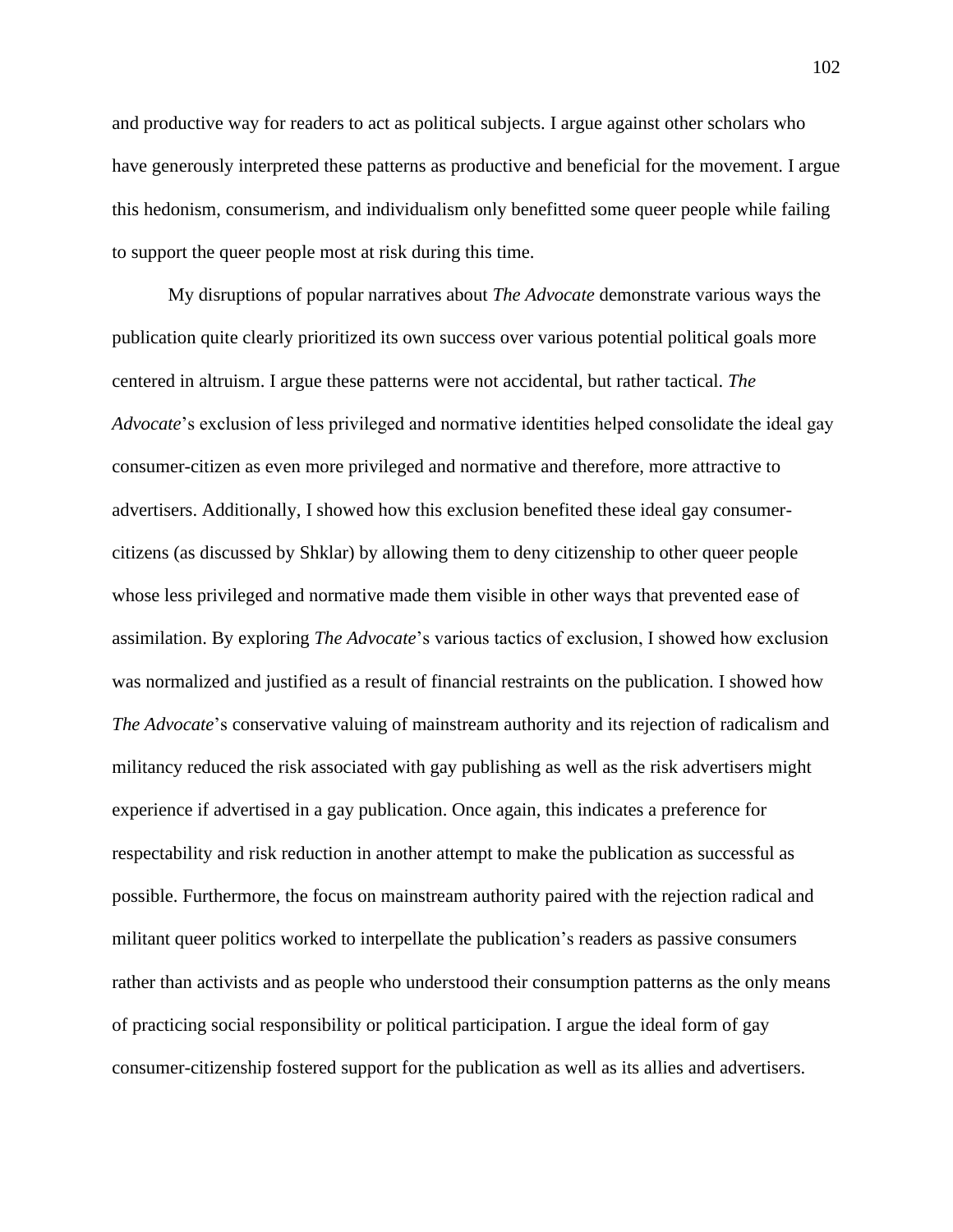Overall, I argue that these rhetorical patterns all benefitted the publication in various ways, thus indicating the consumer publication's prioritization of profit over the health and progress of queer politics and social movement efforts.

Additionally, these critiques highlight how the mainstream success of *The Advocate* increased its impact. *The Advocate*'s mainstream success continued for four decades which allowed the publication to reach a broader audience. This success increased the publication's credibility as an expert on gay identity and politics thus further conditioning its readers to embrace the values and behaviors of *The Advocate*'s ideal gay consumer-citizenship. The publication seriously impacted how queer people saw themselves and how they aimed to interact with the world. *The Advocate*'s success additionally allowed the publication to impact consumers and their understanding and expectations of gayness and gay politics. Few queer media or organizations had such success which led to lack of variety in the queer voices available to many consumers. This success paired with the relative lack of comparable competition gave *The Advocate* monopoly-like control of mainstream gay rhetoric. As a normative consumer publication with mainstream appeal, *The Advocate* was able to reach cisgender and heterosexual consumers in a way other less popular and widespread queer media could. The publication's impact on gay consumers, especially those who adopted aspects of ideal gay consumercitizenship, also subsequently impacted how the cisgender heterosexuals viewed gay identity and politics in their own lives and interactions with queer people. *The Advocate*'s consolidation of ideal gay consumer-citizenship and its wide reach fostered a historically situated niche market for a particular sort of gay identity. The publication fostered a desire for gay identity performance and political participation centered around acceptability, respectability, normativity, and consumption. This consumer desire remains, as does the corresponding desire of many queer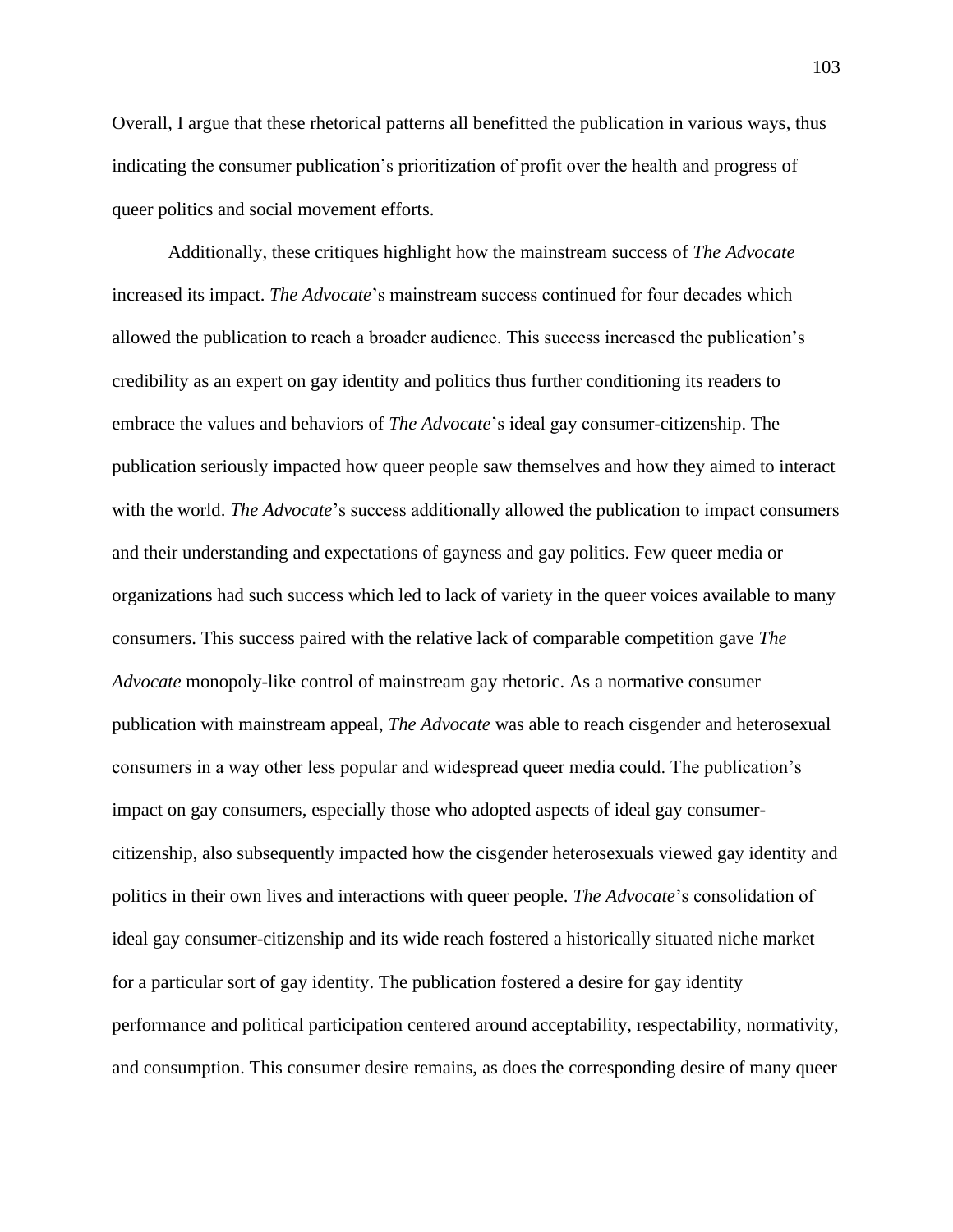people to perform ideal gay consumer-citizenship. While queer media and representation have diversified over the past several decades, *The Advocate*'s mainstreaming of white, gay men as ideal consumers has largely shaped the ideal gay identity as intersecting with identities of privilege which make normativity easier to achieve. The publication successfully crafted a singular ideal normative gay identity.

Because the publication's success increased its impact, many effects of the publication's rhetoric remain common today. *The Advocate*'s patterns of exclusion caused many queer people to be further ostracized, within the would-be queer community in addition to the even more violent forms of exclusion they faced within mainstream/straight society. I argue the exclusionary aspects of ideal gay consumer-citizenship have had long-lasting effects on the mainstream gay community which remains similarly raced, sexed, gendered, classed, and abled as well as generally exclusionary as well as bigoted against other less normative, privileged and powerful queer people. As such, the gay or queer "community" remains largely normative and privileged and anti-democratic just as *The Advocate* and its construction of ideal gay consumercitizenship were. In this conclusion, I hope to demonstrate how consumption remains the primary way for queer people, and gay men in particular, to practice social responsibility or political participation. The hedonist and individualism consumption of this ideal demonstrates how *The Advocate*'s consolidation of the ideal gay consumer-citizen allowed the consumer to take the place of activist, a pattern which continues today. *The Advocate*'s gay consumercitizenship has remained ideal and prominent throughout the past several decades. Many modern examples of queer tropes, stereotypes, and media representations reflect aspects of ideal gay consumer-citizenship. Ultimately, in this chapter, I argue the ideal of gay consumer-citizenship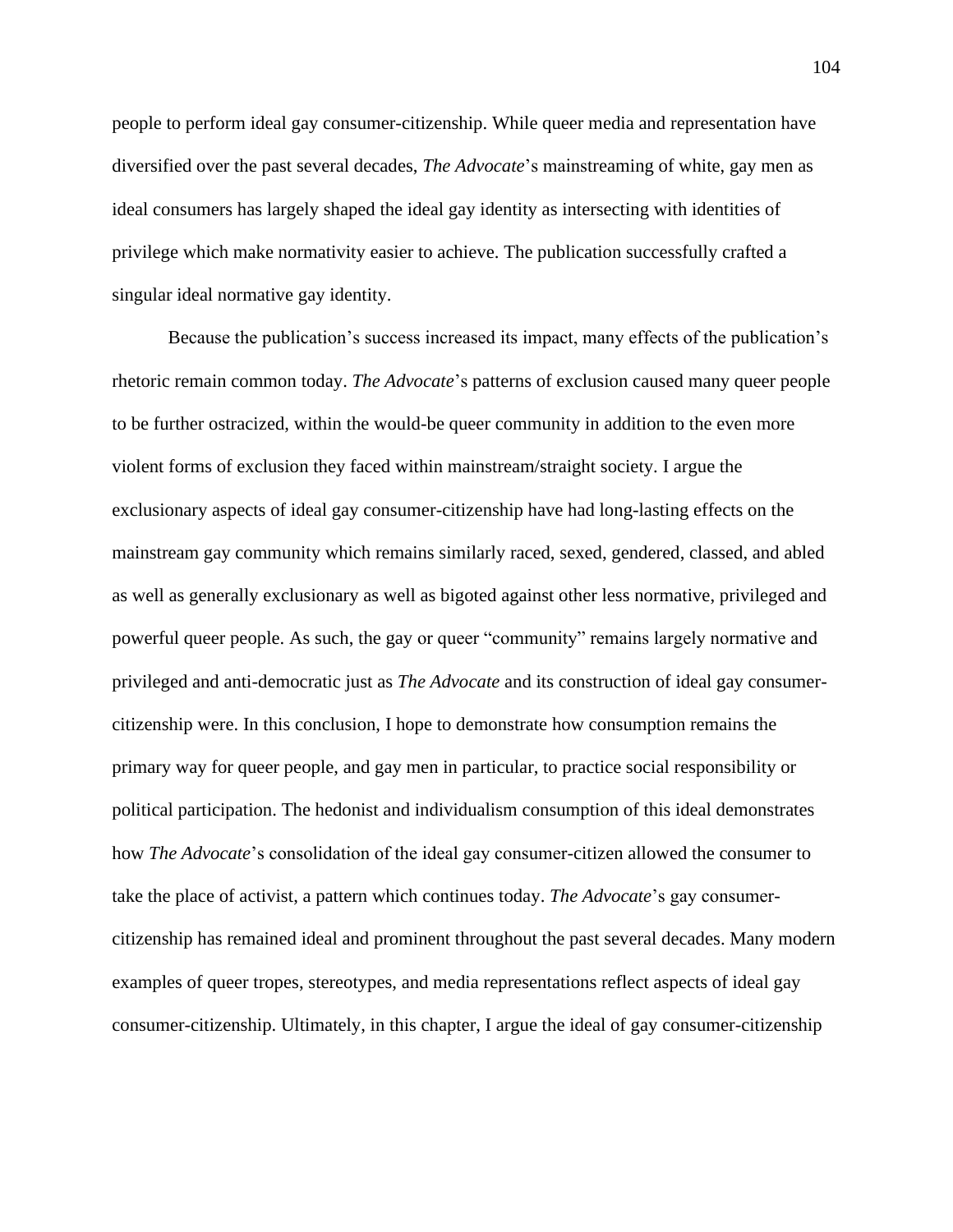stunted queer social movements in the United States and limited the potential for radical queer politics, while failing to improve the lives of the most vulnerable queer people.

The following conclusion uses the story of Pete Buttigieg's presidential campaign as a case study to demonstrate the lasting effects of *The Advocate*'s rhetorical patterns related to exclusion, consumerism, and conservativism. This conclusion argues that Buttigieg exemplifies many aspects of *The Advocate's* ideal gay consumer-citizenship which remain prevalent today and helped present Buttigieg as a more respectable and mainstream gay politician.

Buttigieg was able to rise to prominence, raise funds, and gain media attention in part due to his personal combination of privileged identities, which the role of ideal gay consumercitizenship requires. Buttigieg was able to rise to prominence, raise funds, and gain media attention in part due to his personal combination of privileged identities. As with many privileged identities, he inherited his privilege from his parents. His father was from Malta, a Southern European island in the Mediterranean Sea south of Italy. Malta is an industrialized country with long-established public healthcare system as well as a private healthcare system.<sup>362</sup> Buttigieg's father Joseph Buttigieg held four post-secondary degrees (a bachelor's and a master's degree earned in Malta, a bachelor's obtained in England, and a doctoral degree earned in the United States) and was a "globally recognized" scholar who "published numerous articles, essays, and books on topics ranging from the aesthetics of James Joyce to the development of civil society."<sup>363</sup> Buttigieg's mother, Jennifer "Anne" Montgomery, was born in the United States to an Army Colonel and a piano teacher.<sup>364</sup> Anne completed two post-secondary degrees in the United States and then took a faculty position at a New Mexico State University where she met Joseph.<sup>365</sup> The two married and moved to South Bend, Indiana, to work at Notre Dame,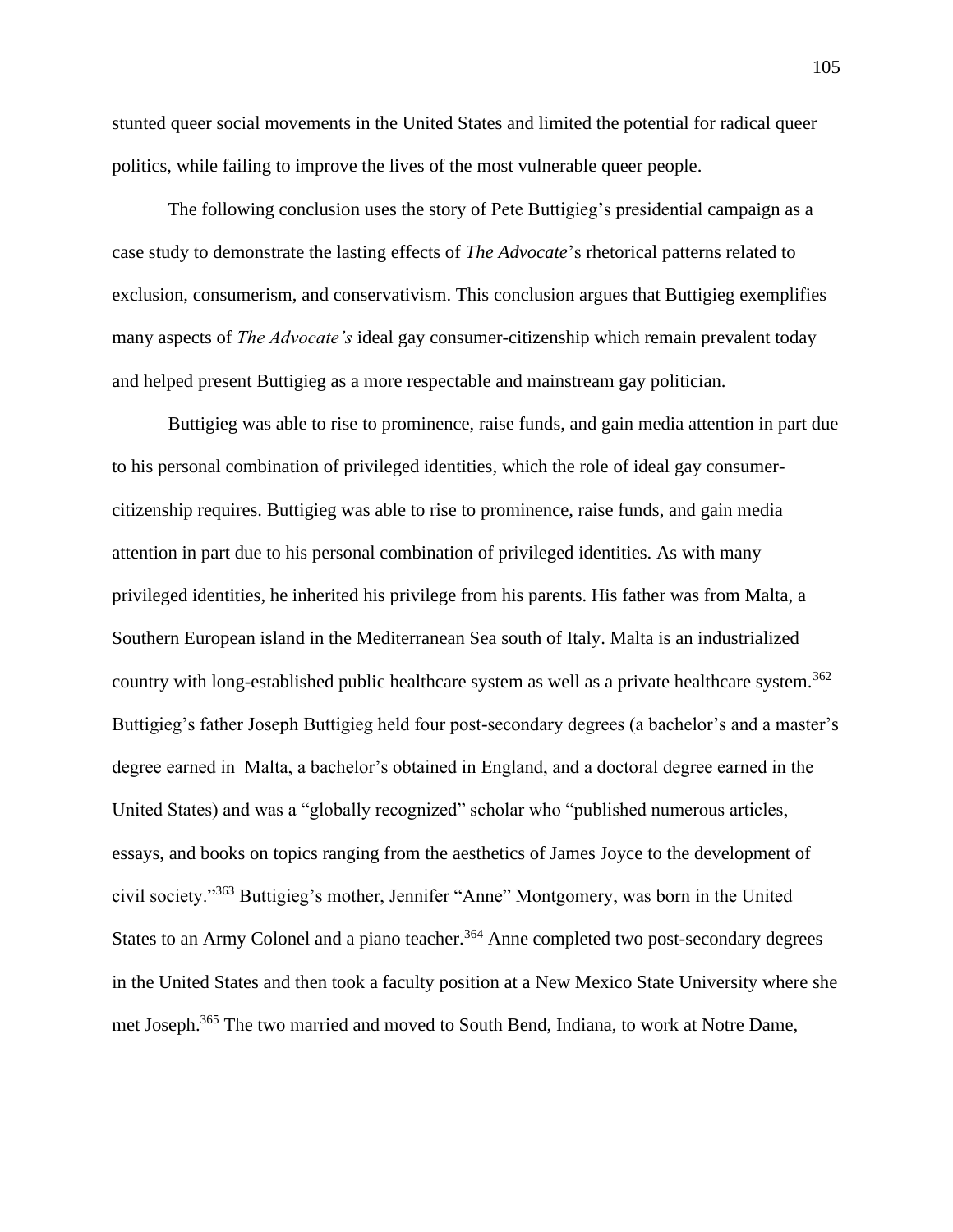where they both taught for 29 years.<sup>366</sup> These facts about his upbringing in a highly-educated, dual-income, upper-class home indicate his class privilege.

Buttigieg's identities and values also offered him privilege for their normalcy in the area in which he grew up. The majority of his identities matched the majority of those around him. Buttigieg's parents raised him as Catholic in the largely Catholic county including South Bend.<sup>367</sup> However, he identifies as "more or less Anglican," a denomination of Christianity which is often understood as a middle ground or "middle way" between Catholicism and Protestantism.<sup>368</sup> Buttigieg is white like 60 percent of South Bend residents.<sup>369</sup>

However, being born into privilege is not the primary reason for Buttigieg's success, rather his hyper-normalized performance of his various identities. Buttigieg was not only born into identities of privilege and power, but he has also been using them these identities strategically.

Without *The Advocate*'s identity construction of the ideal gay consumer-citizen and Buttigieg's conformation to it, his prestige and the media attention he received during the election would not have been possible. Buttigieg's success is linked to his normative performances of his identities as well as his attempts to normalize any of his queerness or difference. Much of Buttigieg's normalization takes the form of emphasizing other identities to compensate for the nonnormatively of his sexuality as a gay man. For example, in his coming out letter, he emphasized his identity as a proud local by describing his upbringing and speaking collectively about local people. In doing so, he emphasizes his likeness to his constituents and his understanding of local issues and values. He demonstrates a sort of local patriotism for his city, state, and region similar to his patriotism for the country at large. He came out nine days before the Supreme Court legalized same-sex marriage. While addressing the upcoming court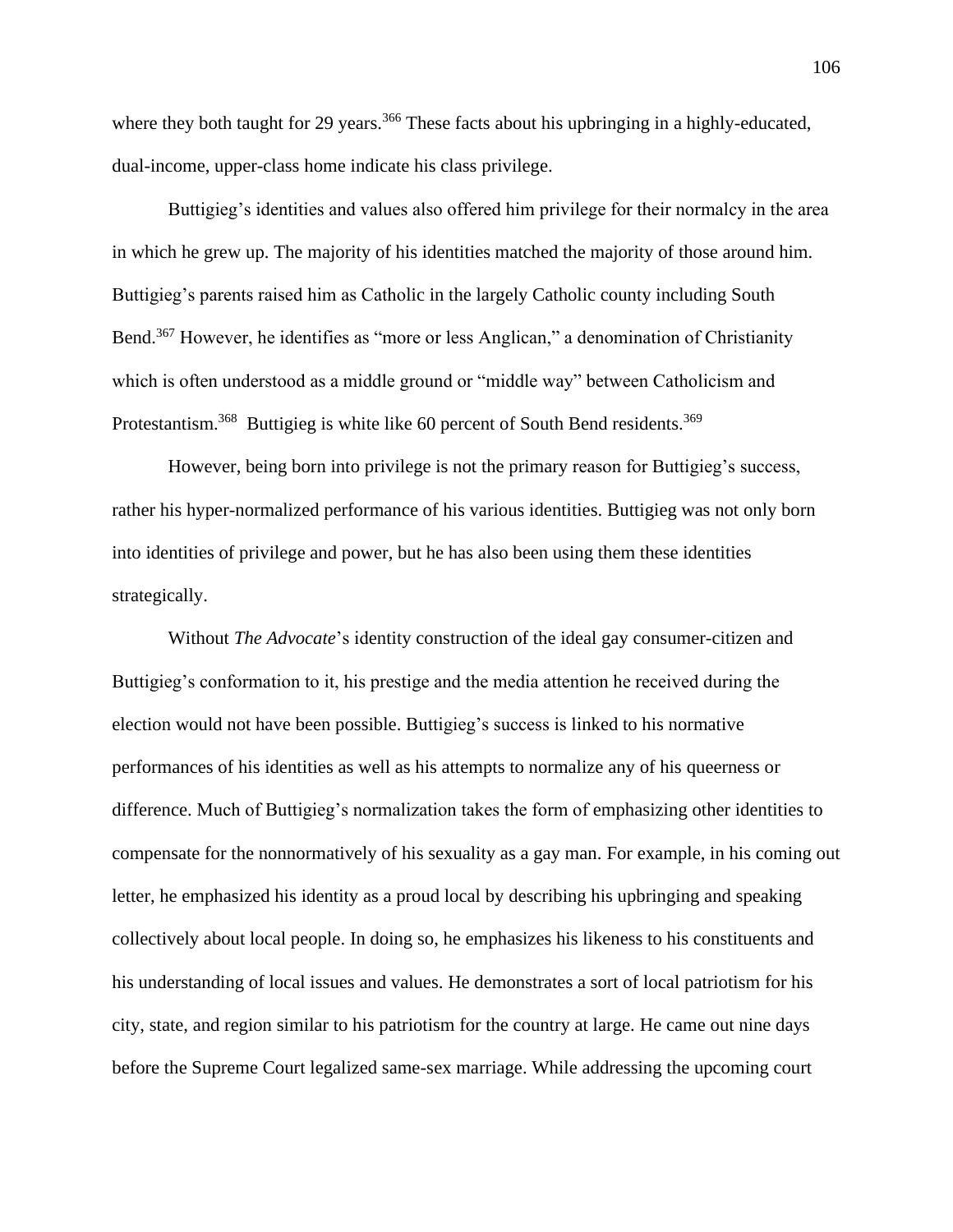decision, he framed the issue as local and relevant to all local families. He argued, "we have an opportunity to demonstrate how a traditional, religious state like ours can move forward. […] we can navigate these issues based on what is best about Indiana: values like respect, decency, and support for families — all families." Throughout his coming-out letter, he spoke collectively as one of the locals and as an American. In contrast, he only spoke of his sexuality using individualistic language rather than as part of a community. He erased any queer collectivity to which he or anyone else may belong or hope to belong while repeatedly emphasized his identity as a local. By generalizing the issue as a broad issue equally impacting everyone, Buttigieg erased gay difference and indicated a desire to be seen as one of the locals above all else. Additionally, the lack of collective language about queer people in light of the patriotic and local people, suggests he does not want to be associated with a queer collectivity, at least not in the way he self-identifies with his constituents and Midwesterners more broadly.

*The Advocate*'s impact consolidation and popularization of the ideal gay consumercitizen prepared consumers for just such a gay leader and fostered the desire for *only* the most normative gay leader. The presidency is a normative position, in part due to the sheer number and diversity of people whom a president of the United States is expected to represent. Due to the power, privilege and prejudice of majority people, minority political candidates are often held to a higher standard of acceptability. However, Buttigieg's performance of ideal gay consumer-citizenship was not only a result of societal constraints and expectations. He went above and beyond to become as palatable as possible to the white, straight majority.

Buttigieg not only has privilege as an upper-middle class white man, but performs privilege emphasizes these traits while downplaying his queerness. Buttigieg's May 2019 *Time Magazine* is a compact visual example his performance of whiteness, class, and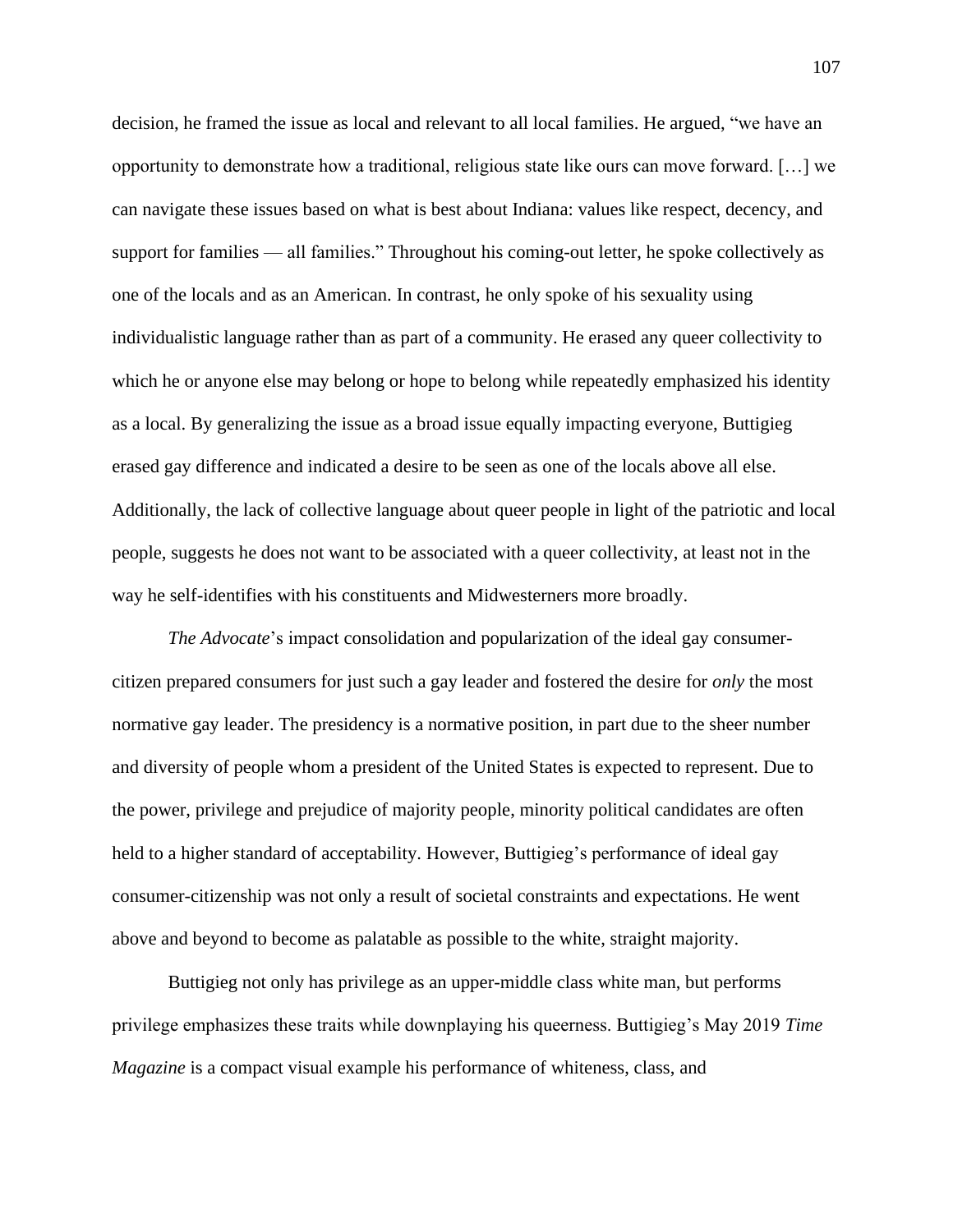(hetero)normativity. In the photo, Buttigieg and his husband, Chasten Buttigieg, smile softly and stand shoulder-to-shoulder in front of their home.<sup>370</sup> American studies professor and queer and trans studies scholar, Greta LaFleur, argues the magazine cover is defined by heterosexuality and whiteness.<sup>371</sup> Additionally, LaFleur suggests the racial whiteness of their skin is emphasized by the "all-consuming aesthetic" of whiteness of the photograph including the whiteness of the background as well as the font of the title, description, caption, and cover story author's byline.<sup>372</sup>

The *Times Magazine* cover also, perhaps more subtly, emphasized Buttigieg's social class. In the cover photo, the couple wore nearly-matching business attire outfits: well-pressed, lightly colored, button-up shirts buttoned up to their collars and tucked into nearly identical navy blue pants held up by plain brown belts. Behind the couple, the couple's home provided a background made up of the familiar features of middle-class homeownership. Two thirds of the background is made up of matching white features of the home: porch, siding of the house, and porch banister resembling a white picket fence. The rest of the background of the home included plain red brick and simple yellow flowers in lower the corners of the photograph. The men's professional dress and the style and quality of their home emphasize Buttigieg's belonging to the upper-middle class.

The cover image also displays Pete and Chasten Buttigieg's performances of normal masculinity. The men's business attire fit perfectly within the narrow confines of traditionally masculine fashion and indicates little-to-no self-expression. The cool-toned blue of the men's shirts and almost-matching navy pants subtly suggests masculinity, due to our culture's color coding of the gender binary. Their outfits had traditional silhouettes of masculine business wear with no apparent individuality of self-expression through dress. The men, their clothing, and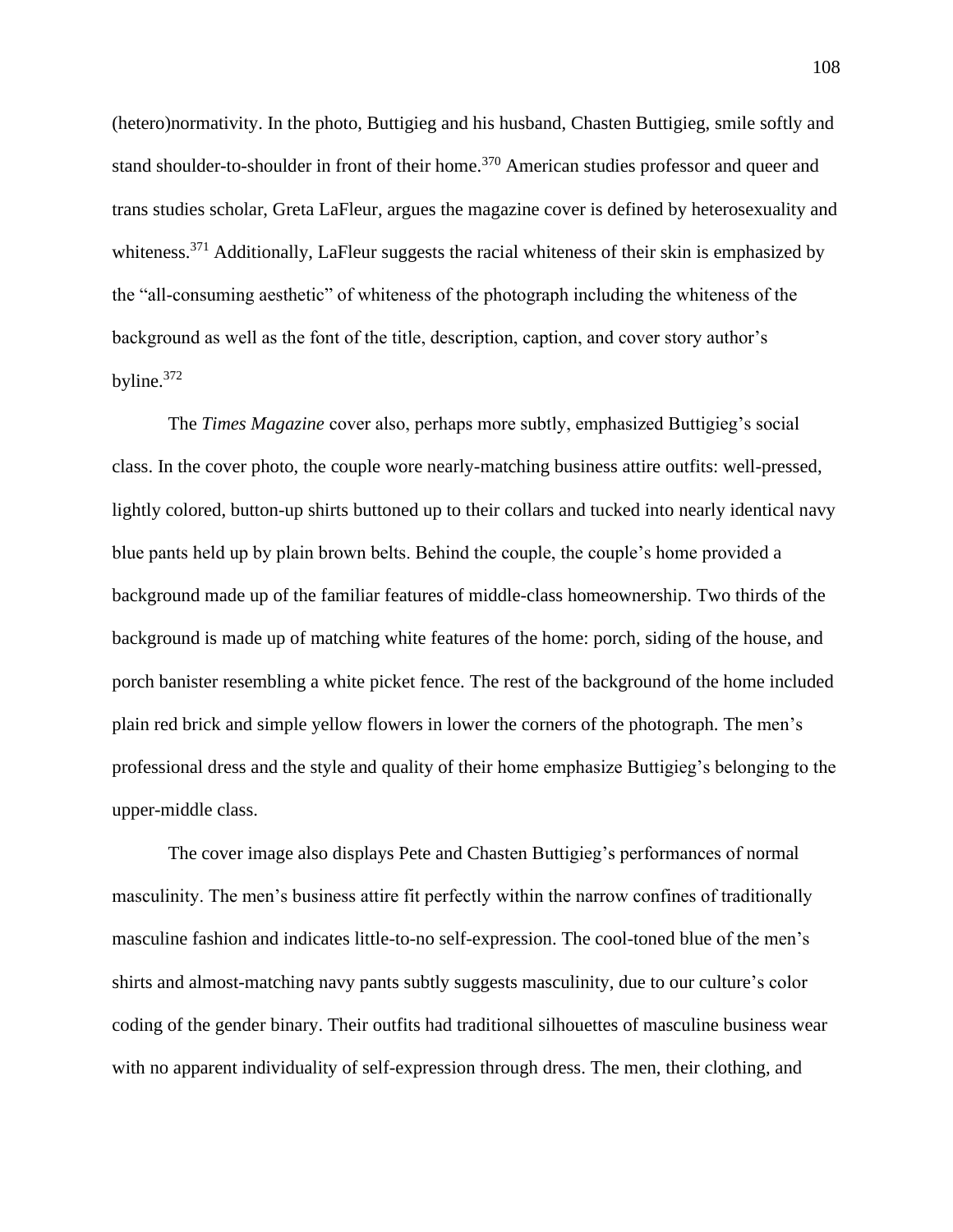their home are all spotless, generic, and fresh-looking. The crisp blandness of their selfpresentation is almost jarring and feels reminiscent of a stock photo, with only one slightly wornlooking notch in Pete's basic brown leather belt to show any sign of actual wear or life beyond the photograph itself.

Buttigieg's desire to appear upper-middle class reflects a desire to indicate normalcy and belongingness as well as a moderate to substantial amount of privilege and power. that compensate for his sexual orientation. His performance of class is irremovable from American beliefs in the myth of meritocracy. Due to the myth of meritocracy in the United States, social status is often associated with financial success earned through hard work an excellence. Throughout his campaign and his time as Mayor, Buttigieg continually framed his economic status as a result of his merit.

Buttigieg he also used his apparent merit to deemphasize his homosexuality and re-center his professional experience and success in various fields of work. Buttigieg most frequently emphasized his career success in the military, business, and government. Each of these roles offered ways for cisgender and/or heterosexual people to relate to him or see him as regular. As early as his public coming-out letter in 2015, he has argued "being gay has had no bearing on my job performance" in any of his past or present professional roles "in business, in the military, or in my current role as mayor."<sup>373</sup> Buttigieg seems to preemptively reject homophobic assumptions about his ability to govern and point out the absurdity of assumptions of gay incompetence by stating that being gay makes him "no better or worse at handling a spreadsheet, a rifle, a committee meeting, or a hiring decision."<sup>374</sup> In this way he is able to downplay his sexuality while playing up his professional success in three challenging and different careers. Buttigieg suggests that his sexual identity is irrelevant to his political beliefs: "It [i.e. being gay] doesn't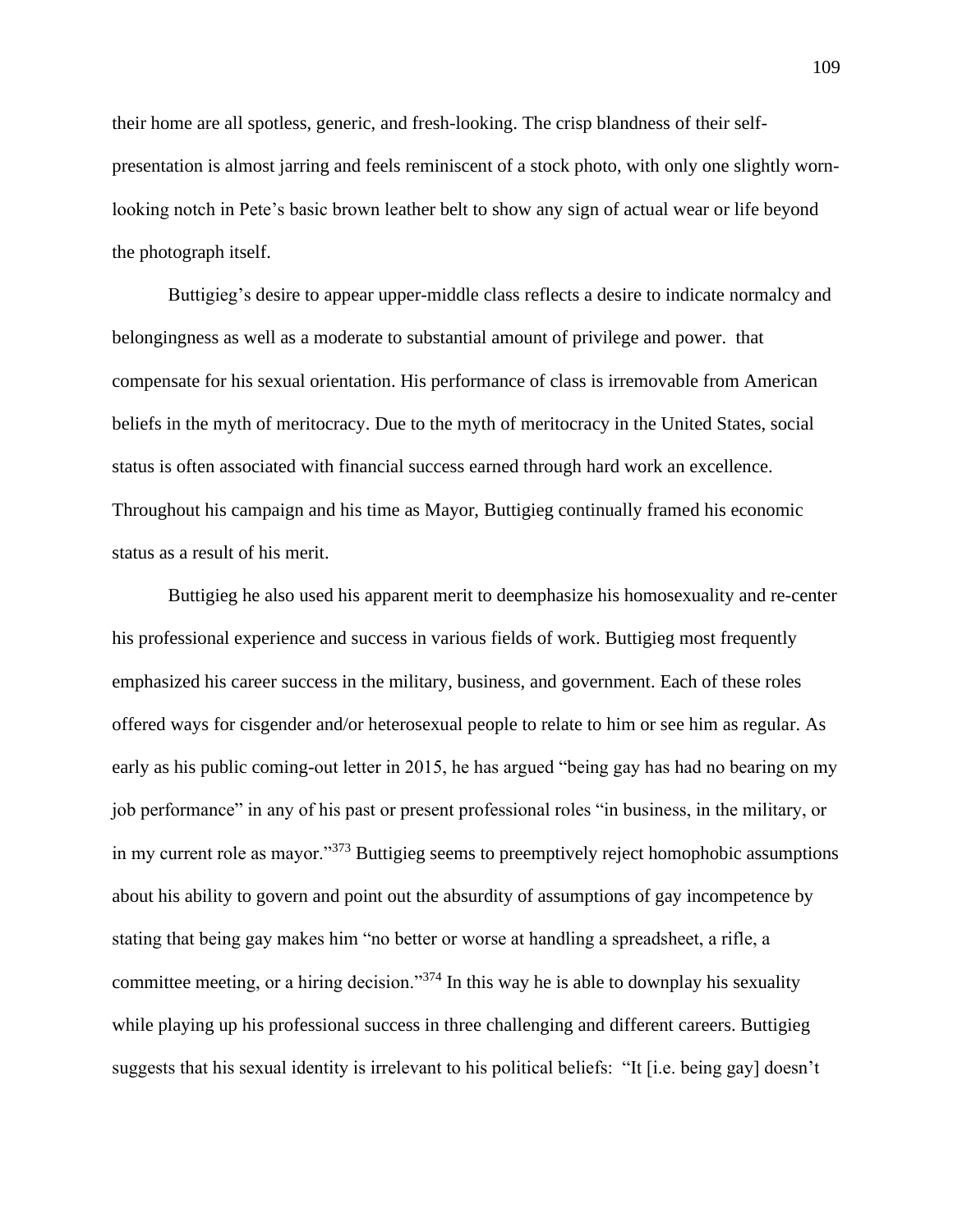change how residents can best judge my effectiveness in serving our city: by the progress of our neighborhoods, our economy, and our city services."<sup>375</sup> This quote also indicates his desire to unite with his constituents around local issues rather than spend substantial time or energy discussing more contested issues such as queer issues.

When possible, Buttigieg performs the most normative possible versions of queerness. He even attempted to explain away queerness of the process of coming out and avoided discussing any negative aspects of his personal experiences as a gay man. In his own coming out letter, he explained his reluctance to come out publicly as primarily due to a simple predilection for privacy. He says this desire for privacy is normal even for straight people around where he grew up, "We Midwesterners are instinctively private to begin with, and I'm not used to viewing this as anyone else's business." By reducing the struggles of queer coming out to a regional value for privacy, he partially explains away his decision not to come out earlier. He does not acknowledge the (potential) trauma of coming out and/or being closeted. Nor does he examine why a gay or queer relationship or sexuality might feel more private than a heterosexual relationship or sexuality.

Before coming out and continuously publicly downplaying his sexuality, Buttigieg was in the closet and thus, his sexual identity was invisible. Of course, this invisibility certainly does not mean he did not endure homophobia, trauma, and tribulations surrounding his sexuality, being closeted, or coming out. However, it was certainly a strategic choice which gave him a veil of normalcy and allowed him to materially benefit from his closeted-ness. He came out at 33 years old and after he had already been the mayor of his hometown for two and half years. By waiting, he prevented or stymied the various potential career setbacks associated with homophobia.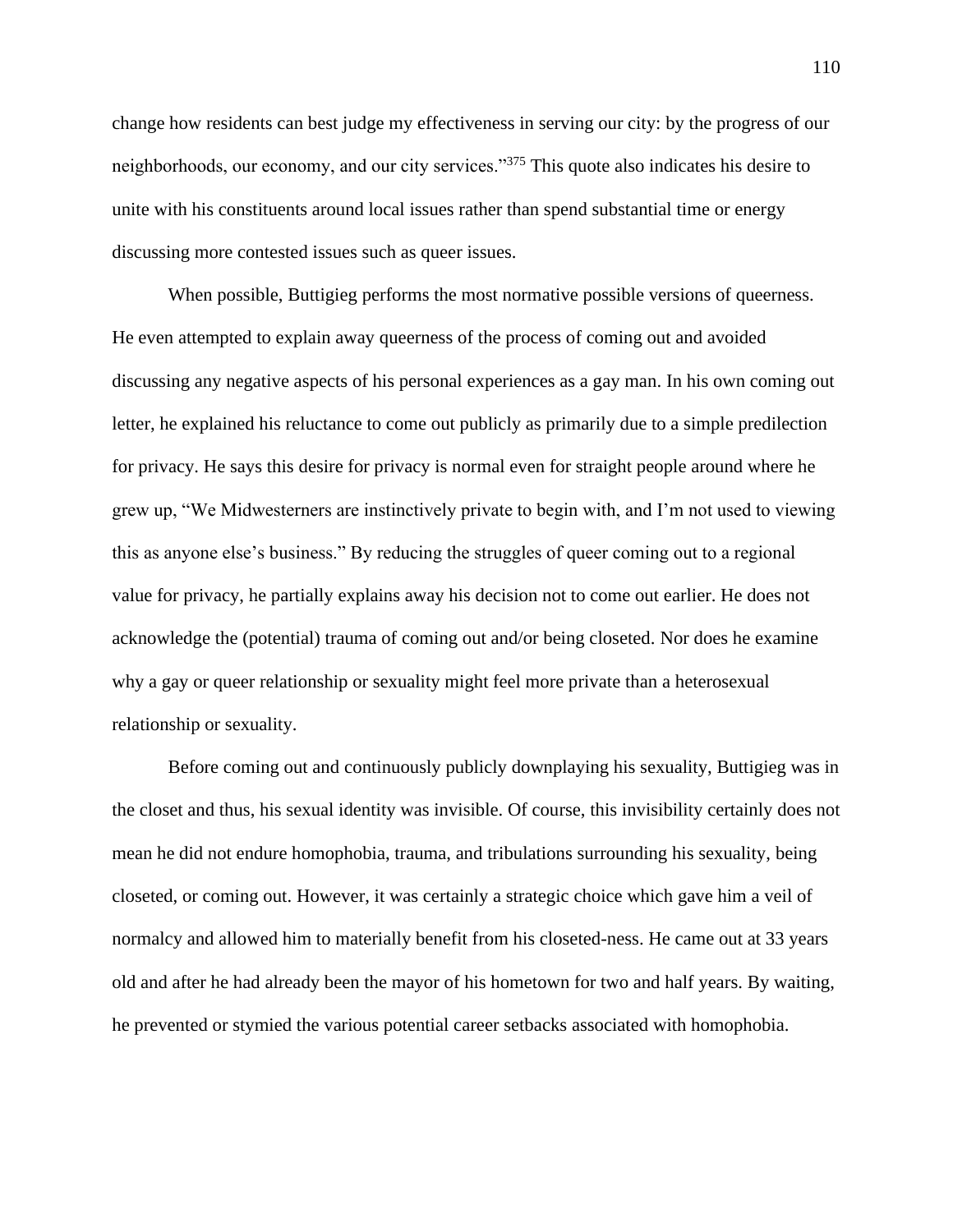While Buttigieg emphasized his class, masculinity, and whiteness throughout his campaign for the presidency. In fact, even while coming out and since then, Buttigieg continues to conform as much as possible in terms of sexuality and gender. For example, LaFleur argues that Buttigieg's *Time Magazine* cover offers "the promise that our first gay first family might actually be a straight one."<sup>376</sup> LaFluer compares the straightness of Buttigieg to straight people's claims of queerness and argues that Buttigieg weaponizes straightness in spite of his sexual orientation. Based on the *Time Magazine*, the couple's sexual identities and their relationship are not at all obvious or in any way represented visually. In fact, their pose in the cover photograph conforms to gendered expectations of masculine heterosexual, homosocial displays of affection. They are only touching slightly at their hips and shoulders the way any group of acquaintances might brush against one another during a group photo. To the many people who were aware of Buttigieg's sexuality before seeing the cover, it seems to suggest a calm, sexless, inoffensive, friendship-like relationship between the two men almost as if they were married platonic friends.

Buttigieg also performs (hetero)normativity in his discussion of marriage and children which he frames as obvious, normal, and nearly universal human desires. The only obviously person detail or artifact depicted in the *Times Magazine* cover photo is Buttigieg's wedding ring. In the photo, his hand rests casually on the front his leg and direct facing the camera more than any of his other body parts. The relative lack individuality, or self-expression in the photograph further emphasizes this small detail of his appearance. This suggests that Buttigieg's status as a married man is one of the few personal details about his relationship that he feels comfortable displaying prominently. The immense plainness of the photo also seems to suggest that this display of the ring is by no means accidental.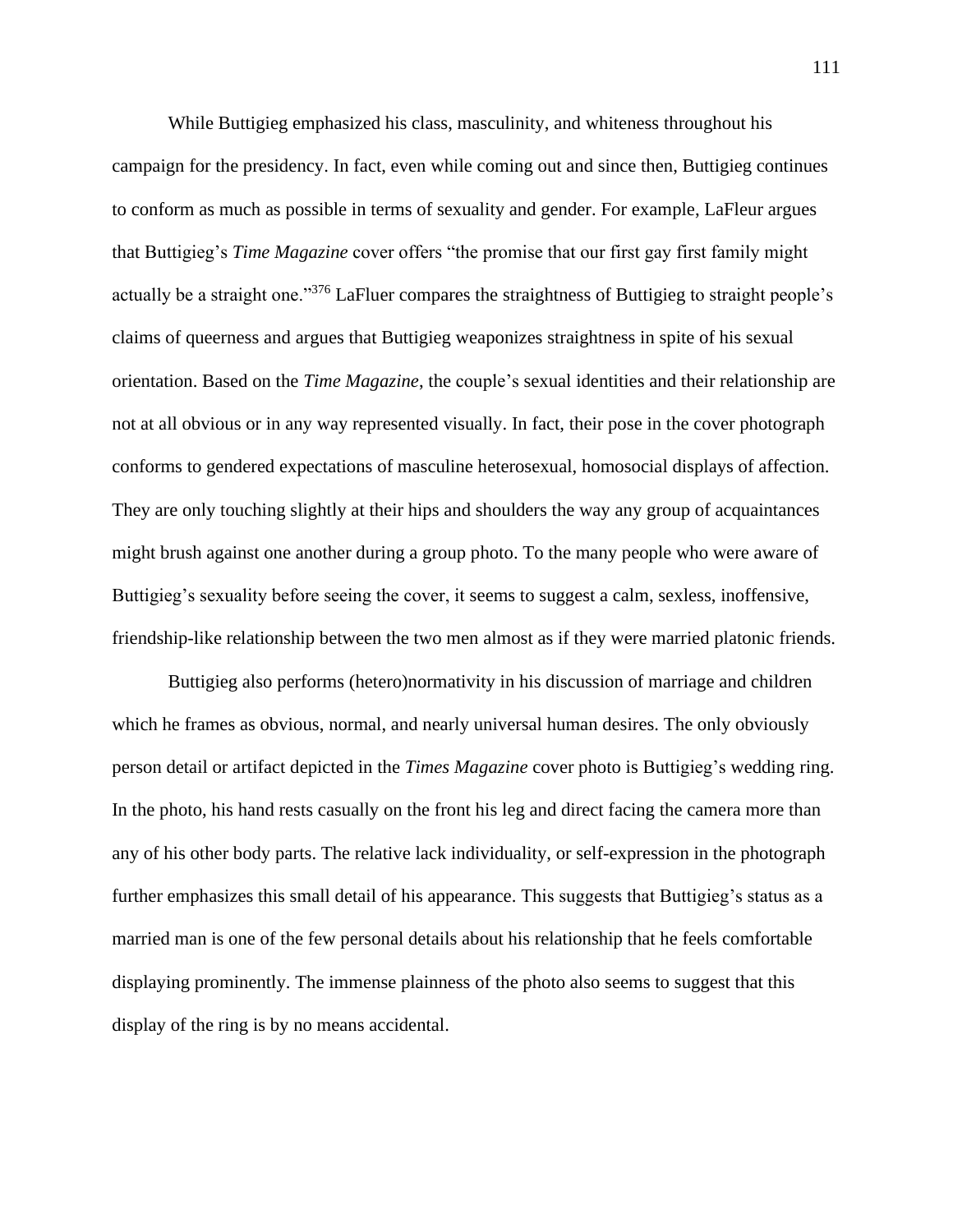The *Times Magazine* article accompanying this cover photo further accentuates the normalcy of the couple's marriage. This *Times Magazine* article is uncritical of Buttigieg. Thus, it appears to likely have been heavily and directly influenced by Buttigieg and how he hoped to be portrayed. At the very least, it reflects what the couple allowed the author to see during her visit to their home for the interview. The author, Charlotte Alter, describes their marriage as "at once banal and extraordinary." Alter notes common details of the married couple's home such as the "a tiny photo of Pete and Chasten with Cher peaks out from behind wedding save-the-dates posted on the fridge." This not-so-subtle name-drop lends Buttigieg some social capital, while simultaneously associating the couple with not only celebrity, but the celebrations of weddings and marriages. The detail about the wedding save-the-dates on the fringe is so average that it is hardly worth noting except to contrast with some people's potential expectation of a nonnormative marriage. It also suggests they may have several married couples for friends which suggests that, not only are they settled down, but so are the people with whom they socialize. Similarly, the article describes the early stages of their relationship and their engagement to be married. The story is again aggressively normal to the point of being hardly worth describing. The beginning of the article notes that Pete is a millennial and, in this portion about his marriage, mentions that the way the couple met: on a dating app.<sup>377</sup> This emphasizes Pete's youth and relatability to young people.

The article's coverage of Pete and Chasten's marriage is not only generic but seems to subtly address how the couple fulfill gender norms in their relationship, particularly through details that suggest Pete is more dominant in their relationship. For example, it slightly emphasizes Pete's role as a leader or decision-maker in their relationship. Alter notes that it was Pete who proposed to Chasten and that Pete attempted to do so with attention to Chasten's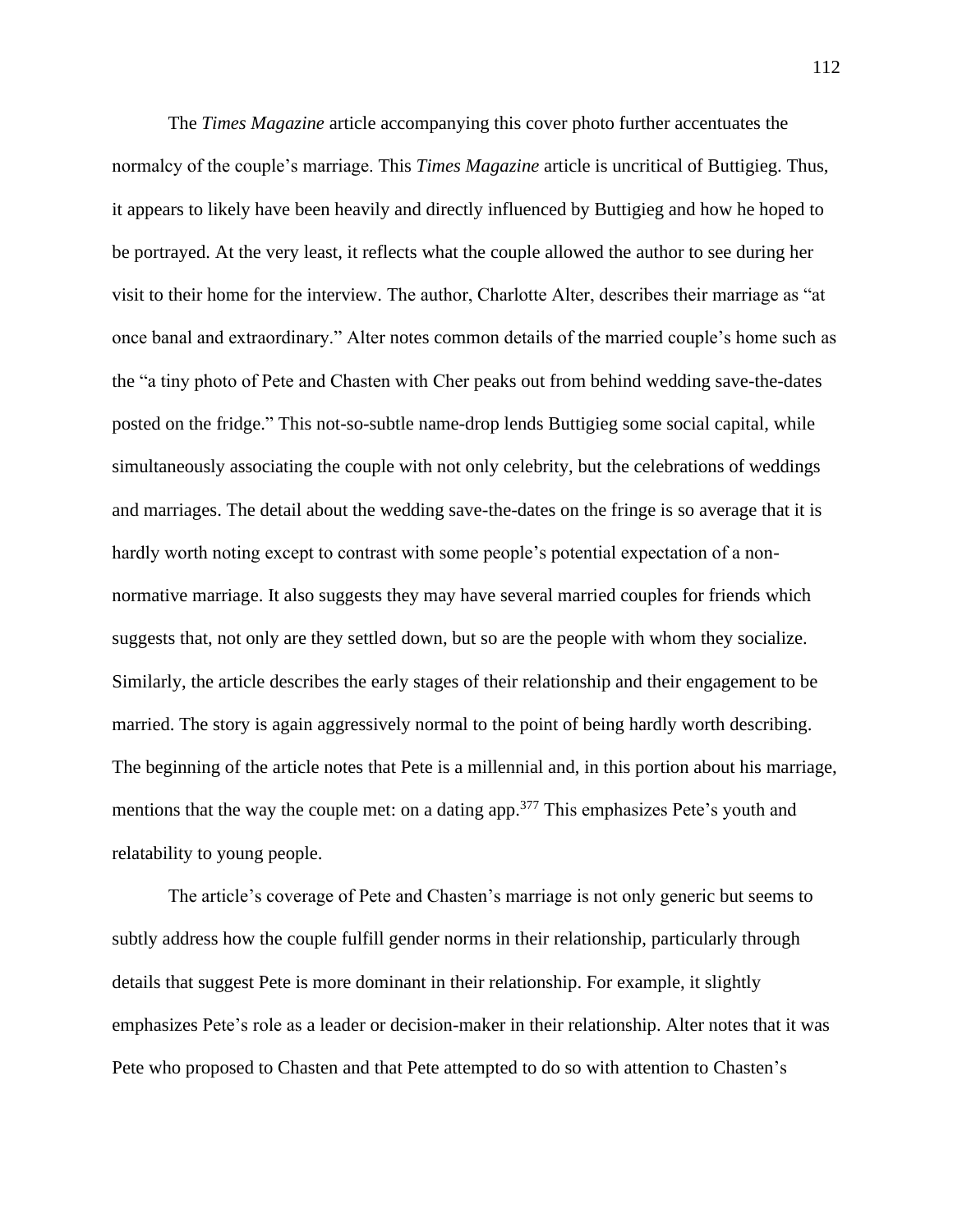sentimentality about the early moments of their relationship. Without directly referencing masculinity or femininity, these details and the fact that Chasten took Pete's last name associate Pete more with the role of a traditional husband than of a wife. This is what LaFleur calls a "vision of heterosexuality without straight people."<sup>378</sup>

The contrast in power and adjacency to traditional gender roles within the relationship consistently reinforce positive aspects of Pete. The article portrays Chasten as intellectually inferior to Pete who Alter extensively praises for his knowledge of languages, music, and literature. The first mention of Chasten as an active participant in the interview begins with this interaction,

Buttigieg is musing about redeeming American credibility abroad, sipping from his coffee mug emblazoned with JFK's face, when his husband plops onto the living-room couch, picks up the blanket next to him and throws it on the floor in mock disgust. "Do we have to have this hideous blanket?" he said. The blanket is full of dog hair. "Can we put our nice blanket there?"

This interaction suggest Pete is more intellectual while, Chasten is more superficial and more invested in some domestic tasks such as homemaking. As evidence of the couple's banality and extraordinariness, Alter describes the couple's division of domestic labor: "Chasten handles the dogs, the shopping, the cooking. Pete does the dishes, laundry, and garbage. Chasten hates taking the bin out to the curb. Pete hates the way Chasten folds T-shirts." These details indicate a division of labor with each of them preferring a different combination tasks associated with femininity and masculinity. In this way, though other parts of the article portrays Pete as more dominant and/or traditionally masculine, the piece

Alter implies that the normalcy of their marriage despite their sexualities is what paradoxically makes the relationship "extraordinary" as it is "infused with the exuberant contentment of two people who once thought they would always be alone." To further emphasize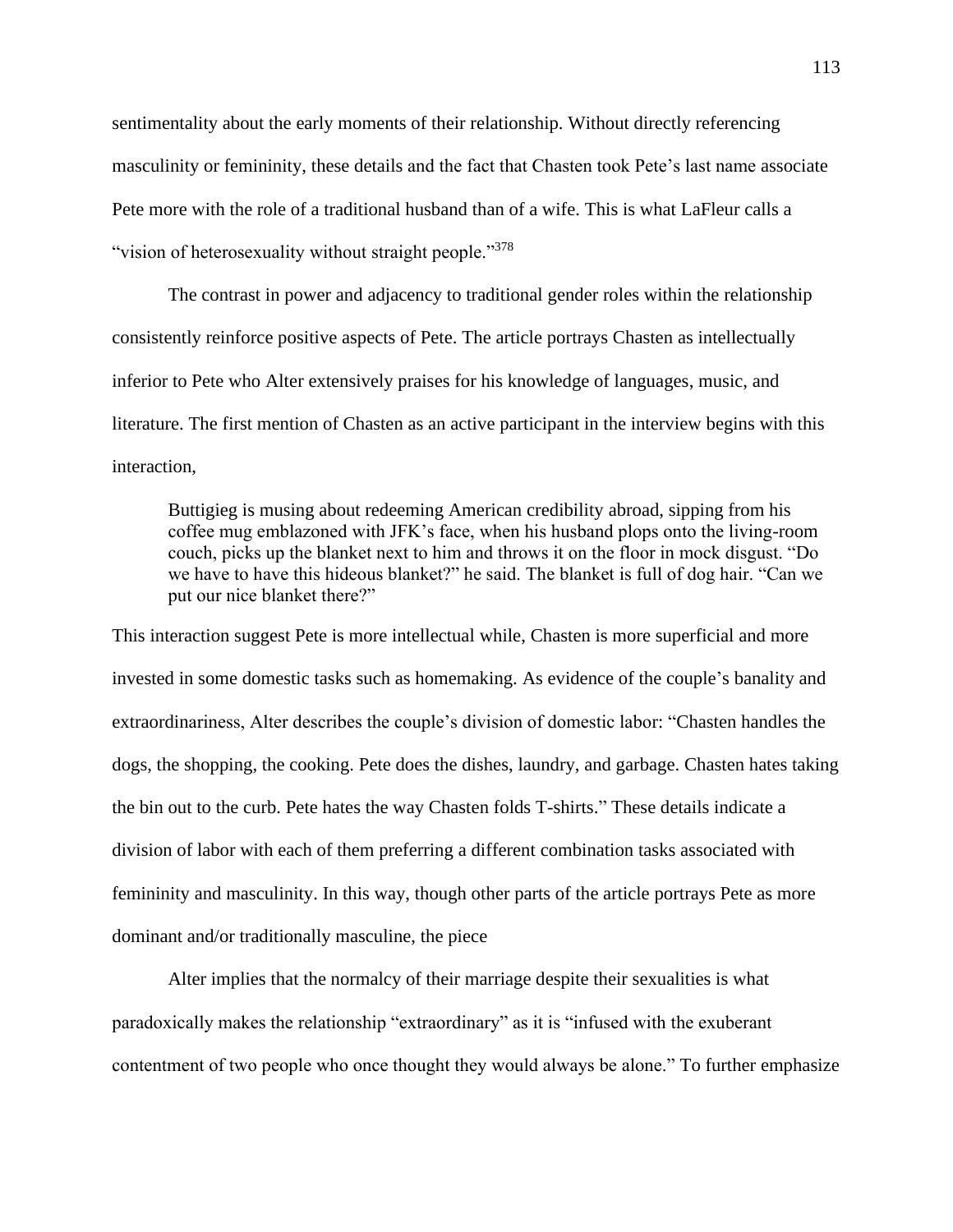the couple's normalcy, Alter describes the small disagreements and differences about which the couple bickers. For example, Alter notes the couple's opposing snack preferences,

Chasten gets grumpy when they go too long without food, and Pete doesn't get it. 'You're like, 'Oh, here, I packed a bag of almonds and a thing of beef jerky,'' Chasten says. 'I hate nuts, and he eats nuts all the time.' 'High in protein, good for you,' Pete counters. 'See!' Chasten says. 'I want a meal, and he's like, 'We'll just have a handful of nuts.'' Also, he tells his husband, 'You do chew really loudly.'

By explaining their minor disagreements and pet peeves, Alter frames their marriage as normal and not so perfect as to be unbelievable.

This *Time Magazine* article reflects Buttigieg's consistently expressed desire for marriage and children since coming out in 2015. In the process, Buttigieg has reinforced the normalcy of marriage and childrearing in general and for queer people. He has not only positioned himself as a normal husband in a normal marriage, but as someone who, in his own words, wants to "eventually raise a family" "like most people." In his coming-out letter, he explained that he hopes queer people's desire to marry and have children will become absolutely normalized for queer people in the future, "I hope that when my children are old enough to understand politics, they will be puzzled that someone like me revealing he is gay was ever considered to be newsworthy." Buttigieg's utopian fantasy of a post-homophobic society erases the queerness and often far from utopian reality of coming out, being married, and raising children.

Buttigieg's privilege and ability to conform to the role of the ideal gay consumer-citizen indicate the continued relevance of *The Advocate* and its identity construction. It also points out how little queer communities have progressed as far as challenging norms and embracing less normative privileged. Finally, it demonstrates the necessity for queer people to perform normative identity.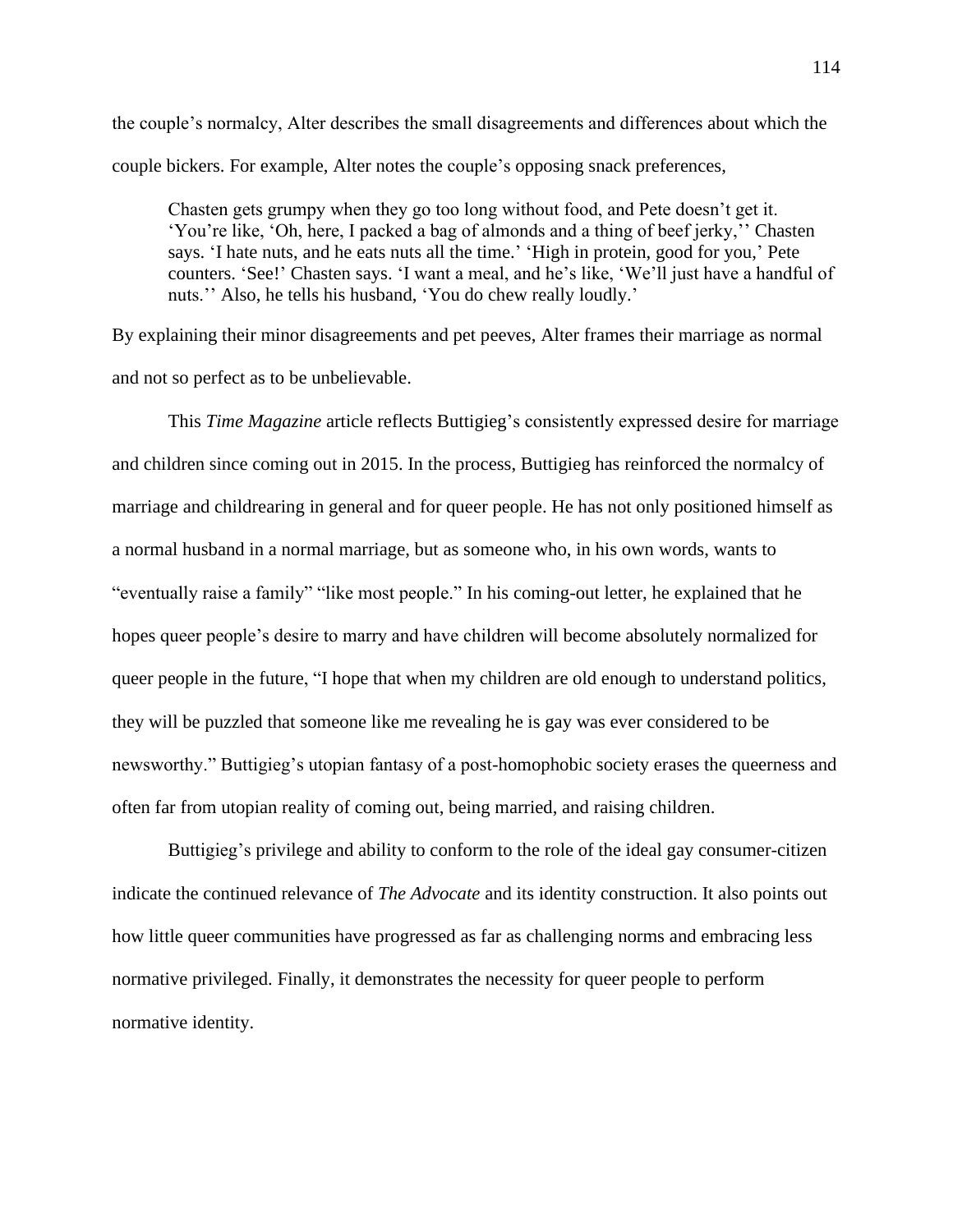## **Notes**

<sup>1</sup> Sam Winston, "LOOK OUT, STRAIGHT WORLD, HERE I COME!," *The Los Angeles Advocate,* September 1967, 6; Larry Gross, "The Contested Closet: The Ethics and Politics of Outing," *Critical Studies in Mass Communications* 8, no. 3 (1991): 362.

<sup>2</sup> Winston, "LOOK OUT," 6.

3 Ibid.

<sup>4</sup> Christianne Anastasia Gadd, *The Advocate and The Making of a Gay Model Minority* (Lehigh University, 2012).

5 "Happy Birthday To Us," *The Los Angeles Advocate,* September 1967, 6.

<sup>6</sup> "Happy Birthday," 6.

7 Ibid.

8 Ibid.

<sup>9</sup> Ibid.

 $10$  Ibid.

<sup>11</sup> Edward Alwood, *Straight News: Gays, Lesbians, and the News Media* (New York: Columbia University Press, 1996).

<sup>12</sup> Gadd, *Model Minority*.

<sup>13</sup> Roger Streitmatter, *Unspeakable: The Rise of the Gay and Lesbian Press in America* (Faber & Faber, 1995); Rodger Streitmatter, "The Advocate: Setting the Standard for the Gay Liberation Press," *Journalism History* 19, no. 3 (1993): 93-102.

<sup>14</sup> Judy Wieder, "The Not-So-Sudden Death of The Advocate," *Huffington Post,* November 4, 2009, https://www.huffpost.com/entry/the-not-so-sudden-death-o\_b\_342725.

<sup>15</sup> Streitmatter, *Unspeakable*; Streitmatter, "The Advocate," 93-102.

<sup>16</sup> Streitmatter, "The Advocate," 93-102.

<sup>17</sup> Katherine Sender, "Gay Readers, Consumers, and a Dominant Gay Habitus: 25 Years of The Advocate Magazine." *Journal of Communication 51,* no. 1 (2001): 73-99.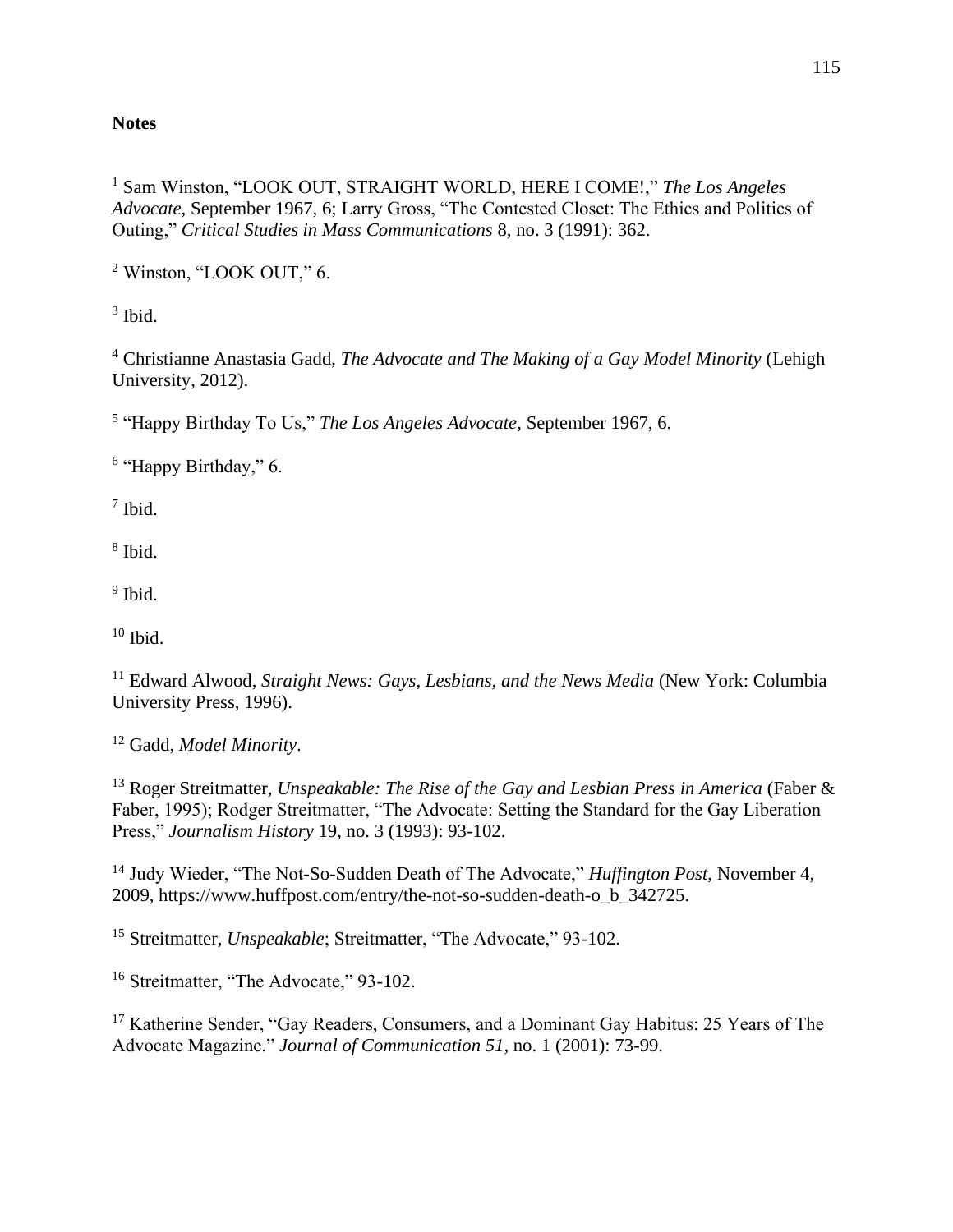Streitmatter, *Unspeakable.* 

"Support our advertisers!," *The Los Angeles Advocate,* September 1967, 2.

Sender, "Gay Readers," 73-99.

Gadd, *Model Minority.*

Ibid.

 Sarah Schulman, *Stagestruck: Theatre, AIDS, and the Marketing of Gay America.* (Duke University Press, 1998), 146; Gadd, *Model Minority*; Sender, "Gay Readers," 73-99.

 Karen Stabiner, "Tapping the Homosexual Market," *New York Times Magazine,* May 2, 1982: 80-82; Peter Rehberg, "'Männer Wie Du Und Ich': Gay Magazines from the National to the Transnational," *German History 34,* no. 3 (2016): 468-485; Fred Fejes, *Sex and Money: Feminism and Political Economy in the Media* (University of Minnesota Press, 2002), 196.

<sup>25</sup> Streitmatter, "The Advocate," 93-102.

Streitmatter, *Unspeakable.* 

Sender, "Gay Readers," 73-99.

Gadd, *Model Minority*, 3-23; Sender, "Gay Readers," 73-99.

Ibid.

Ibid.

Ibid.

Ibid.

Streitmatter, *Unspeakable*.

<sup>34</sup> David K. Johnson, *Buying Gay: How Physique Entrepreneurs Sparked a Movement* (Columbia) University Press, 2019).

Katherine Sender, "Gay Readers," 73-99.

 Christianne Anastasia Gadd, "Pushed to the Margins: The Advocate, Women, and Sexism in the Gay Press," *Reconstruction* 13, no. 2 (2013); Gadd, *Model Minority*, 3-23.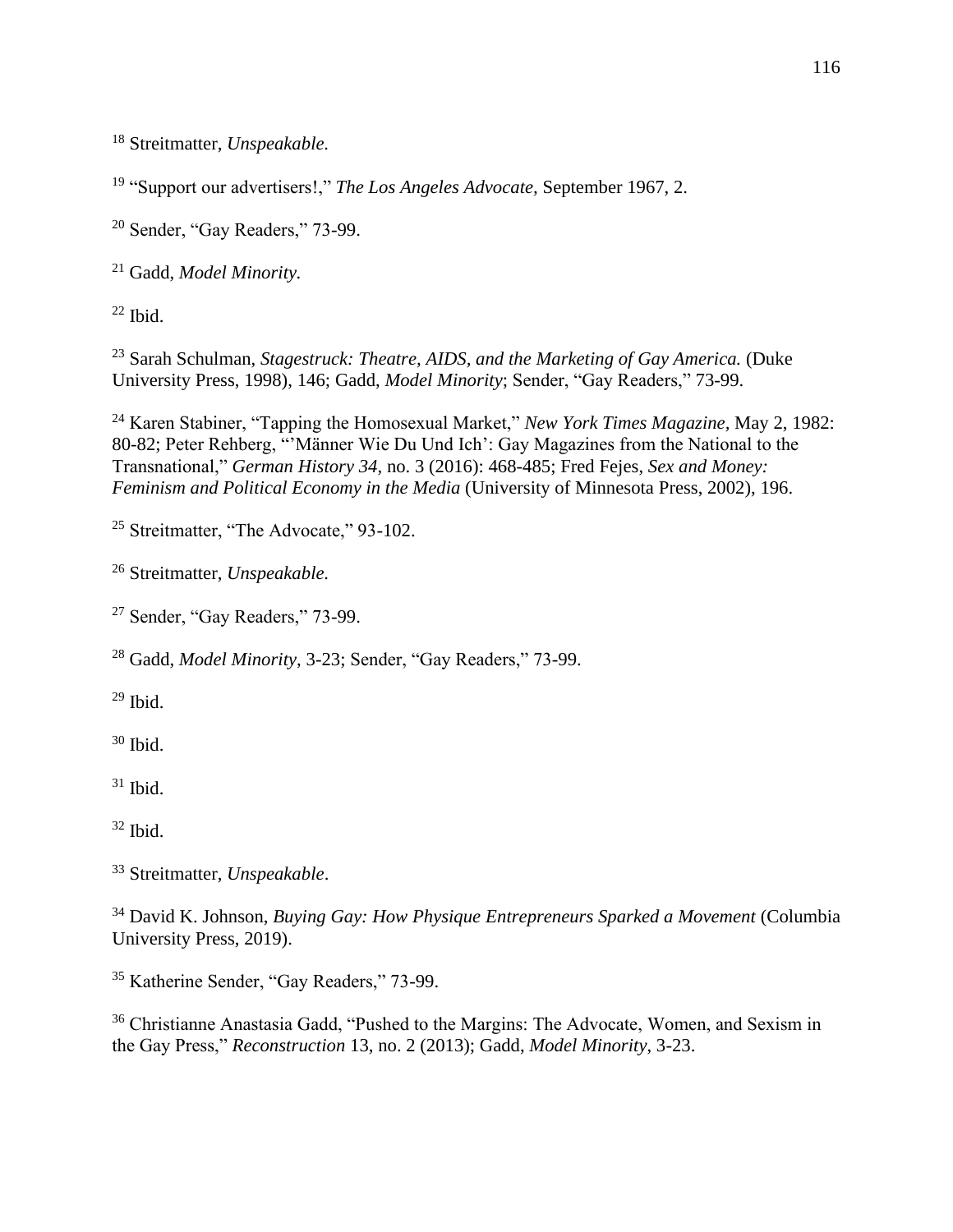Johnson, *Buying Gay.*

Edward Alwood, *Straight News.*

Gadd, *Model Minority*.

Gadd, "Pushed to the Margins."

<sup>41</sup> Wieder, "Death."

<sup>42</sup> Robert Crawford, "You are Dangerous to Your Health: The Ideology and Politics of Victim Blaming," *International journal of health services* 7, no. 4 (1977): 663-680.

Gadd, *Model Minority*.

Streitmatter, *Unspeakable*.

 Katherine Sender, *Business, Not Politics: The Making of the Gay Market* (Columbia University Press, 2004), 143.

Ibid, 142.

Ibid, 142-143.

 Scott Bravmann, *Queer Fictions of the Past: History, Culture, and Difference* (New York, Cambridge University Press, 1964) Reprint, 1997.

 Charles E. Morris, "Archival Queer," *Rhetoric & Public Affairs* 9, no. 1 (2006): 145- 151. doi:10.1353/rap.2006.0028.

Scott Bravmann, *Queer Fictions*.

Maurice Charland, "Constitutive Rhetoric: The Case of the *peuple québécois*," *Quarterly Journal of Speech* 73, no. 2 (1987): 133-150, DOI: 10.1080/00335638709383799.

 John T. Warren, "Critical Communication Pedagogy," in *Encyclopedia of Communication Theory,* Eds. Stephen W. Littlejohn and Karen A. Foss, (Thousand Oaks, California: Sage Publications, Inc, 2009).

 Raymie E. McKerrow, "Critical Rhetoric: Theory and Praxis*," Communications Monographs* 56, no. 2 (1989): 99.

Ibid, 105.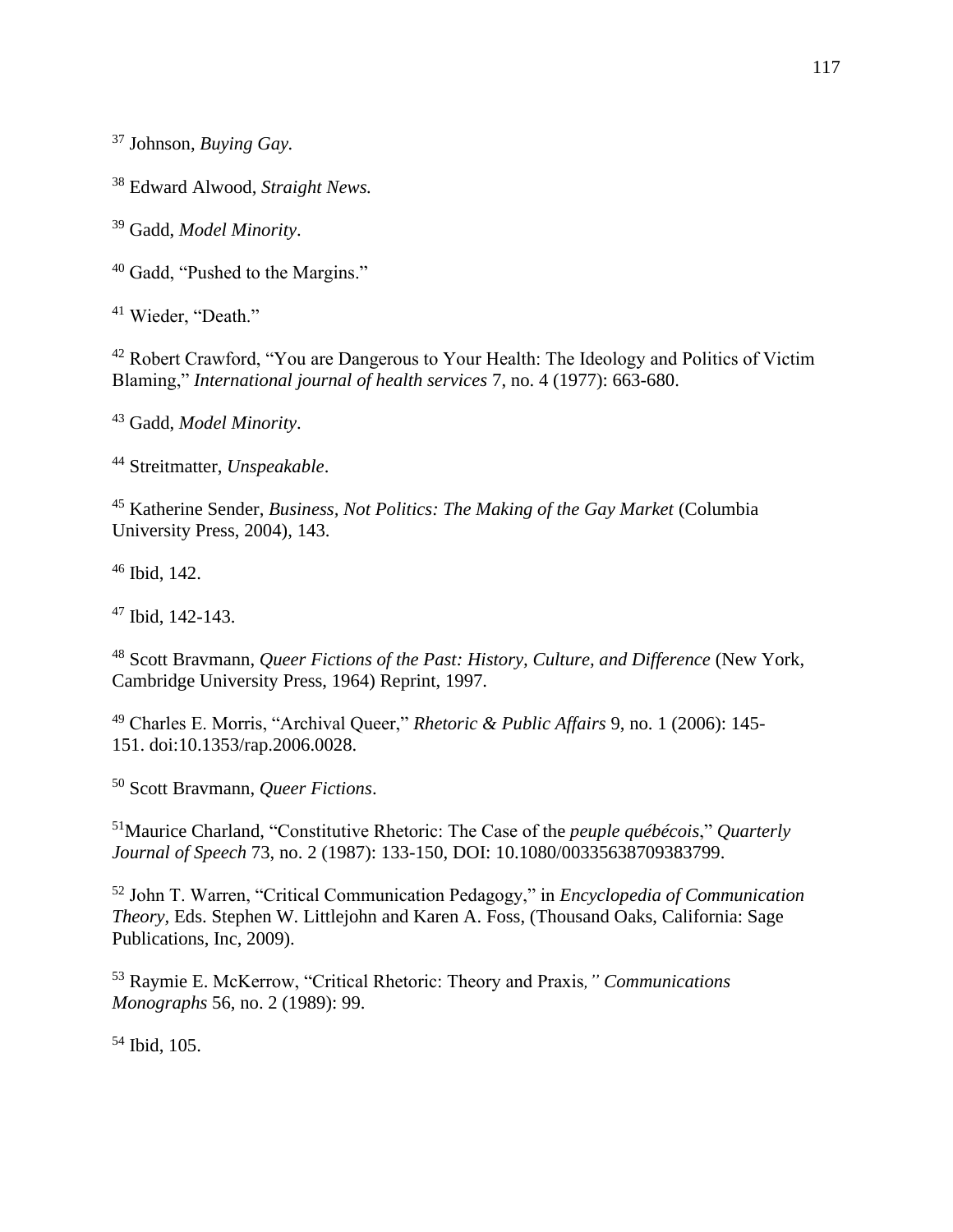<sup>55</sup> Nikki Sullivan, *A Critical Introduction to Queer Theory* (New York: NYU Press, 2003): DOI 10.3366/j.ctvxcrwj6

<sup>56</sup> Gloria Anzaldúa, "To(o) Queer The Writer—Loca, Escritora y Chicana" in *Living Chicana Theory,* ed. Carla Trujillo (Third Women Pr, 1997), 263-76.

<sup>57</sup> Sullivan, *Critical Introduction.* 

<sup>58</sup> Anzaldúa, "To(o) Queer," 263-76.

<sup>59</sup> Lee Edelman, *No Future: Queer Theory and the Death Drive* (Duke University Press, 2004); Robyn Weigman and Elizabeth A. Wilson, "Introduction: Antinormativity's Queer Conventions," *Differences* 26, no. 1 (2015): 1-25.

 $60$  Ibid.

<sup>61</sup> Tamsin Spargo, *Foucault and Queer Theory* (Cambridge: Icon Books, 1999); Edelman, *No Future*. Adrienne Rich, "Compulsory Heterosexuality and Lesbian Existence," *Signs: Journal of Women in Culture and Society 5*, no. 4 (1980): 631-660. https://www.jstor.org/stable/3173834

<sup>62</sup> Lloyd Davis, Tony Thwaites, and Warwick Mules, *Introducing Cultural and Media Studies: A Semiotic Approach* (Red Globe Press, 2002).

<sup>63</sup> Craig A. Rimmerman, *The Lesbian and Gay Movements: Assimilation or Liberation?* (Routledge, 2018).

 $64$  K. C. Councilor, "Feeding the Body Politic: Metaphors of Digestion in Progressive Era US Immigration Discourse," *Communication and Critical/Cultural Studies* 14, no. 2 (2017): 139- 157. DOI: 10.1080/14791420.2016.1274044

<sup>65</sup> Annamarie Jagose, *Queer Theory: An Introduction* (New York: NYU Press, 1996).

<sup>66</sup> E. Cram, "(Dis)locating Queer Citizenship: Imaging Rurality in Matthew Shepard's Memory" in *Queering The Countryside: New Frontiers in Rural Queer Studies*, ed. Mary L. Gray, et. al., Vol. 11 (New York: NYU Press, 2016).

<sup>67</sup> Judith N. Shklar, *American Citizenship: The Quest for Inclusion* (Harvard University Press, 1995).

 $68$  Ibid.

<sup>69</sup> Shane Phelan, *Sexual Strangers: Gays, Lesbians, and Dilemmas of Citizenship* (Temple University Press, 2010).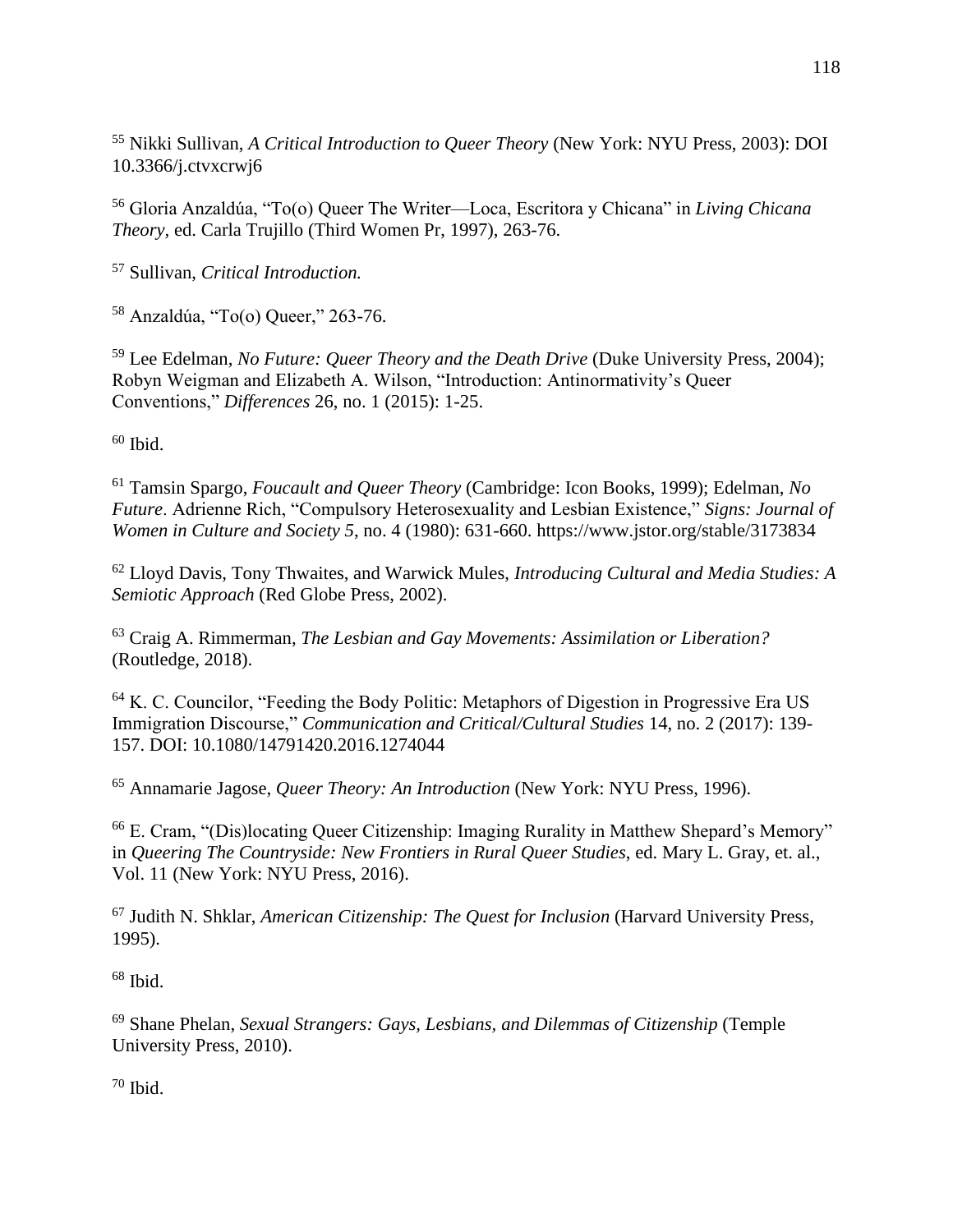Veronika Kneip, "Consumer Citizenship: Soft Governance in Political Market Arenas," *Krisis Journal for Contemporary Philosophy* 1, (2012): 20.

 Angela Kallhoff, "Consumer Citizenship: A Self-Contradictory Concept?," in *The Ethics of Consumption: The Citizen, The Market, and The Law*, eds. Helena Röcklinsberg and Per Sandin (Wageningen: Wageningen Academic Publishers, 2013), 177-182, DOI: 10.3920/978-90-8686- 784-4\_28

Phelan, *Sexual Strangers.*

 Rosemary Hennessy, *Profit and Pleasure: Sexual Identities in Late Capitalism* (Routledge, 2017), 33.

Ibid, 121.

Ibid, 110.

Ibid.

Ibid, 11.

Ibid.

 Justin Bengry, "Pink Pounds/Dollars," *Encyclopedia of Consumer Culture*, eds. Dale Southerton, et. al. (Thousand Oaks: Sage Publications, Inc, 2011): 1092. http://search.ebscohost.com/login.aspx?direct=true&AuthType=ip,sso&db=e020mna&AN=4742 66&site=ehost-live&scope=site.

 Silvia Reif, "Queer Theory," *Encyclopedia of Consumer Culture*, eds. Dale Southerton, et. al. (Thousand Oaks: SAGE Publications, Inc, 2011): 1187. http://search.ebscohost.com/login.aspx?direct=true&AuthType=ip,sso&db=e020mna&AN=4742 66&site=ehost-live&scope=site.

Gadd, *Model Minority*.

Schulman, *Stagestruck,* 146.

Fejes, *Sex and Money.*

"Gays: A Major Force in the Marketplace." *Business Week* (1979): 118.

"A Policy for Politics," *The Los Angeles Advocate,* February 1968, 8.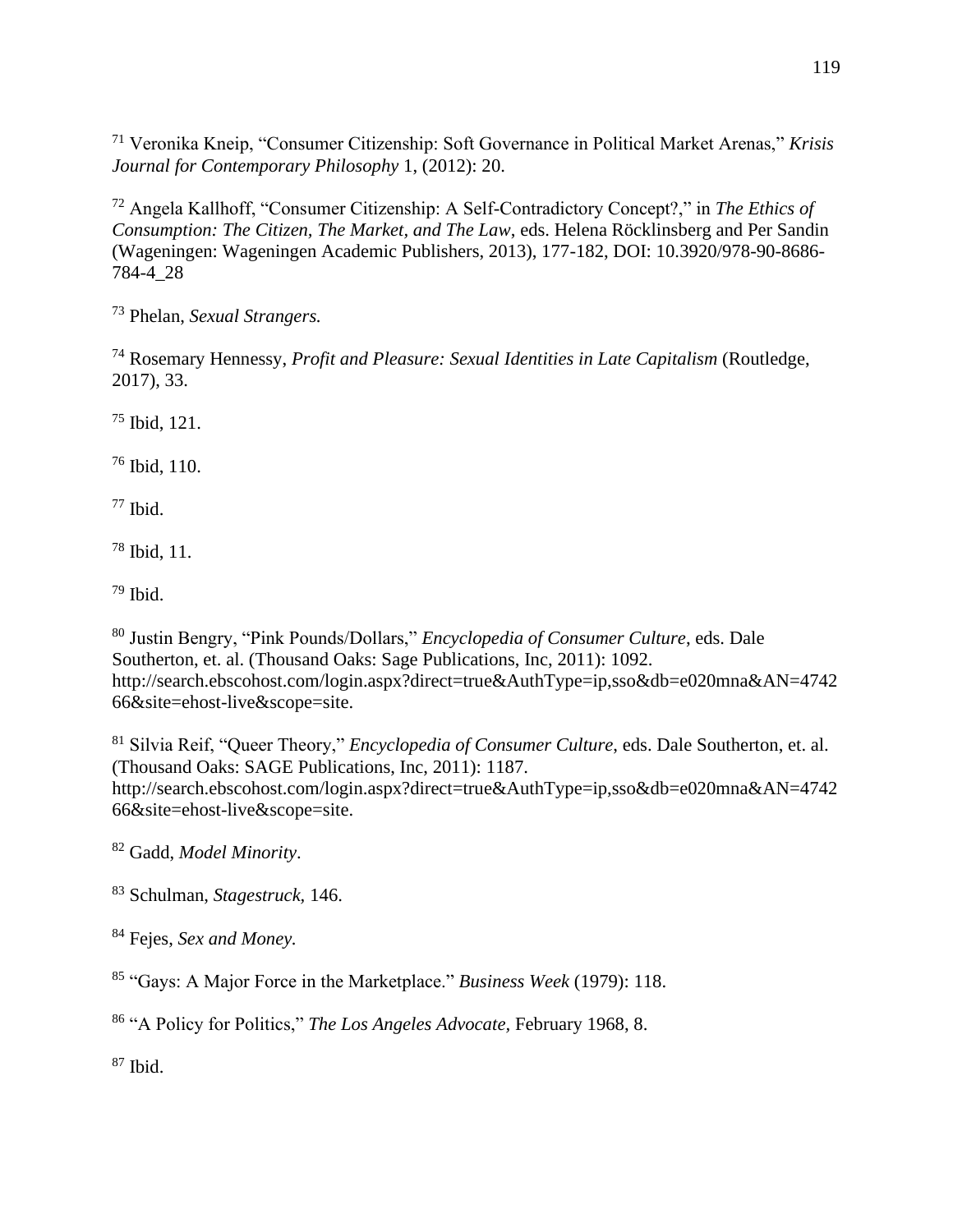Ibid.

Ibid.

Ibid.

Ibid.

Ibid.

 John D'Emilio, "The Making of a Homosexual Minority in the United States, 1940-1970" in *Sexual Politics, Sexual Communities,* Chicago: University of Chicago Press, 1998).

Gadd, *Model Minority.*

 Alfred C. Kinsey, Wardell B. Pomeroy, Clyde E. Martin, and Paul H. Gebhard, *Sexual Behavior in the Human Female*, (Indiana University Press, 1998); Alfred C. Kinsey, Wardell R. Pomeroy, and Clyde E. Martin, "Sexual Behavior in the Human Male," *American Journal of Public Health* 93, no. 6 (2003): 894-898.

Gadd, *Model Minority;* Sender, "Gay Readers;" D'Emilio, *Sexual Politics.*

 John D'Emilio, "Capitalism and Gay Identity" in *Culture, Society, and Sexuality: A Reader*, Eds. Richard Parker and Peter Aggleton, 2nd Ed (New York: Routledge, 2007), 254.

D'Emilio, *Sexual Politics*, 39.

Ibid, 52.

<sup>100</sup> Sender, "Gay Readers," 78.

Gadd, *Model Minority.*

Ibid.

Streitmatter, *Unspeakable.*

Streitmatter, *Unspeakable*. Sender, "Gay Readers," 78.

<sup>105</sup> Sender, "Gay Readers," 78.

Streitmatter, *The Advocate.*

Phelan, *Sexual Strangers.*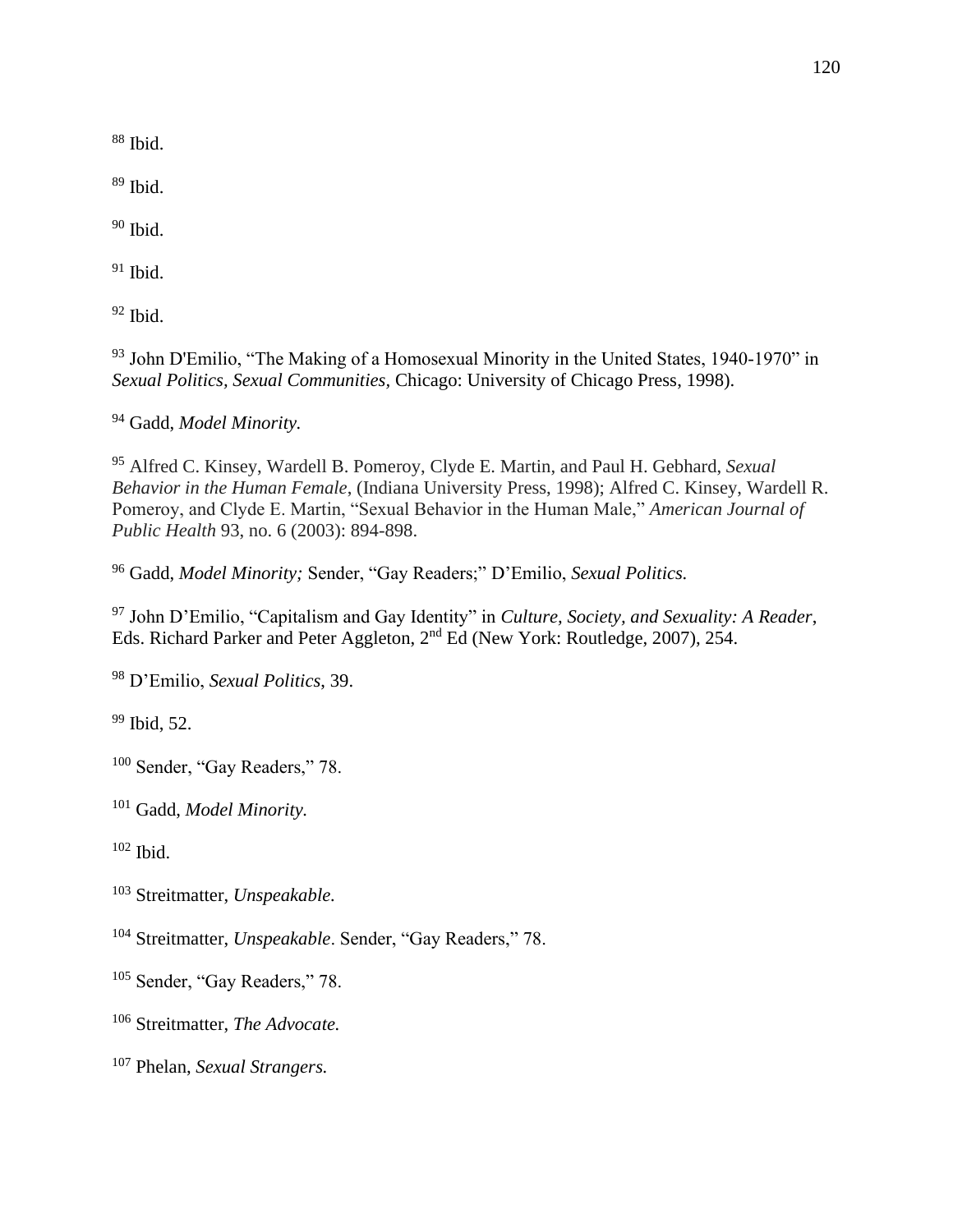Phelan, *Sexual Strangers*.

Cram, "(Dis)locating Queer Citizenship."

Phelan, *Sexual Strangers*; Shklar, *American Citizenship.*

Shklar, *American Citizenship.*

Ibid.

Phelan, *Sexual Strangers*.

 Fred Fejes, "Making A Gay Masculinity," *Critical Studies in Media Communication* 17, no. 1 (2000): 113-116. DOI: 10.1080/15295030009388382

Fejes, *Sex and Money,* 198.

Ibid.

Ibid.

Ibid.

Sender, "Gay Readers," 73-99.

 Bradley Johnson and G. Levin, "Economics Holds Back Lesbian Ad Market," *Advertising Age* 64, no. 3 (1993): 34-35.

<sup>121</sup> Gadd, "Pushed to the Margins," 7.

<sup>122</sup> Wieder, "Death."

Ibid.

 Susan Webb, "Lesbians in Literature: Sappho-The 10th Muse," *The Los Angeles Advocate,*  April 1969, 28.

<sup>125</sup> Gadd, "Pushed to the Margins;" Sender, "Business, Not Politics."

Ibid.

Ibid.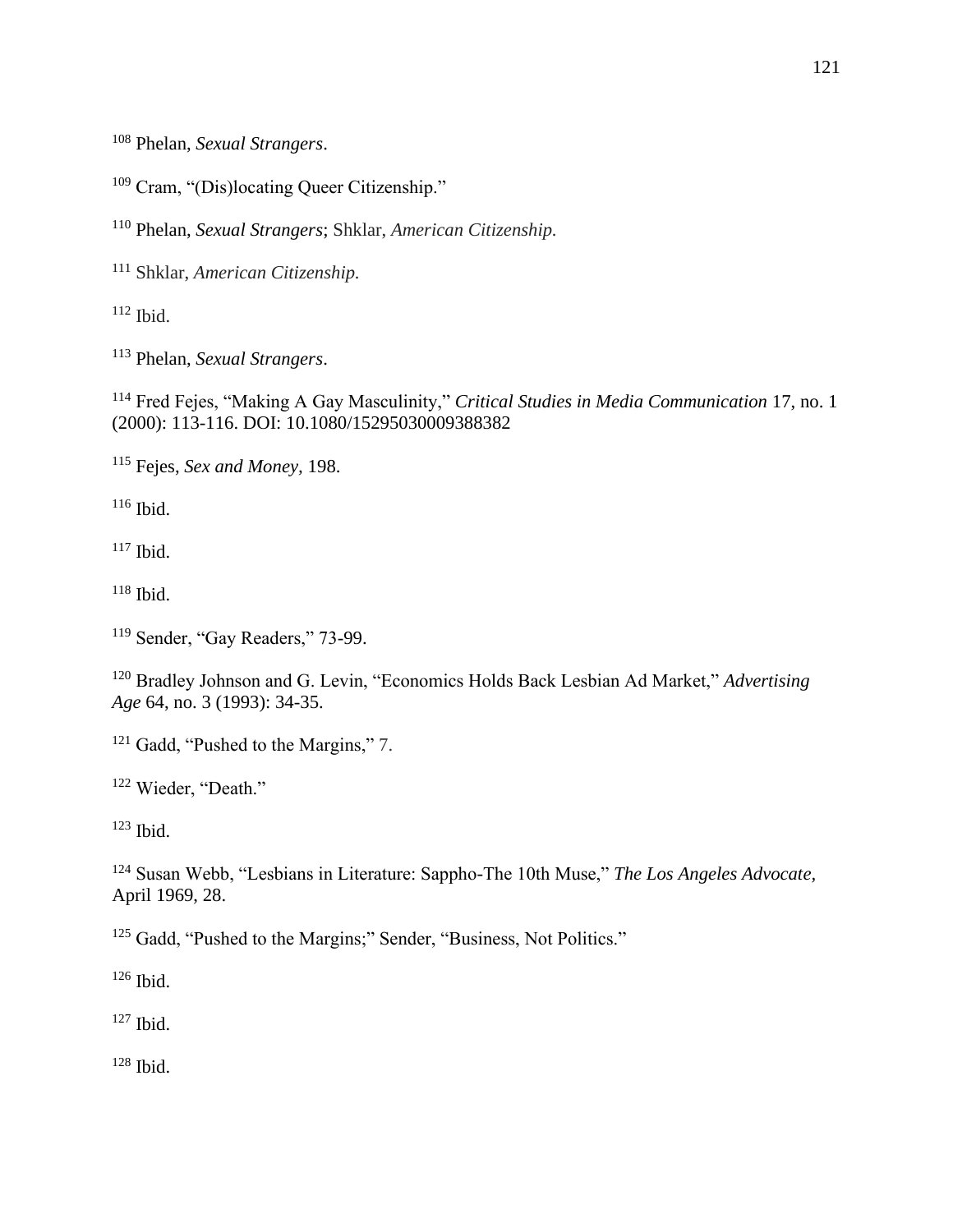Ibid.

 Susan Webb, "Lesbians in Literature: Twists & Turns in the Middle Ages," *The Los Angeles Advocate,* May 1969, 20-22.

Ibid.

"More for the Girls," *The Los Angeles Advocate,* November 1968, 19.

Gary Donovan, "Tell It to Tallulah: Gals Speak Up," *The Advocate,* December 1969, 14.

 Helen Sanders, "Viewpoint: What's With The Ladies?," *The Los Angeles Advocate,* October 67, 9.

 Tony Lee, "Men's Fashions: Lace Shirts Can Have Male Look," *The Advocate,* December 1969, 16.

Ibid.

Ibid.

Buckshot, "WHAT EVER HAPPENED…" *The Advocate,* December 1969, 24.

Ibid.

 Lana J. Petterson, Barnaby J. Dixson, Anthony C. Little, & Paul L. Vasey, "Viewing Time and Self-report Measures of Sexual Attraction in Samoan Cisgender and Transgender Androphilic Males," *Archives of Sexual Behavior* 47, no. 8, (2018): 2427-2434, https://doi.org/10.1007/s10508-018-1267-7

 Meredith G. F. Worthen, "Hetero-cis–normativity and the Gendering of Transphobia," *International Journal of Transgenderism* 17, no. 1, (April 2016):31-57, https://doi.org/10.1080/15532739.2016.1149538.

"Sir Lady Java Fights Fuzz-y Rule Nine," *The Los Angeles Advocate,* November 1967, 1-2.

Bart Cody, "Reeling 'Round," *The Los Angeles Advocate,* May 1968, 11-12.

"Sir Lady Java," 1-2.

Ibid.

Ibid.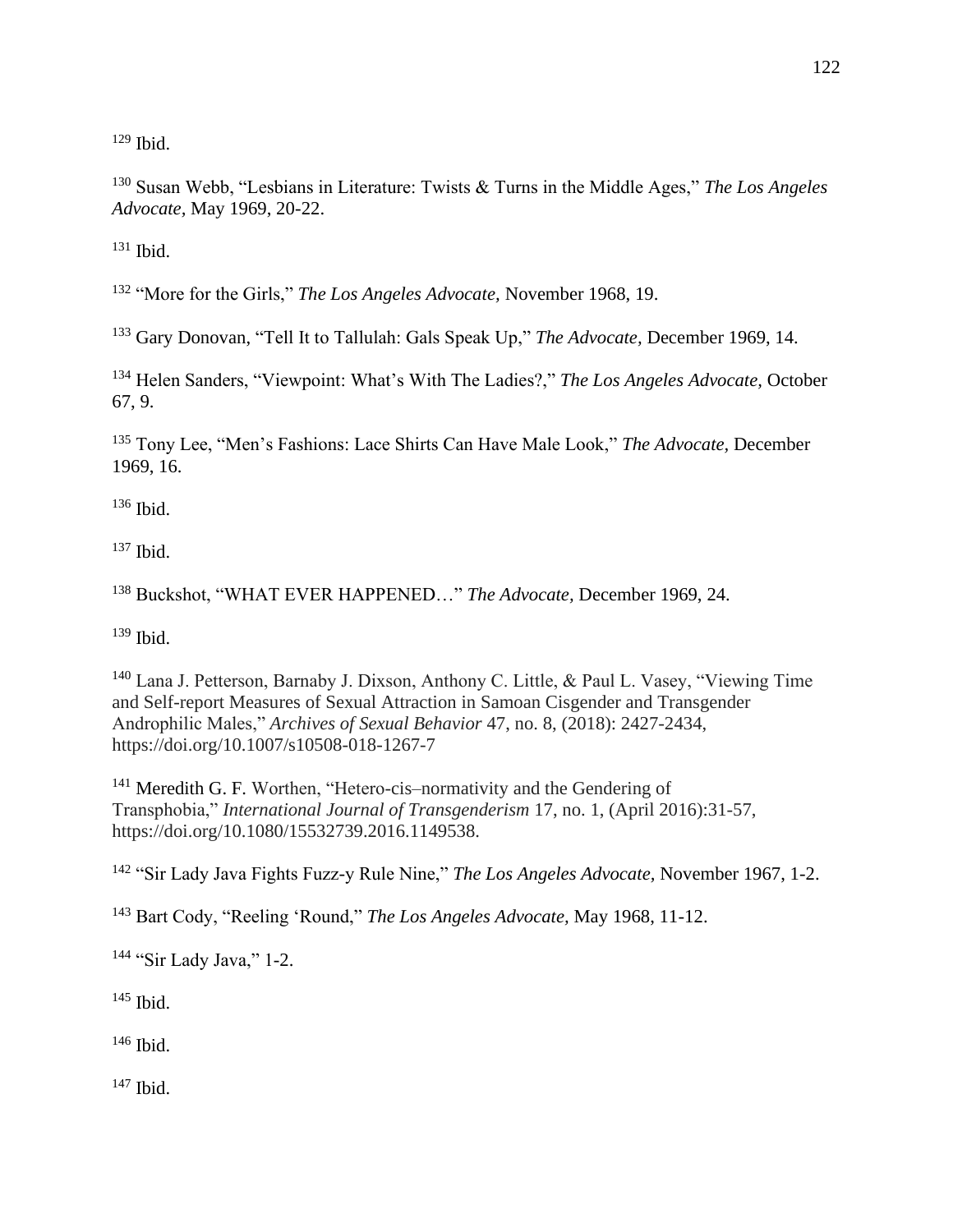Ibid.

Ibid.

Ibid.

Ibid.

Ibid.

Ibid.

Ibid.

"...While Lady Java is Stymied," *The Los Angeles Advocate,* February 1968, 3.

Ibid.

<sup>157</sup> Cody, "Reeling 'Round," 11.

Ibid.

Ibid.

Ibid.

Ibid.

Ibid.

Ibid.

Johnson, *Buying Gay*.

Johnson, *Buying Gay*.

 Buckshot, "Now really Louis, a shag carpet with a 'natural'?," *The Los Angeles Advocate,* March 1969, 22.

Ibid.

 Huey P. Newton, "Black Panther Party Supports Gay Liberation," *Gay News*, September 14, 1970, 3, 12; Huey P. Newton, "A Letter from Huey about Women's — and Gay— Liberation," *Berkeley Barb*, August 28-September 2, 1970, 11.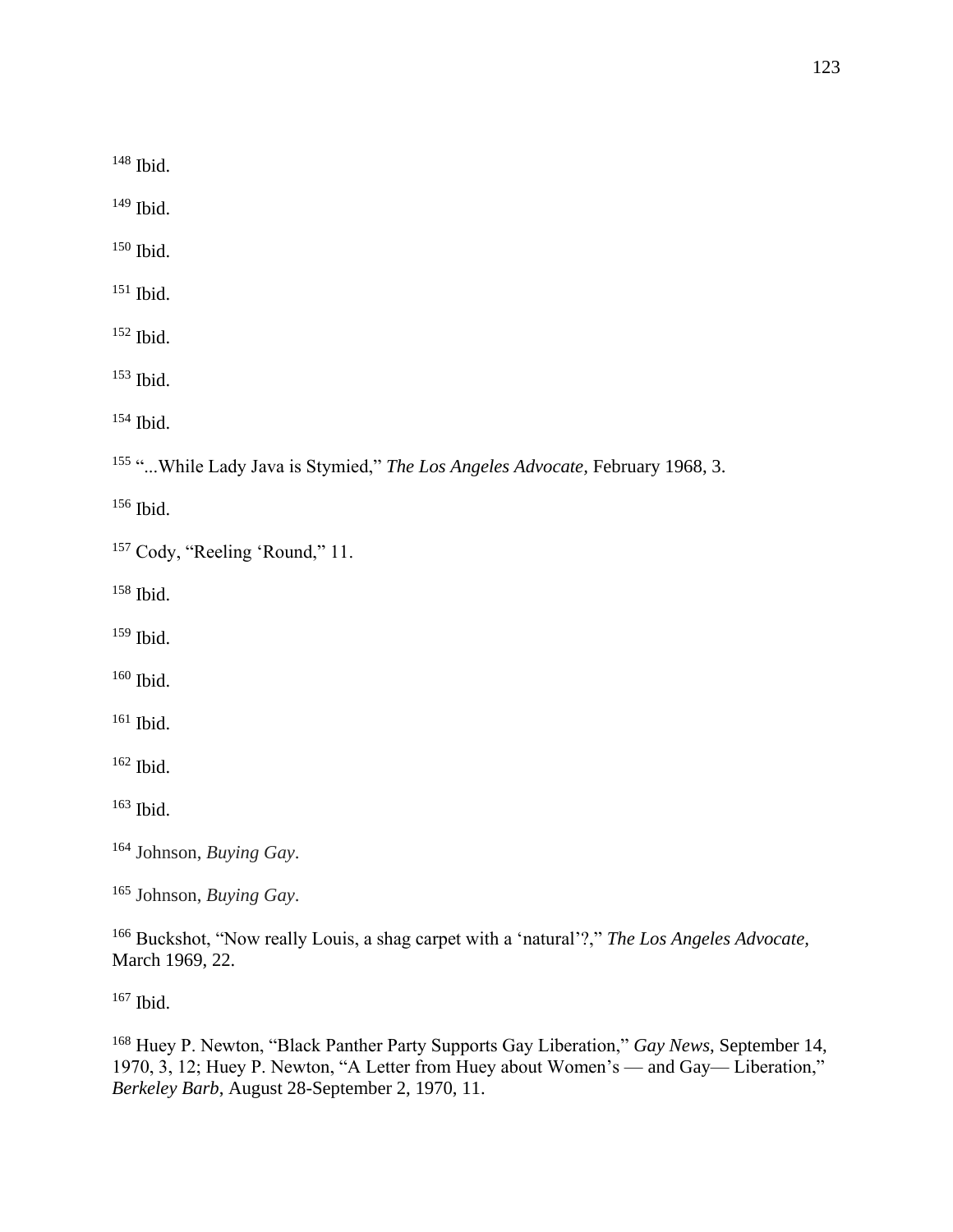<sup>169</sup> Newton, "Black Panther Party," 12.

<sup>170</sup> Newton, "Black Panther Party," 12.

<sup>171</sup> Newton, "Black Panther Party," 3, 12.

<sup>172</sup> Newton, "Black Panther Party," 3, 12.

<sup>173</sup> Cody, "Reeling 'Round"; P-Nutz, "Mariposa de la Noche[:] Gay Power ~~~ \$\$\$," *The Los Angeles Advocate*, October 1967, 8.

<sup>174</sup> Jim Kepner, "ANGLES ON THE NEWS: porno and politics," *The Advocate*, August 1969, 2, 36.

<sup>175</sup> "Overexposed Model Can't See Overexposed Film," *The Advocate*, August 1969, 1.

<sup>176</sup> "Gays Sue IRS Over 'Apartheid,'" *The Los Angeles Advocate,* May 1969, 9.

<sup>177</sup> Don Jackson, "Viewpoint: Reflections on the N.Y. Riot," *The Advocate*, October 1969, 33.

<sup>178</sup> "More for the Girls," 19.

<sup>179</sup> Wieder, "Death."

 $180$  Ibid.

 $181$  Ibid.

 $182$  Ibid.

<sup>183</sup> P. Nutz, "HOMOSCOPE '69," *The Los Angeles Advocate,* April 1969, 14; P. Nutz, "HOMOSCOPE '69," *The Los Angeles Advocate,* May 1969, 28; P. Nutz, "HOMOSCOPE '69," *The Advocate,* June 1969, 12-13.

<sup>184</sup> Mel Holt, "Happenings…," *The Los Angeles Advocate*, February 1968, 12-14.

185 "A Policy for Politics," 8.

<sup>186</sup> S. Winston, "The Bead Reader," *The Los Angeles Advocate,* February 1968, 5.

 $187$  Ibid.

<sup>188</sup> Wieder, "Death."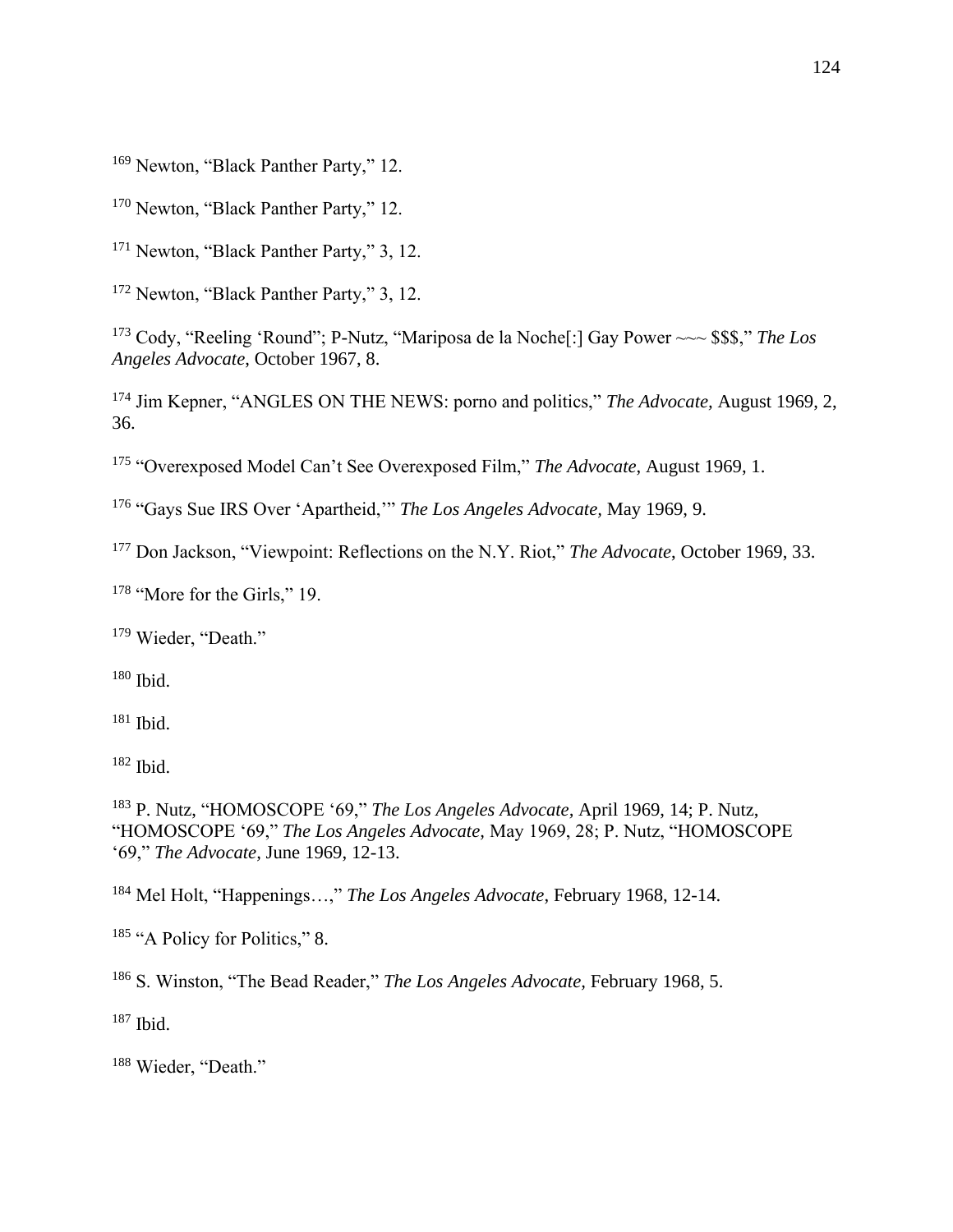Ibid.

"The Only Way To Fly," *The Los Angeles Advocate,* March 1968, 4.

Ibid.

 Martin Duberman, *Stonewall: The Definitive Story of the LGBTQ Rights Uprising that Changed America* (Plume, 2019).

Jackson, "Reflections," 11.

Ibid.

Ibid.

Ibid, 33.

Ibid.

Ibid.

Ibid, 11, 33.

Ibid, 33.

Ibid, 33.

Kinsey et al., *Human Female*; Kinsey et al., "Human Male."

Ibid.

Sender, "Gay Readers, Consumers," 78.

Ibid.

Ibid.

Buckshot, "Thanks for Making the Complaint Sir...," *The Advocate*, October 1969, 22.

Ibid.

 "'Patch' Fights Three-Way Battle," *The Los Angeles Advocate*, August 1968, 3, 25; "Having Sex in the Park," *The Los Angeles Advocate*, August 1968, 4, 10; Dick Michaels, "'Patch' Raids Police Station: Cops Join Hoods in Harassing Bar," *The Los Angeles Advocate*, September 1968, 5-6; Mel Holt, "'Black Cat' Revisited," *The Los Angeles Advocate*, January 1969, 7; "Police OK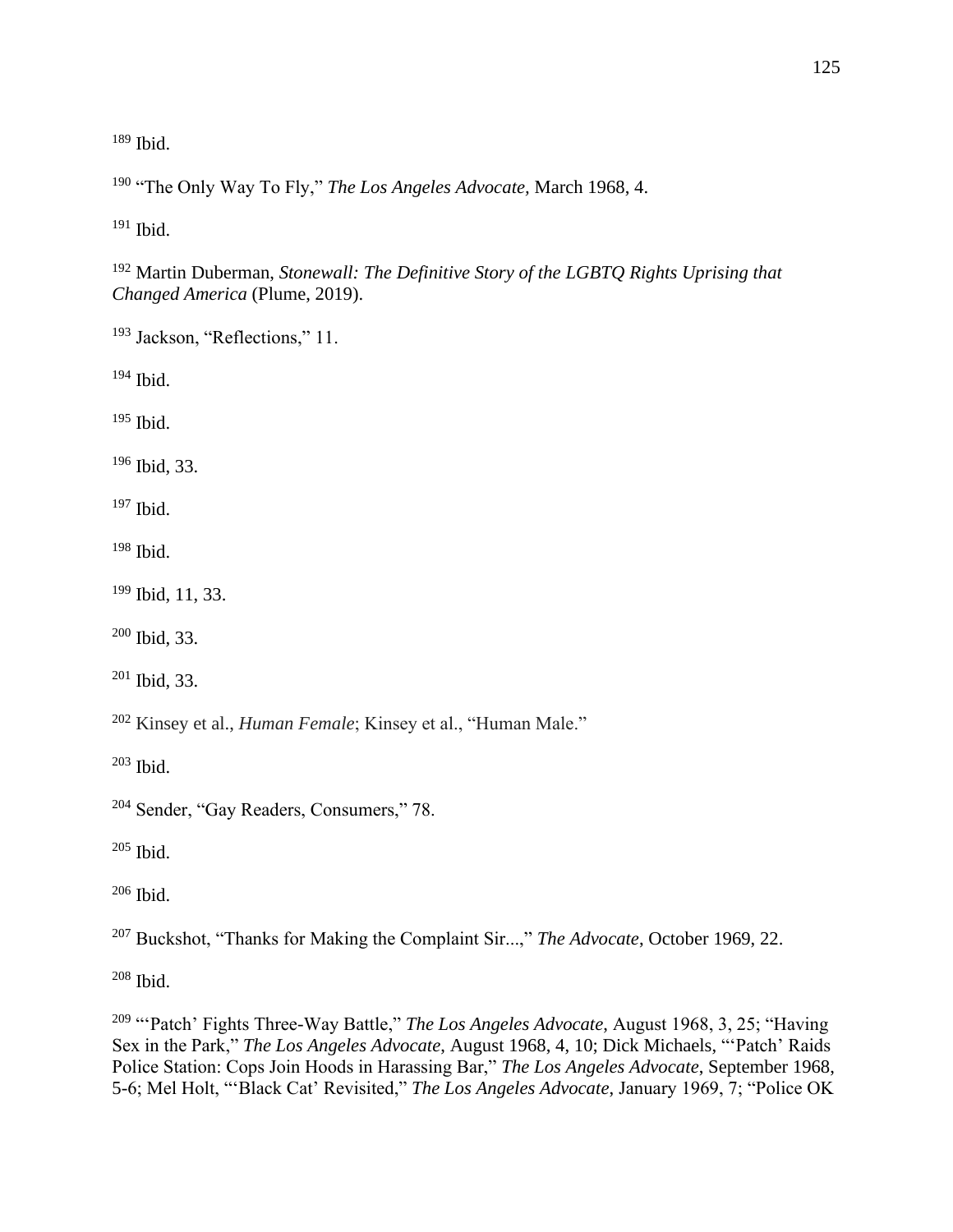Full Drag," *The Los Angeles Advocate*, February 1969, 1-3; "Police Stage Mass Arrests in Barnsdall," *The Los Angeles Advocate*, February 1969, 1-3; "Is the LAPD Working for Lamport?," *The Los Angeles Advocate*, March 1969, 1; "Rampart Heats Up: Vice Cops Hit Two Bars, Arrest Ten," *The Los Angeles Advocate*, March 1969, 1; "Pubic in Public Is a No-No, Especially for a Go-Go," "*The Los Angeles Advocate*, February 1968, 1-2.

<sup>210</sup> "Blue Boys Bomb Out In Balcony Blunder," *The Los Angeles Advocate*, January 1968, 3.

<sup>211</sup> Jim W, "The Fine Art of Entrapment: Victim Tells How Hollywood Vice Fracture the Law," *The Los Angeles Advocate*, May 1968, 1-3.

 $212$  "Pubic in Public," 1-2.

 $213$  Ibid.

<sup>214</sup> "LA COPS, GAY GROUPS SEEK PEACE: Vice, Homosexuals Trade Views in 'Historic' Meet," *The Los Angeles Advocate, O*ctober 1967, 1-5.

<sup>215</sup> "LA COPS, GAY GROUPS SEEK PEACE: Vice, Homosexuals Trade Views in 'Historic' Meet," *The Los Angeles Advocate, O*ctober 1967, 1-5.

<sup>216</sup> Streitmatter, *Unspeakable*; Streitmatter, "*The Advocate*."

<sup>217</sup> "LA COPS, GAY GROUPS SEEK PEACE: Vice, Homosexuals Trade Views in 'Historic' Meet," *The Los Angeles Advocate,* October 1967, 1-5.

<sup>218</sup> Bart Cody and Sam Winston, "The Current Crop."

<sup>219</sup> Sam Winston, "67's BEST FLICKS, " *The Los Angeles Advocate,* August 1968,

<sup>220</sup> Ibid.

<sup>221</sup> "L.A. Homosexuals Get Nationwide TV Appearance," *The Los Angeles Advocate*, April 1968, 3.

 $222$  Ibid.

<sup>223</sup> Jerry Joachin, "From the Chairman: All You Need Is Love," *The Los Angeles Advocate*, October, 1967, 1.

 $224$  Ibid.

 $225$  Ibid.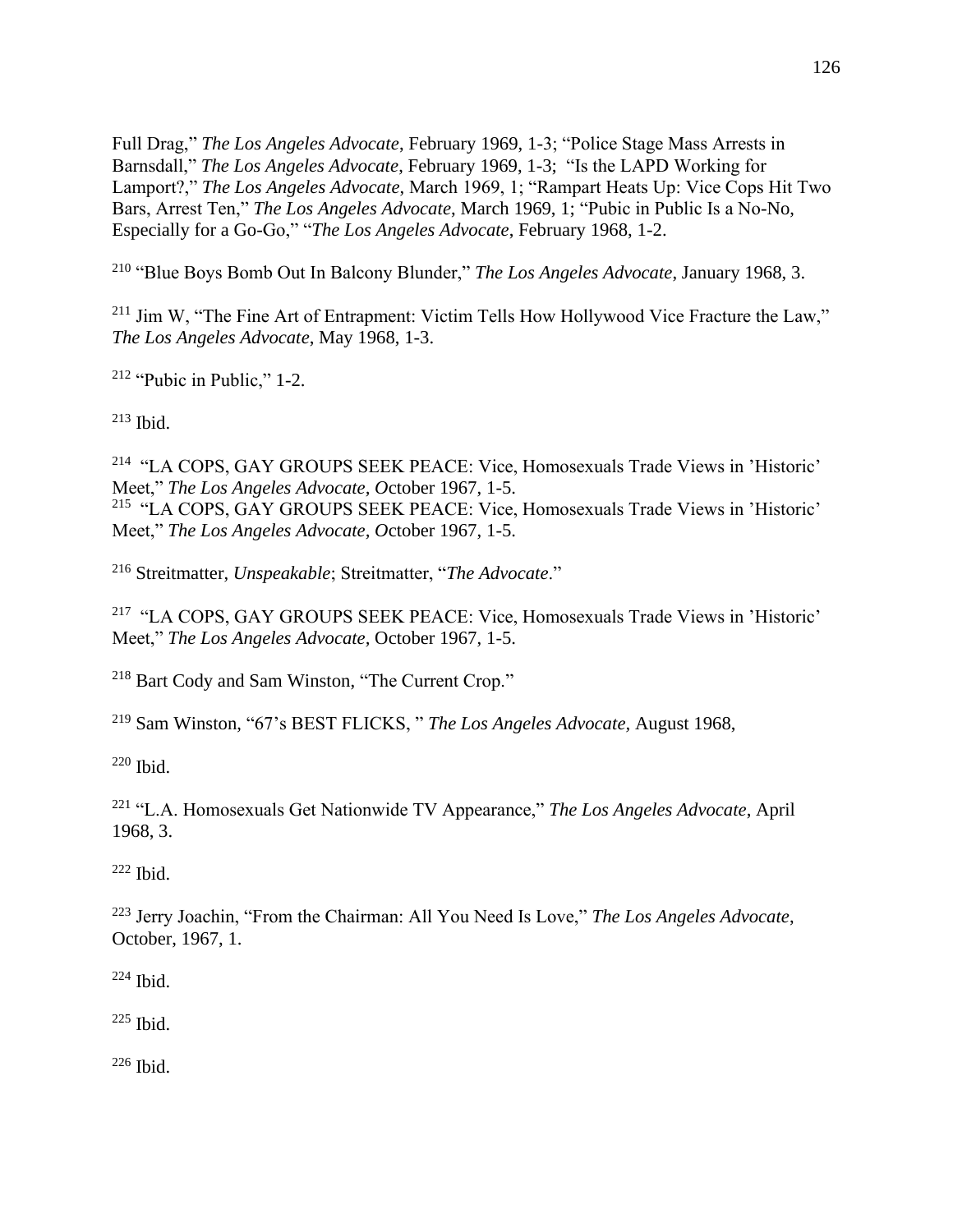"Weird, Weird World," *The Los Angeles Advocate,* July 1968, 10.

Ibid.

Ibid.

 "LA COPS, GAY GROUPS SEEK PEACE: Vice, Homosexuals Trade Views in 'Historic' Meet," *The Los Angeles Advocate, O*ctober 1967, 1-5.

"Join In, But Grow Up," *The Advocate*, June 1969, 24.

Ibid.

Ibid.

Ibid.

Ibid.

Ibid.

"Join In," 24; Buckshot, "GARDEN of THE GODS," *The Advocate*, June 1969, 24.

"Join In," 24.

Ibid.

Ibid.

Ibid.

Ibid.

Ibid.

Ibid.

 "ACME BUILD-A HOMOSEXUAL KIT," *The Los Angeles Advocate,* September 1968, 14. Ibid.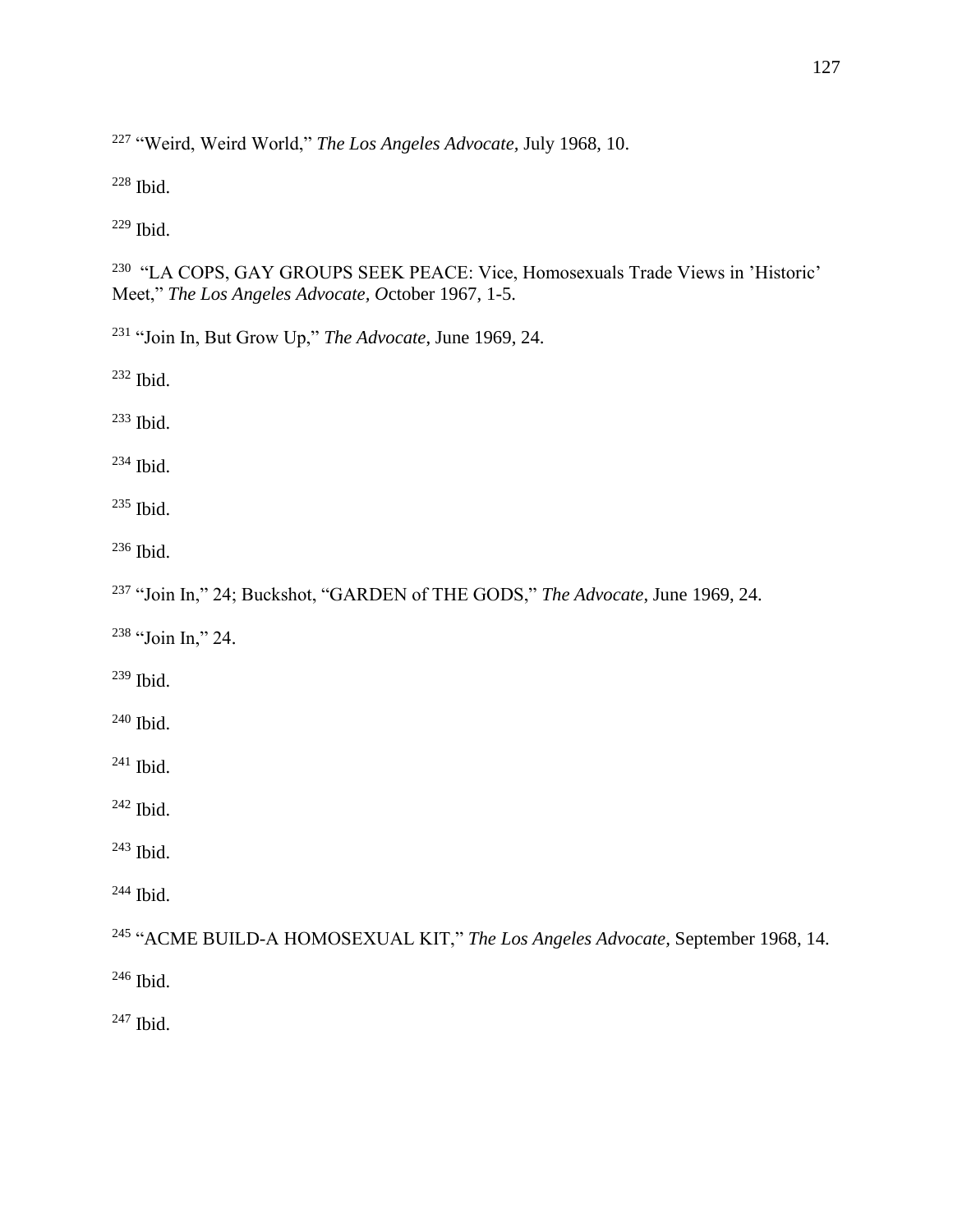"Unity and Action, The Saving Grace," *The Los Angeles Advocate*, April 1968, 7; "Why Gays?," *The Los Angeles Advocate,* April 1969, 12.

"San Francisco Gays Picket, Demand Rights," *The Los Angeles Advocate,* August 1968, 2.

"San Francisco Scene," *The Los Angeles Advocate,* August 1968, 10.

"We'll Stay and We'll Win," *The Advocate*, June 1969, 24-25.

Ibid.

Ibid.

Ibid.

Ibid.

Ibid.

Lee, "Men's Fashions," 16.

"VOTE!!," *The Los Angeles Advocate*, March 1969, 1.

"Courage Catches On," *The Los Angeles Advocate,* September 1968, 5.

 "Want a Pen Pal? Write Your Assemblyman: Back the Brown Bill," *The Advocate,* June 1969, 33-34.

Ibid.

Ibid.

Johnson, *Buying Gay,* 201.

Ibid.

Ibid.

Winston, "The Bead Reader."

Gross, "Contested Closet," 362.

Wieder, "Death."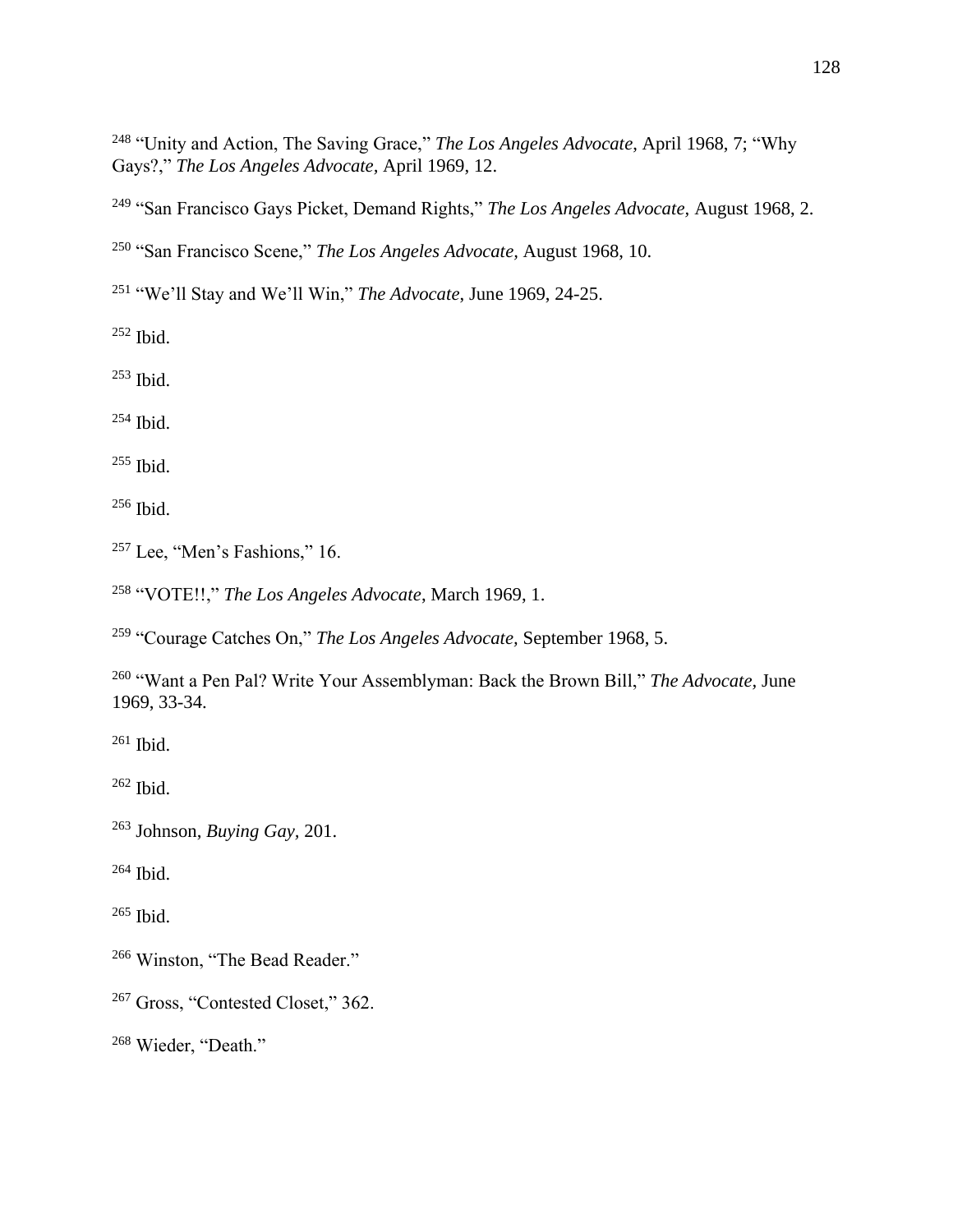<sup>269</sup> Steven M. Kates, "Making the Ad Perfectly Queer: Marketing 'Normality' to the Gay Men's Community?," *Journal of Advertising* 28, no. 1 (1999): 34. www.jstor.org/stable/4189098

<sup>270</sup> Sheila Webb, "The Consumer-Citizen: 'Life' Magazine's Construction of a Middle-Class Lifestyle Through Consumption Scenarios," *Studies in Popular Culture* 34, no. 2 (2012): 31.

<sup>271</sup> Sender, "Gay Readers," 73, 76.

<sup>272</sup> Ibid, 77.

<sup>273</sup> Sheila Webb, "The Consumer-Citizen."

<sup>274</sup> Ibid.

<sup>275</sup> "LOOKING FOR SOMETHING? GET RESULTS WITH TRADER DICKS," *The Los Angeles Advocate,* February 1969, 26.

<sup>276</sup> "The ADVOCATE means BU\$INE\$\$ for YOU," *The Los Angeles Advocate,* February 1969, 26; "Trader Dick's," *The Los Angeles Advocate,* February 1969, 26.

<sup>277</sup> "STOP Thinking About It! Join Phoenix," *The Phoenix: Homophile Voice of Kansas City,* June 1967, 9.

<sup>278</sup> "The Perfect Gift For that special friend!," *The Advocate,* December 1969, 34.

<sup>279</sup> Ibid,

<sup>280</sup> Ibid.

<sup>281</sup> Walter Rogalski, "Cock of Socrates," *The Phoenix: Homophile Voice of Kansas City*, May 1967, 1.

 $282$  Ibid.

<sup>283</sup> "1969[:] The year of the Cock," *The Los Angeles Advocate,* April 1969, 7.

 $284$  Ibid.

<sup>285</sup> E. Ann Pearson, "Revealing and concealing: The persistence of vaginal iconography in medieval imagery. The mandorla, the vesica piscis, the rose, Sheela-na-gigs and the doubletailed mermaid" (Thesis, University of Ottawa, 2002); Javier Barrallo, Francisco González-Quintial, and Santiago Sánchez-Beitia, "An Introduction to the Vesica Piscis, the Reuleaux Triangle and Related Geometric Constructions in Modern Architecture," *Nexus Network Journal* 17, no. 2 (2015): 671-684.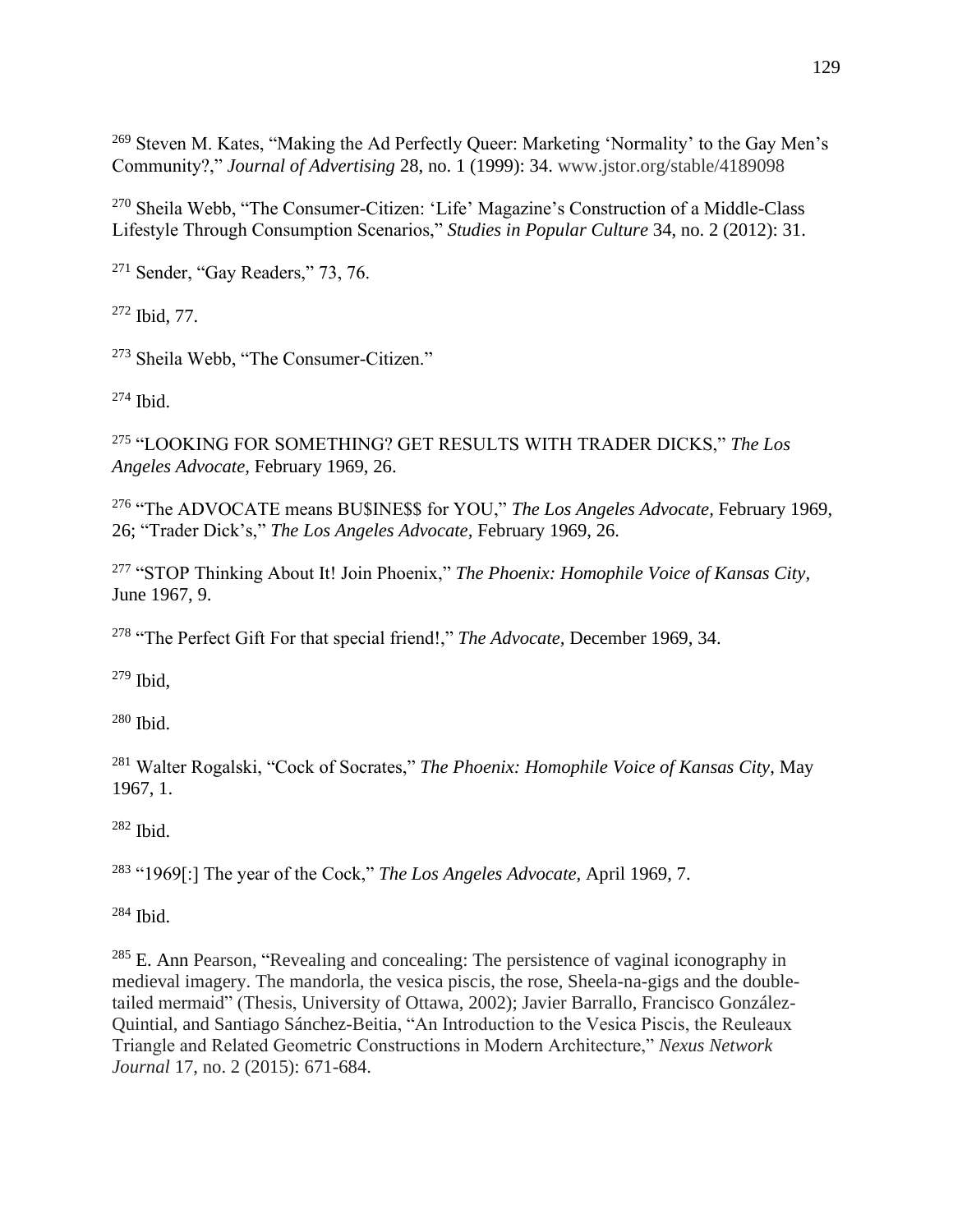Randolphe Wicker, *The Los Angeles Advocate*, April 1968, 6-7.

Ibid.

Ibid.

Sender, *Business, Not Politics*, 71.

 Sam Winston, "Viewpoint: Mink, Leather, Loafers & Bosoms & Beads," *The Los Angeles Advocate*, September 1967, 10.

Ibid.

Ibid.

Johnson, *Buying Gay*.

 "Statement of Principles," *Kansas City Women's Liberation Union's Newsletter,*  September/October 1973, 2.

 "Women's Softball Team," *Women as Women as Women: Kansas City Women's Liberation Union's Newsletter*, March/April 1975, 3.

 "A 'CELEBRATION'[:] Gala Spaghetti Dinner-Benefit," *Women as Women as Women*, December 1974, 12.

 "Drop-In Center for Women," *Women as Women as Women: Kansas City Women's Liberation Union's Newsletter*, March/April 1975, 12.

 "Strategy Meeting," *Women as Women as Women: Kansas City Women's Liberation Union's Newsletter*, May/June 1975, 12.

"Contact Dykes," *Lesbian Connections*, December 1977, 12.

"Join In," 24.

"Unity and Action," 7.

"LA COPS, GAY GROUPS," 1.

 Sam, "IN A FAMILY SQUABBLE -- IT'S THE CHILDREN WHO SUFFER," *The Los Angeles Advocate*, April 1968, 7.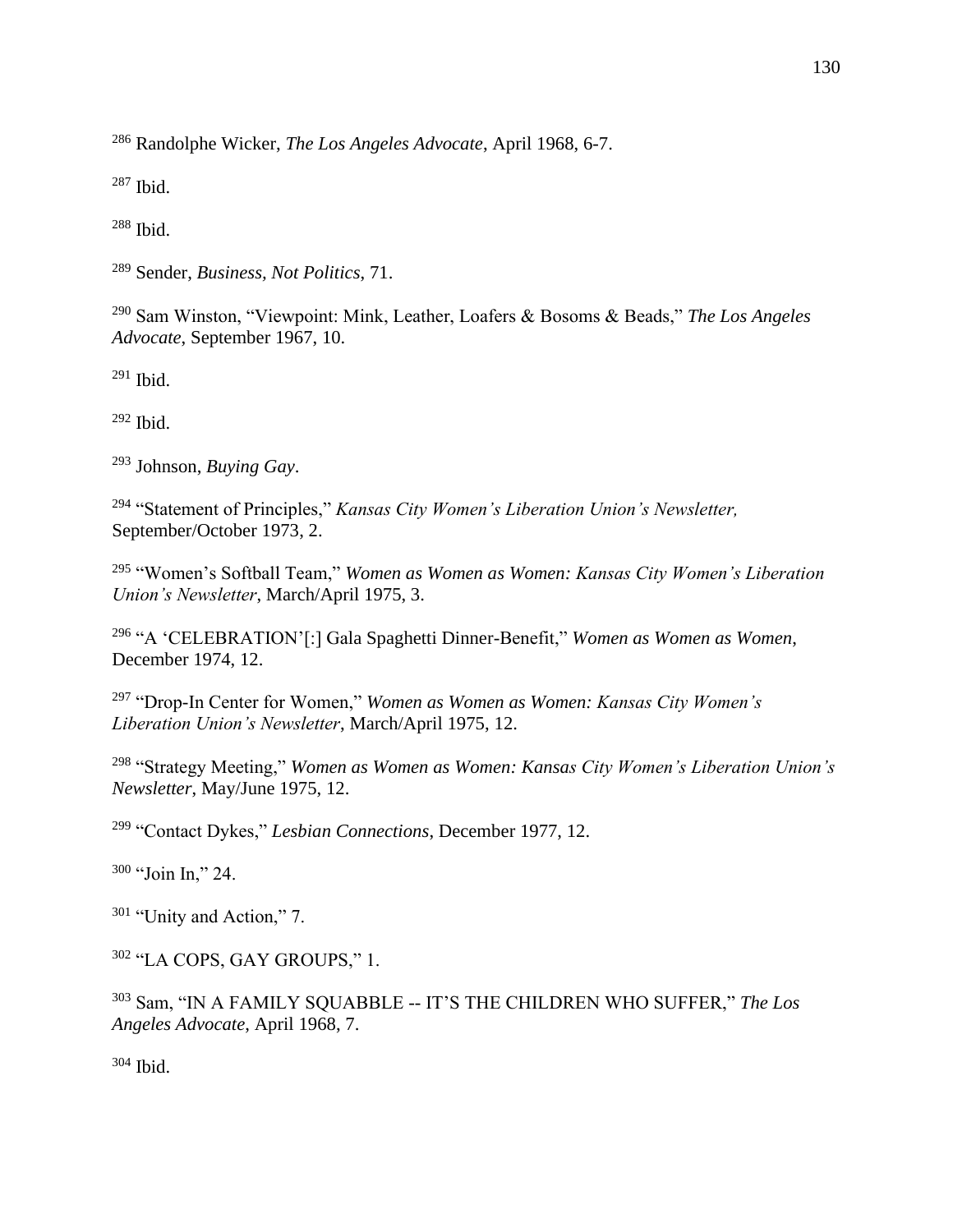<sup>305</sup> Ibid.

<sup>306</sup> Sharon, "Sisters together –," *Newsletter of the Kansas City Women's Liberation Union*, September/October 1973, 19.

<sup>307</sup> "Unity and Action," 7.

<sup>308</sup> Sender, "Gay Readers."

<sup>309</sup> "Mention this," 8.

<sup>310</sup> "OH COOL IT, HARRY...," *The Advocate*, September 1969, 25.

<sup>311</sup> Bart Cody and Sam Winston, "The Current Crop," *The Los Angeles Advocate*, August 1968, 18-23.

<sup>312</sup> "Mention this ad for GAY 10% discount!," *The Los Angeles Advocate,* April 1969, 8.

<sup>313</sup> "Lays of the Land," *The Los Angeles Advocate*, February 1969, 18.

<sup>314</sup> "Parade Rest," *The Phoenix: Midwest Homophile Voice,* June 1967, p. 8*.*

<sup>315</sup> "POSTER SEEN AT PEACE RALLY ------ PULL OUT DICK," *Gay Liberator*, March 1970, 1; "From Playboy: There were 365 days in 69, how many times did you?," *Gay Liberator*, January 1970, 1.

<sup>316</sup> "How To…[:] HOW TO GET PREGNANT WITHOUT GETTING SCREWED," *Lesbian Connections*, December 1979, 14-15; "How To…[:] HOW TO CHANGE A FLAT TIRE," *Lesbian Connections*, December 1977, 14; "How To…[:] HOW TO FIX A TOILET," *Lesbian Connections*, September 1977, 6; "TIPS ON PLANNING LESBIAN EVENTS," *Lesbian Connections*, August 1976, 6. "How To…[:] CAULKING OR RECAULKING A BATHTUB," *Lesbian Connections*, November 1977, 14; "How To…[:] PATCHING A LINOLEUM FLOOR," *Lesbian Connections*, November 1977, 14.

<sup>317</sup> "Unity and Action," 6; "Enjoying Our Rights," *The Advocate*, October 1969, 22.

<sup>318</sup> *Coming Out: A Newsletter By, For, and About Lesbians,* December 1990, 13.

<sup>319</sup> Kathleen Rimler, "FIVE POEMS FOR CAROL – WHOM I SAW FIVE TIMES," *Newsletter of Kansas City Women's Liberation Union*, January/February 1974, 5.

<sup>320</sup> Ibid.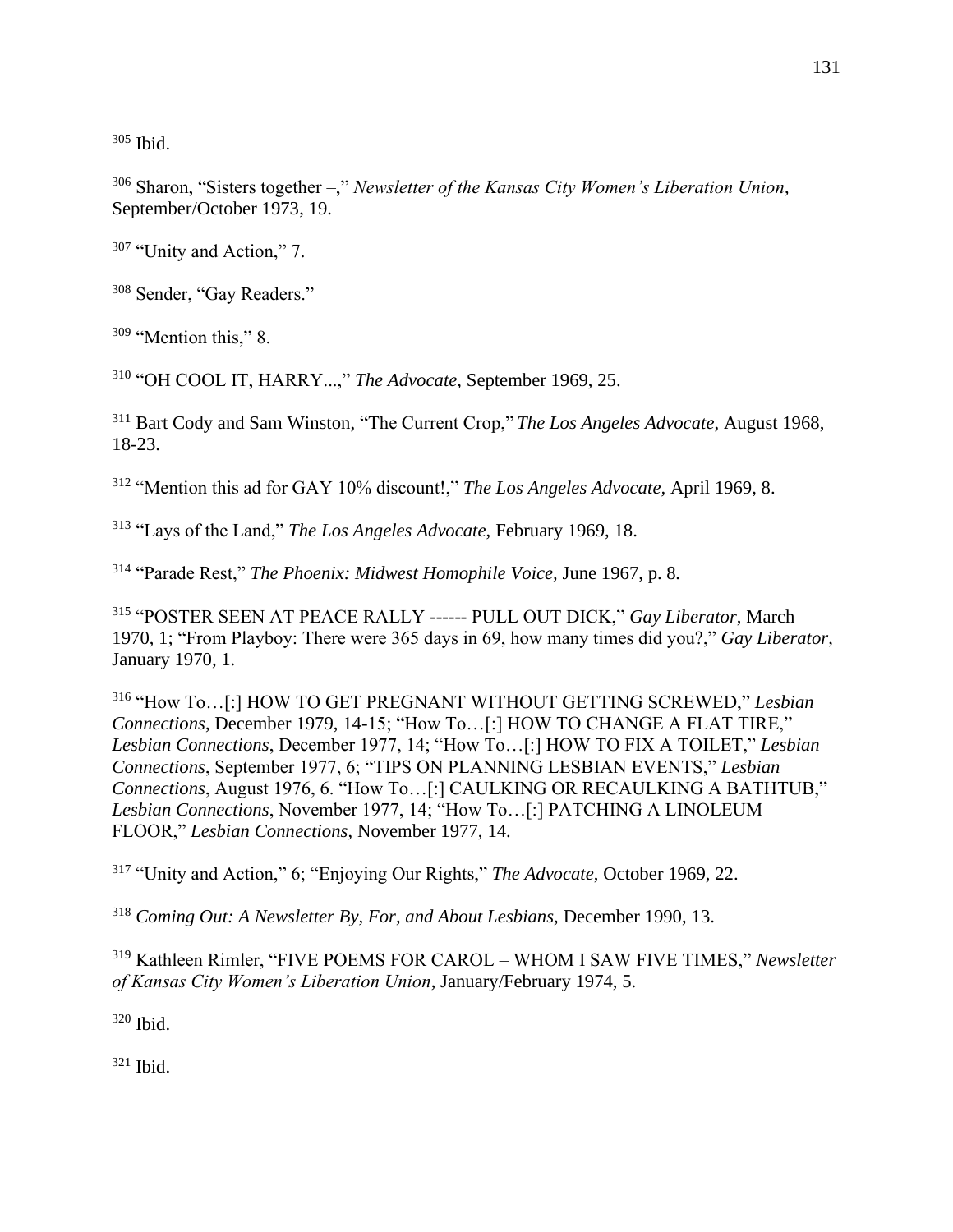"Enjoying Our Rights," 22.

"The '69 GROOVY GUY Is Coming," *The Advocate*, June 1969, 1.

Jay Ross, "Nudie News: Three from Zenith," *The Advocate,* June 1969, 16.

Ibid.

Ibid.

Ibid.

 Tom Briggs, "Gay Culture," *The Los Angeles Advocate*, February 1969, 22-23; Kym Allyson, "Gay Culture," *The Los Angeles Advocate*, February 1969, 23.

Briggs, "Gay Culture," 22-23; Allyson, "Gay Culture," 23.

Ibid.

Ibid.

Ibid.

Allyson, "Gay Culture," 23.

 Boris Holzer, "Political Consumerism Between Individual Choice and Collective Action: Social Movements, Role Mobilization and Signaling," *International Journal of Consumer Studies* 30, no. 5 (2006): 405-415. DOI: 10.1111/j.1470-6431.2006.00538.x

Holzer, "Political Consumerism."

Ibid.

Ibid.

P-Nutz, "Mariposa de la Noche," 8.

Ibid.

Ibid.

Ibid.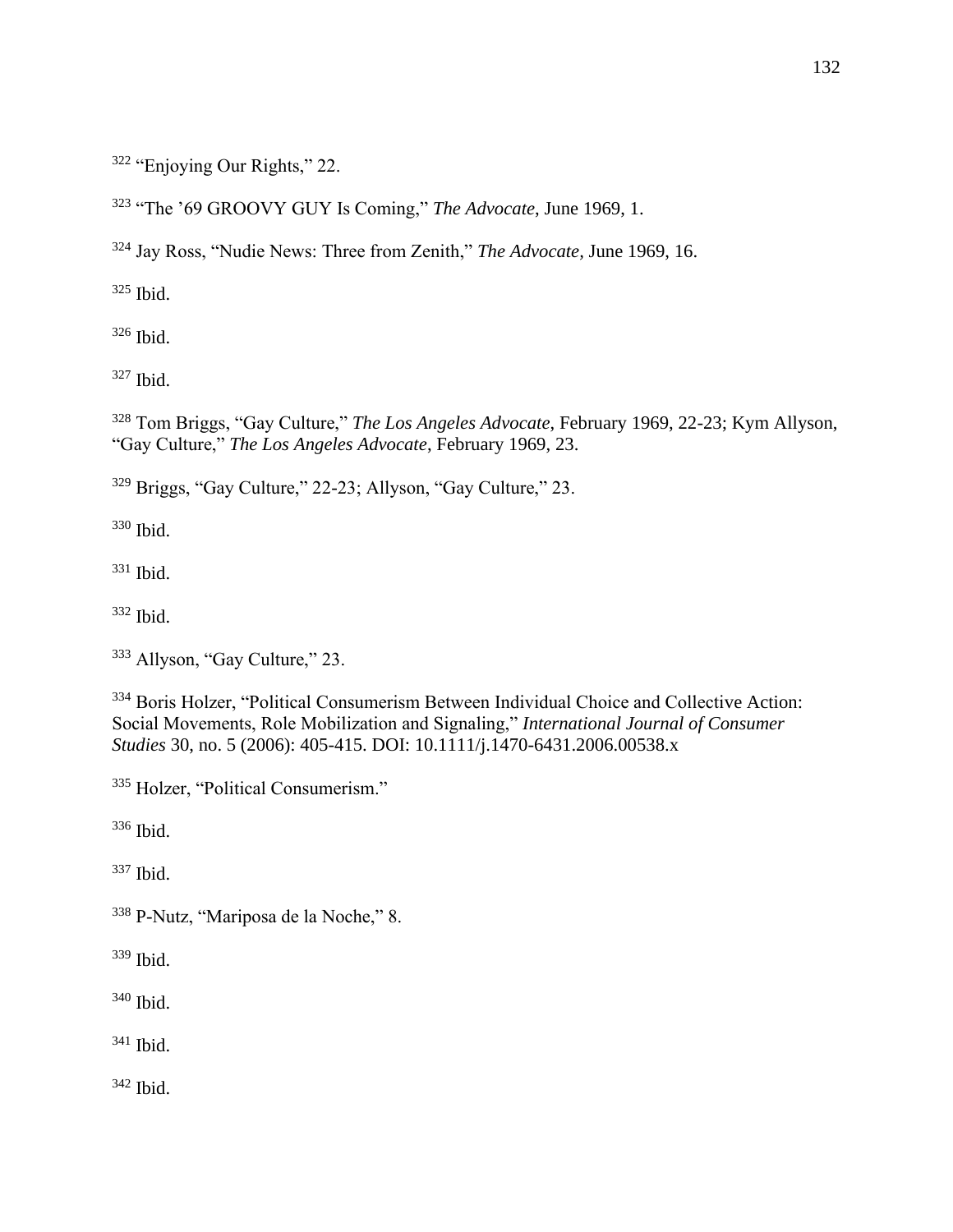"Socialist-Feminist Conference . . . . . on 4th of July Weekend," *Women as Women as Women: Kansas City Women's Liberation Union's Newsletter*, May/June 1975, 15.

"Metropolitan Community Church," *Gay Liberator,* March 1970, 1.

 Bill Lewis, "The Gay Traveler: Take a Cycledelic Trip," *The Los Angeles Advocate*, September 1967, 5.

Bill Rand, "The Gay Traveler," *The Los Angeles Advocate,* January 1968, 5.

 J Laurence, "Weekend in Sin City -- Blow-by-Blow Account," *The Los Angeles Advocate*, April 1969, 26.

Ibid.

<sup>349</sup> Winston, "Viewpoint: Mink," 10.

Ibid.

Ibid.

Ibid.

Jay Ross, "The Look of Seafood," *The Los Angeles Advocate*, February 1969, 9.

 "A BRAND NEW CONCEPT IN ADULT BOOKSTORES! WHERE FRIENDS MEET!," *The Los Angeles Advocate*, March 1969, 15; "Come to where the flavor is… ADONIC COUNTRY," *The Los Angeles Advocate*, April 1968, 16.

"Art World: SOMETHING NEW!!," *The Advocate*, December 1969, 18.

 "That Look [:] For That DIFFERENCE in Appearance," *The Los Angeles Advocate*, October 1967, 8.

 "Hair Point[:] you got that 'SOMETHING EXTRA,'" *The Los Angeles Advocate*, March 1969, 5.

 "'For a gay time[,] meet your friends here,'" *The Advocate*, October 1969, 26; "Gayest spot in town," *The Los Angeles Advocate*, February 1969, 13.

"That Bloom In the SPRING," *The Los Angeles Advocate*, March 1968, 8-9.

 J. R., "MEN'S FASHION THIS SEASON[:] California Dreaming," *The Los Angeles Advocate*, March 1968, 9-12.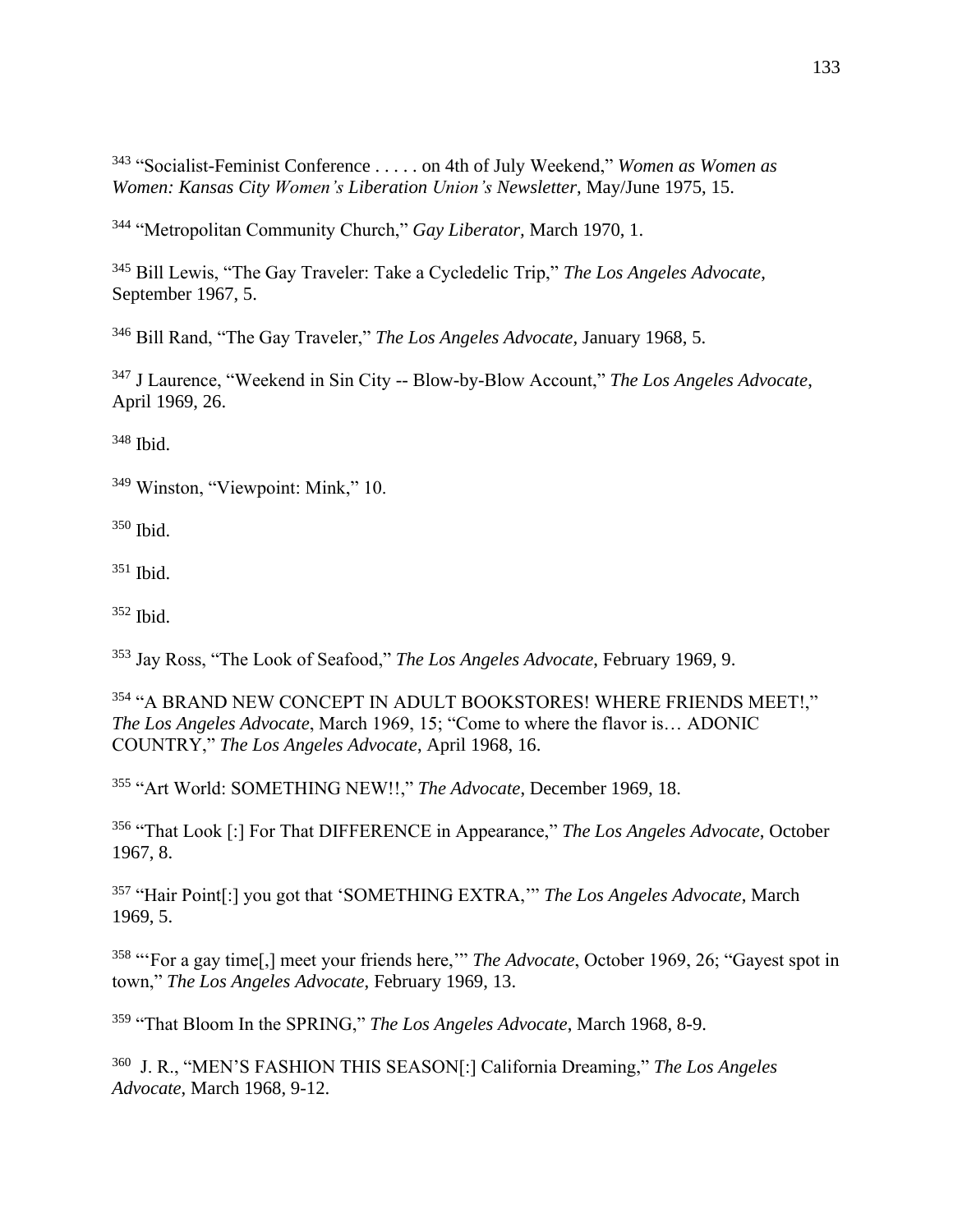<sup>361</sup> Ibid, 10-11.

<sup>362</sup> "IMF World Economic Outlook (WEO) – Recovery, Risk, and Rebalancing, October 2010 – Table of Contents," International Monetary Fund. accessed August 17, 2020, https://www.imf.org/external/pubs/ft/weo/2010/02/; "The Health Care System in Malta 1," Sahha Government, accessed August 17, 2020, https://Sahha.gov.mt/TheHealthCareSysteminMalta\_1.

<sup>363</sup> "Obituary for Joseph A. Buttigieg | Kaniewski Funeral Homes, Inc," *Kaniewski Funeral Homes, Inc*, accessed August 17, 2020, https://www.kaniewski.com/obituary/JosephA-Buttigieg.

<sup>364</sup> Erin Laviola, "Jennifer Anne Montgomery, Pete Buttigieg's Mother: 5 Fast Facts," *Heavy*, April 17, 2019, Accessed August 17, 2020, https://heavy.com/news/2019/04/jennifermontgomery-pete-buttigieg-mother/

<sup>365</sup> "Obituary for Joseph A. Buttigieg."

<sup>366</sup> Dennis Brown, "Hesburgh-Yusko Scholars Program to seek new director to replace retiring Joseph Buttigieg," *Notre Dame News*, December 15, 2016. https://heavy.com/news/2019/04/jennifer-montgomery-pete-buttigieg-mother; Laviola, "Jennifer Anne Montgomery."

<sup>367</sup> "Area Schools and Parishes, Diocese of Fort Wayne- South Bend," *Wayback Machine,*  August 30, 2009. https://web.archive.org/web/20090830221416/http://www.diocesefwsb.org/MAP/.

<sup>368</sup> Father Edward Beck, "Pete Buttigieg on faith, his marriage, and Mike Pence," *CNN*, Retrieved April 2, 2019, https://www.cnn.com/2019/04/02/opinions/buttigieg-and-religion-qabeck/index.html; Diarmaid MacCulloch, "Cranmer's Ambiguous Legacy," *History Today* 46, no. 6 (1996): 23-31.

<sup>369</sup> "Quick Facts[:] South Bend City, Indiana," *United States Census Bureau*, accessed August 1, 2020, https://www.census.gov/quickfacts/southbendcityindiana.

<sup>370</sup> Charlotte Alter, "Mayor Pete Buttigieg's Unlikely, Untested, Unprecedented Presidential Campaign," *Time*, May 2, 2019, https://time.com/longform/pete-buttigieg-2020/.

<sup>371</sup> Greta LaFleur, "Heterosexuality Without Women," *BLARB: Blog Los Angeles Review of Books*, May 20, 2020, https://blog.lareviewofbooks.org/essays/heterosexuality-without-women/.

<sup>372</sup> Ibid.

<sup>373</sup> Buttigieg, "Coming Out Matters."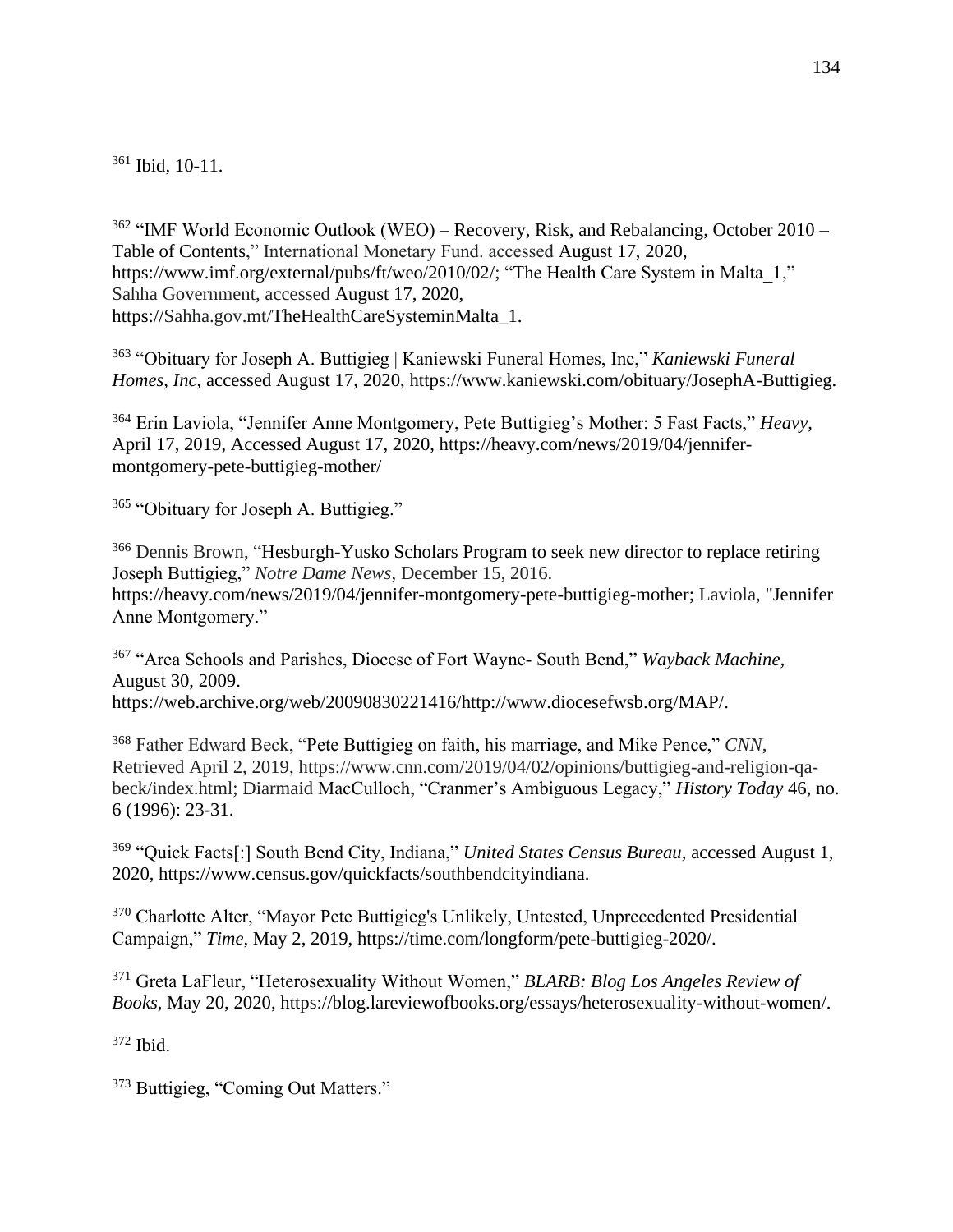Ibid.

Ibid.

<sup>376</sup> LaFleur, "Heterosexuality."

<sup>377</sup> Alter, "Mayor Pete."

LaFleur, "Heterosexuality."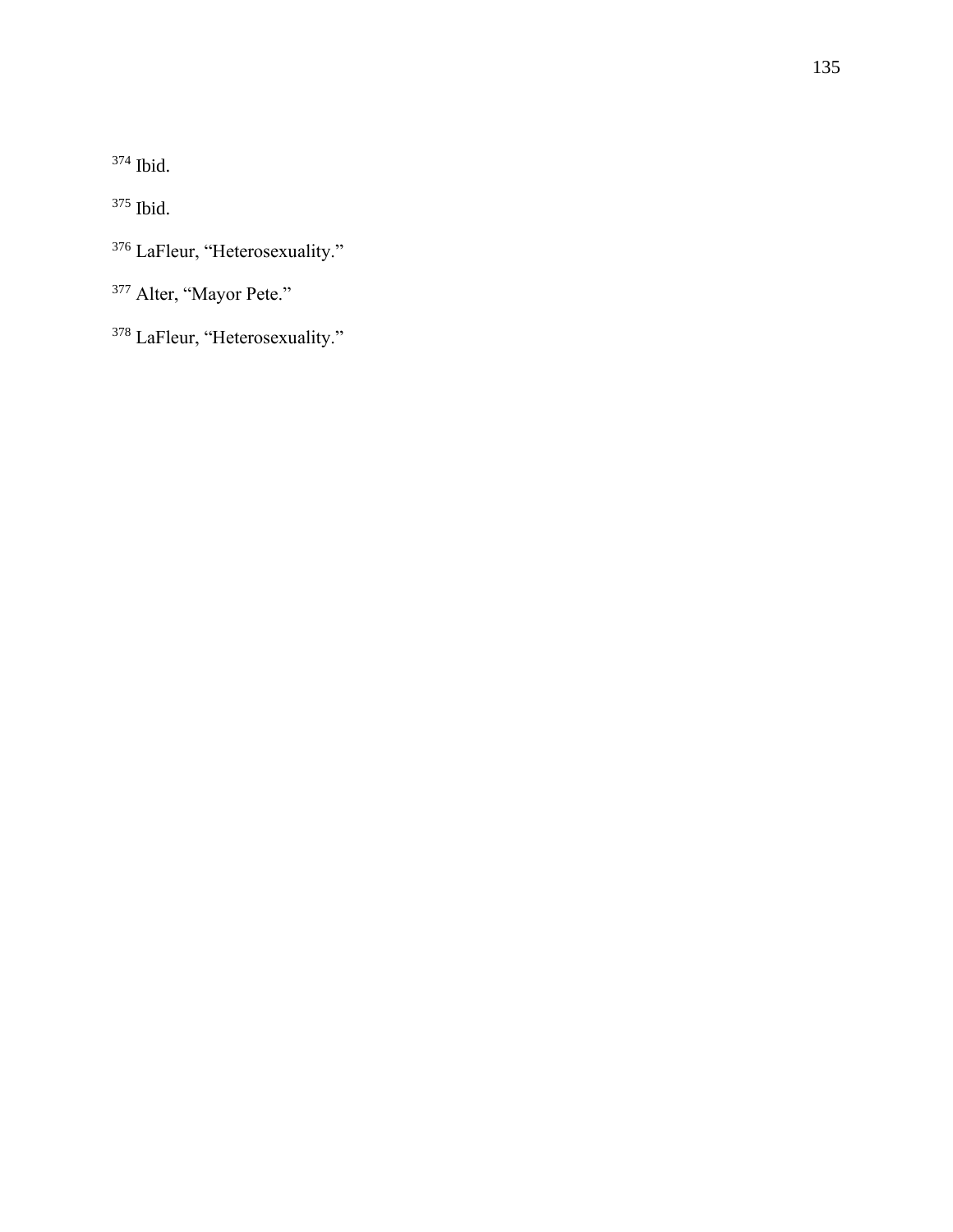## **Bibliography**

- "...While Lady Java is Stymied." *The Los Angeles Advocate,* February 1968, 3.
- "'For a gay time[,] meet your friends here.'" *The Advocate*, October 1969, 26. "1969[:] The year of the Cock." *The Los Angeles Advocate,* April 1969, 7.
- "A 'CELEBRATION'[:] Gala Spaghetti Dinner-Benefit." *Women as Women as Women*, December 1974, 12.
- "A BRAND NEW CONCEPT IN ADULT BOOKSTORES! WHERE FRIENDS MEET!." *The Los Angeles Advocate*, March 1969, 15.

"A Policy for Politics." *The Los Angeles Advocate,* February 1968, 8.

- "ACME BUILD-A HOMOSEXUAL KIT." *The Los Angeles Advocate,* September 1968, 14.
- "Area Schools and Parishes, Diocese of Fort Wayne- South Bend." *Wayback Machine,* August 30, 2009. https://web.archive.org/web/20090830221416/http://www.diocesefwsb.org/MAP/
- "Art World: SOMETHING NEW!!" *The Advocate*, December 1969, 18.
- "Attention Shy Readers." *The Advocate*, January 1969, 17.
- "Blue Boys Bomb Out In Balcony Blunder." *The Los Angeles Advocate*, January 1968, 3.
- "Come to where the flavor is… ADONIC COUNTRY." *The Los Angeles Advocate*, April 1968, 16.
- "Contact Dykes." *Lesbian Connections*, August 1976, 22.
- "Contact Dykes." *Lesbian Connections*, December 1977, 12.
- "Courage Catches On." *The Los Angeles Advocate,* September 1968, 5.
- "Drop-In Center for Women." *Women as Women as Women: Kansas City Women's Liberation Union's Newsletter*, March/April 1975, 12.
- "Enjoying Our Rights." *The Advocate*, October 1969, 22.
- "From Playboy: There were 365 days in 69, how many times did you?." *Gay Liberator*, January 1970, 1.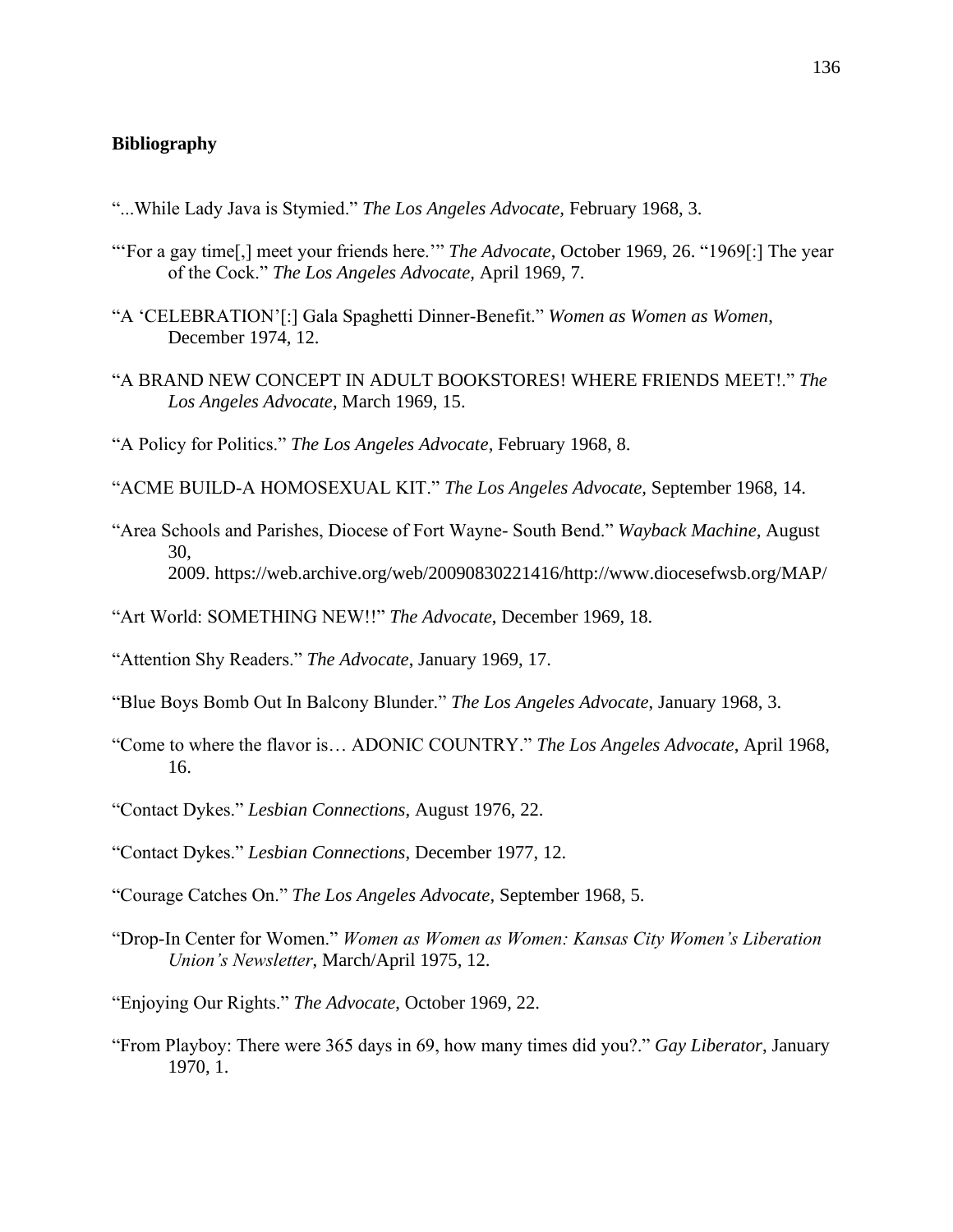"Gayest spot in town." *The Los Angeles Advocate*, February 1969, 13.

"Gays: A Major Force in the Marketplace." *Business Week* (1979): 118.

"Gays Sue IRS Over 'Apartheid.'" *The Los Angeles Advocate,* May 1969, 9.

"Hair Point[:] you got that 'SOMETHING EXTRA,." *The Los Angeles Advocate*, March 1969, 5.

"Happy Birthday To Us." *The Los Angeles Advocate,* September 1967, 6.

"Having Sex in the Park." *The Los Angeles Advocate*, August 1968, 4, 10.

- "How To…[:] CAULKING OR RECAULKING A BATHTUB." *Lesbian Connections*, November 1977, 14.
- "How To…[:] HOW TO CHANGE A FLAT TIRE." *Lesbian Connections*, December 1977, 14.
- "How To…[:] HOW TO FIX A TOILET." *Lesbian Connections*, September 1977, 6.
- "How To…[:] HOW TO GET PREGNANT WITHOUT GETTING SCREWED." *Lesbian Connections*, December 1979, 14-15.
- "How To…[:] PATCHING A LINOLEUM FLOOR." *Lesbian Connections*, November 1977, 14.
- "Is the LAPD Working for Lamport?." *The Los Angeles Advocate*, March 1969, 1.

"Join In, But Grow Up." *The Advocate*, June 1969, 24.

- "LA COPS, GAY GROUPS SEEK PEACE: Vice, Homosexuals Trade Views in 'Historic' Meet." *The Los Angeles Advocate, O*ctober 1967, 1-5.
- "L.A. Homosexuals Get Nationwide TV Appearance." *The Los Angeles Advocate*, April 1968, 3.

"Lays of the Land." *The Los Angeles Advocate*, February 1969, 18.

"LOOKING FOR SOMETHING? GET RESULTS WITH TRADER DICKS." *The Los Angeles Advocate,* February 1969, 26.

"Mention this ad for GAY 10% discount!" *The Los Angeles Advocate,* April 1969, 8.

"Metropolitan Community Church." *Gay Liberator,* March 1970, 1.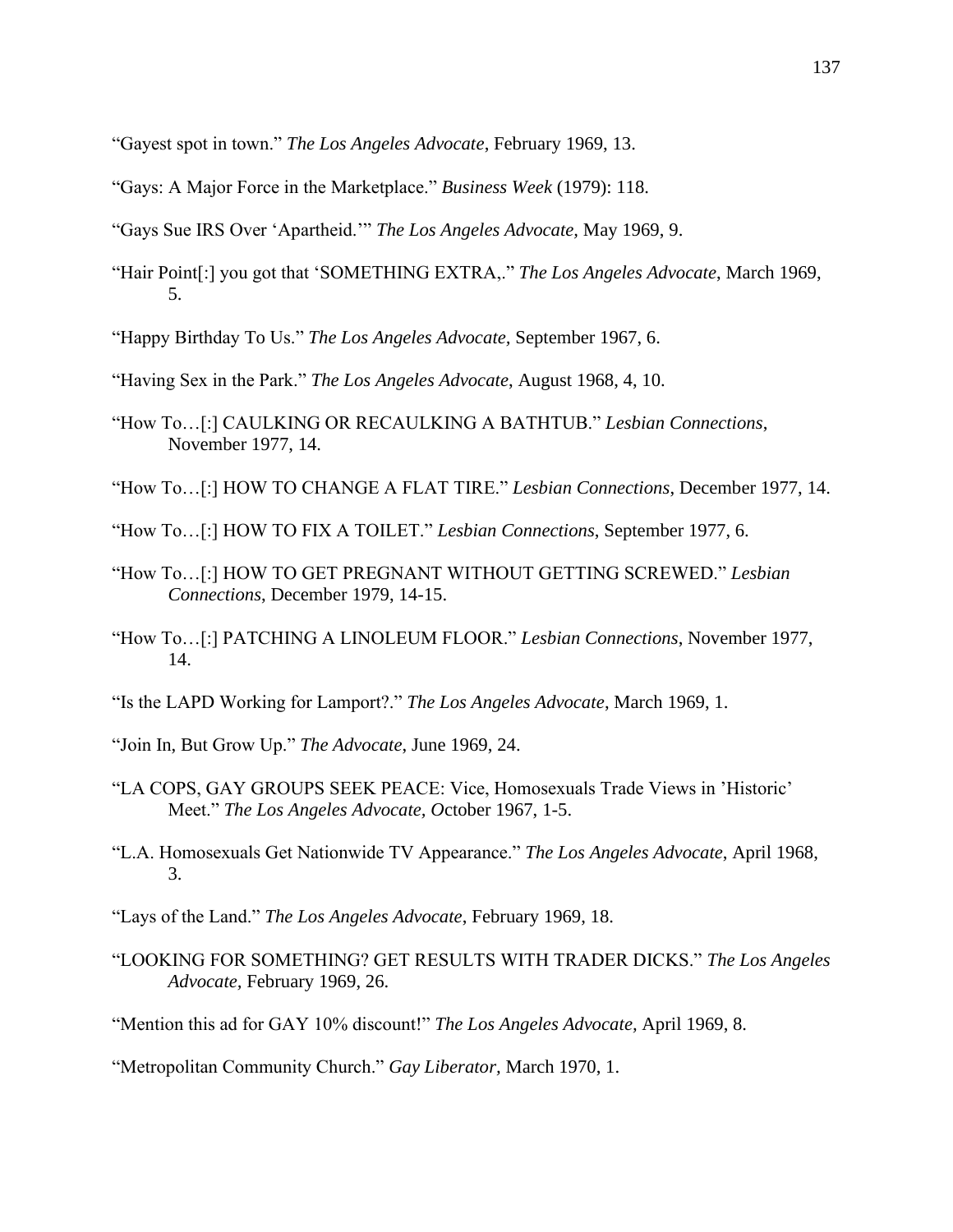"More for the Girls." *The Los Angeles Advocate,* November 1968, 19.

- "OH COOL IT, HARRY..." *The Advocate*, September 1969, 25.
- "Overexposed Model Can't See Overexposed Film." *The Advocate*, August 1969, 1

"Parade Rest." *The Phoenix: Midwest Homophile Voice,* June 1967, p. 8*.*

"'Patch' Fights Three-Way Battle." *The Los Angeles Advocate*, August 1968, 3, 25.

"Police OK Full Drag." *The Los Angeles Advocate*, February 1969, 1-3.

"Police Stage Mass Arrests in Barnsdall." *The Los Angeles Advocate*, February 1969, 1-3.

- "POSTER SEEN AT PEACE RALLY ------ PULL OUT DICK." *Gay Liberator*, March 1970, 1.
- "Pubic in Public Is a No-No, Especially for a Go-Go." "*The Los Angeles Advocate*, February 1968, 1-2.
- "Rampart Heats Up: Vice Cops Hit Two Bars, Arrest Ten." *The Los Angeles Advocate*, March 1969.
- "San Francisco Gays Picket, Demand Rights." *The Los Angeles Advocate,* August 1968, 2.

"San Francisco Scene." *The Los Angeles Advocate,* August 1968, 10.

- "Sir Lady Java Fights Fuzz-y Rule Nine." *The Los Angeles Advocate,* November 1967, 1-2.
- "Socialist-Feminist Conference . . . . . on 4th of July Weekend." *Women as Women as Women: Kansas City Women's Liberation Union's Newsletter*, May/June 1975, 15.
- "Statement of Principles." *Kansas City Women's Liberation Union's Newsletter,* September/October 1973, 2.
- "STOP Thinking About It! Join Phoenix." *The Phoenix: Homophile Voice of Kansas City,* June 1967, 9.
- "Strategy Meeting." *Women as Women as Women: Kansas City Women's Liberation Union's Newsletter*, May/June 1975,12
- "Subscribe, dammit!" *The Los Angeles Advocate,* July 1968, 22.

"Support our advertisers!" *The Los Angeles Advocate,* September 1967, 2.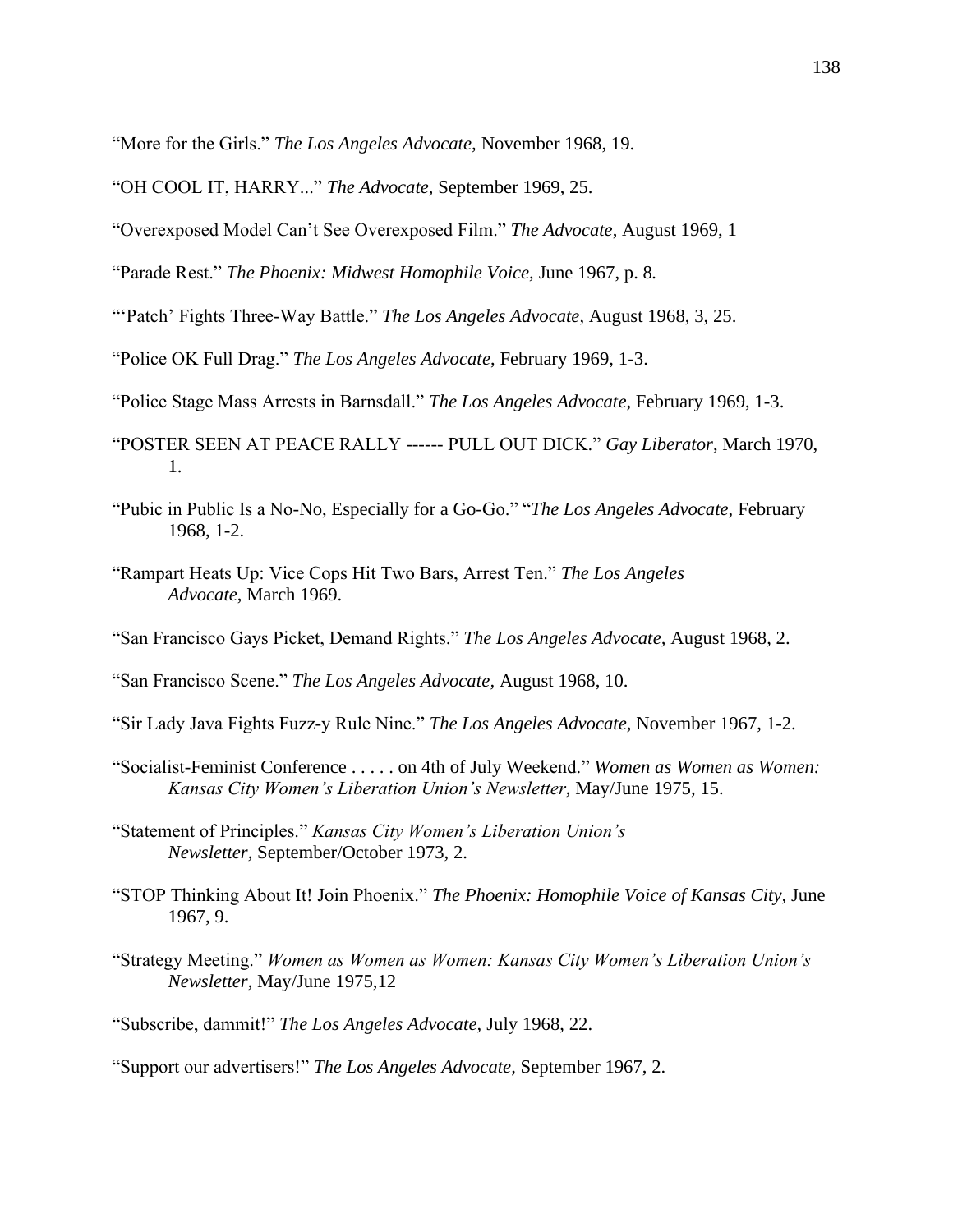"SWEEPSTAKES TICKETS WIN A COLOR TV." *The Los Angeles Advocate*, August 1968, 5.

- "That Bloom In the SPRING." *The Los Angeles Advocate*, March 1968, 8-9.
- "That Look [:] For That DIFFERENCE in Appearance." *The Los Angeles Advocate*, October 1967, 8.
- "The '69 GROOVY GUY Is Coming." *The Advocate*, June 1969, 1.
- "The ADVOCATE means BU\$INE\$\$ for YOU." *The Los Angeles Advocate,* February 1969, 26.
- "The Only Way To Fly." *The Los Angeles Advocate,* March 1968, 4.
- "The Perfect Gift For that special friend!." *The Advocate,* December 1969, 34.
- "TIPS ON PLANNING LESBIAN EVENTS." *Lesbian Connections*, August 1976, 6.
- "Trader Dick's." *The Los Angeles Advocate,* February 1969, 26.
- "Unity and Action, The Saving Grace." *The Los Angeles Advocate*, April 1968, 7.
- "VOTE!!." *The Los Angeles Advocate*, March 1969, 1.
- "Want a Pen Pal? Write Your Assemblyman: Back the Brown Bill." *The Advocate,* June 1969, 33-34.
- "We'll Stay and We'll Win." *The Advocate*, June 1969, 24-25.
- "Weird, Weird World." *The Los Angeles Advocate,* July 1968, 10.
- "What Lesbians Are Doing Across The Continent." *Lesbian Connections*, August 1976, 20-22.
- "Why Gays?." *The Los Angeles Advocate,* April 1969, 12.
- "Women's Softball Team." *Women as Women as Women: Kansas City Women's Liberation Union's Newsletter*, March/April 1975, 3.
- Allyson, Kym. "Gay Culture." *The Los Angeles Advocate*, February 1969, 23. Alwood, Edward. *Straight News: Gays, Lesbians, and the News Media.* (New York: Columbia University Press, 1996).
- Alter, Charlotte. "Mayor Pete Buttigieg's Unlikely, Untested, Unprecedented Presidential Campaign." *Time*, May 2, 2019. https://time.com/longform/pete-buttigieg-2020/.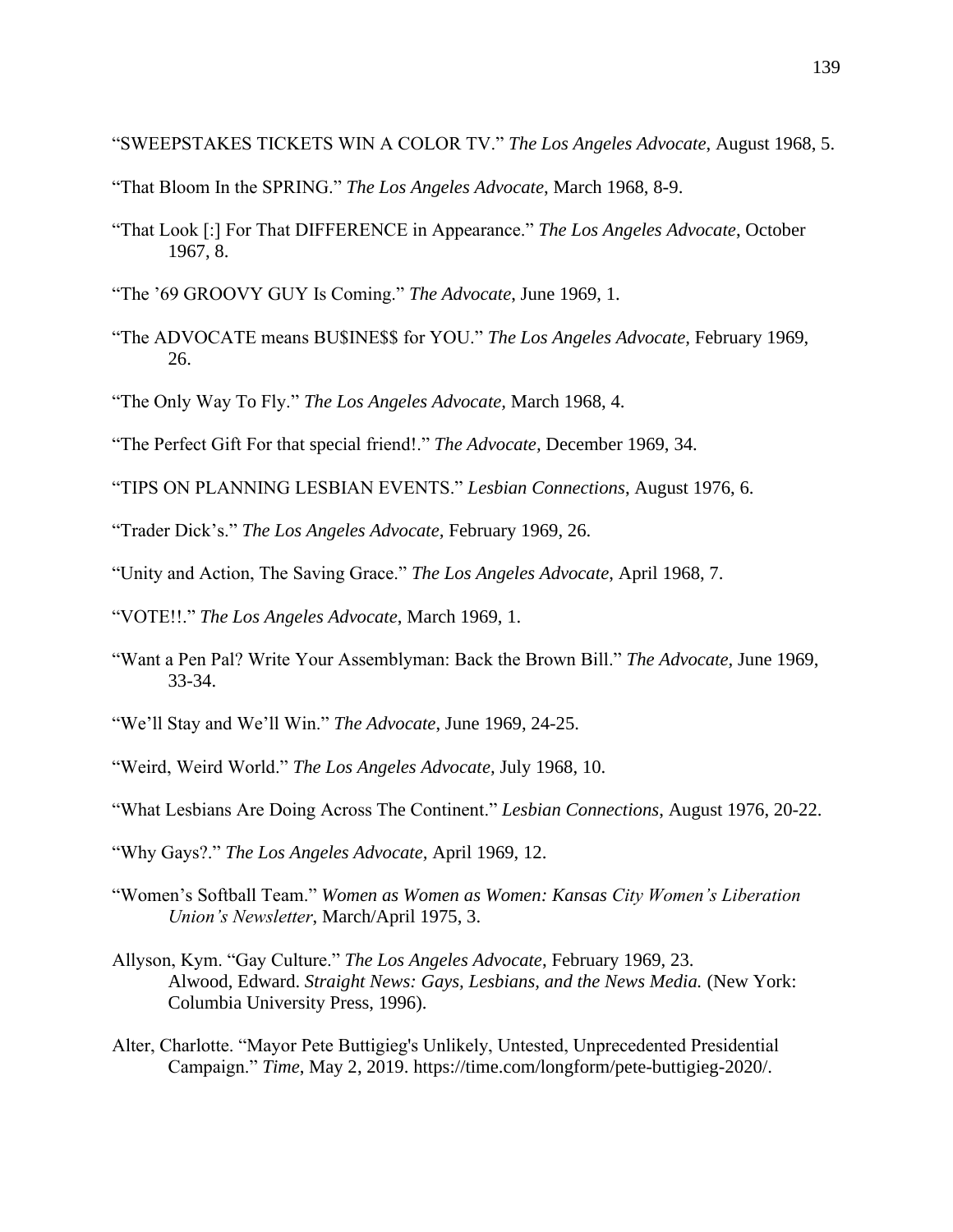- Anzaldúa, Gloria. "To(o) Queer The Writer—Loca, Escritora y Chicana" in *Living Chicana Theory,* ed. Carla Trujillo (Third Women Pr, 1997), 263-76.
- Barrallo, Javier, Francisco González-Quintial, and Santiago Sánchez-Beitia. "An Introduction to the Vesica Piscis, the Reuleaux Triangle and Related Geometric Constructions in Modern Architecture." *Nexus Network Journal* 17, no. 2 (2015): 671-684.
- Beck, Father Edward. "Pete Buttigieg on faith, his marriage, and Mike Pence." *CNN,* April 2, 2019. https://www.cnn.com/2019/04/02/opinions/buttigieg-and-religion-qabeck/index.html.
- Bengry, Justin. "Pink Pounds/Dollars," *Encyclopedia of Consumer Culture*, eds. Dale Southerton, et. al. (Thousand Oaks: Sage Publications, Inc, 2011): 1092. http://search.ebscohost.com/login.aspx?direct=true&AuthType=ip,sso&db=e020mna&A N=474266&site=ehost-live&scope=site.
- Bravmann, Scott. *Queer Fictions of the Past: History, Culture, and Difference* (New York, Cambridge University Press, 1964) Reprint, 1997.
- Briggs, Tom. "Gay Culture." *The Los Angeles Advocate*, February 1969, 22-23
- Brown, Dennis. "Hesburgh-Yusko Scholars Program to seek new director to replace retiring Joseph Buttigieg." *Notre Dame News*, December 15, 2016. https://heavy.com/news/2019/04/jennifer-montgomery-pete-buttigieg-mother.
- Buckshot. "GARDEN of THE GODS." *The Advocate*, June 1969, 24.
- Buckshot. "Now really Louis, a shag carpet with a 'natural'?." *The Los Angeles Advocate,* March 1969, 22.
- Buckshot. "Thanks for Making the Complaint Sir..." *The Advocate*, October 1969, 22.
- Buckshot. "WHAT EVER HAPPENED…" *The Advocate,* December 1969, 24.
- Buttigieg, Pete. "South Bend Mayor: Why Coming Out Matters." *South Bend Tribune*, last updated June 17, 2015. https://www.southbendtribune.com/news/local/south-bendmayor-why-coming-out-matters/article\_4dce0d12-1415-11e5-83c0-739eebd623ee.html
- Charland, Maurice. "Constitutive Rhetoric: The Case of the *peuple québécois.*" *Quarterly Journal of Speech* 73, no. 2 (1987): 133-150, DOI: 10.1080/00335638709383799.
- Cody, Bart. "Reeling 'Round." *The Los Angeles Advocate,* May 1968, 11-12.
- Cody, Bart, and Sam Winston. "The Current Crop." *The Los Angeles Advocate*, August 1968, 18- 23.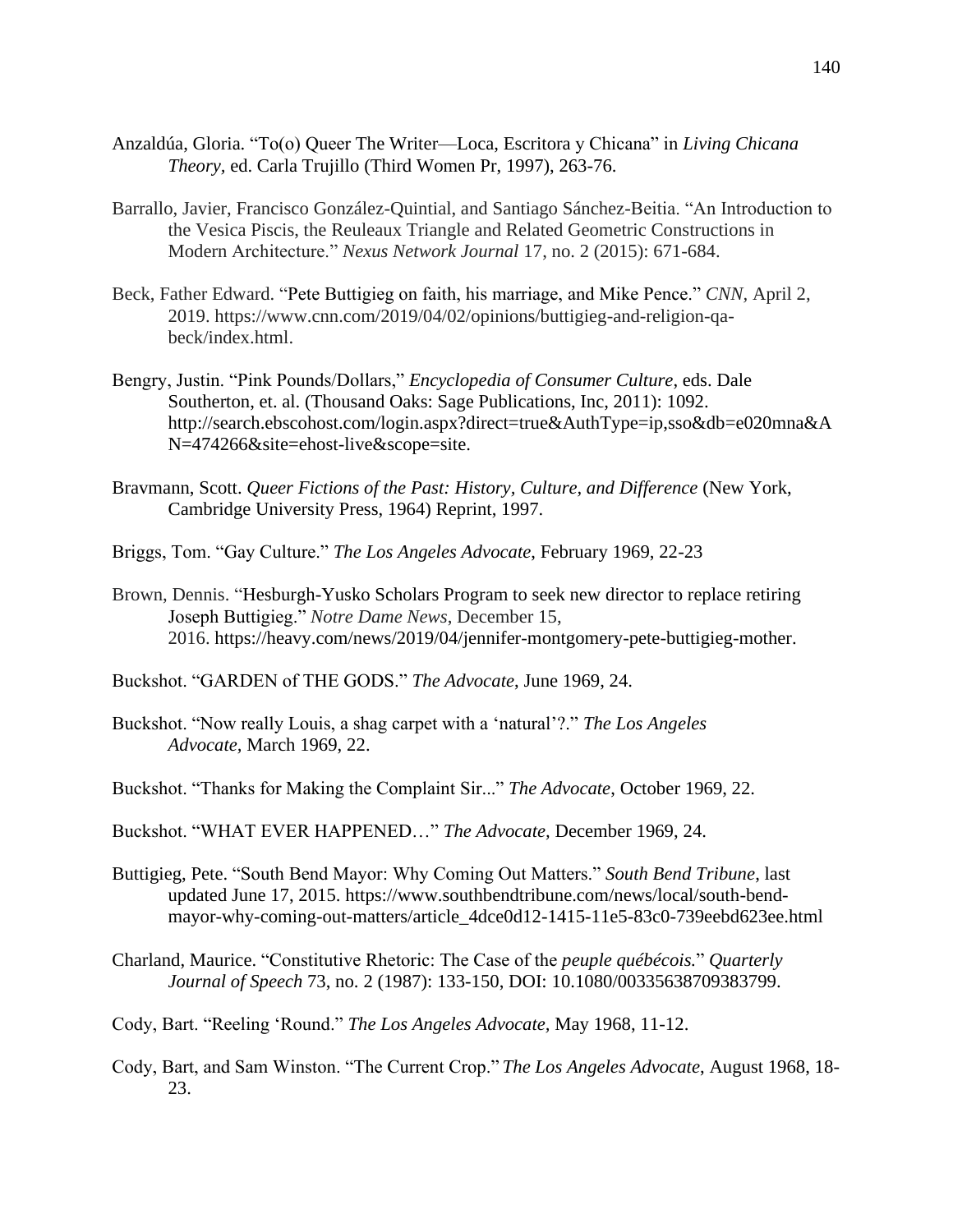*Coming Out: A Newsletter By, For, and About Lesbians,* December 1990, 13.

- Councilor, K. C. "Feeding the Body Politic: Metaphors of Digestion in Progressive Era US Immigration Discourse." Communication and Critical/Cultural Studies 14, no. 2 (2017): 139-157. DOI: 10.1080/14791420.2016.1274044
- Cram, E. "(Dis)locating Queer Citizenship: Imaging Rurality in Matthew Shepard's Memory" in Queering *The Countryside: New Frontiers in Rural Queer Studies*, ed. Mary L. Gray, Colin R. Johnson, and Brian J. Gilley, Vol. 11 (New York: NYU Press, 2016).
- Crawford, Robert. "You are Dangerous to Your Health: The Ideology and Politics of Victim Blaming." *International journal of health services* 7, no. 4 (1977): 663-680.
- Davis, Lloyd, Tony Thwaites, and Warwick Mules. *Introducing Cultural and Media Studies: A Semiotic Approach* (Red Globe Press, 2002).
- D'Emilio, John. "Capitalism and Gay Identity." In *Culture, Society, and Sexuality: A Reader*, edited by Richard Parker and Peter Aggleton, 254. New York: Routledge, 2007.
- D'Emilio, John. *Sexual Politics, Sexual Communities.* (Chicago: University of Chicago Press, 1998).
- Donovan, Gary. "Tell It to Tallulah: Gals Speak Up." *The Advocate,* December 1969, 14.
- Duberman, Martin. *Stonewall: The Definitive Story of the LGBTQ Rights Uprising that Changed America.* (Plume, 2019).
- Edelman, Lee. *No Future: Queer Theory and the Death Drive* (Duke University Press, 2004).
- Fejes, Fred. "Making A Gay Masculinity." *Critical Studies in Media Communication* 17, no. 1 (2000): 113-116. DOI: 10.1080/15295030009388382
- Fejes, Fred. *Sex and Money: Feminism and Political Economy in the Media* (University of Minnesota Press, 2002), 196.
- Gadd, Christianne Anastasia. *The Advocate and The Making of a Gay Model Minority* (Lehigh University, 2012).
- Gadd, Christianne Anastasia. "Pushed to the Margins: The Advocate, Women, and Sexism in the Gay Press," *Reconstruction* 13, no. 2 (2013). http://search.ebscohost.com.ezaccess.libraries.psu.edu/login.aspx?direct=true&db =jss&AN=90487038&site=ehost-live&scope=site.
- Gross, Larry. "The Contested Closet: The Ethics and Politics of Outing." *Critical Studies in Mass Communications* 8, no. 3 (1991): 352-388.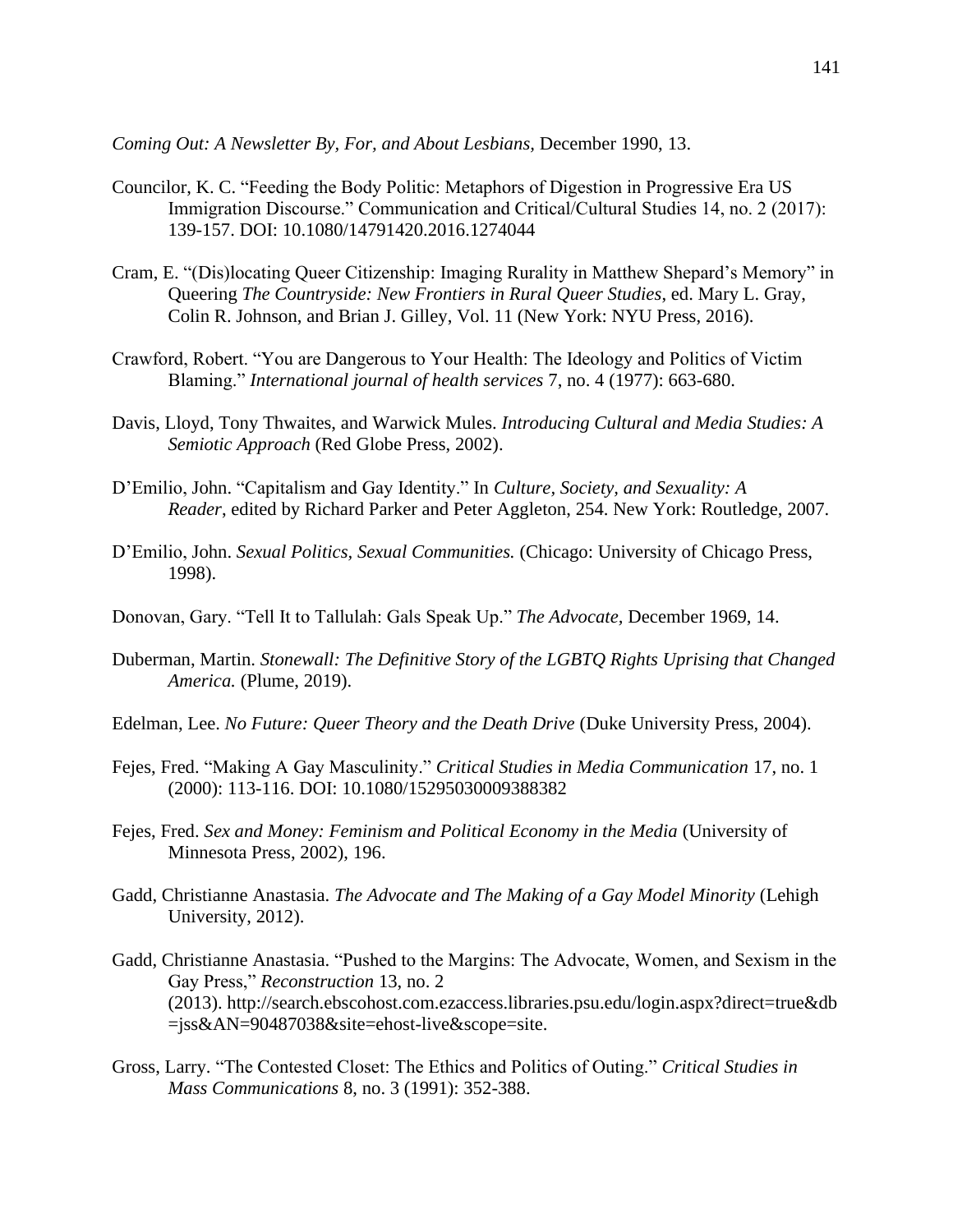- Hennessy, Rosemary. *Profit and Pleasure: Sexual Identities in Late Capitalism* (Routledge, 2017).
- Holt, Mel. "'Black Cat' Revisited." *The Los Angeles Advocate*, January 1969, 7.

Holt, Mel. "Happenings…" *The Los Angeles Advocate*, February 1968, 12-14.

- Holzer, Boris. "Political Consumerism Between Individual Choice and Collective Action: Social Movements, Role Mobilization and Signaling," International Journal of Consumer Studies 30, no. 5 (2006): 405-415. DOI: 10.1111/j.1470-6431.2006.00538.x
- International Monetary Fund. "IMF World Economic Outlook (WEO) Recovery, Risk, and Rebalancing, October 2010 – Table of Contents." Accessed August 17, 2020. https://www.imf.org/external/pubs/ft/weo/2010/02/.
- Jackson, Don. "Viewpoint: Reflections on the N.Y. Riot." *The Advocate,* October 1969, 33.

Jagose, Annamarie. *Queer Theory: An Introduction* (New York: NYU Press, 1996.

- Joachin, Jerry. "From the Chairman: All You Need Is Love." *The Los Angeles Advocate*, October, 1967, 1.
- Johnson, Bradley and G. Levin, "Economics Holds Back Lesbian Ad Market." *Advertising Age* 64, no. 3 (1993): 34-35.
- Johnson, David K. *Buying Gay: How Physique Entrepreneurs Sparked a Movement* (Columbia University Press, 2019).
- J. R. "MEN'S FASHION THIS SEASON[:] California Dreaming." *The Los Angeles Advocate*, March 1968, 9-12.
- Kallhoff, Angela. "Consumer Citizenship: A Self-Contradictory Concept?" in *The Ethics of Consumption: The Citizen, The Market, and The Law*, eds. Helena Röcklinsberg and Per Sandin (Wageningen: Wageningen Academic Publishers, 2013), 177-182, DOI: 10.3920/978-90-8686-784-4\_28
- Kaniewski Funeral Homes, Inc. "Obituary for Joseph A. Buttigieg | Kaniewski Funeral Homes, Inc." Accessed August 17, 2020. https://www.kaniewski.com/obituary/JosephA-Buttigieg
- Kates, Steven M. "Making the Ad Perfectly Queer: Marketing 'Normality' to the Gay Men's Community?" Journal of Advertising 28, no. 1 (1999): 34. www.jstor.org/stable/4189098.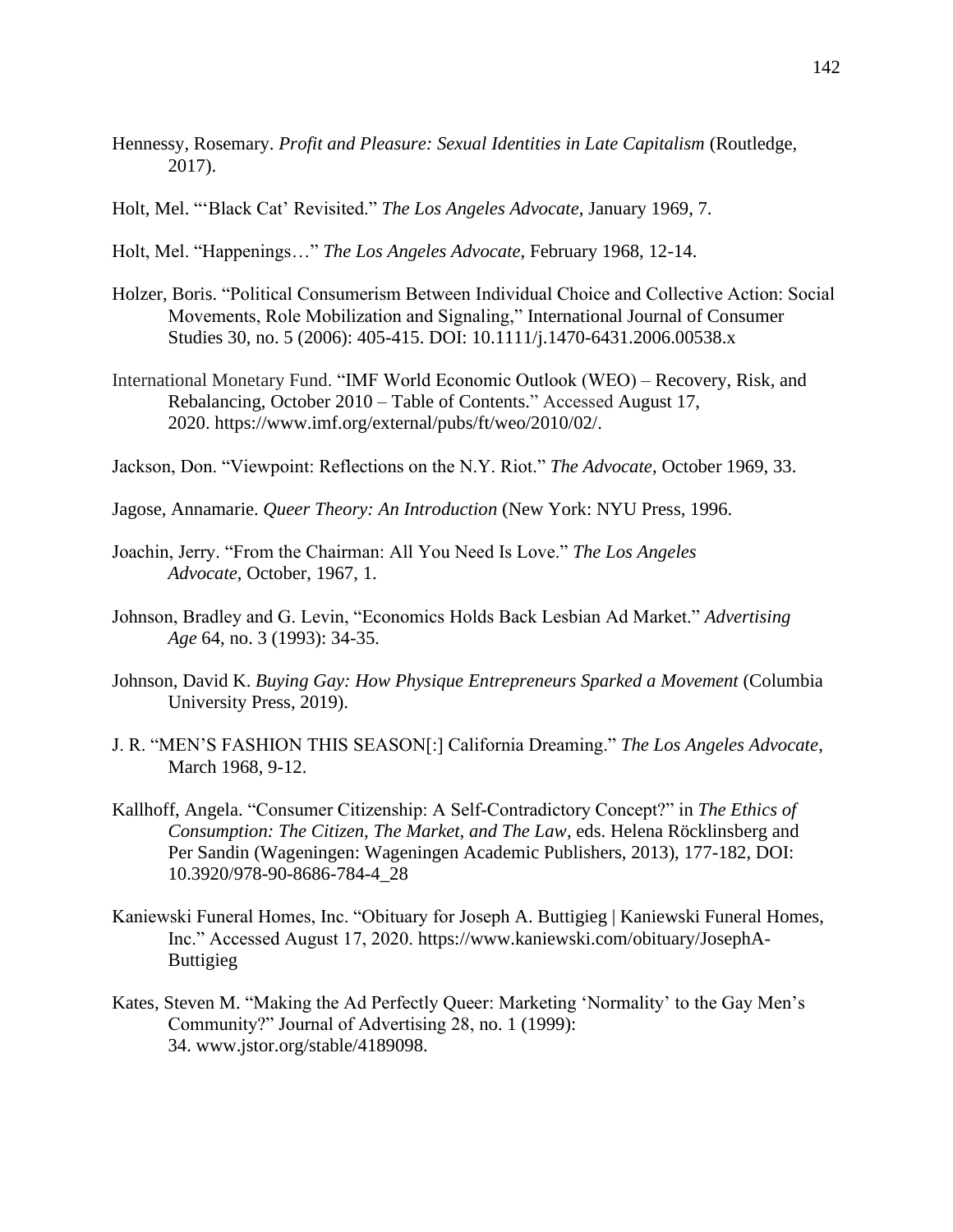- Kepner, Jim. "ANGLES ON THE NEWS: porno and politics." *The Advocate,* August 1969, 2, 36.
- Kinsey, Alfred C., Wardell B. Pomeroy, Clyde E. Martin, and Paul H. Gebhard, *Sexual Behavior in the Human Female*, Indiana University Press, 1998
- Kinsey, Alfred C., Wardell R. Pomeroy, and Clyde E. Martin. "Sexual Behavior in the Human Male." *American Journal of Public Health* 93, no. 6 (2003): 894-898.
- Kneip, Veronika. "Consumer Citizenship: Soft Governance in Political Market Arenas," *Krisis Journal for Contemporary Philosophy* 1 (2012): 20.
- Laurence, J. "Weekend in Sin City -- Blow-by-Blow Account." *The Los Angeles Advocate*, April 1969, 26.
- LaFleur, Greta. "Heterosexuality Without Women." *BLARB: Blog Los Angeles Review of Books*, May 20, 2020. https://blog.lareviewofbooks.org/essays/heterosexuality-withoutwomen/.
- Laviola, Erin. "Jennifer Anne Montgomery, Pete Buttigieg's Mother: 5 Fast Facts." *Heavy*, April 17, 2019. https://heavy.com/news/2019/04/jennifer-montgomery-pete-buttigieg-mother/.
- Lee, Tony. "Men's Fashions: Lace Shirts Can Have Male Look." *The Advocate,* December 1969, 16.
- Lewis, Bill. "The Gay Traveler: Take a Cycledelic Trip." *The Los Angeles Advocate*, September 1967, 5.
- MacCulloch, Diarmaid. "Cranmer's Ambiguous Legacy." *History Today* 46, no. 6 (1996): 23- 31.
- McKerrow, Raymie E. "Critical Rhetoric: Theory and Praxis." *Communications Monographs* 56, no. 2 (1989): 99.
- Michaels, Dick. "'Patch' Raids Police Station: Cops Join Hoods in Harassing Bar." *The Los Angeles Advocate*, September 1968, 5-6.
- Michaels, Dick. "Next Month[:] Your Newspaper Gets Bigger, Better." *The Los Angeles Advocate*, December 1968, 2.
- Morris, Charles E. "Archival Queer." *Rhetoric & Public Affairs* 9, no. 1 (2006): 145-151. doi:10.1353/rap.2006.0028.
- Newton, Huey P. "Black Panther Party Supports Gay Liberation." *Gay News*, September 14, 1970, 3, 12.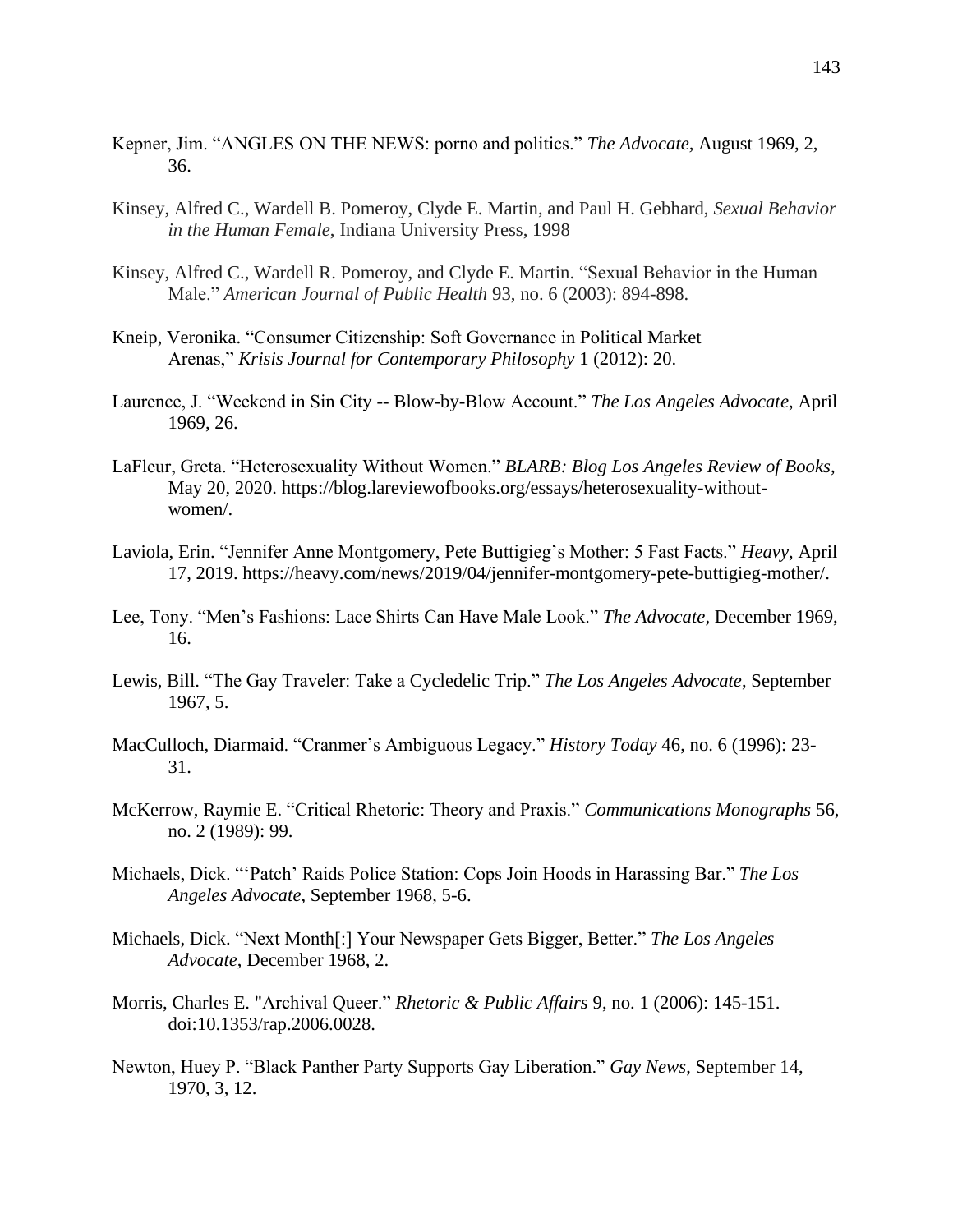- Newton, Huey P. "A Letter from Huey about Women's and Gay— Liberation." *Berkeley Barb*, August 28-September 2, 1970, 11.
- P-Nutz. "Mariposa de la Noche[:] Gay Power ~~~ \$\$\$." *The Los Angeles Advocate*, October 1967, 8.

P-Nutz. "HOMOSCOPE '69." *The Los Angeles Advocate*, April 1969, 14.

P-Nutz. "HOMOSCOPE '69." *The Los Angeles Advocate*, May 1969, 28.

P-Nutz. "HOMOSCOPE '69." *The Advocate*, June 1969, 12-13.

- Pearson, E. Ann. "Revealing and concealing: The persistence of vaginal iconography in medieval imagery. The mandorla, the vesica piscis, the rose, Sheela-na-gigs and the double-tailed mermaid." Thesis, University of Ottawa, 2002.
- Petterson, Lana J., Barnaby J. Dixson, Anthony C. Little, & Paul L. Vasey. "Viewing Time and Self-report Measures of Sexual Attraction in Samoan Cisgender and Transgender Androphilic Males." *Archives of Sexual Behavior* 47, no. 8, (2018): 2427-2434, https://doi.org/10.1007/s10508-018-1267-7
- Phelan, Shane. *Sexual Strangers: Gays, Lesbians, and Dilemmas of Citizenship* (Temple University Press, 2010).
- Rand, Bill. "The Gay Traveler." *The Los Angeles Advocate,* January 1968, 5.
- Rehberg, Peter. "'Männer Wie Du Und Ich': Gay Magazines from the National to the Transnational." *German History 34,* no. 3 (2016): 468-485.
- Reif, Silvia. "Queer Theory." *Encyclopedia of Consumer Culture*, eds. Dale Southerton, et. al. (Thousand Oaks: SAGE Publications, Inc, 2011): 1187. http://search.ebscohost.com/login.aspx?direct=true&AuthType=ip,sso&db=e020m na&AN=474266&site=ehost-live&scope=site.
- Rich, Adrienne. "Compulsory Heterosexuality and Lesbian Existence," *Signs: Journal of Women in Culture and Society 5*, no. 4 (1980): 631-660. https://www.jstor.org/stable/3173834
- Rimler, Kathleen. "FIVE POEMS FOR CAROL WHOM I SAW FIVE TIMES." *Newsletter of Kansas City Women's Liberation Union*, January/February 1974, 5.
- Rimmerman, Craig A. *The Lesbian and Gay Movements: Assimilation or Liberation?* (Routledge, 2018).
- Rogalski, Walter. "Cock of Socrates." *The Phoenix: Homophile Voice of Kansas City*, May 1967, 1.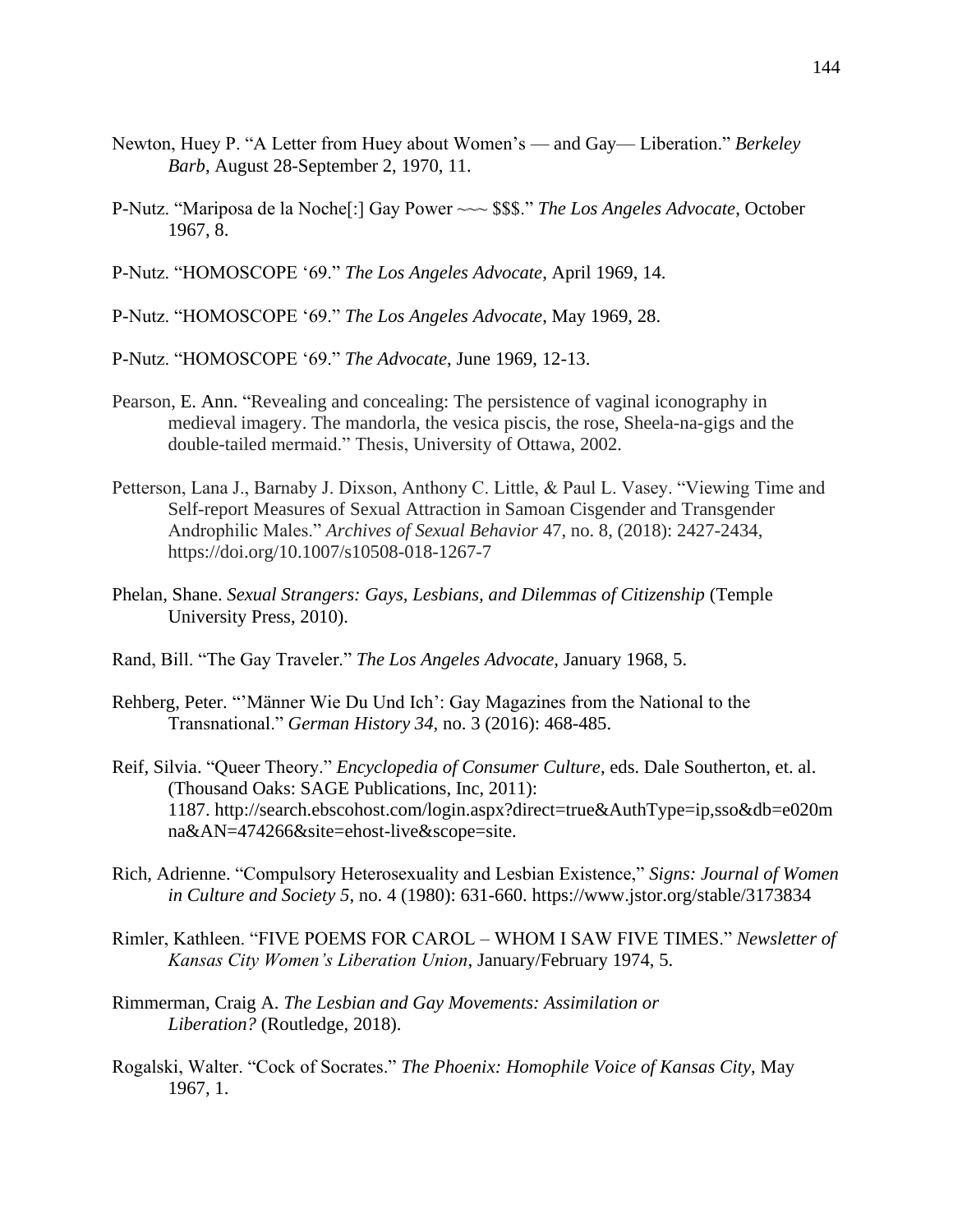Ross, Jay. "Nudie News: Three from Zenith." *The Advocate,* June 1969, 16.

Ross, Jay. "The Look of Seafood." *The Los Angeles Advocate*, February 1969, 9.

- Sahha Government. "The Health Care System in Malta\_1." Accessed August 17, 2020. https://Sahha.gov.mt/TheHealthCareSysteminMalta\_1.
- Sam. "IN A FAMILY SQUABBLE -- IT'S THE CHILDREN WHO SUFFER." *The Los Angeles Advocate*, April 1968, 7.
- Sanders, Helen. "Viewpoint: What's With The Ladies?." *The Los Angeles Advocate,* October 67, 9.
- Sappho, *Sappho: A New Translation of the Complete Works,* eds. Diane J. Rayor and André Lardinois (Cambridge University Press, 2014).
- Schulman, Sarah. *Stagestruck: Theatre, AIDS, and the Marketing of Gay America.* (Duke University Press, 1998), 146.
- Sender, Katherine. "Gay Readers, Consumers, and a Dominant Gay Habitus: 25 Years of The Advocate Magazine." *Journal of Communication 51,* no. 1 (2001): 73-99.
- Sender, Katherine. *Business, Not Politics: The Making of the Gay Market* (Columbia University Press, 2004), 143.
- Sharon. "Sisters together –." *Newsletter of the Kansas City Women's Liberation Union*, September/October 1973, 19.
- Shklar, Judith N. *American Citizenship: The Quest for Inclusion* (Harvard University Press, 1995).
- Spade, Dean. "Resisting Medicine, Re/Modeling Gender," *Berkeley Women's Law Journal* 18 (2003): 15. https://heinonline.org/HOL/P?h=hein.journals/berkwolj18&i=21
- Spargo, Tamsin. Foucault and Queer Theory (Cambridge: Icon Books, 1999).
- Spiegelman, Willard. "The Progress of a Genre: Gay Journalism and Its Audience," *Salmagundi*, no. 58/59 (1982): 312. www.jstor.org/stable/40547575
- Stabiner, Karen. "Tapping the Homosexual Market," *New York Times Magazine,* May 2, 1982.
- Streitmatter, Rodger. "The Advocate: Setting the Standard for the Gay Liberation Press." *Journalism History 19*, no. 3 (1993): 93-102. DOI: 10.1080/00947679.1993.12062367